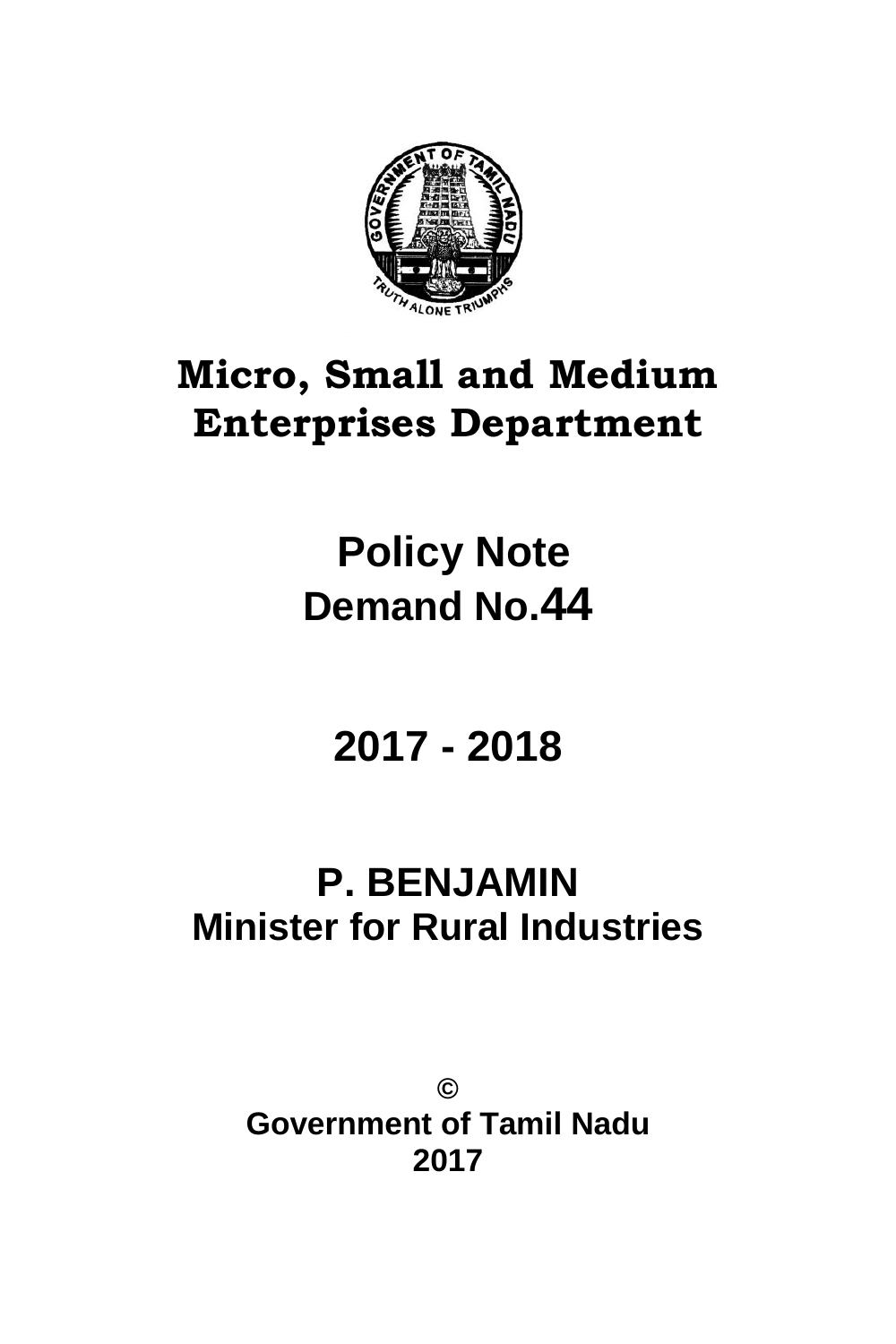## **CONTENTS**

| S.No.            | <b>Description</b>                                                                        | Page |
|------------------|-------------------------------------------------------------------------------------------|------|
| 1 <sub>1</sub>   | <b>Overview</b>                                                                           |      |
| 2.               | <b>Commissionerate of</b><br><b>Industries and Commerce</b>                               | 7    |
| 3.               | <b>Tamil Nadu Small Industries</b><br><b>Development Corporation</b><br>(SIDCO)           | 45   |
| $\overline{4}$ . | <b>Tamil Nadu Small Industries</b><br><b>Corporation (TANSI)</b>                          | 65   |
| 5.               | <b>Entrepreneurship</b><br><b>Development &amp; Innovation</b><br><b>Institute (EDII)</b> | 71   |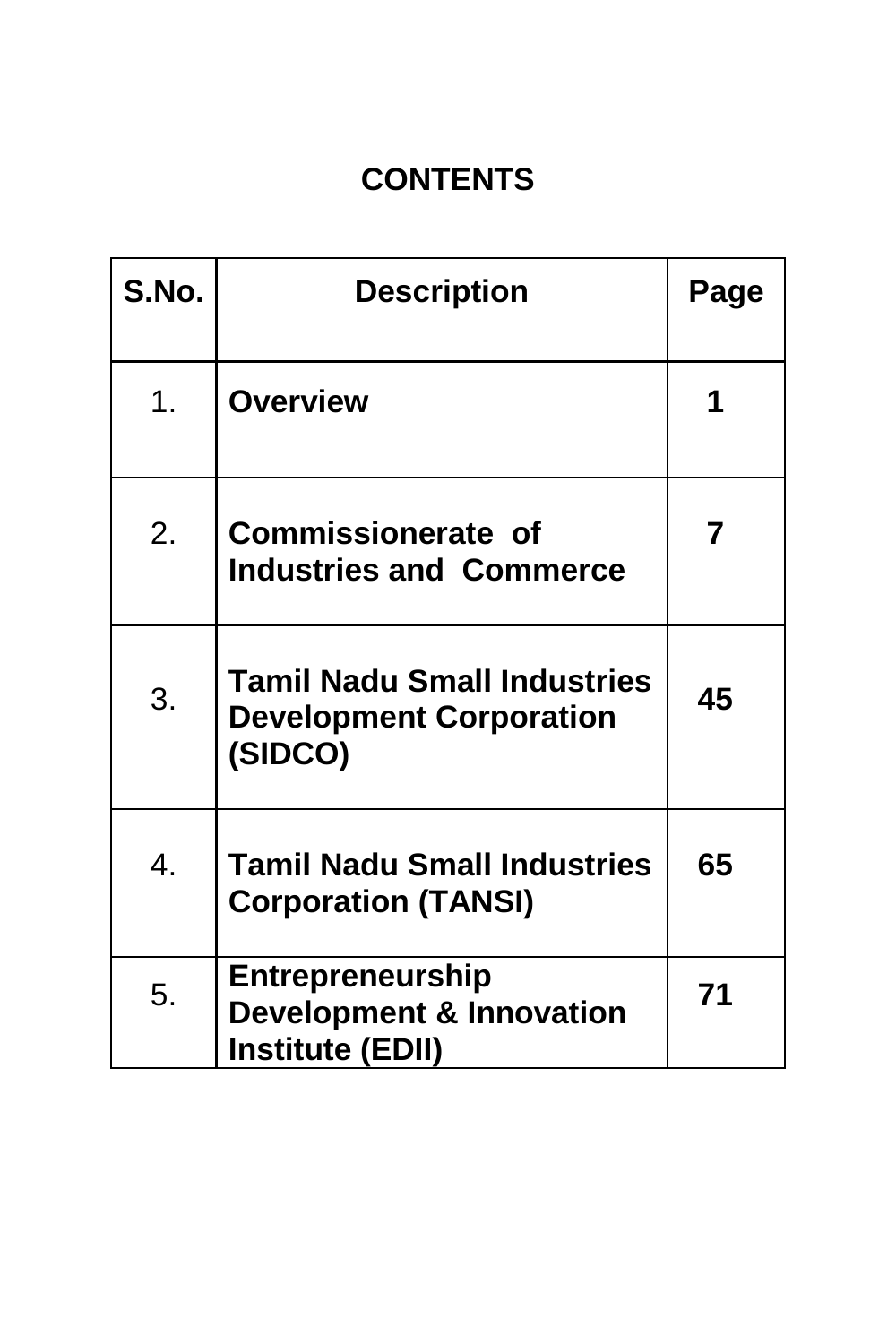## **MICRO, SMALL AND MEDIUM ENTERPRISES DEPARTMENT**

## **Policy Note 2017-18**

## **1. Synopsis**

Micro Small & Medium enterprises (MSMEs) are the growth engines for the economic development of a nation. The significance of MSMEs is attributable to their potential for employment generation, low capital and technology requirement, promotion of industrial development in rural areas, use of traditional, inherited skill, use of local resources, mobilization of resources and exportability of products. Thus MSMEs assume a pivotal role thereby contributing to an equitable distribution of national income, economic diversification and social stability. The entrepreneurial spirit and innovative nature of these enterprises have been crucial in driving competitiveness in the economy.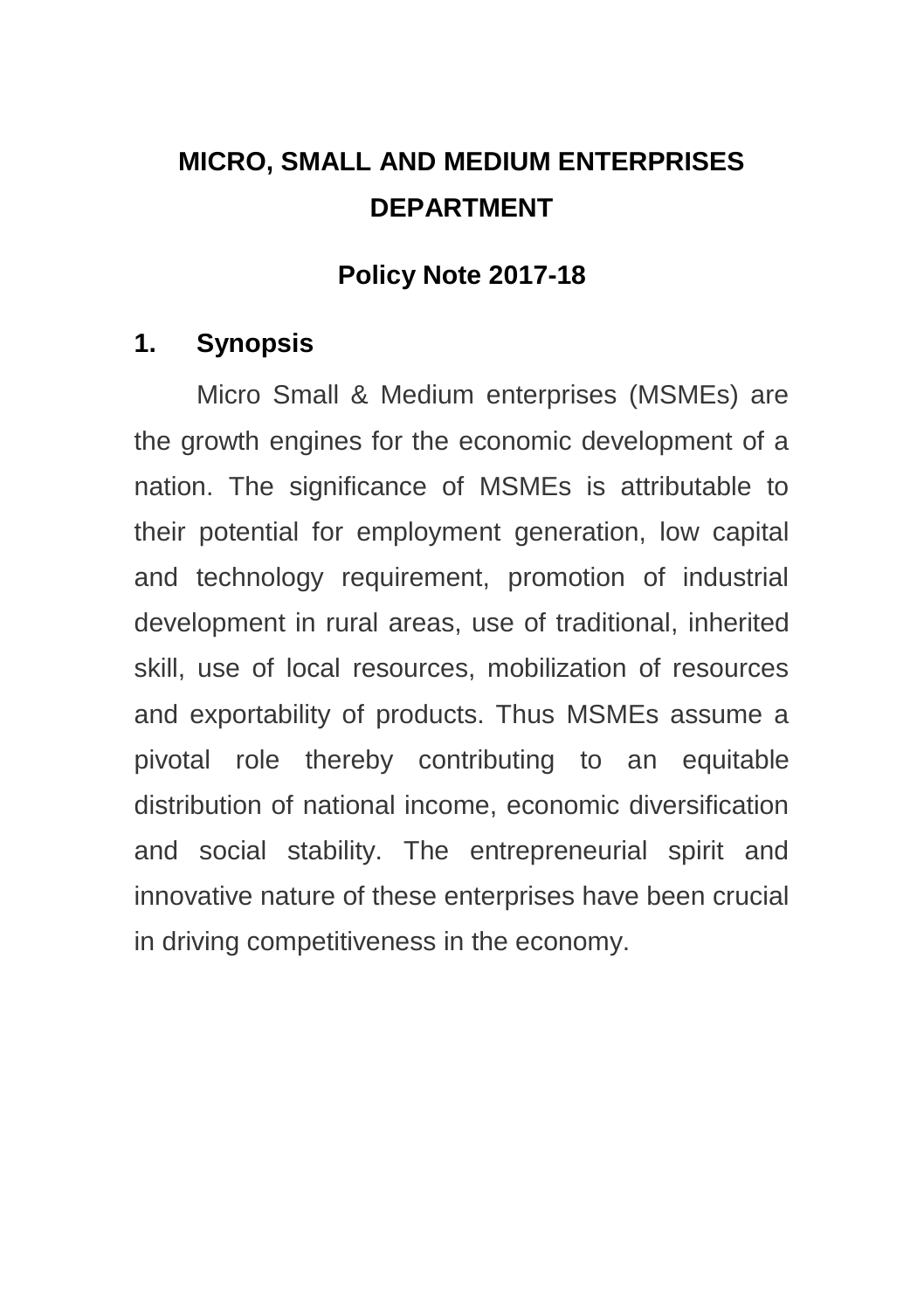## **1.1. Role of the MSME Sector in the Indian Economy**

The MSME sector is an important pillar of Indian economy as it contributes greatly to growth of Indian economy with a network of millions of units, creating employment of about 70 million, manufacturing more than 6,000 products, contributing about 45% to manufacturing output and about 40% of exports, directly and indirectly. This sector even assumes greater importance now as the country moves towards a faster and inclusive growth agenda. Moreover, it is the MSME sector which can help to realize the target of proposed National Manufacturing Policy of raising the share of manufacturing sector in GDP from 16% at present to 25% by the end of 2022.

#### **1.2. MSMEs in Tamil Nadu**

MSMEs produce a wide variety of products in almost all sectors. The prominent among them are the textile, electrical and electronic products, engineering products, auto ancillaries, leather products, chemicals, plastics, garments, jewellery etc.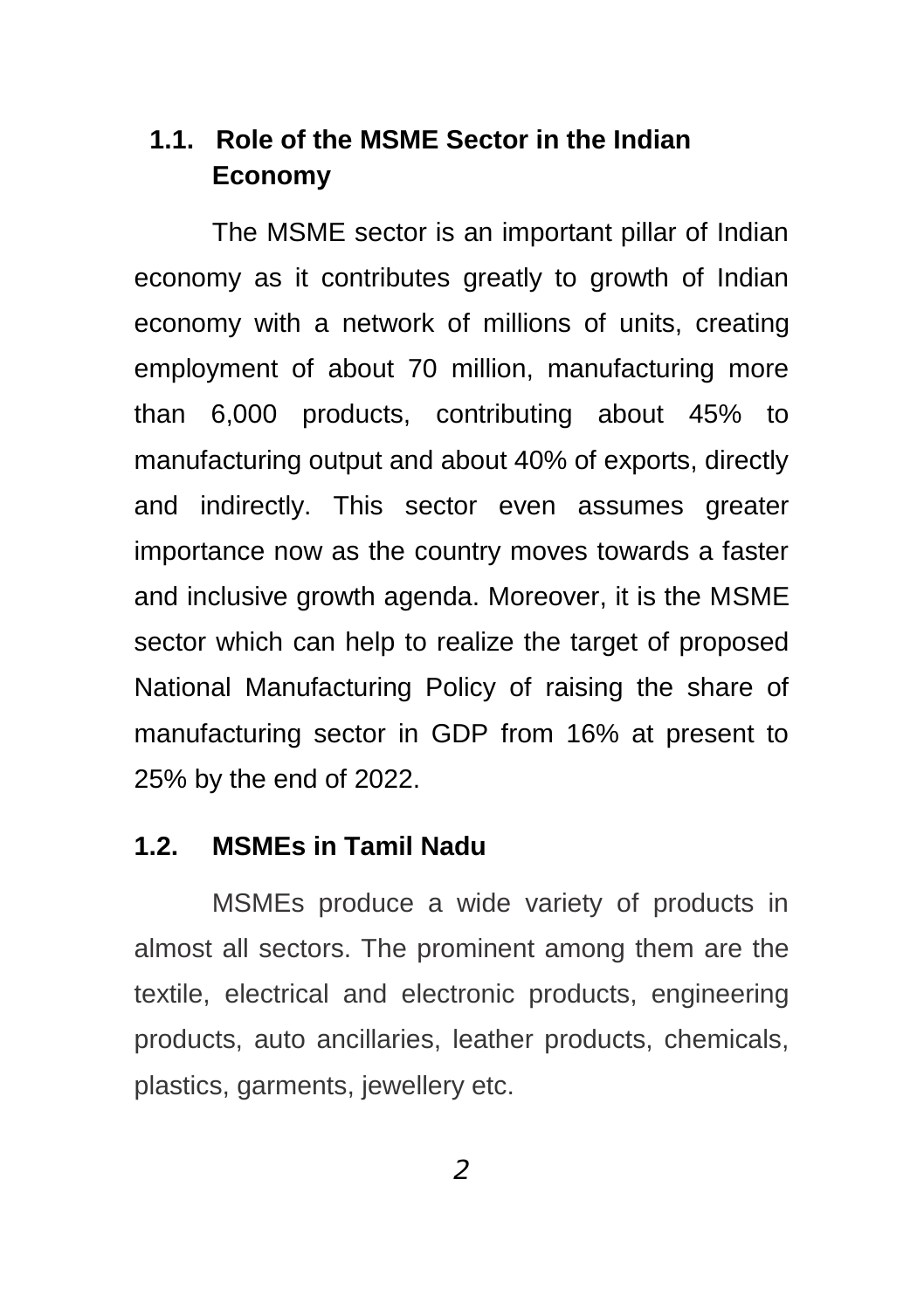Around 15.61 lakh entrepreneurs have registered, providing Employment opportunities to about 99.78 lakh persons with total investment of Rs.1,68,331 crore. The trend in growth of MSME during the last nine years is given at **Annexure 1**

#### **1.3 New initiatives to reinvigorate MSMEs in Tamil Nadu**

#### **1.3.1 New MSME Policy**

In accordance with the Hon"ble Chief Minister"s announcement on the floor of Tamil Nadu Legislative Assembly under Rule 110, a new MSME Policy is being formulated in order to make Tamil Nadu as a frontrunner for Micro, Small and Medium Enterprises. Orders have been issued in G.O. (Ms) No.42, Micro, Small and Medium Enterprises (B) Department, dated 27.10.2015 and the new Policy shall be notified after incorporating the implications of GST roll out.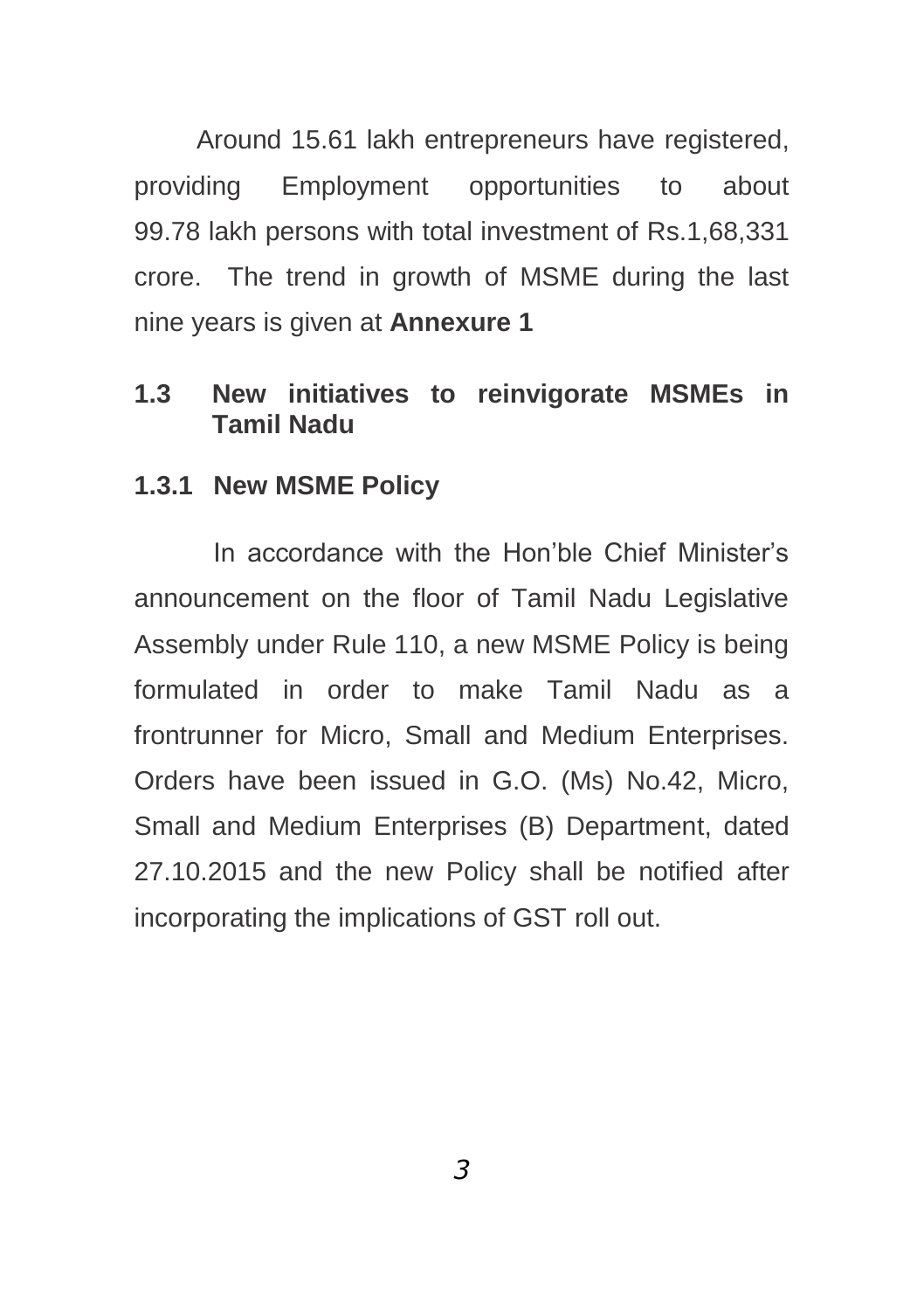## **1.3.2 Revamping and Restructuring of the Commissionerate of Industries and Commerce**

To meet the challenges of MSMEs in the present industrial scenario, the Commissionerate of Industries and Commerce will be revamped and restructured with the revision of its mandate so as to place renewed focus on MSMEs.

With a view to equip stakeholders with knowledge and expertise on par with the desired standards so as to render prompt online services to the MSMEs in the present changing environment, these capacity of the stakeholders will be enhanced on a sustainable basis.

#### **1.3.3 Development of Single Window Portal**

Government have issued orders to develop a Single Window Portal to enable the MSMEs to file their application online to get various clearances / permissions / licenses under a Single Window for establishing their enterprise in the State vide G.O.(Ms) No.13, MSME (D2) Department, dated 16.2.2016.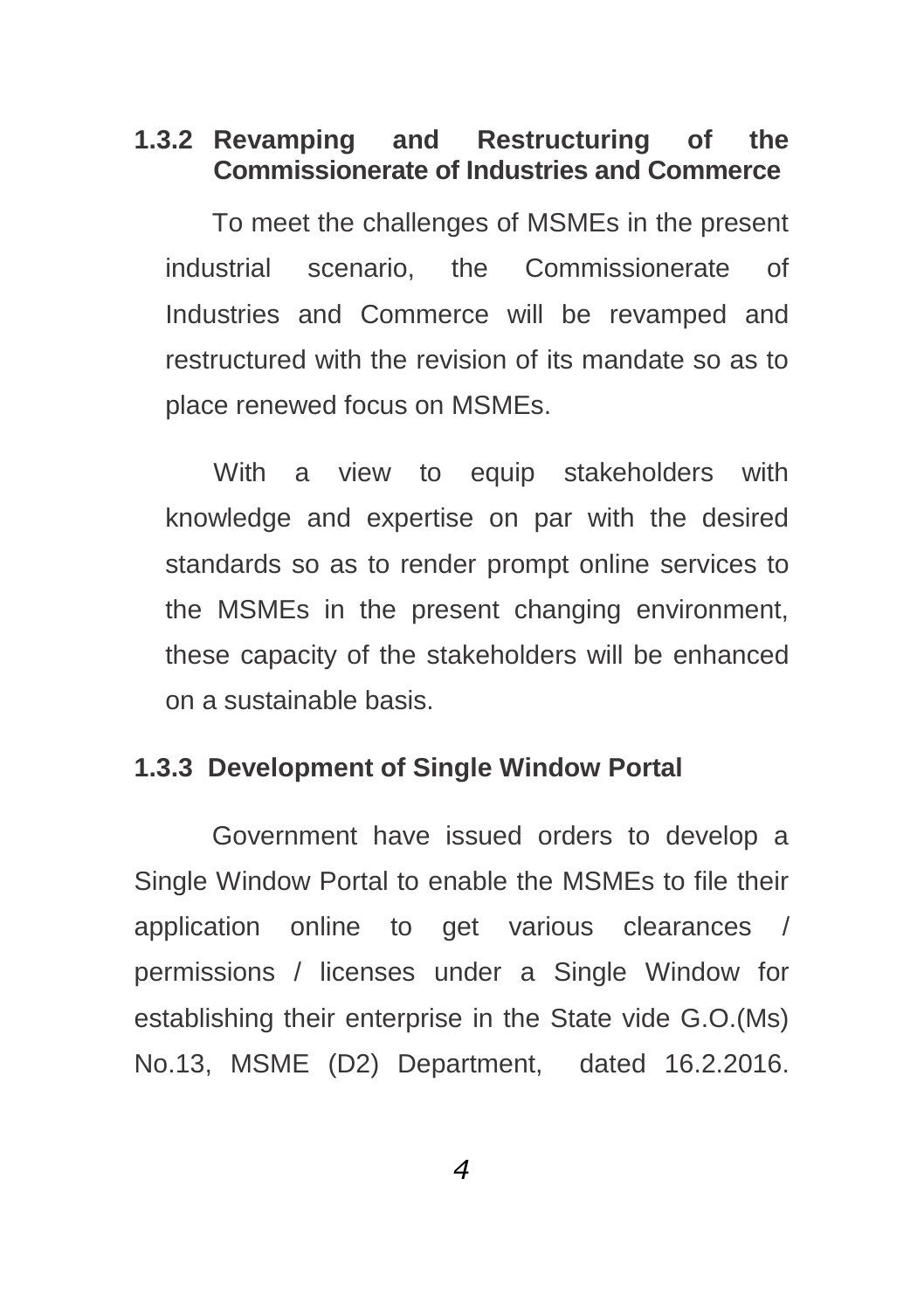Further, Government have ordered for simplification of applications to be submitted for getting various clearances under Single Window. State Level Single Window Committee has been formed under the Chairmanship of Principal Secretary to Government, MSME Department. The Committee meets regularly to review the progress and sort out inter departmental issues.

#### **1.3.4 State Industries Centre**

Government have issued orders in G.O.(D) No.19, MSME Department dated 4.2.2016 for establishing State Industries Centre, at Guindy, Chennai at a cost of Rs.5.16 lakh to assist entrepreneurs including foreign and other State entrepreneurs by providing information on Government Schemes, infrastructure etc., at State level.

#### **1.4 Definition of MSMEs**

The classification of Micro, Small and Medium Enterprises is defined under the MSMED Act 2006. The enterprises are classified in two classes as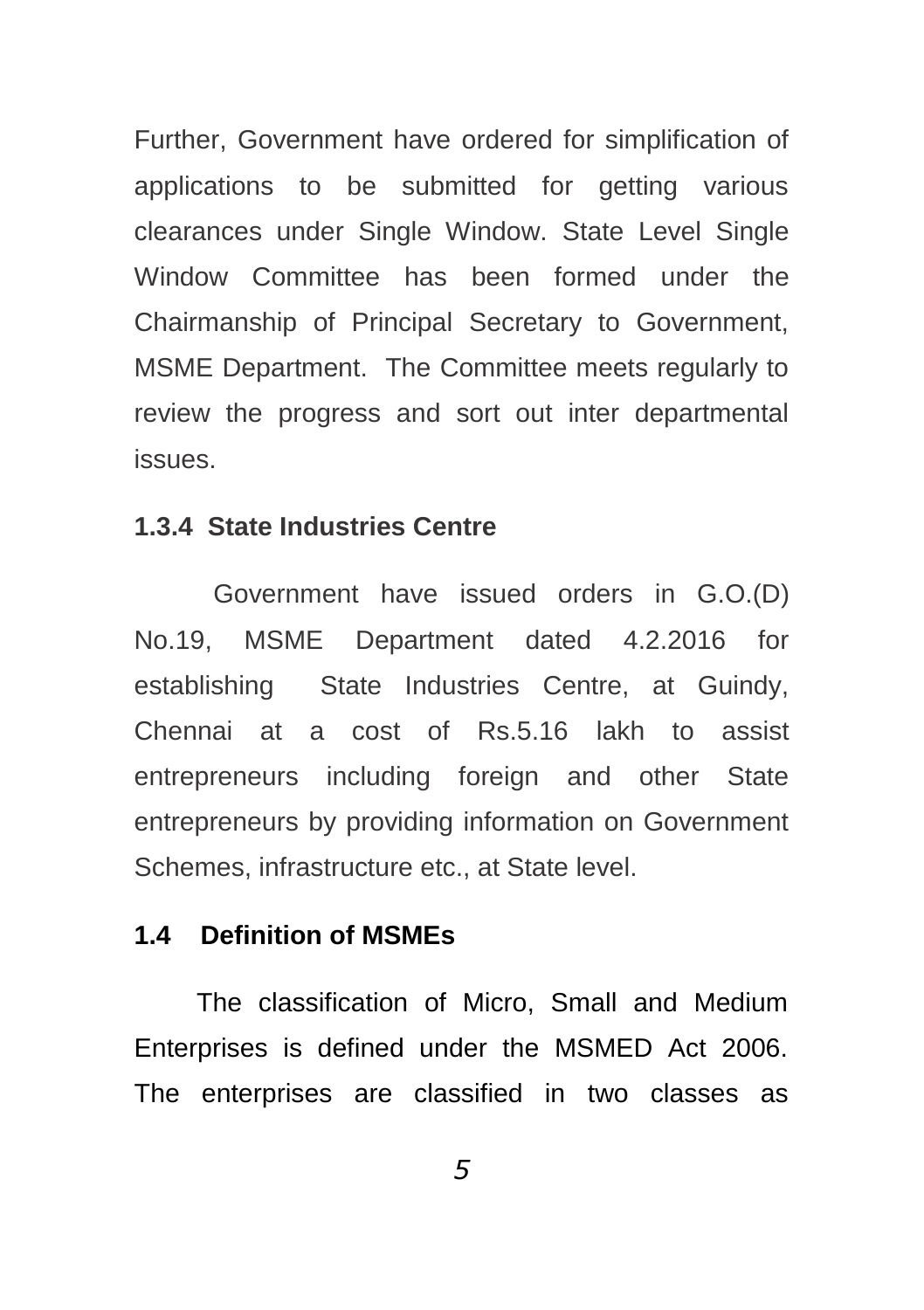Manufacturing and Service enterprises. Based on the investment in plant and equipment (excluding land and building) the Micro, Small and Medium Enterprises are classified and the same is given below.

| Category | <b>Manufacturing</b><br><b>Enterprises</b><br><b>Investment Level</b> | <b>Service Enterprises</b><br><b>Investment Level</b> |  |
|----------|-----------------------------------------------------------------------|-------------------------------------------------------|--|
| Micro    | Upto Rs.25 Lakh                                                       | Upto Rs.10 Lakh                                       |  |
| Small    | Above Rs.25 Lakh to<br>Upto Rs.5 Crore                                | Above Rs.10 Lakh to<br>Upto Rs.2 Crore                |  |
| Medium   | Above Rs.5 Crore to<br>Upto Rs.10 Crore                               | Above Rs.2 Crore to<br>Upto Rs.5 Crore                |  |

### **1.5 Micro, Small and Medium Enterprises Department**

This Department has the following major organizations under its ambit:

- a. The Commissionerate of Industries and **Commerce**
- b. The Tamil Nadu Small Industries Development Corporation Limited (TANSIDCO)
- c. The Tamil Nadu Small Industries Corporation Limited (TANSI)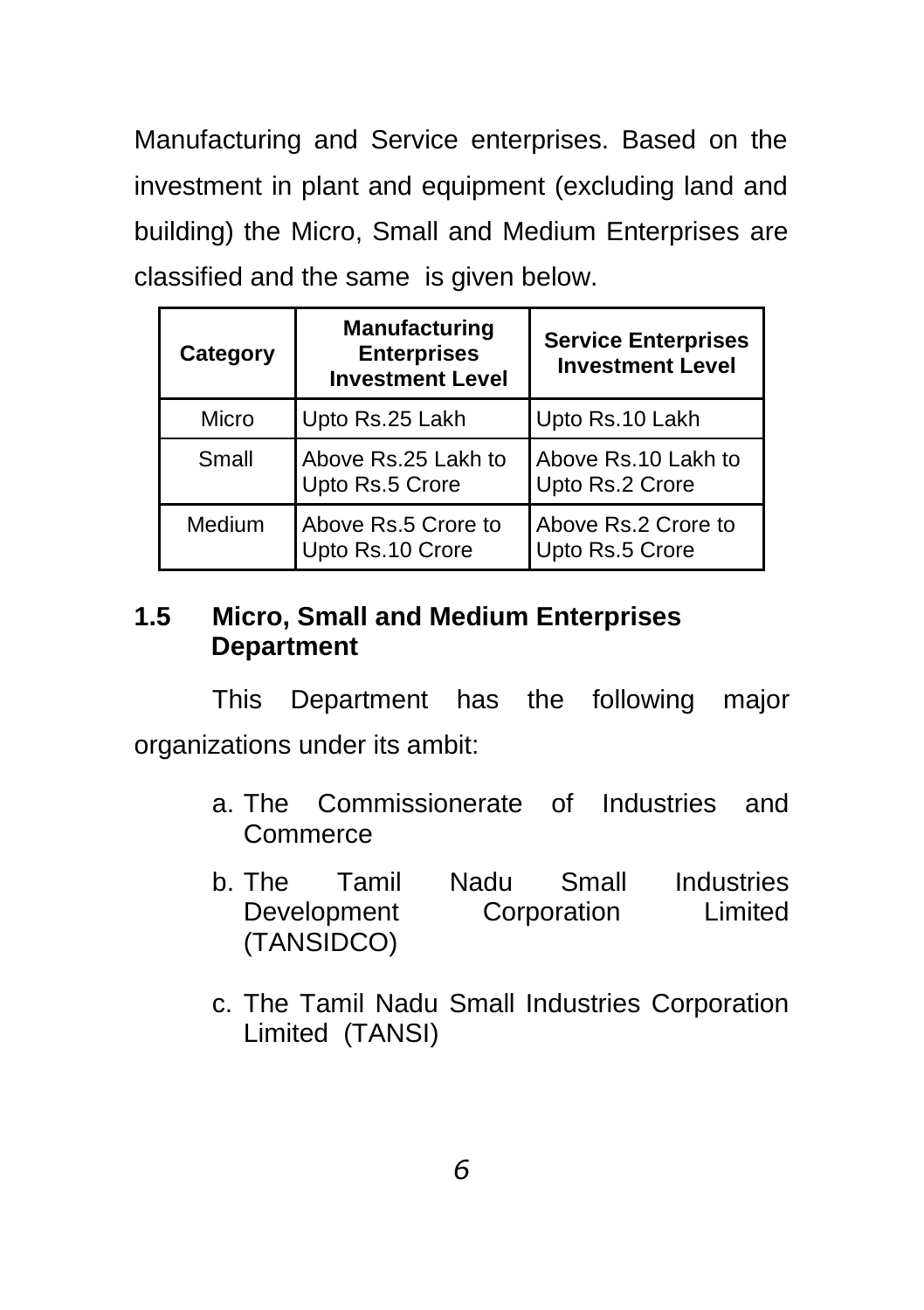- d. The Tamil Nadu Entrepreneurship Development innovation Institute (EDII-TN)
- e. Co-operative Sector Institutions like Tamil Nadu Industrial Co-operative Bank (TAICO) / Indcoserve / Sagoserve

#### **2. The Commissionerate of Industries and Commerce**

The Commissionerate of Industries and Commerce governs the development of industries in general and Micro, Small and Medium Enterprises in particular. The District Industries Centres (DICs) in the 32 Districts come under the control of this Commissionerate. District Industries Centre offices in districts give support facilities for starting and sustaining Industrial Enterprises by providing a variety of services to the entrepreneurs like identification of viable activities, preparation of project profiles, obtaining financial assistance from various banks/financial institutions and statutory clearances from Government Departments, sanction and disbursement of eligible subsidies.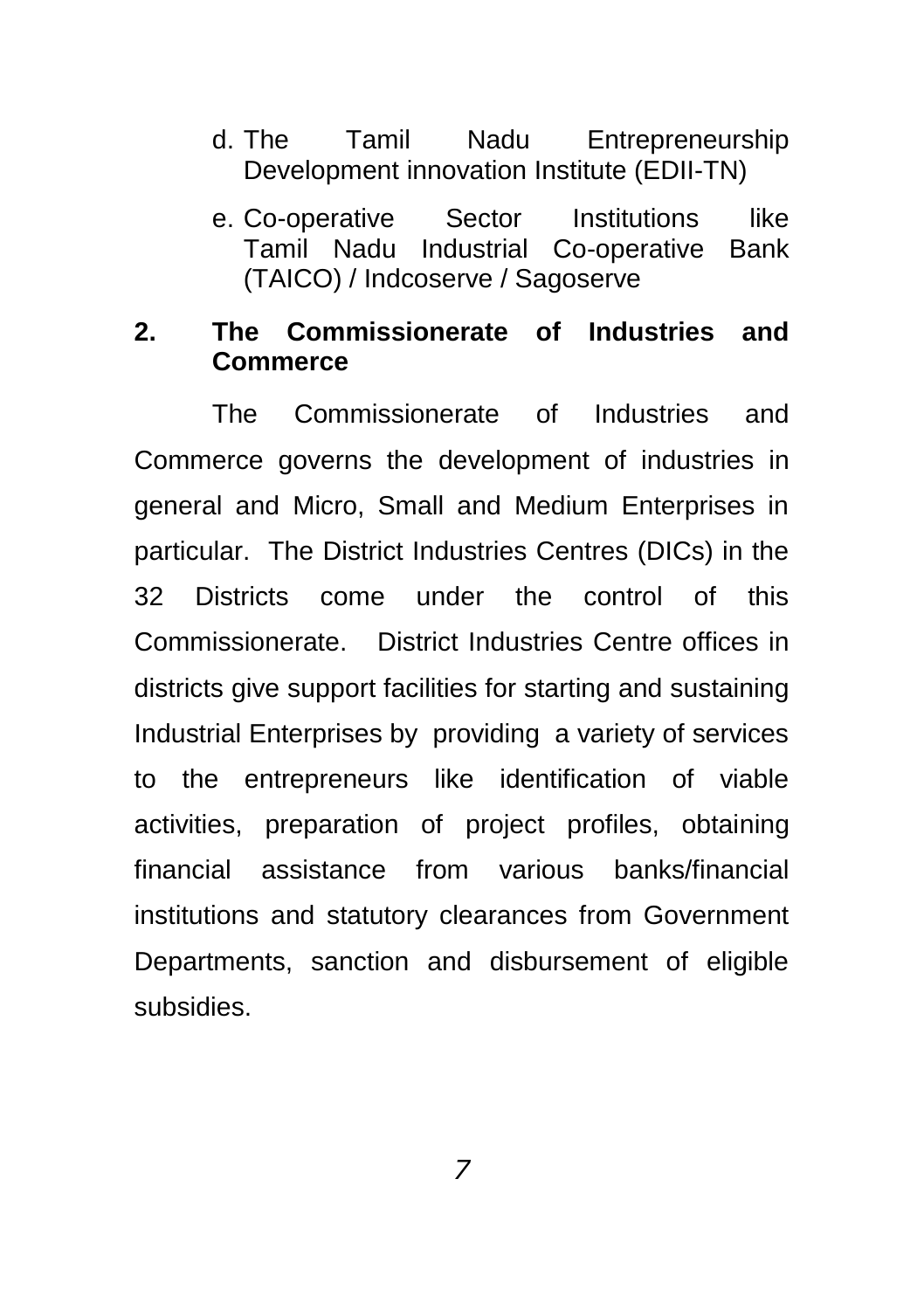#### **2.1. Filing of Udyog Aadhaar Memorandam**

In order to achieve the objective of Ease of Doing Business, GOI introduced the filing of Udyog Aadhaar Memorandum (UAM) registration process. Central Government have specified that every Micro Small & Medium Enterprise shall file Udyog Aadhaar Memorandum in the form appended to the notification 18.09.2015 and follow the procedure for filing the UAM, there shall be no fee for filing of the Udyog Aadhaar Memorandum

The Udyog Aadhaar Memorandum(UAM) can be filed online in the URL [http://udyogaadhaar.gov.in](http://udyogaadhaar.gov.in/) in the Udyog Aadhaar Portal maintained by the Ministry of MSME, by every MSME, but in exceptional cases, where online filing is not possible, by a hard copy, to the concerned DIC, which shall file the UAM Online for such enterprise on its behalf. The UAM Number so generated will be mailed to the enterprise as provided in the UAM.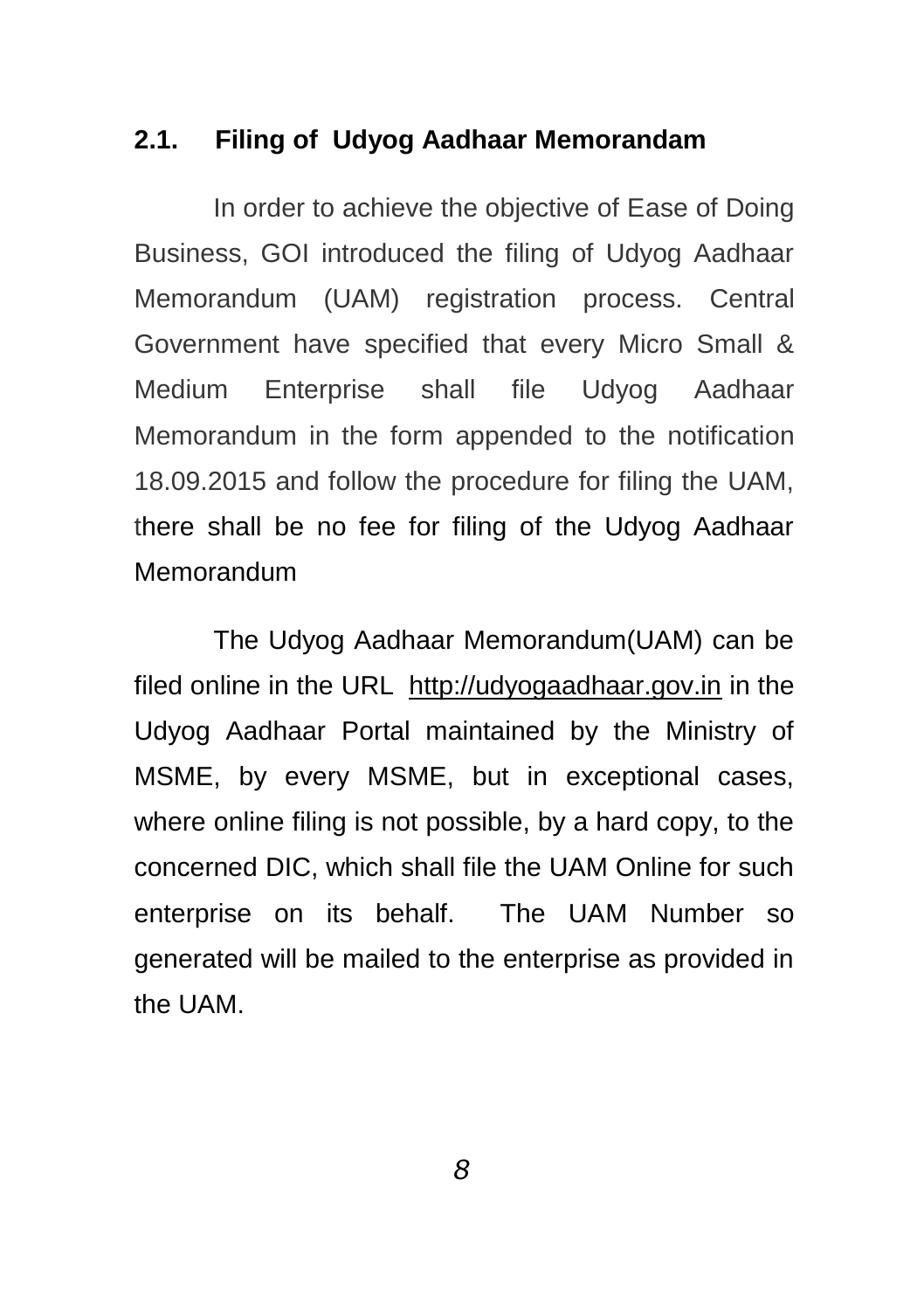Existing enterprises, who have filed EM Part-II or the holders of SSI registration prior to the MSMED Act 2006, shall not be required to file UAM, but if they so desire, they may also file the Udyog Aadhaar Memorandum.

The Udyog Aadhaar Memorandum shall be filed on self declaration basis and there is no supporting document to be uploaded for filing of the UAM. There shall be no restriction on filing more than one UAM in the same number

| Enterprises          | <b>UAM</b><br>Category | <b>Type</b>   | Investment in plant &<br>machinery/equipment              |  |
|----------------------|------------------------|---------------|-----------------------------------------------------------|--|
| Micro                | A                      | Manufacturing | Does not exceed R s . 25 lakh                             |  |
| Enterprises          | D                      | Service       | Does not exceed Rs. 10 lakh                               |  |
| Small<br>Enterprises | в                      | Manufacturing | More than Rs.25 lakh but does<br>not exceed Rs.5 crore    |  |
|                      | F                      | Service       | More than Rs.10 lakh but does<br>not exceed Rs. 2 crore   |  |
| Medium               | С                      | Manufacturing | More than Rs. 5 crore but does<br>not exceed Rs. 10 crore |  |
| <b>Enterprises</b>   | F                      | Service       | More than Rs.2 crore but does not<br>exceed Rs.5 crore    |  |

**Cl as si fica ti on of U AM for MS ME s**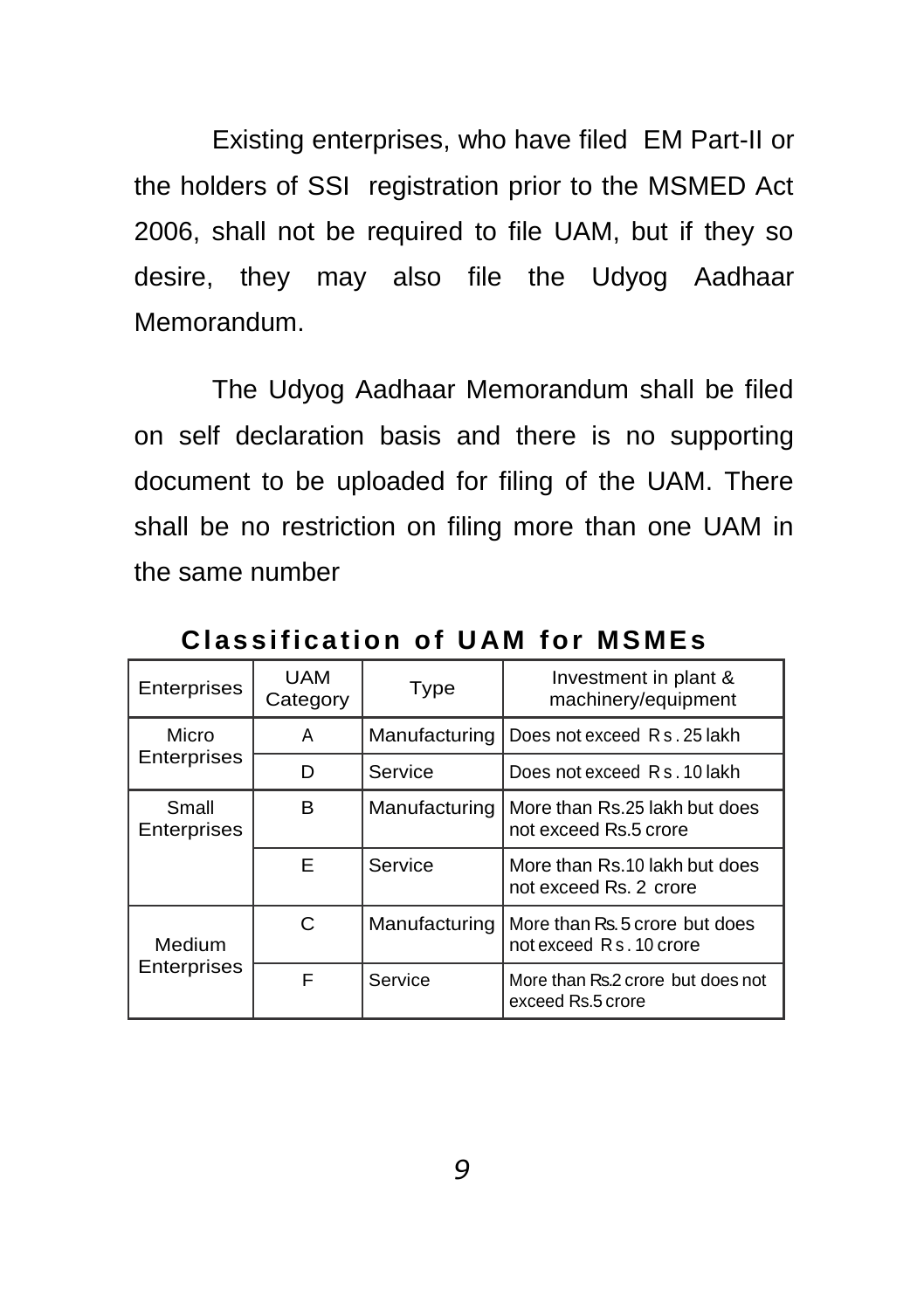## **2.2 MSME Support Schemes**

The Government is providing following incentives to Micro, Small and Medium Enterprises in the State:

## **2.2.1 Capital Subsidy**

- $\geq$  25% capital subsidy on the value of eligible plant and machinery, subject to a maximum of Rs.30 lakh.
- $\triangleright$  Additional capital subsidy for enterprises set up by Women / Scheduled Caste / Scheduled Tribe / Physically Disabled and Transgender Entrepreneurs at the rate of 5% on the value of eligible plant and machinery, subject to a maximum of Rs.2 lakh.
- $\triangleright$  Additional capital subsidy for promotion of cleaner and environment friendly technologies at the rate of 25% on the value of eligible plant and machinery/ equipment subject to a maximum of Rs.3 lakh.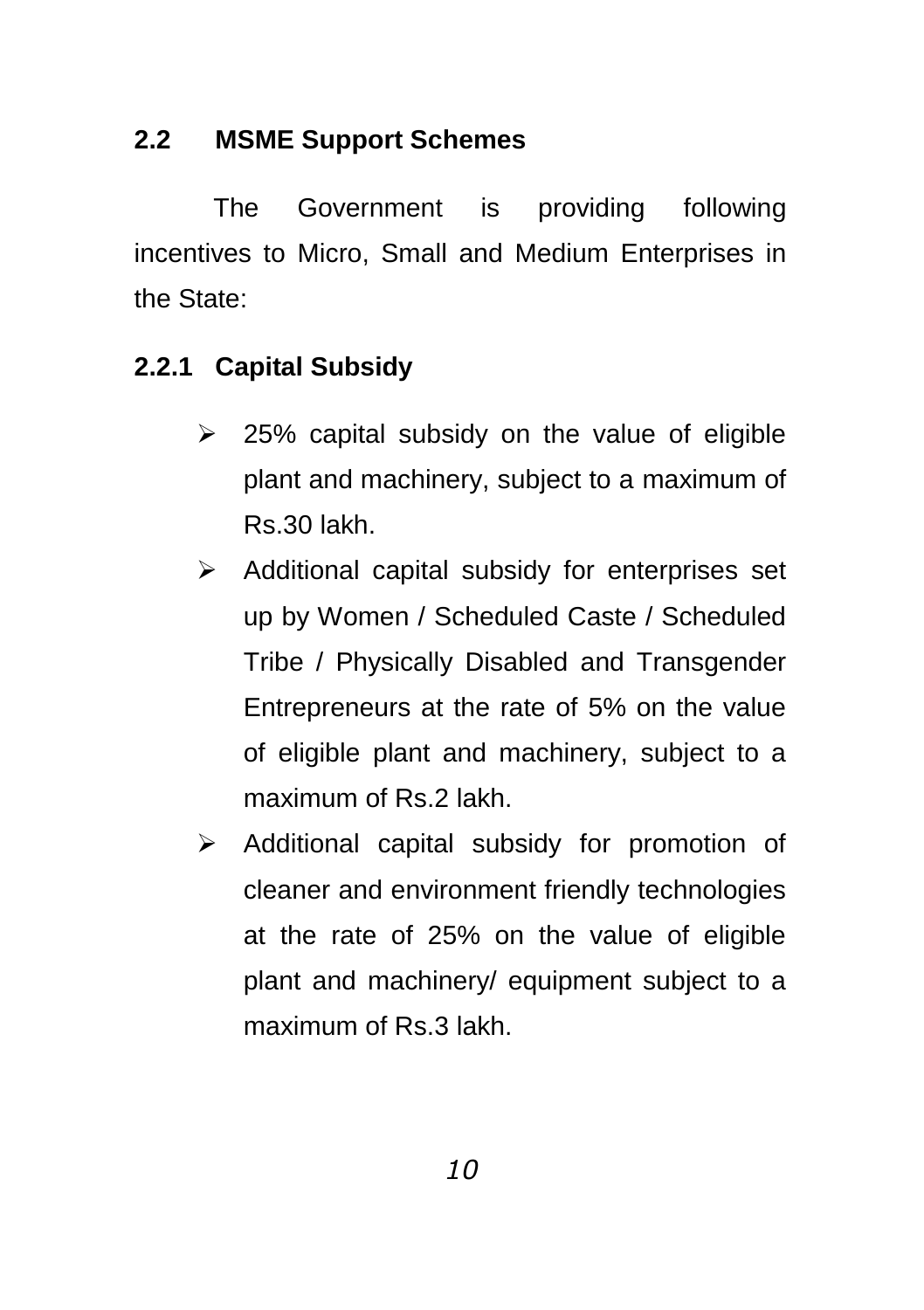$\triangleright$  Employment Intensive Subsidy at the rate of 5% on the value of eligible plant and machinery, subject to a maximum of Rs.5 lakh.

## **Eligibility Criteria**

- $\triangleright$  All new Micro manufacturing enterprises established anywhere in the State
- $\triangleright$  All new Small and Medium enterprises under following 13 thrust sectors established anywhere in the State excluding additional capital subsidy and employment generation subsidy.
	- Electrical and Electronic Industry
	- Leather and Leather goods
	- Auto parts and components
	- Drugs and Pharmaceuticals
	- Solar Energy Equipment
	- Gold and Diamond Jewellery for exports
	- Pollution Control equipments
	- Sports Goods and Accessories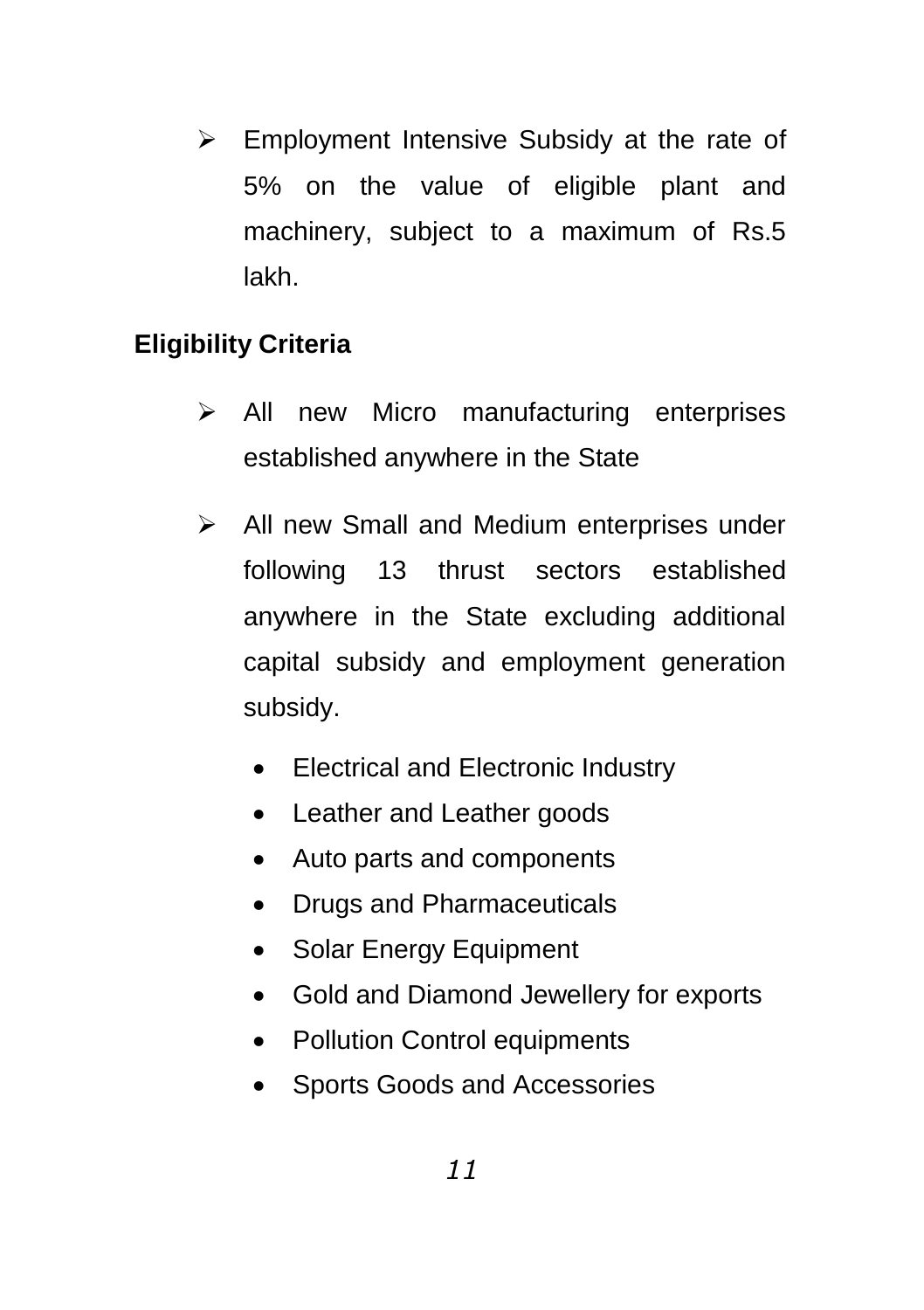- Cost effective building material
- Readymade Garments
- Food Processing
- Plastic
- Rubber Products
- All new Small and Medium manufacturing enterprises established in all the 251 industrially backward blocks.
- > All New Agro based Small and Medium manufacturing enterprises established in all the 385 blocks of the State.
- $\triangleright$  Existing Manufacturing Enterprises of the above categories which have taken up substantial expansion / diversification of the existing activities.
- $\geq$  Capital Subsidy was given to 8,402 beneficiaries from 2011-12 to 2016-17 for Rs.41,000.00 lakh. The achievement during 2016-17 is Rs 8,000.00 lakh for 1,207 beneficiaries (**Annexure 2.1** )
- Allocation has been doubled to Rs.160 crore for 2017-18.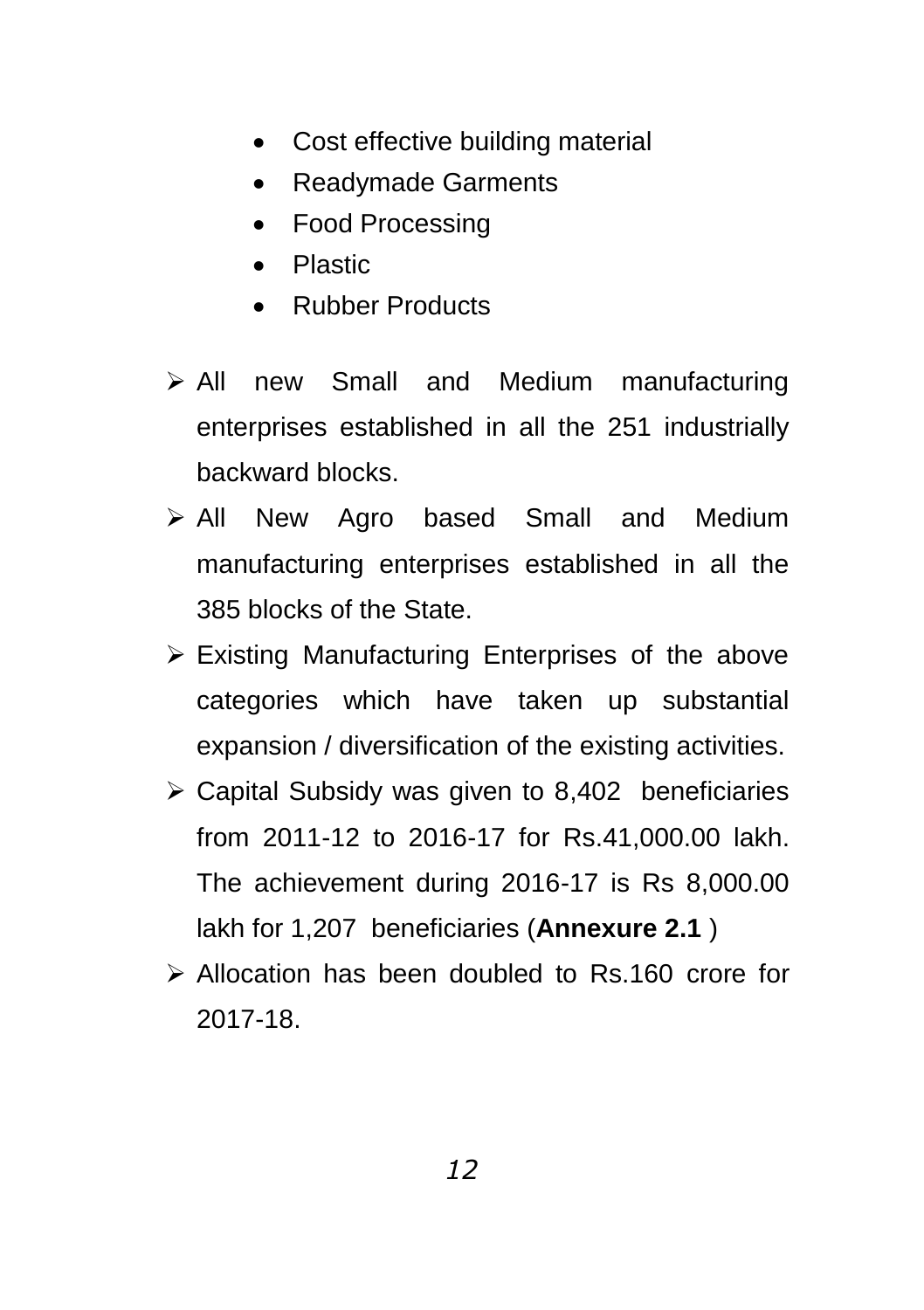## **2.2.2 Low Tension Power Tariff Subsidy**

20% low tension power tariff subsidy for 36 months from the date of commencement of production or from the date of power connection obtained whichever is later.

### **Eligibility Criteria**

- $\triangleright$  All New Micro manufacturing enterprises established anywhere in the State
- $\triangleright$  All New Agro based Micro, Small and Medium manufacturing enterprises established in all the 385 blocks of the State.
- All New Small and Medium manufacturing enterprises established in the 251 industrially backward blocks.
- $\triangleright$  Existing Manufacturing Enterprises of the above categories which have taken up substantial expansion / diversification of the existing activities.
- $\triangleright$  LTPT Subsidy was given to 6,637 beneficiaries from 2011-12 to 2016-17 for Rs.3,664.16 lakh. The achievement during 2016-17 is Rs.664.16 lakh for 857 beneficiaries. (**Annexure 2.2**)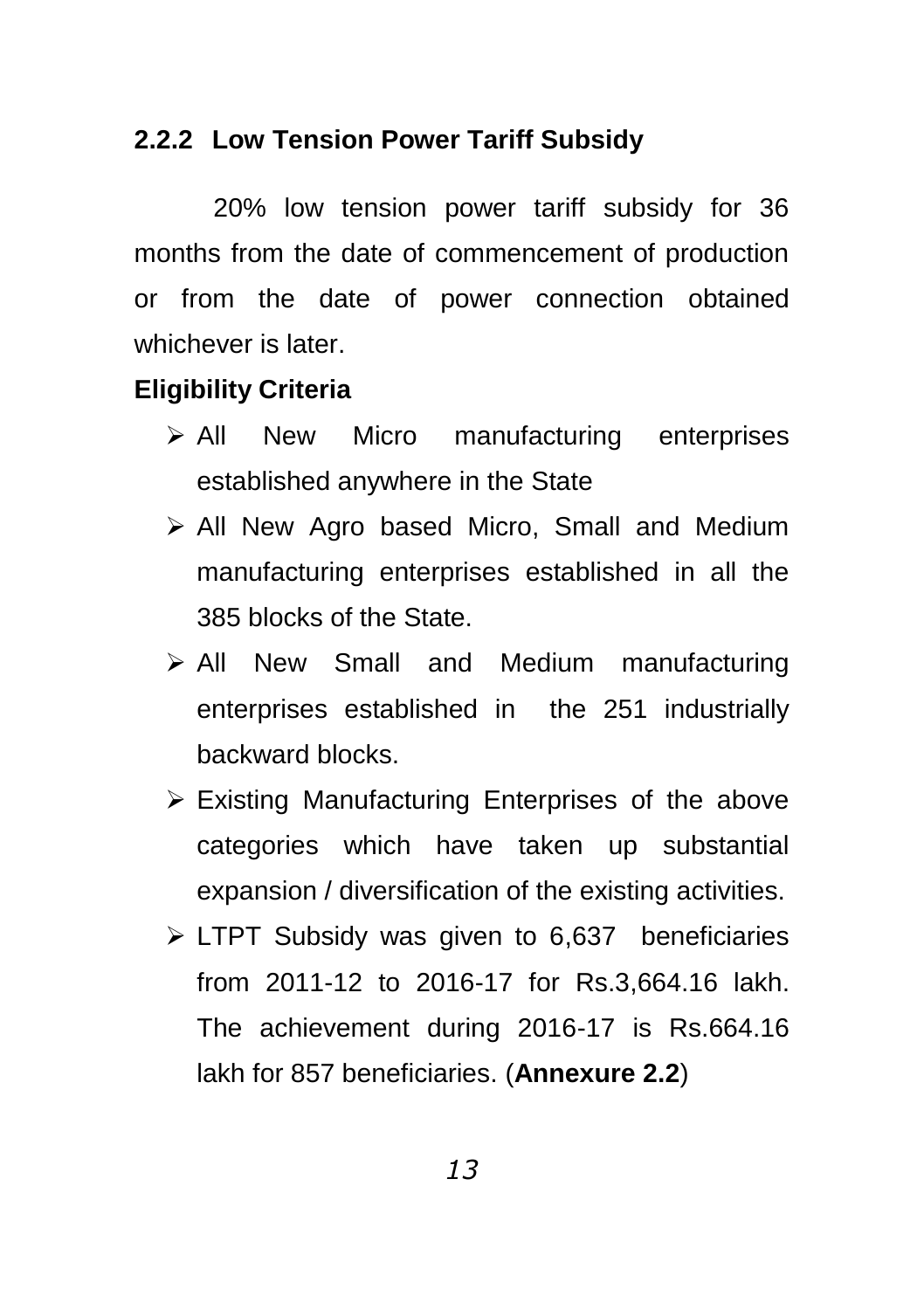### **2.2.3 Value Added Tax Subsidy**

100% subsidy on the net value of Value Added Tax (VAT) paid by the MSMEs for the first 6 years after commencement of production upto the value of investment made in eligible plant and machinery.

#### **Eligibility Criteria**

Micro manufacturing enterprises established anywhere in the state.

VAT Subsidy was given to 1,922 beneficiaries from 2011-12 to 2016-17 for Rs.2,334.63 lakh. The achievement during 2016-17 is Rs.684.63 lakh for 390 beneficiaries. (**Annexure 2.3**)

#### **2.2.4 Generator Subsidy**

Micro, Small and Medium manufacturing enterprises established anywhere in the State are eligible for a subsidy of 25% on the cost of Generator set purchased (upto 320 KVA capacity), subject to a maximum of Rs. 5.00 lakh.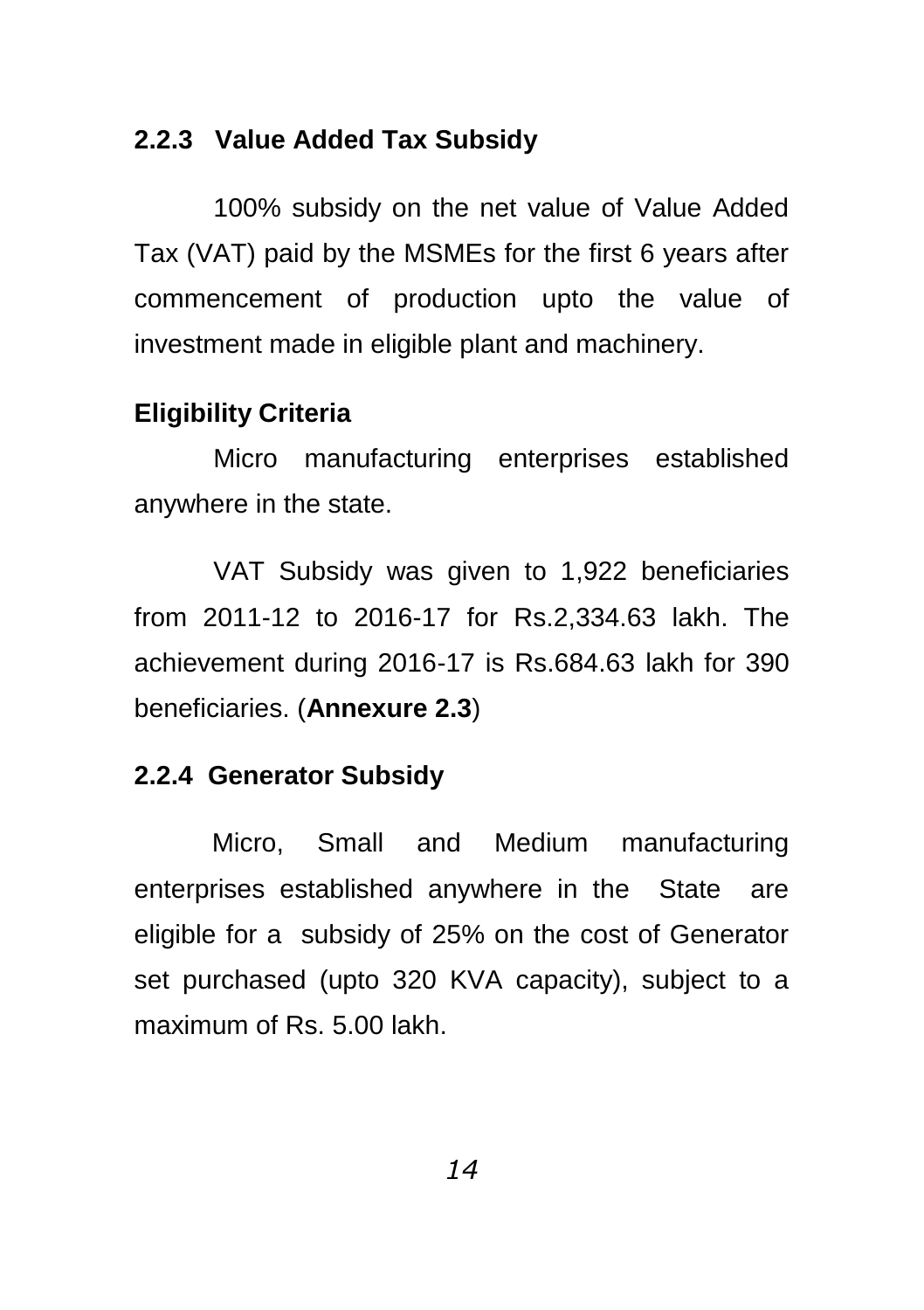Generator Subsidy was given to 8,422 beneficiaries from 2011-12 to 2016-17 for Rs.9,748.09 lakh. The achievement during 2016-17 is Rs.800.00 lakh for 587 beneficiaries.**Annexure 2.4**)

#### **2.2.5 Back-ended Interest Subsidy (BEIS)**

Back-ended interest subsidy at the rate of 3% of interest on term loan subject to a maximum of Rs.10 lakh for a period of 5 years to Micro, Small and Medium Manufacturing Enterprises for term loans up to Rs.1 crore obtained for Technology up-gradation / modernization and Credit Guarantee Fund Trust Scheme (CGFTS).

Micro and Small Enterprises who have availed term loan under Technology Upgradation / modernization schemes and Credit Guarantee Fund Trust Scheme are eligible for 3% Back Ended Interest Subsidy .

(a) BEIS for Technology Upgradation / Modernisation was given to 426 beneficiaries from 2011-12 to 2016-17 for Rs.448.35 lakh. The achievement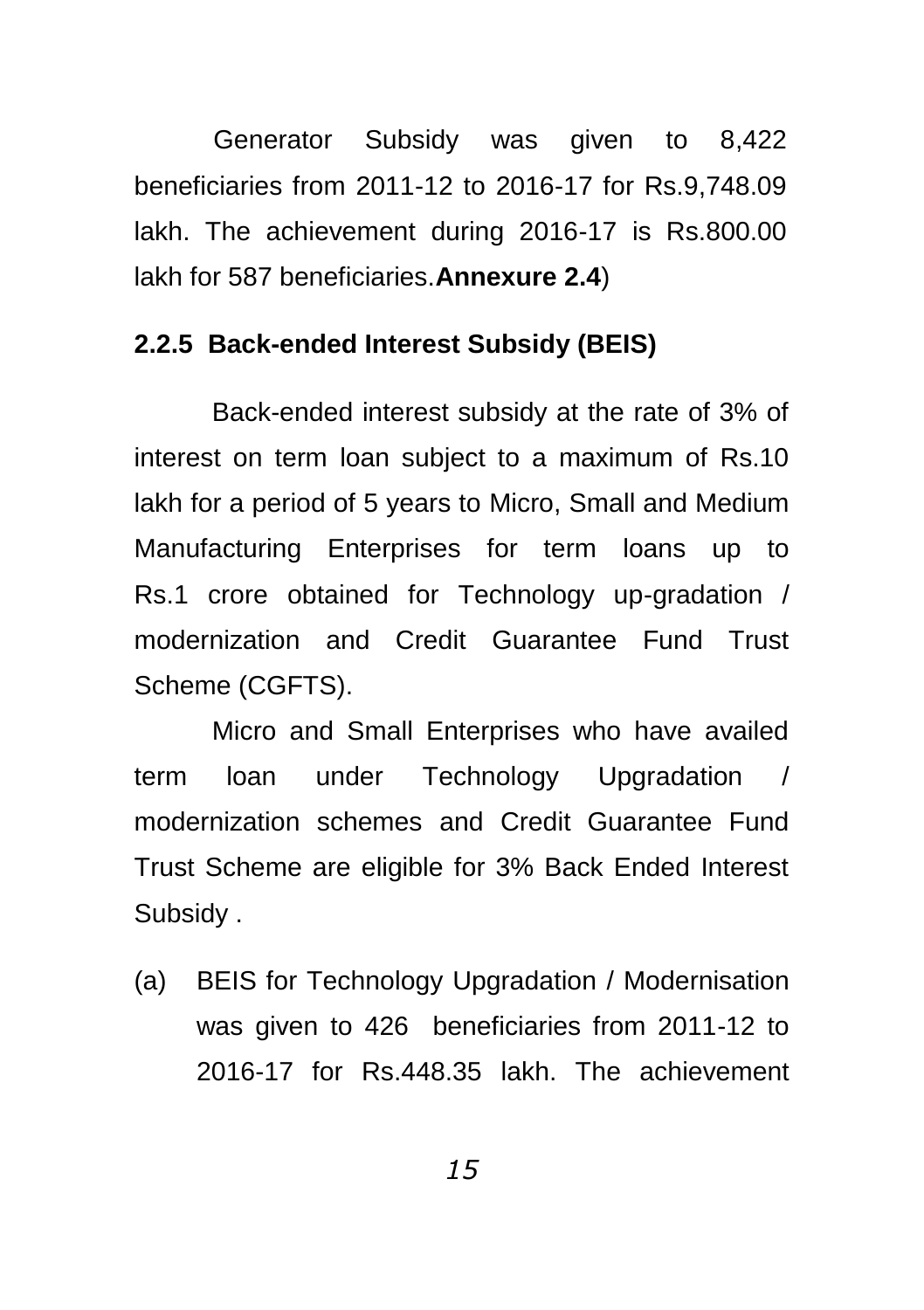2016-17 is Rs.30.00 lakh for 43 beneficiaries (**Annexure 2.5 )**

(b) BEIS for Credit Guarantee Fund Scheme was given to 206 beneficiaries from 2011-12 to 2016-17 for Rs.54.44 lakh. The achievement during 2016-17 is Rs.10.00 lakh for 44 beneficiaries **(Annexure 2.5)**

## **2.3 Youth Employment Generation Programme (UYEGP)**

With a view to create employment opportunities to the marginalized sections of society the State Government has implemented the Unemployed Youth Employment Generation Programme (UYEGP). This scheme is applicable to Manufacturing / Service / Business enterprises upto the maximum of Rs.10 lakh, Rs.3 lakh and Rs.1 lakh respectively. Subsidy assistance from the State Government upto 25% of the project cost is provided under this scheme. Maximum Subsidy amount is restricted to Rs.1,25,000/- under Manufacturing Sector.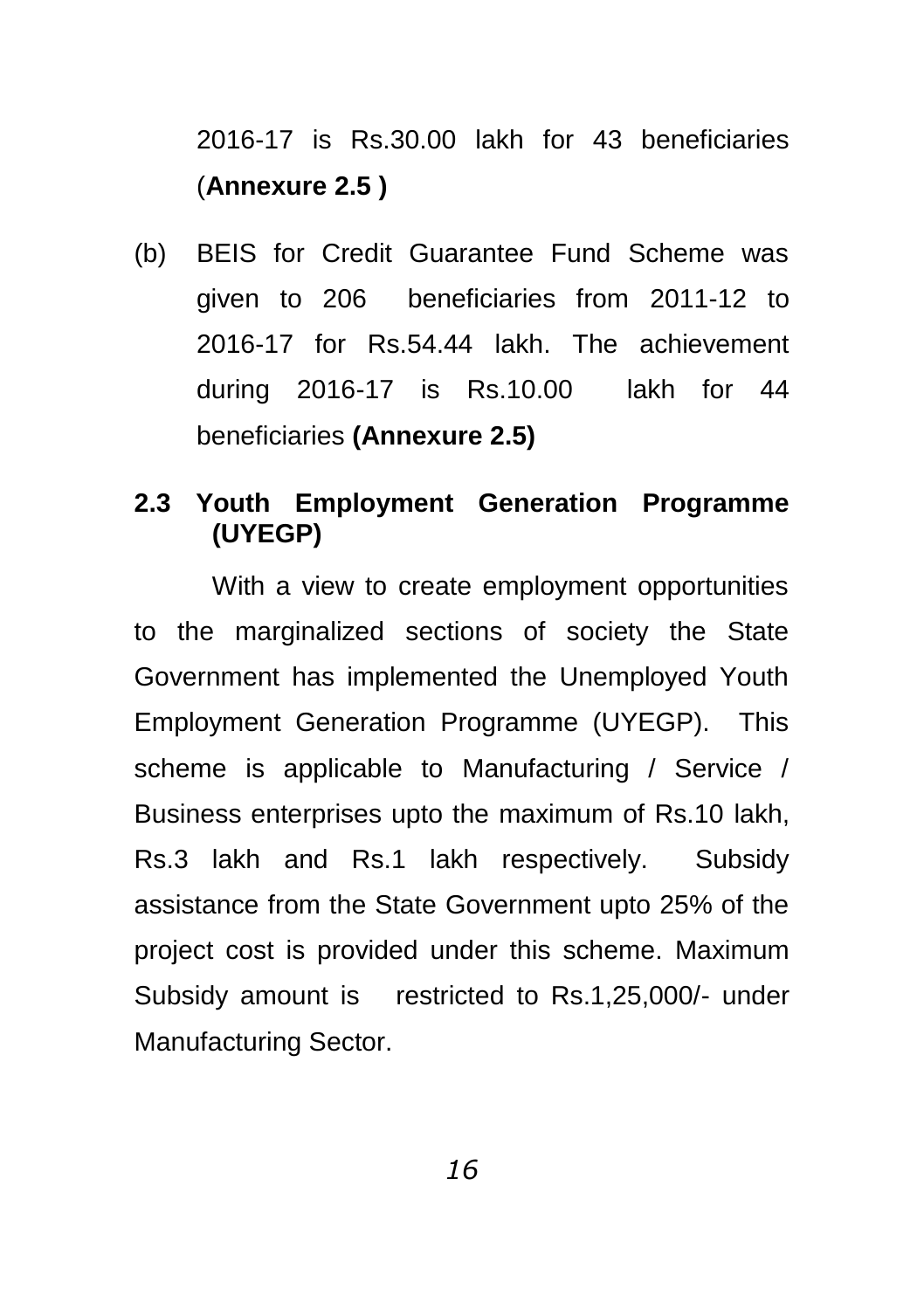## **Eligibility**:

- $\triangleright$  Minimum age limit 18 years
- $\triangleright$  Upper age limit 35 years for General Category and 45 years for Special Category comprising SC / ST / BC / MBC / Minority / Women / Ex-Servicemen / Differently abled / Transgender.
- Pass in VIII Standard

 UYEGP subsidy had been given to 28,875 beneficiaries from 2011-12 to 2016-17 for Rs.12,941.55 lakh. During 2016-17 Rs.3,375.00 lakh have been disbursed as Subsidy to 5,368 beneficiaries. (**Annexure2.6 )**

## **2.4. NEW ENTREPRENEUR-CUM-ENTERPRISE DEVELOPMENT SCHEME (NEEDS)**

"New Entrepreneur–cum-Enterprise Development Scheme (NEEDS)" has been introduced by this Government to assist educated youth to become first generation entrepreneurs during 2012-13. The flagship scheme envisages entrepreneurship development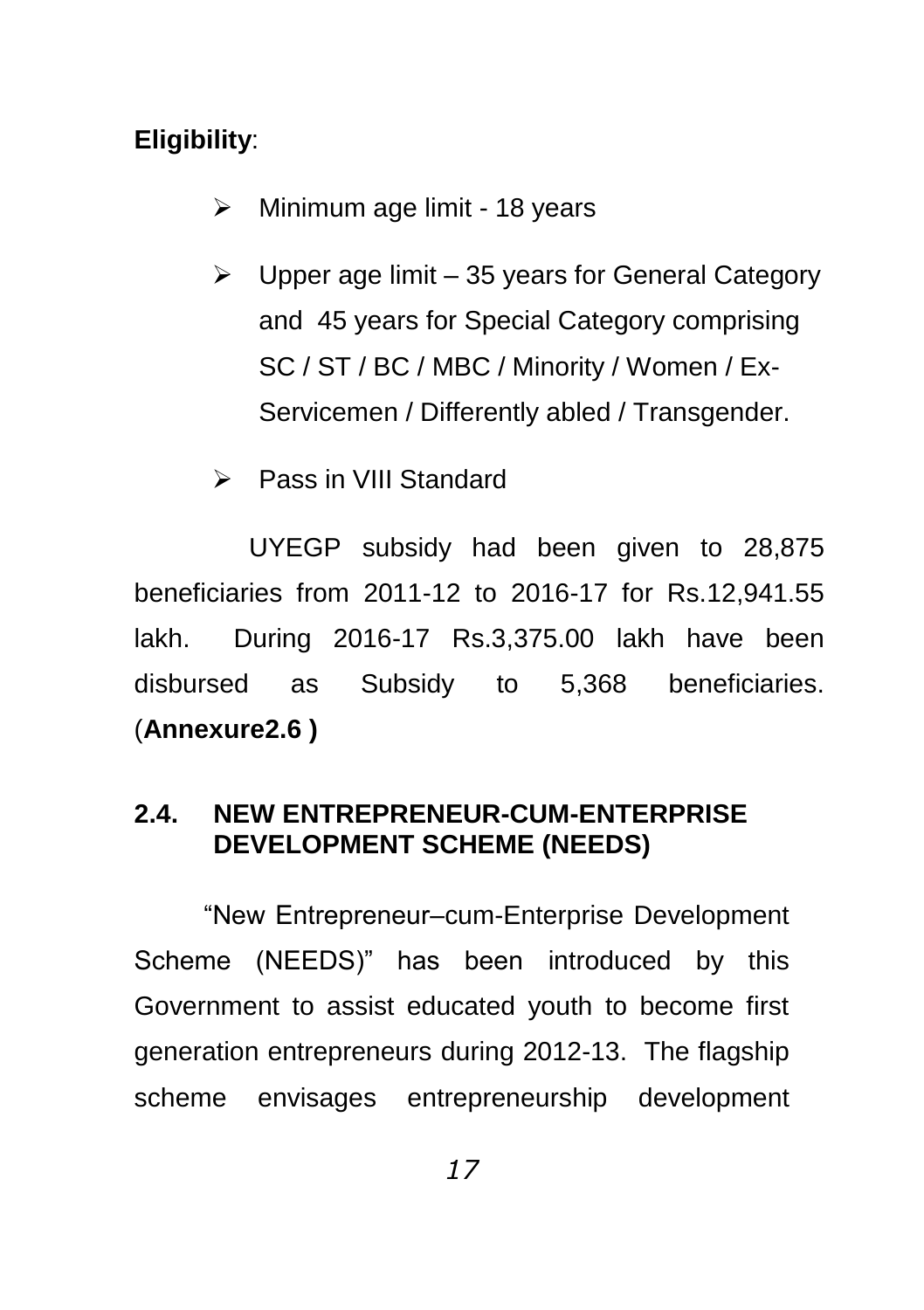training to educated young entrepreneurs, preparation of business plans and helping them to tie up with financial institutions to set up new business ventures, besides linking them with major industrial clients.

The beneficiaries should be at the age group of above 21 years and below 45 years with education qualification of any Degree/Diploma / ITI / Vocational training from a Recognised Institution.

About 1000 beneficiaries will be selected every year for one month EDP training conducted by Entrepreneurship Development Innovation Institute, Chennai with a priority to assist 50% women to avail term loans from Banks / Tamil Nadu Industrial Investment Corporation Limited (TIIC). Subject to availability, they will also be provided with reservation up to 25% for allotment of plots / sheds in the Industrial estates of Tamil Nadu Small Industries Development Corporation Limited.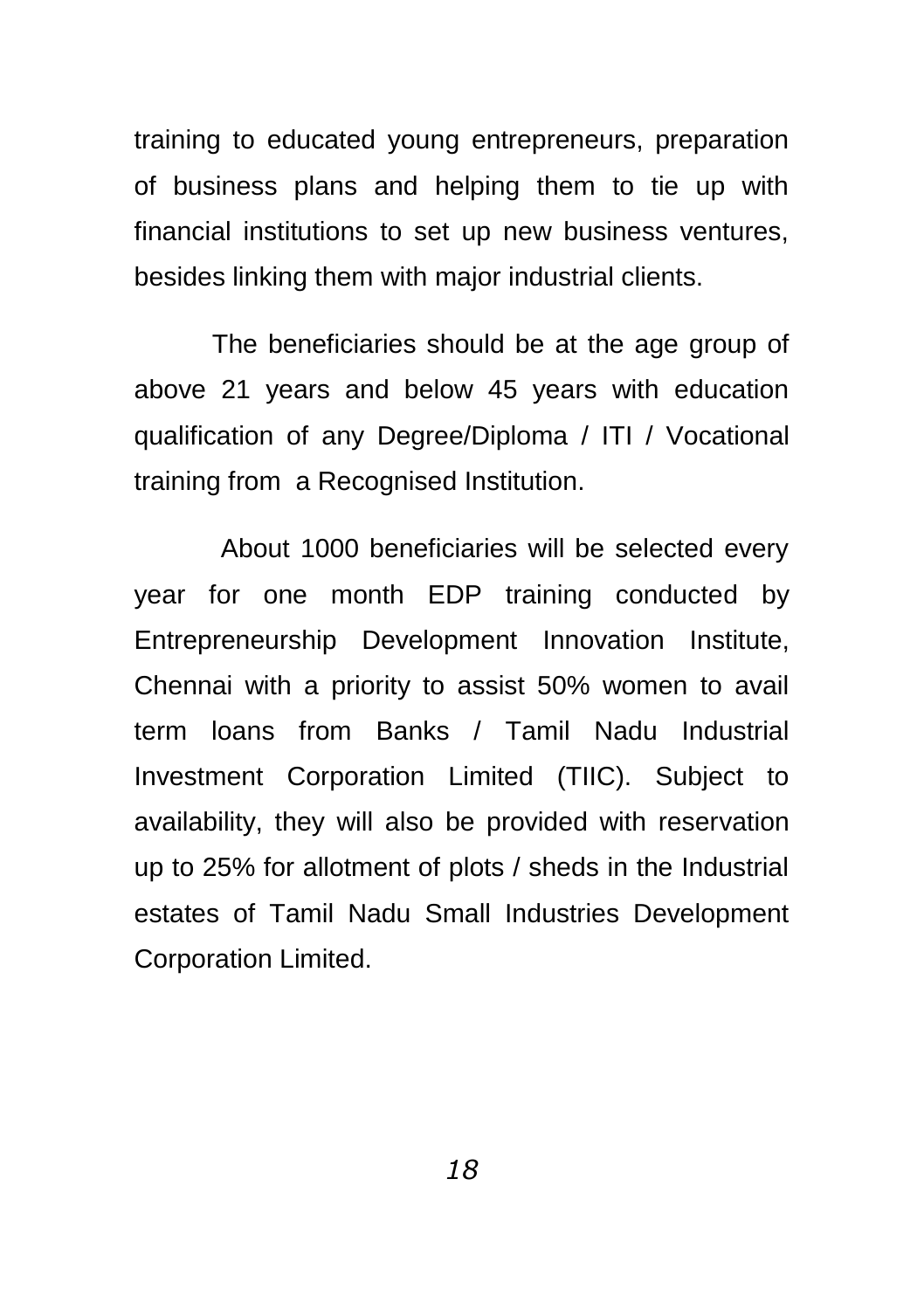As per reservation policy, priority will be given for Scheduled Caste (SC), Scheduled Tribe (ST) and for Differently abled beneficiaries.

To set up manufacturing and service projects, a front end capital subsidy at the rate of 25% of the project cost (not exceeding Rs.25 lakh), is being given along with 3% interest subvention on term loan by the Government. The minimum project cost will be above Rs.5.00 lakh and the maximum project cost will be upto Rs.1.00 crore. For projects costing more than Rs.1.00 crore subsidy component will be restricted to Rs.25 lakh.

Promoter"s contribution is 10% of the project cost for general category and 5% for special category.

Being the implementing agency, the Industries Commissioner and Director of Industries and Commerce periodically review and monitor the progress of this scheme at the State level.

Since the inception of the Scheme, 1,932 beneficiaries have been benefited under the Scheme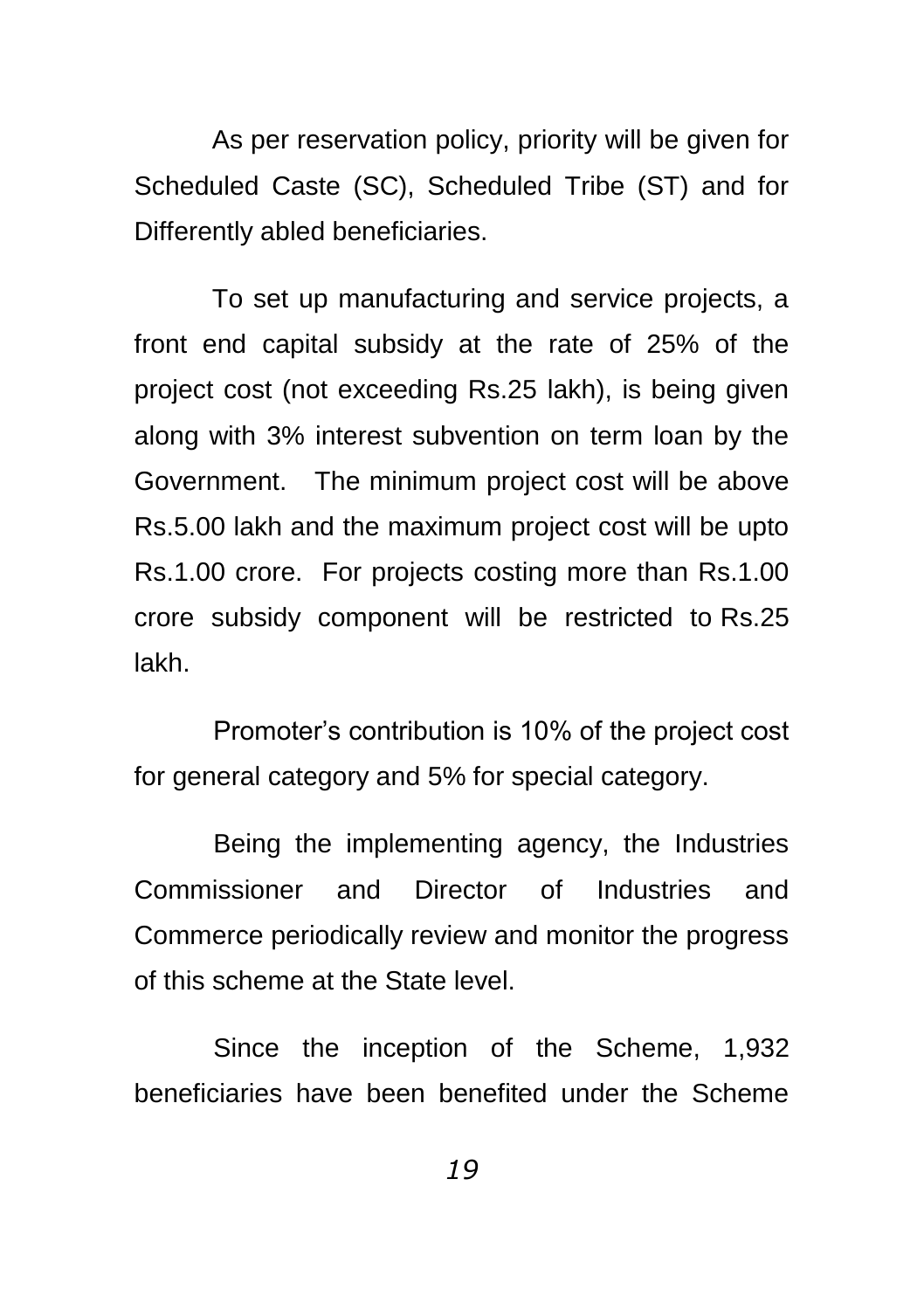involving a project cost of Rs.937.89 crore with a Government subsidy of Rs.190.70 crore. **(Annexure 2.7)**

## **2.5 Schemes for Technology Development**

Government provides assistance to MSMEs for technology development through following schemes:-

- $\geq$  50% subsidy on the cost of filing a patent application subject to a maximum of Rs.2.00 lakh per application.
- $\geq$  50% of the cost of the application for trade mark registration or Rs.25,000/- whichever is less.
- $\triangleright$  Establishment of industrial clusters and mini tool rooms under the Public Private Partnership mode by providing 25% of the total project cost subject to a maximum of Rs.1.00 crore as assistance.
- **▶ Creation of a Technology Development Fund** for evolving cleaner / energy efficient / IT enabled technologies.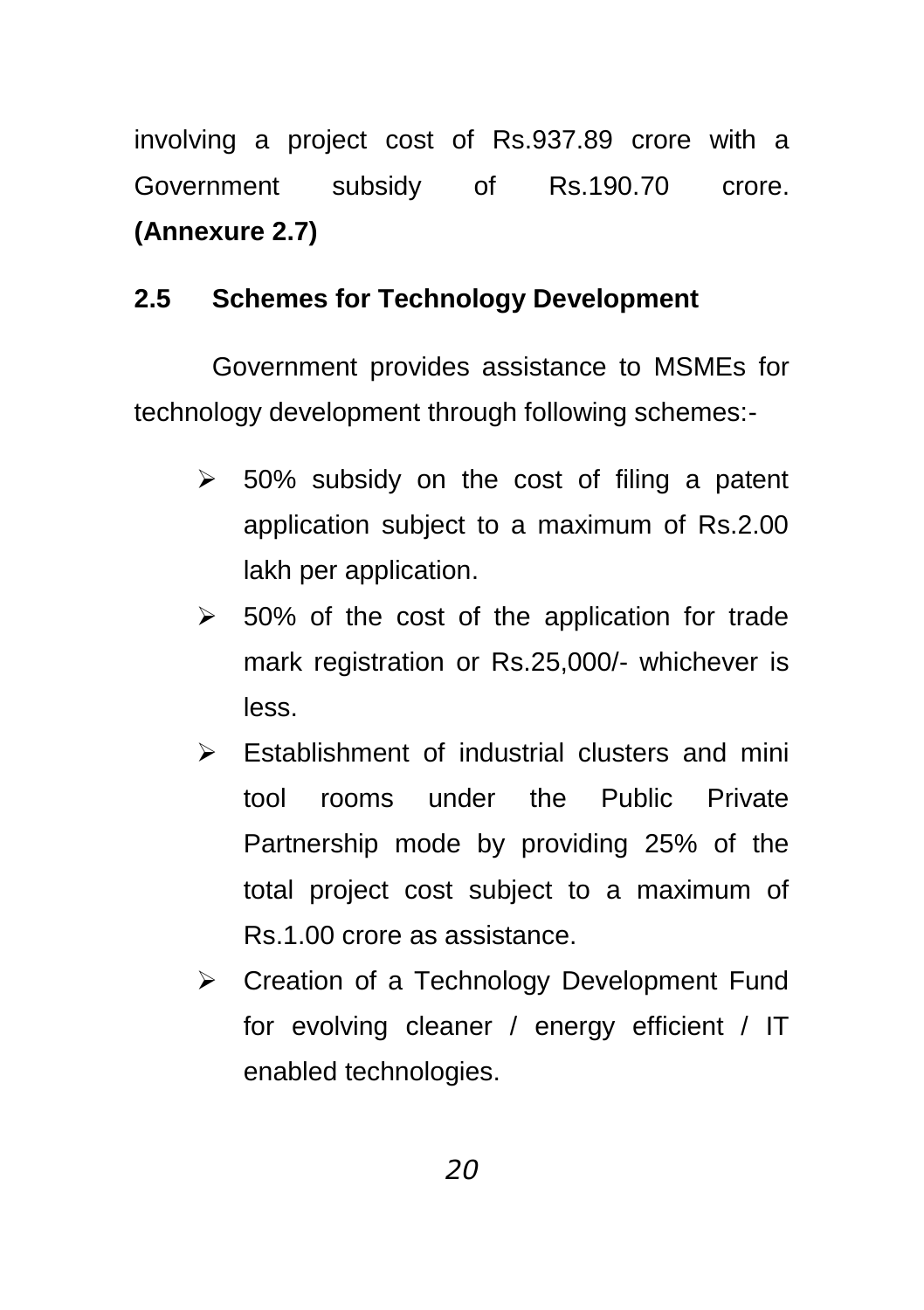Assistance for creation of Centres of Excellence and Technology Business Incubators for introduction of new production techniques and design development to the tune of Rs.50.00 lakh per incubator / centre of excellence.

#### **2.6 Prime Minister's Employment Generation Programme (PMEGP)**

Prime Minister's Employment Generation Programme (PMEGP), a Government of India"s Scheme, is being implemented with effect from 2008-09. The maximum cost of the project admissible under manufacturing sector is Rs.25 lakh and under service sector is Rs.10 lakh. The beneficiary has to contribute 10% of the project cost under General Category and 5% of the project cost under Special Category (SC / ST / OBC / Minorities / Women, Exservicemen, Differently abled persons, North- Eastern Regions, Hill and Border areas, etc.). The balance amount of total project cost will be provided by Banks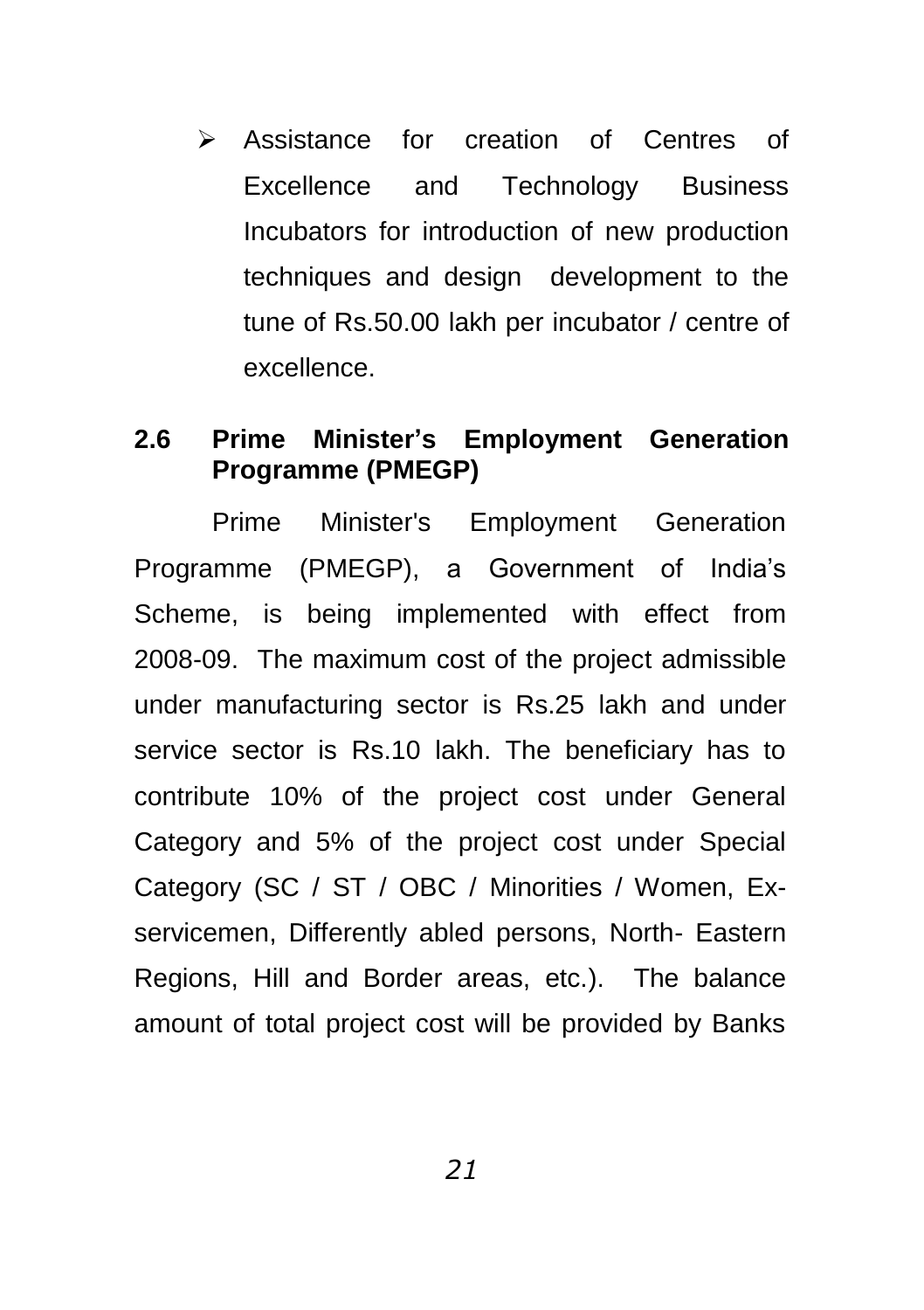as term loan. Government of India provides subsidy to the beneficiaries as shown below:

| <b>Categories of beneficiaries</b> | <b>Rate of Subsidy</b> |            |
|------------------------------------|------------------------|------------|
| under PMEGP                        | Urban                  | Rural      |
| <b>General Category</b>            | 15%                    | <b>25%</b> |
| <b>Special Category</b>            | 25%                    | 35%        |

PMEGP Margin Money Subsidy had been given to 7,653 beneficiaries from 2011-12 to 2016-17) for Rs.16,040.49 lakh. During 2016-17 Rs.3,425.80 lakh have been disbursed to 1,395 beneficiaries as Margin Money Subsidy **(Annexure 2.8)**. Now all the application need to be filed and processed online upto disbursement of Margin Money subsidy. The beneficiary can track the status of the application.

#### **2.7 Marketing Support**

The following marketing support is extended by Government to Micro and Small manufacturing enterprises: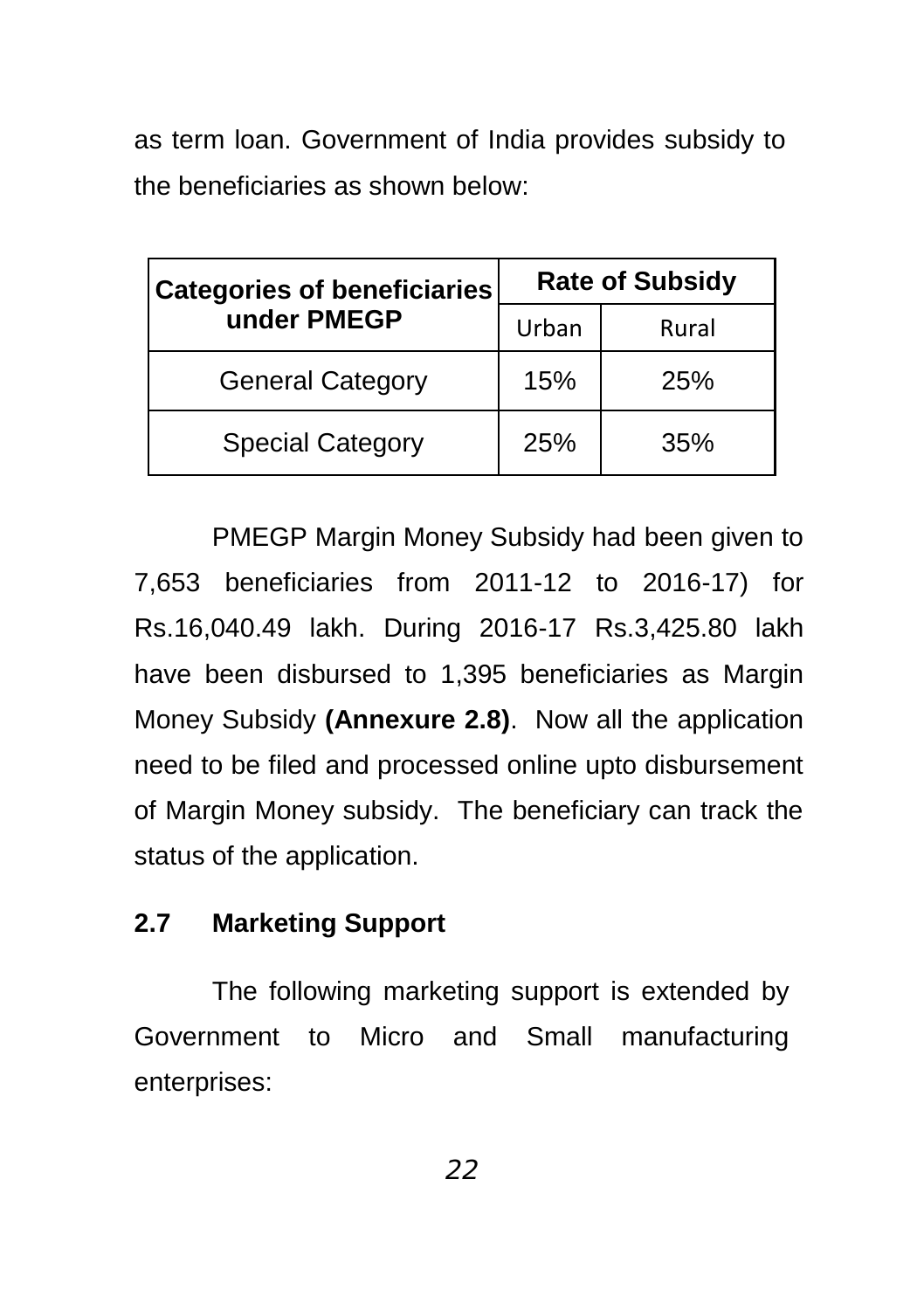- Exemption of Earnest Money Deposit for participation in tenders
- $\triangleright$  Granting 50% of hall rent as subsidy for participation in exhibitions within the State and in other States by MSME Associations
- $\triangleright$  Extending support for marketing under a common banner or brand name

#### **2.8 District Enterprises Development Consultative Committee**

Tamil Nadu Government supports the entrepreneur who comes forward to set up an enterprise by getting various license/approval from various departments under existing Single Window Clearance Committee.

In order to further streamline the process and to strengthen the existing Single Window Clearance Committee, Government have constituted District Enterprises Development Consultative Committee. All the applications from Micro, Small and Medium Enterprises for issue of various clearances / licenses for proposed Industrial units should be submitted to the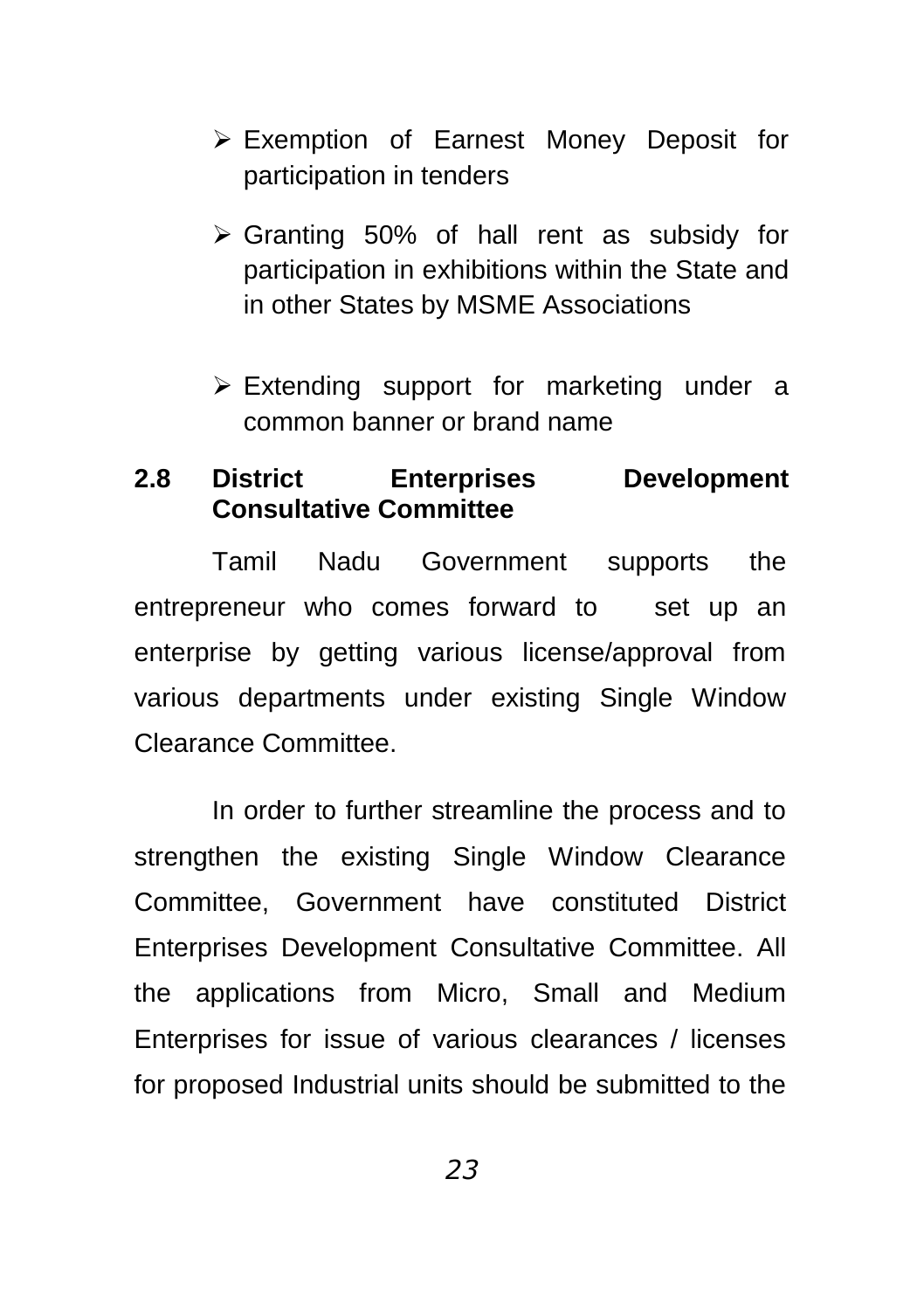General Manager, District Industries Centre in the prescribed common application form. If the licenses / clearances are not issued to the industrial units within the prescribed time limit of maximum 60 days by the concerned departments, such cases will be placed before the ensuing meeting of the District Enterprises Development Consultative Committee for speedy disposal of the application. During 2016-2017, out of 454 applications received, 419 applications have been disposed.

## **2.9 Framework for Revival and Rehabilitation of Micro, Small and Medium Enterprises**

In order to provide a simpler and faster mechanism to address the stress in the accounts of MSMEs and to facilitate the promotion and development of MSMEs, the Ministry of Micro, Small and Medium Enterprises, Government of India, vide their Gazette Notification dated May 29, 2015 had notified a "Framework for Revival and Rehabilitation of Micro, Small and Medium Enterprises'. RBI in consultation with the Ministry of MSME made certain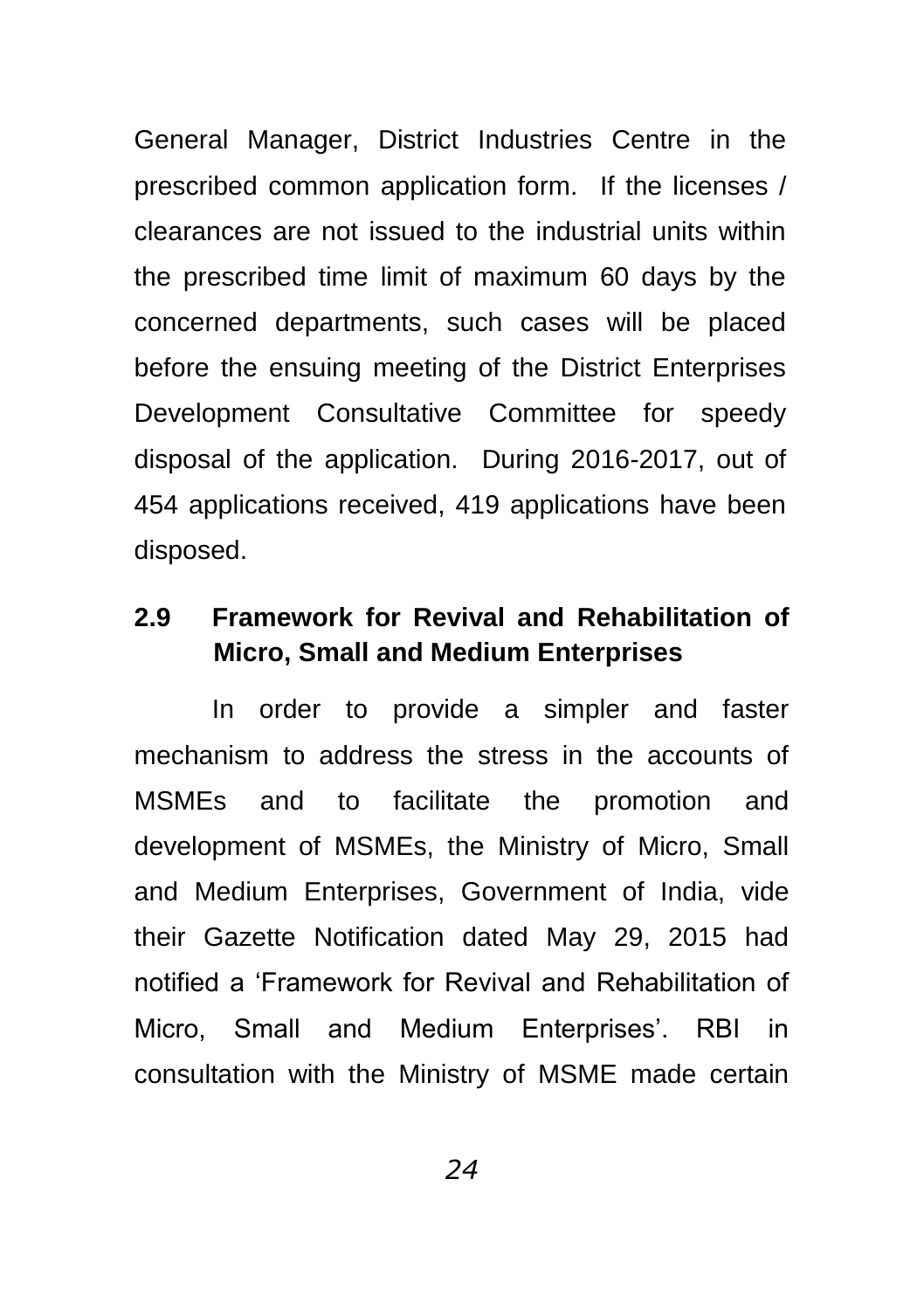changes so as to make it compatible with the existing regulatory guidelines on "Income Recognition, Asset Classification and provisioning pertaining to Advances" issued to banks by RBI. Accordingly, a revised Framework along with operating instructions has been put in place by the banks and the same is in operation.

The action pursued by the Banks as per the framework for revival/rehabilitation of MSMEs are reviewed in the Empowered Committee for MSMEs on a quarterly basis, being conducted by RBI, Chennai.

The State Level Rehabilitation Committee (SLRC) under the Chairmanship of the Secretary to Government, Micro, Small and Medium Enterprises Department looks into the problems and the extent of sickness of MSMEs so as to suggest measures for their rehabilitation. The Committee meets on quarterly basis to review and monitor the implementation of the Rehabilitation of sick MSMEs in the State.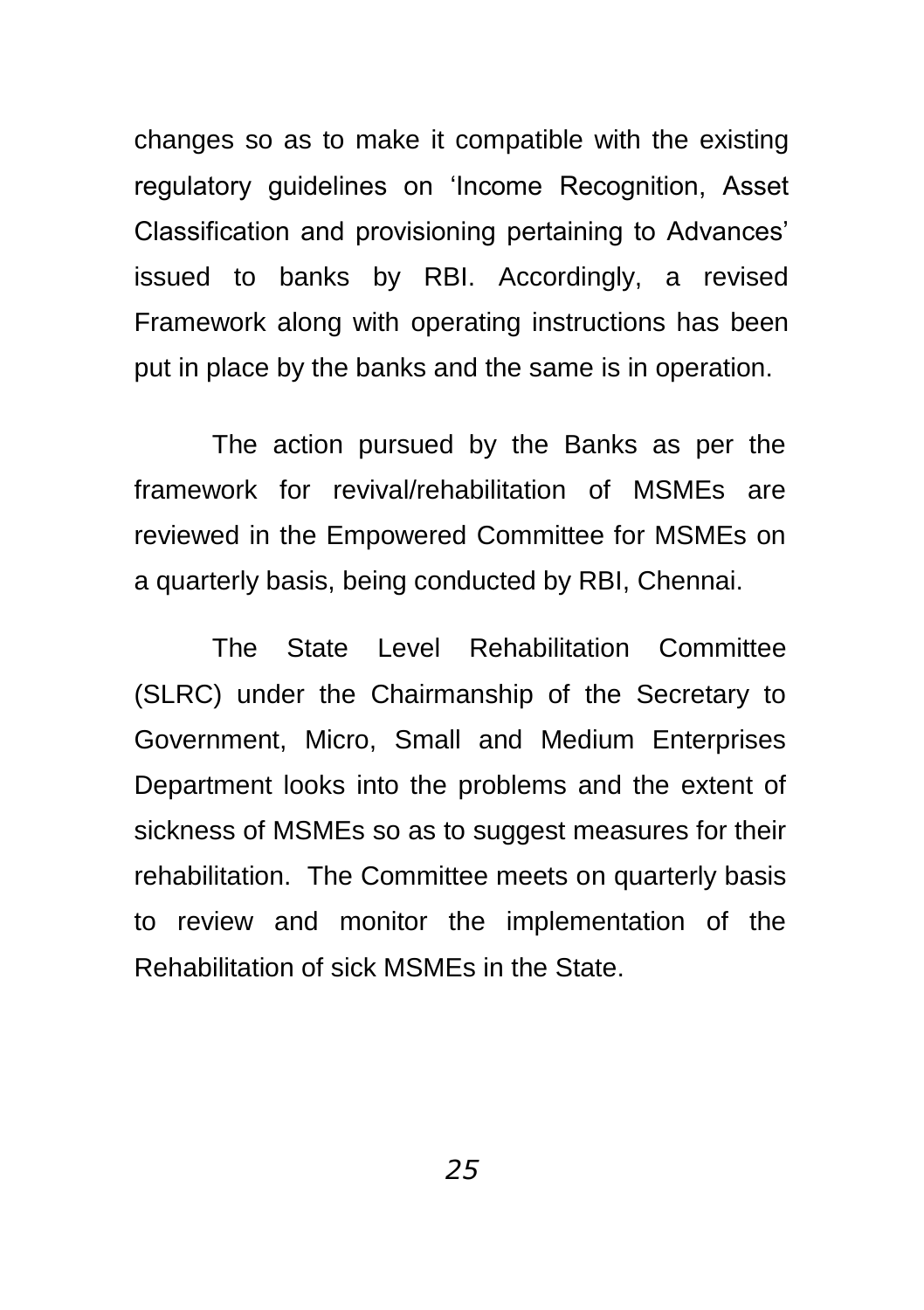## **2.10 Credit Flow to Micro, Small and Medium Enterprises (MSME) Sector**

Disbursement made to the MSME from April 2016 to March 2017 is Rs.85,435.98 crore. The share of advance of Micro Enterprises to total MSME up to March 2017 is 45.23%.

## **2.11 Micro and Small Enterprises Facilitation Councils**

- $\triangleright$  Government have constituted four Regional Micro and Small Enterprises Facilitation Councils at Chennai, Tiruchirappalli, Madurai and Coimbatore to facilitate speedy settlement of the payments of dues with respect to the goods supplied to major industrial undertakings by the micro and small enterprises in accordance with the Micro, Small and Medium Enterprises Development Act 2006.
- $\triangleright$  In the financial year 2016-2017, 28 MSEFC sittings were conducted and an amount of Rs.1,924.49 Lakh has been realised by 99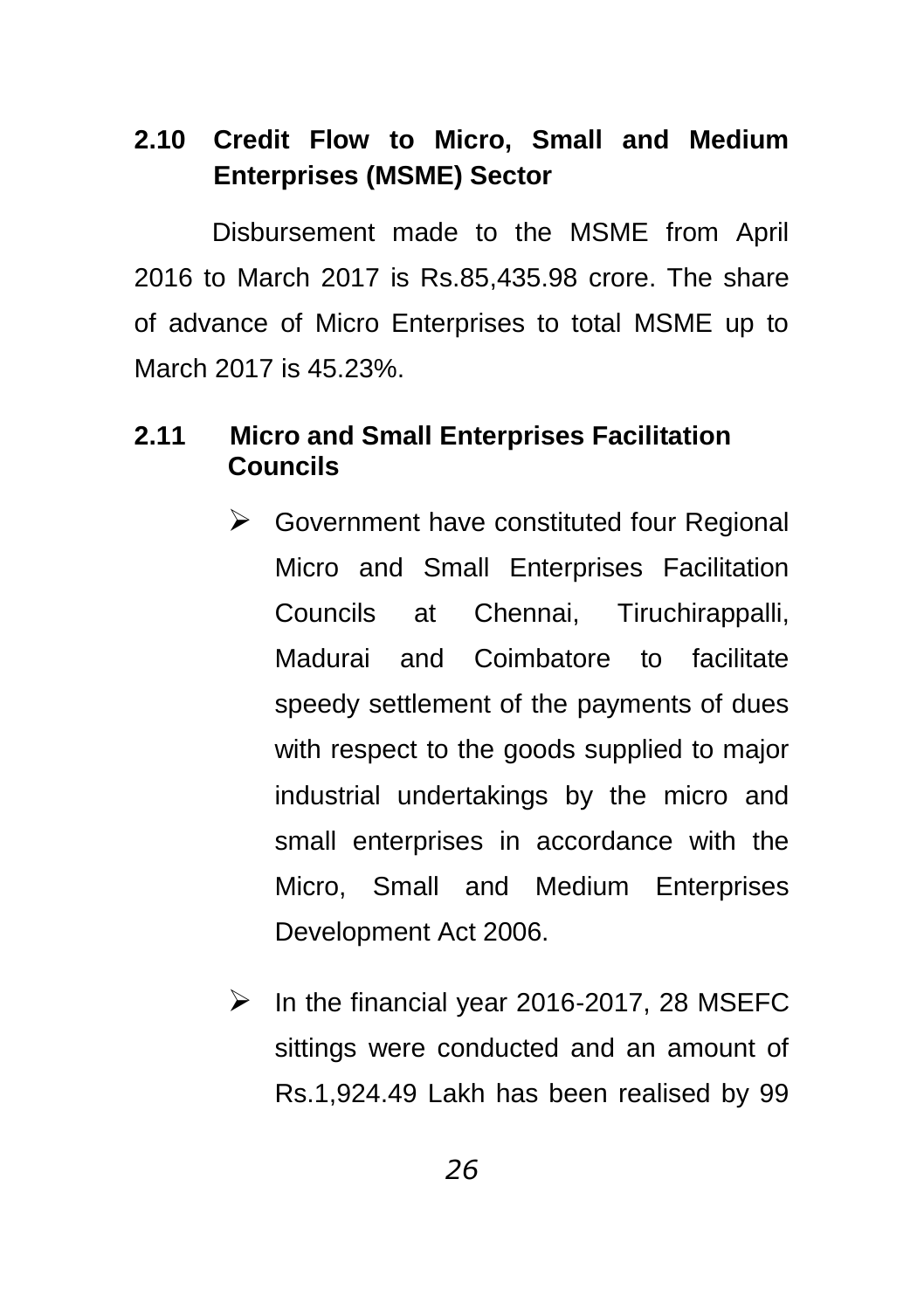## Micro and Small Enterprises. (**Annexure 2.9)**

 $\triangleright$  In view of the above 99 Micro and Small Enterprises have received payment of dues with respect to the goods supplied to major industrial undertakings.

#### **2.12 Testing Services**

Five Chemical Testing Laboratories functioning under Department of Industries and Commerce at Chennai, Madurai, Coimbatore, Salem and Thoothukudi, are providing testing facilities to the Micro, Small and Medium Enterprises for testing their raw materials and products. The Micro and Small Enterprises having E.M Acknowledgment Part-II and UDYOG Aadhar Memorandum from this department are extended 50% concession on the nominal testing charges.

Central Electrical Testing Laboratory, Kakkalur in Tiruvallur District provides testing services on various electrical products with reference to the India Standard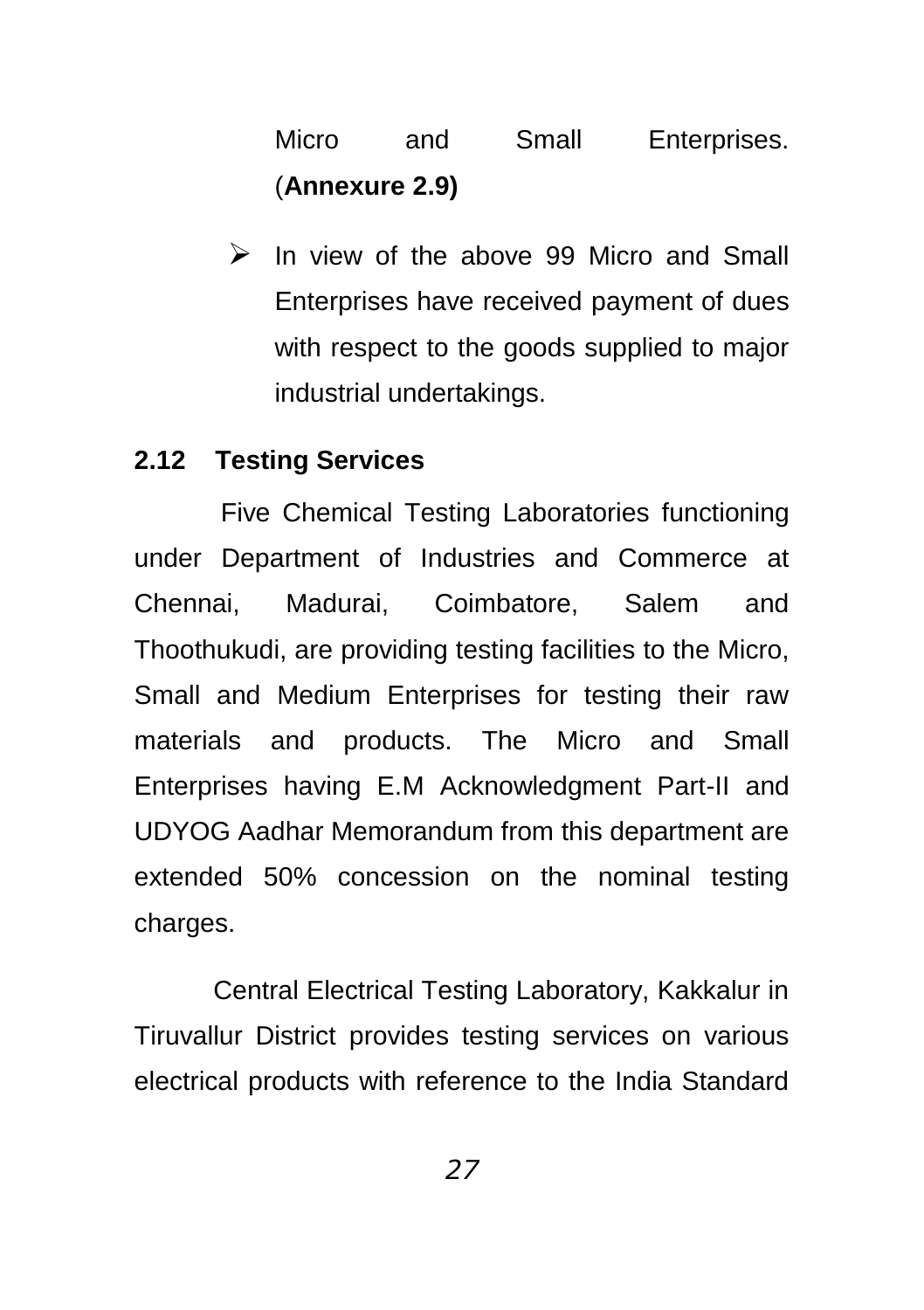Specifications and also ensure to maintain NABL accreditation for its testing activities. Laboratory is being strengthened regularly. A scheme for testing of LED Lamps and Fittings has been sanctioned at a cost of Rs.5.35 crore.

#### **2.13 TRAINING INSTITUTES**

The following Institutes provide Diploma Courses for improving the technical skills in relevant field.

## **2.13.1 Government Technical Training Centre, Guindy, Chennai**

The Government Technical Training Centre, established in 1962 at Guindy, Chennai, offers two diploma courses for three years period.

- 1. DME (Tool & Die)
- 2. DME (Refrigeration & Air-Conditioning)

These courses are conducted with approval of AICTE and the institution is giving admission for 144 students (120 students in first year (regular) + 24 students in lateral second year) in 3 years Diploma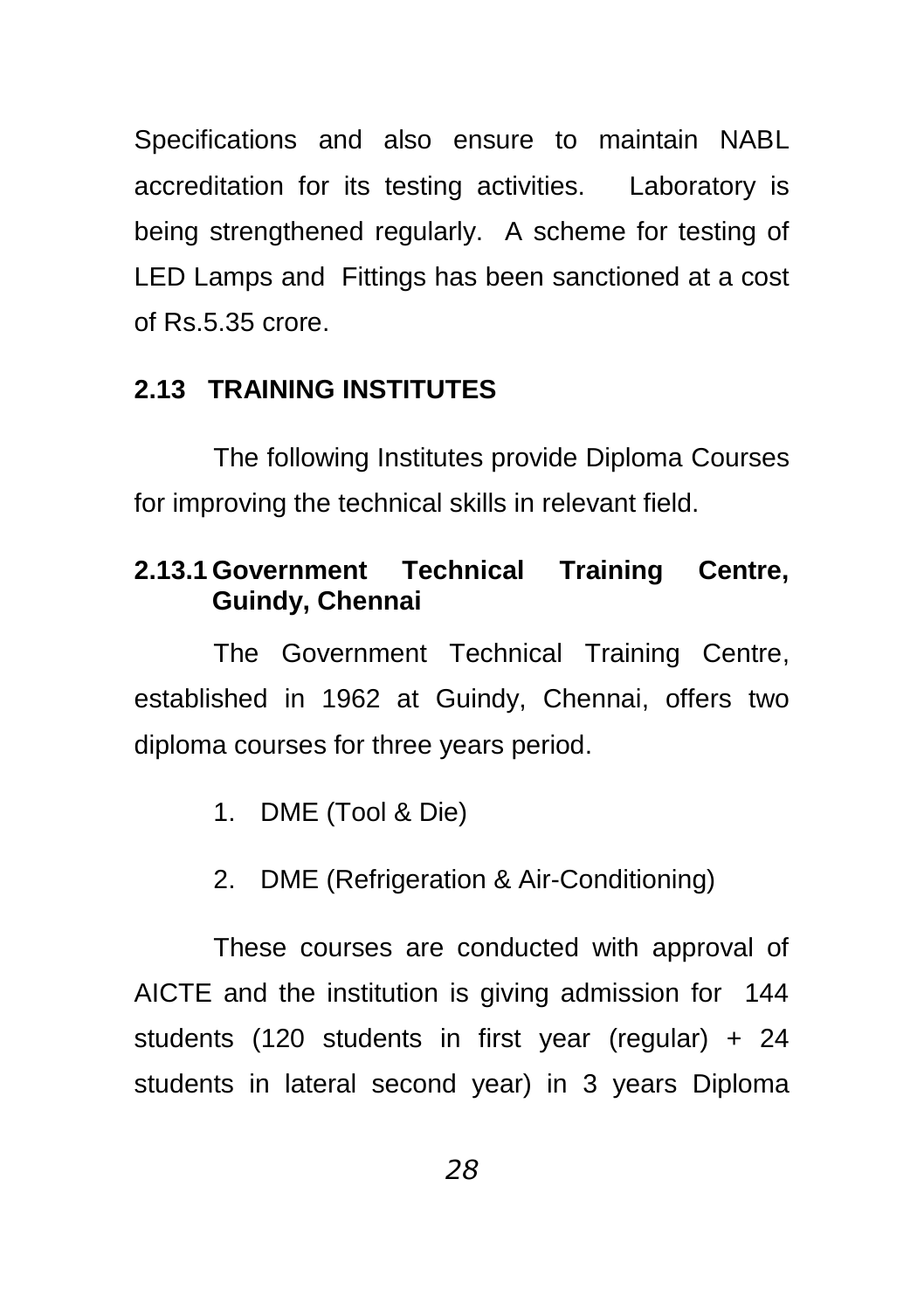Engineering every year. An additional new building has been constructed at a cost of Rs. 7.02 crore as per the announcement made by Hon"ble Chief Minister to fulfil the norms of AICTE and it has been inaugurated on 04.03.2017.

### **2.13.2 Institute of Tool Engineering, Dindigul**

 The Institute of Tool Engineering, Dindigul was established in 1961 and offers 3 year Diploma in Tool & Die Course which is approved by the AICTE. The Institute is giving admission for 54 students (45 students in regular first year + 9 students in lateral second year) in Diploma Engineering every year.

## **2.13.3 Institute of Ceramic Technology, Vridhachalam**

The Institute of Ceramic Technology, functioning at Vridhachalam is offering a 3½ years Diploma Course in Ceramic Technology. Every year 50 students with a qualification of pass in S.S.L.C (X Std.) are admitted in the first year and 10 students passed in +2 (XII Std) are admitted in the second year as lateral entry. This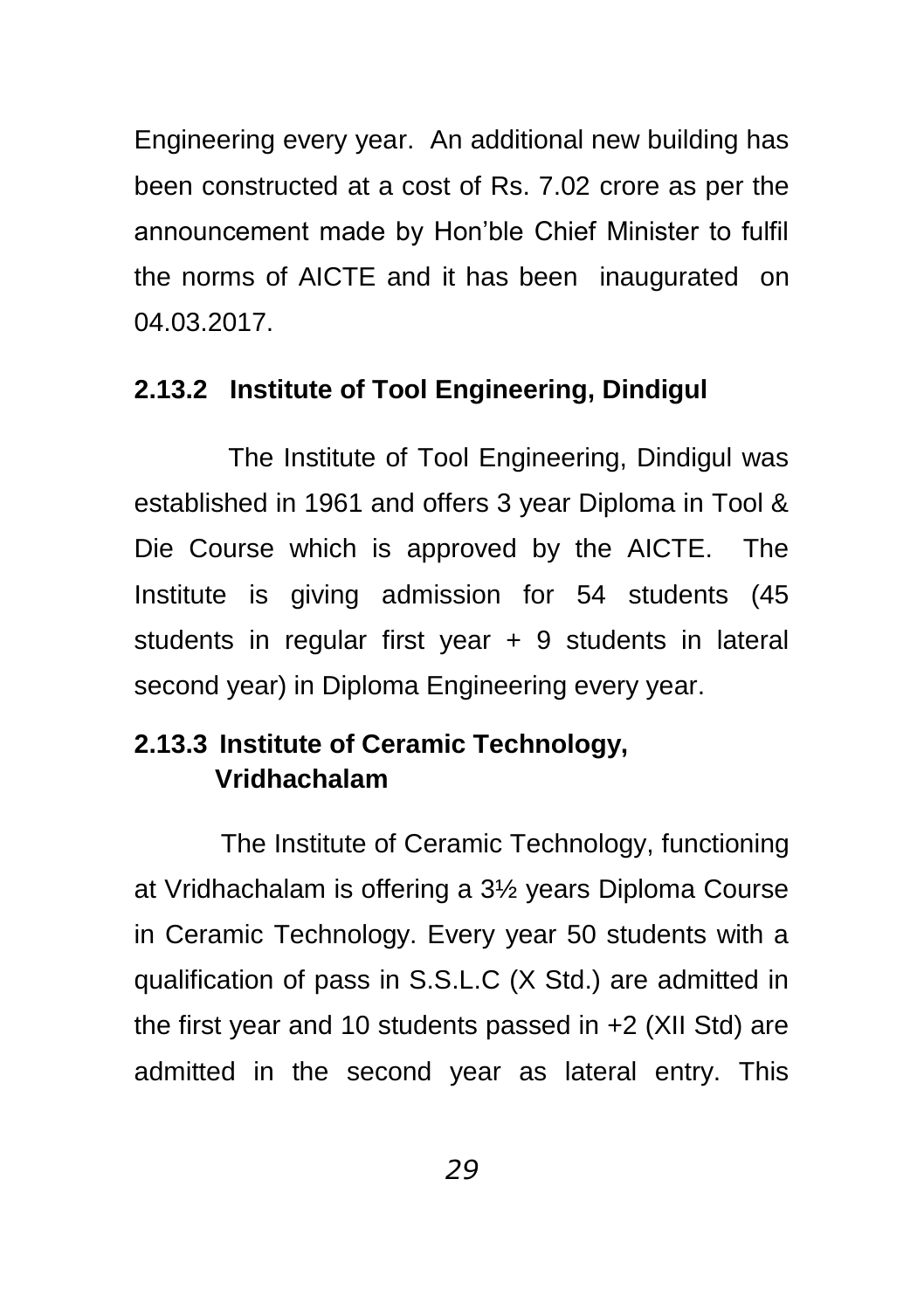institute is affiliated to the Directorate of Technical Education and approved by All India Council for Technical Education (AICTE).

## **2.13.4 Government Scientific Glass Training Centre, Coimbatore**

The Government Scientific Glass Training Centre, Coimbatore is offering one year practical training course and two months Skill Development Training Course in the Fabrication of Scientific Glass Apparatus to the 8th standard passed students.

## **2.14 Government Production Centre for Scientific Glass Apparatus, Coimbatore**

Government Production Centre for Scientific Glass Apparatus, Coimbatore is functioning since 1972. This unit is engaged in the manufacture of laboratory glasswares to cater to the needs of Agriculture, Forensic Science Department, Health Department laboratories.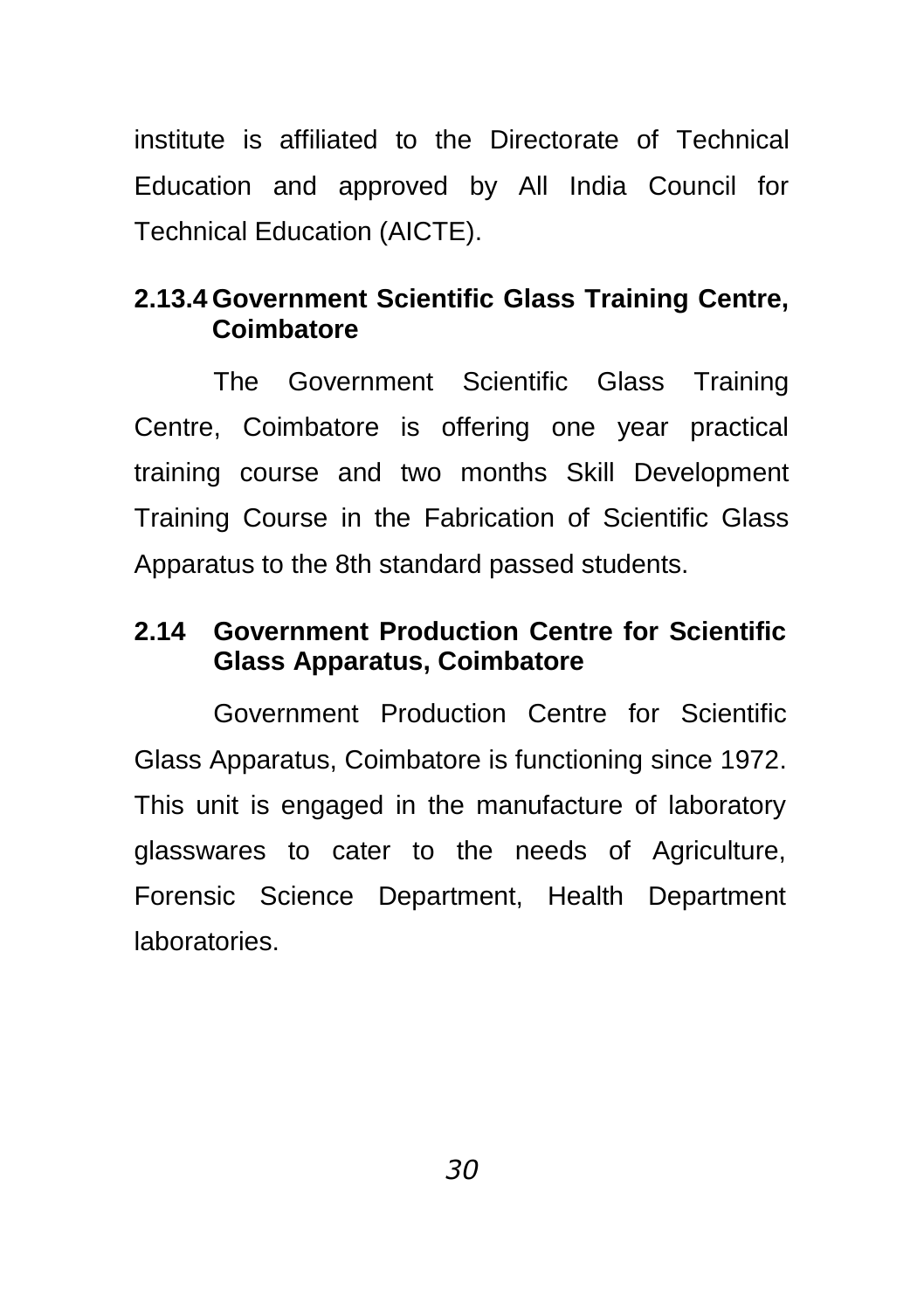#### **2.15 Government Industrial Estates**

#### **2.15.1 Government Industrial Estate for Ceramics**

Ceramic Industrial Estate was established by the Government at Vridhachalam exclusively for encouraging growth of Ceramic Industries. There are 64 industrial sheds in the industrial estate. Ceramic industries functioning in the industrial estate are manufacturing products such as Toys, Agal Vilakku, Industrial Refractory products, Insulators etc.

#### **2.15.2 Electrical and Electronic Industrial Estates**

 Eight exclusive industrial estates were developed by the State Government for Electrical and Electronic industries consisting of 517 Developed Plots and 140 Sheds. These industrial estates are located at Thiruvanmiyur (Chennai District), Perungudi (Kancheepuram District), Kakkalur (Thiruvallur District), Kappalur (Madurai District), Suramangalam (Salem District), Kalapatti (Coimbatore District), Hosur (Krishnagiri District) and Thuvakudi (Tiruchirappalli District).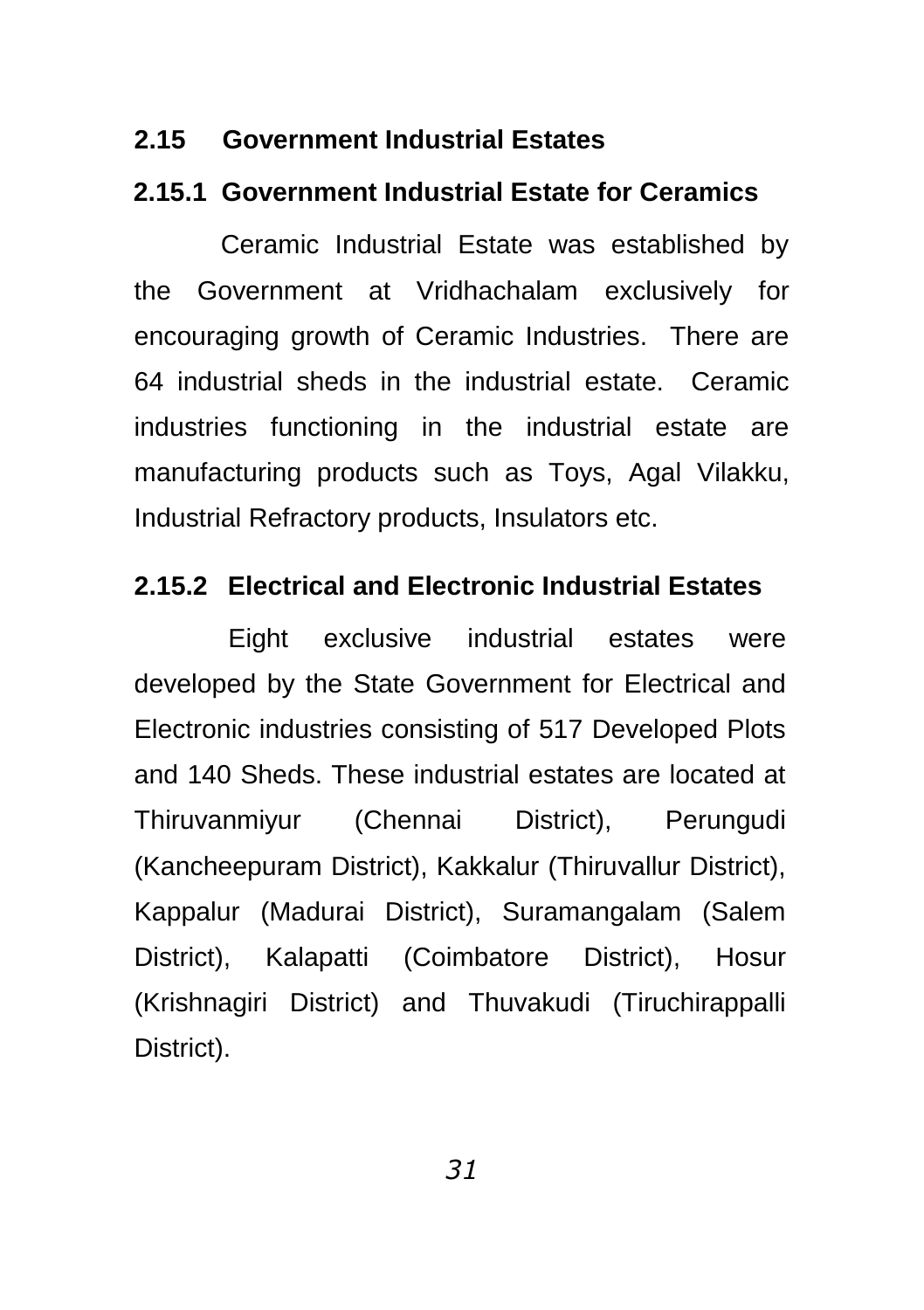## **2.16 Awards for Entrepreneurs and Banks**

The Government of Tamil Nadu is giving Awards for the best efforts of the entrepreneurs at State level / District level and also to the banks – as a motivation for the promotion of MSME sector as below :-

- State Level Best Entrepreneur Award Rs.50,000/- cash prize and Memento, worth Rs.10,000/-.
- $\triangleright$  State Level Best Entrepreneur Award for Agro Based Industries Rs.50,000/- cash prize and Memento, worth Rs.10,000/-.
- $\triangleright$  State Level Best Entrepreneur Award for Quality and Export Rs.50,000/- cash prize and Memento, worth Rs.10,000/-.
- $\triangleright$  State Level Best Entrepreneur Award for Best Women Entrepreneur Rs.50,000/- cash prize and Memento, worth Rs.10,000/-.
- District Level Award for Best Entrepreneur ; a Memento only, worth Rs. 10,000/- for each District.
- $\triangleright$  Chief Minister's award to Bank:
	- 1<sup>st</sup> Prize Memento worth Rs. 30,000/-
	- 2<sup>nd</sup> Prize Memento worth Rs. 20,000/-
	- 3<sup>rd</sup> Prize Memento worth Rs. 15,000/-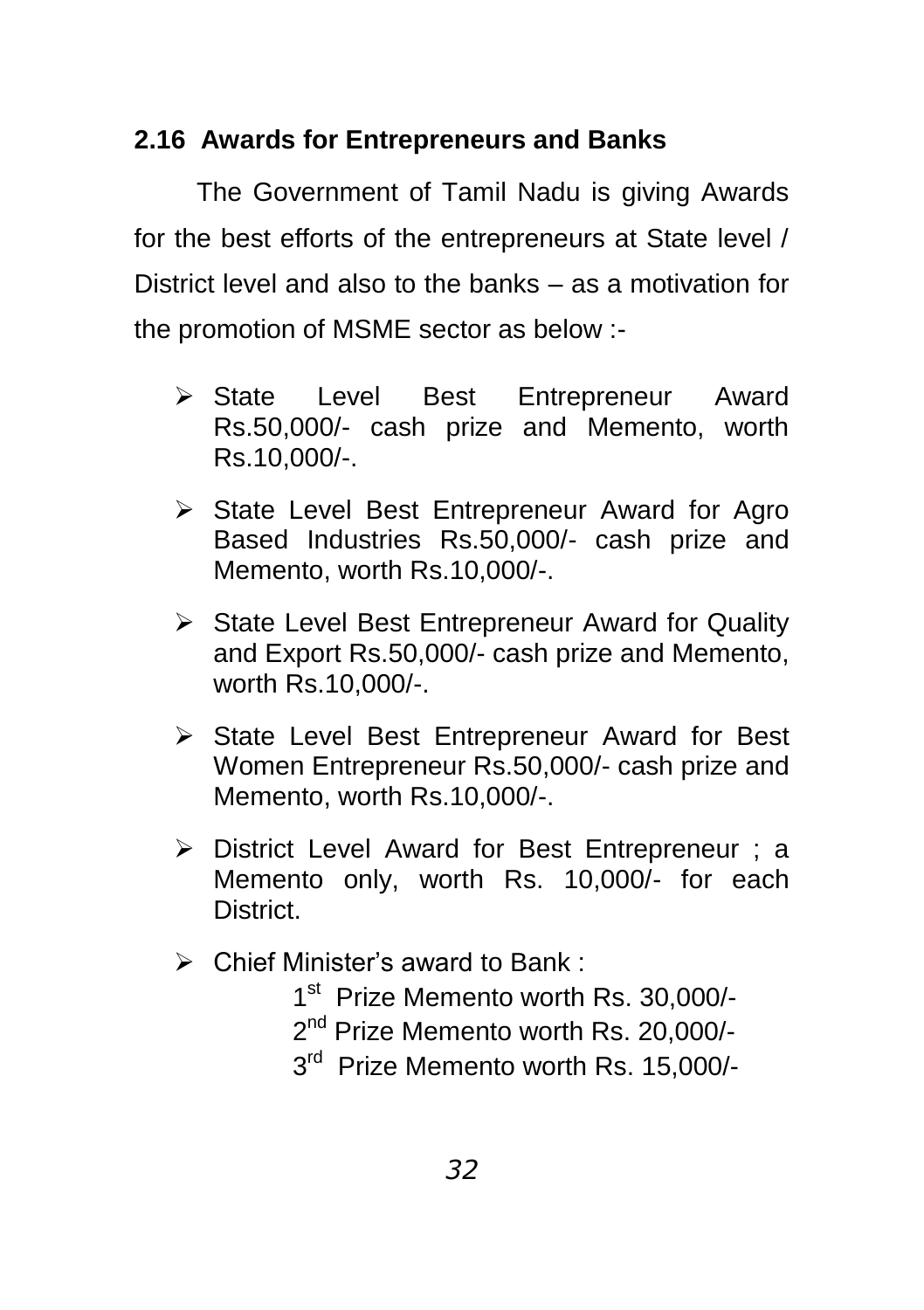#### **2.17 Global Investors Meet-2015**

During the Global Investors Meet held on  $9<sup>th</sup>$  and 10<sup>th</sup> September 2015 under the chairmanship of Hon"ble Chief Minister of Tamil Nadu, MOUs have been signed for an investment of Rs.16,532.67 crore, by 10,073 MSMEs. The Government of Tamil Nadu is committed to facilitate the entrepreneurs who have signed MOU in obtaining financial assistance, obtaining statutory clearances from the concerned Government Departments, providing eligible incentives etc., for setting up their enterprises. Accordingly, the Government have issued necessary orders to get all the statuory clearances within 30 days from the date of application, by the MOU signed MSMEs through Single Window Clearance.

As on 31.3.2017, 4,111 MOUs signed enterprises have commenced production with an investment of Rs.4,469.48 crore, creating employment of 49,179 persons.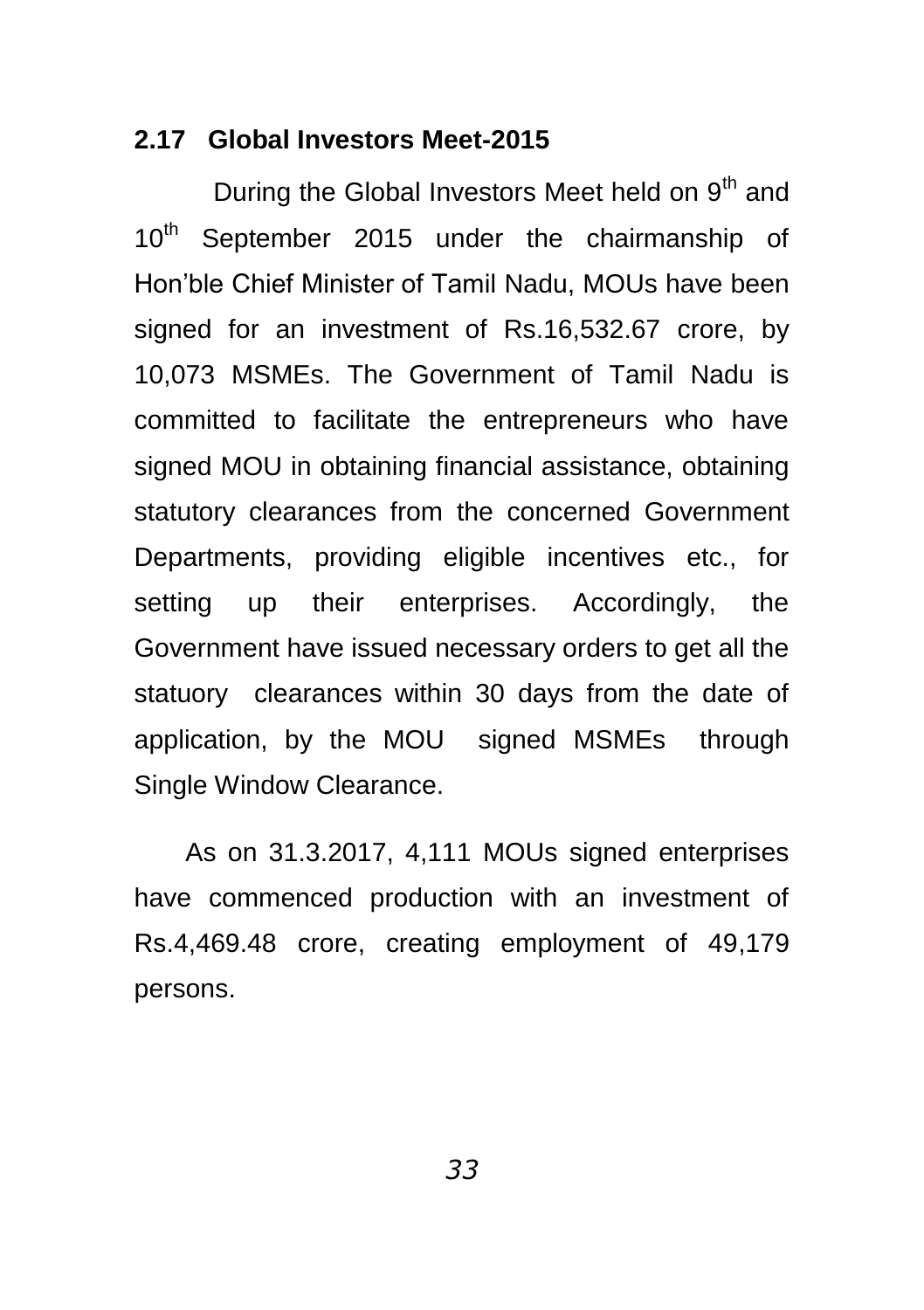#### **2.18 Industrial Cooperative Societies**

Industrial Cooperative Societies occupy a key position in developing small and cottage industries in the State. These societies play an important role in generating employment to the rural people. These societies now mainly provide gainful employment to rural artisans, skilled and un-skilled workers, and labourers. They also ensure to provide remunerative prices to the growers like small tea growers and tapioca cultivators. These societies not only ensure getting orders to micro and small units but also provide developed plots and constructed sheds along with infrastructural facilities to the entrepreneurs by way of organising Cooperative Industrial Estates. The most prominent among them are Indcoserve, Sagoserve, Teaserve etc. To provide adequate financial linkages to this sector, an exclusive financial institution has been formed which is known as TAICO Bank.

#### **2.19 Indcoserve**

In order to coordinate the activities of Industrial Cooperative Tea Factories, an apex organisation called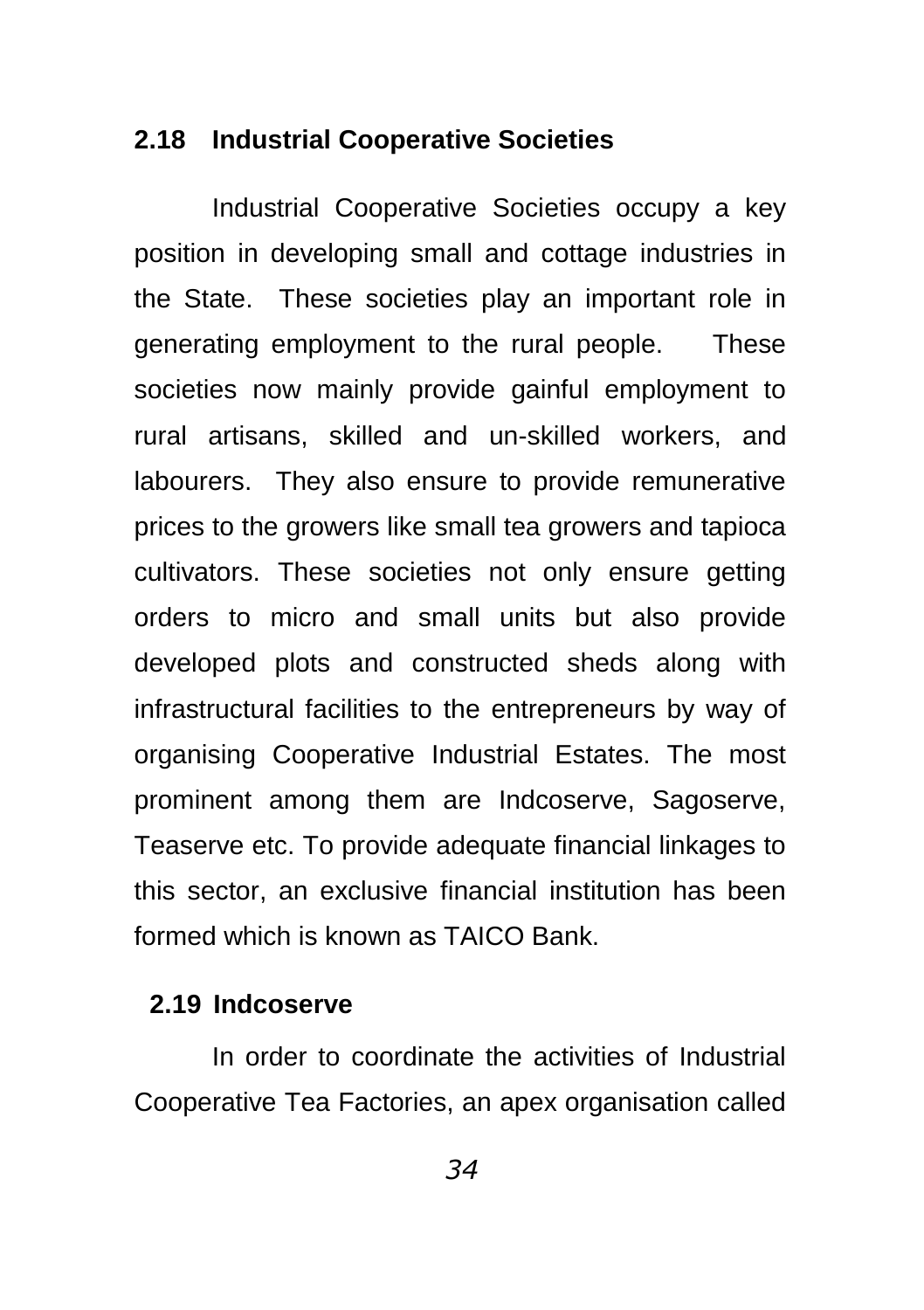The Tamil Nadu Small Tea Growers Industrial Cooperative Tea Factories Federation popularly known as "INDCOSERVE" was established in 1965. The main object of this organisation is to market the products of its member tea factories so as to enable them to get competitive rate for their products. It also facilitates the purchase of various items required by its constituent members and provides warehousing facilities at Coonoor, Coimbatore and Kochi. Besides selling Ooty Tea, the Indcoserve also markets its own branded tea in the market.

There are 15 Industrial Cooperative Tea Factories functioning at present in Nilgiris District with a membership of 25,188. The total installed annual production capacity of these factories is 210.00 lakh kgs of made tea contributing 17% of total production of tea in the State.

Acceding to the long time demand of Small Tea Growers of Nanjanad area in Nilgiris District, the Government sanctioned the scheme of setting up of new Industrial Cooperative Tea Factory at Nanjanad at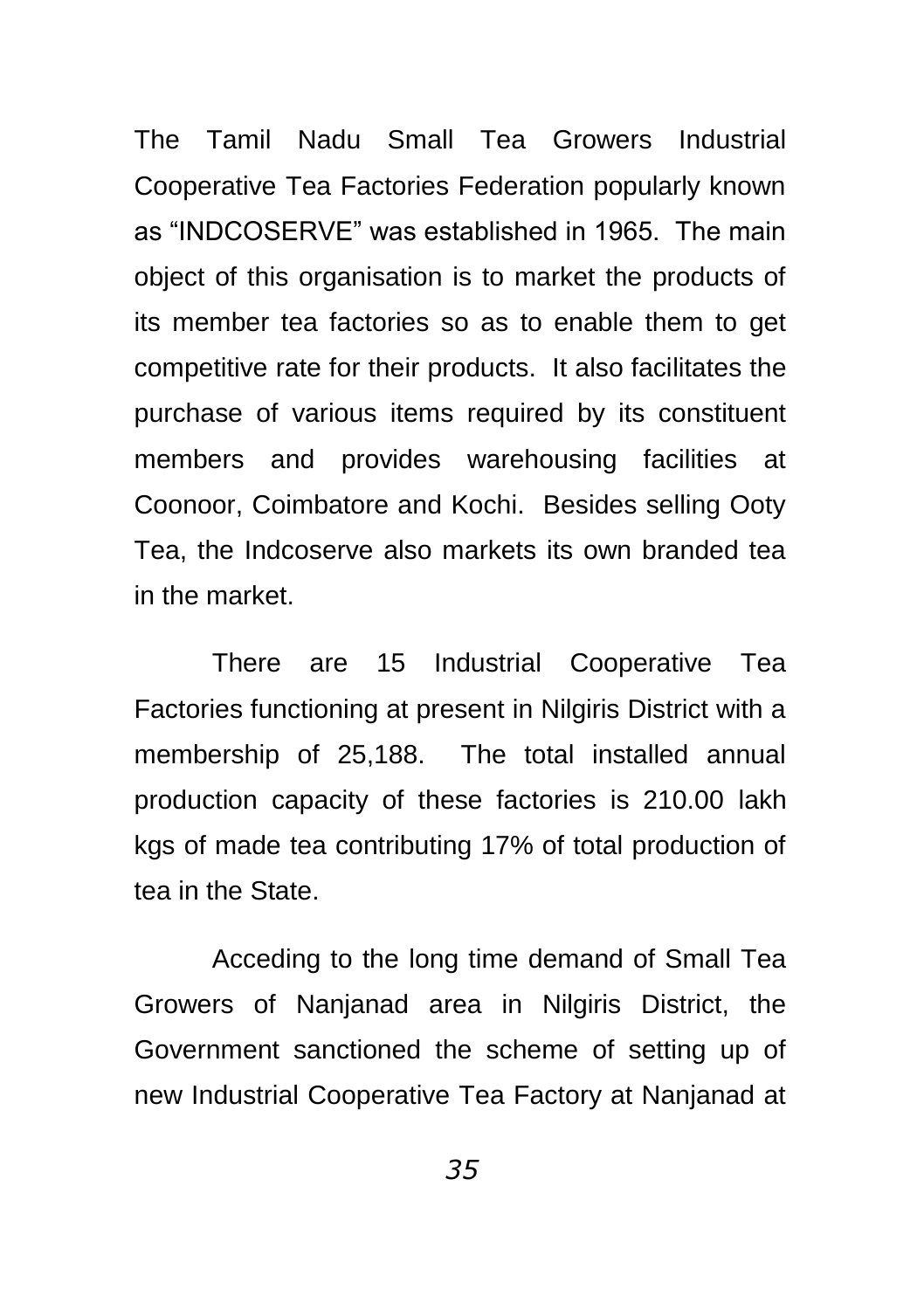a total cost of Rs.5.00 crore. Out of this, the NABARD sanctioned its financial assistance including grant for a total amount of Rs.2.50 crore. Besides, the Government have released Rs.2.00 crore as its share towards the cost of the project. Construction work is completed and machineries have been installed and production will be commenced shortly.

#### **2.20 Scheme of Price Stabilization Fund**

The tea market is facing high fluctuations in tea prices as a result of which all the Industrial Cooperative Tea Factories are incurring losses every month which in turn affected them in paying reasonable price for green leaf supplied by their member growers. In order to overcome this and to find out permanent solution, a scheme called "Price Stabilization Fund" has been created by Government, with an initial corpus of Rs.12.00 crore with contribution of Rs.4.00 crore by Indcoserve and Government contribution of Rs.8.00 crore as onetime non recurring grant during the year 2014-15. So far, Rs.20.31 crore, has been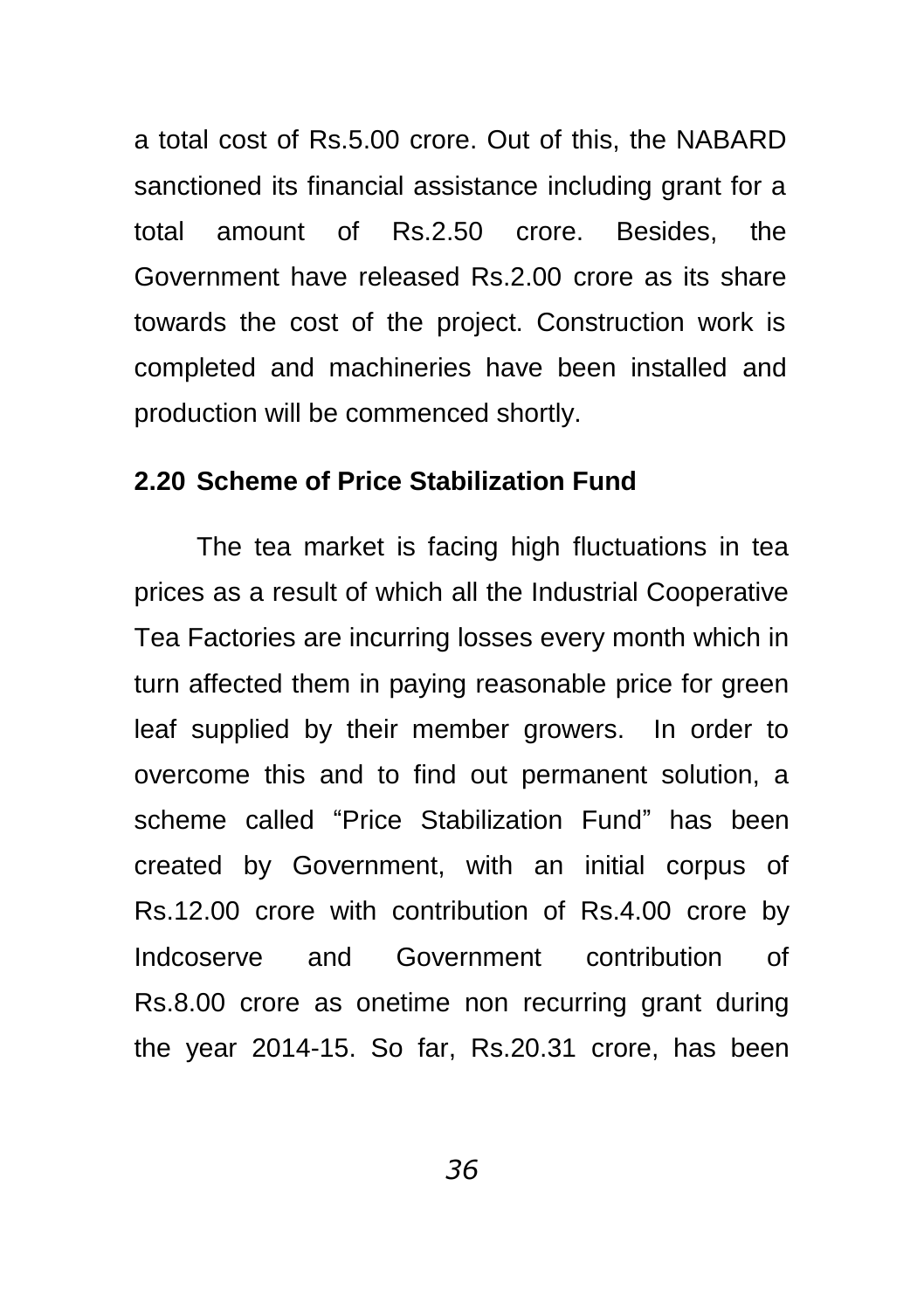disbursed to 23,000 grower members under the scheme.

#### **2.21 Teaserve**

Tea is the mainstay of Nilgiris District. The livelihood of Small Tea Growers mainly depends on Tea Industry. Before establishment of e-Auction Centre, the Tea auction was conducted manually under traditional method. As this system was found disadvantageous to the tea producers on various aspects, the Small Tea Growers represented to the Government to set up an Auction Centre in a more transparent manner. Accordingly, the Government launched the e-auction centre at Coonoor on 1.10.2003 in the name of Tamil Nadu Small Tea Manufacturers Service Industrial Cooperative Society called Teaserve. The basic objective of this e-Auction centre is to provide fair, transparent and better price discovery mechanism for the sale of Tea at a reduced transaction time and cost.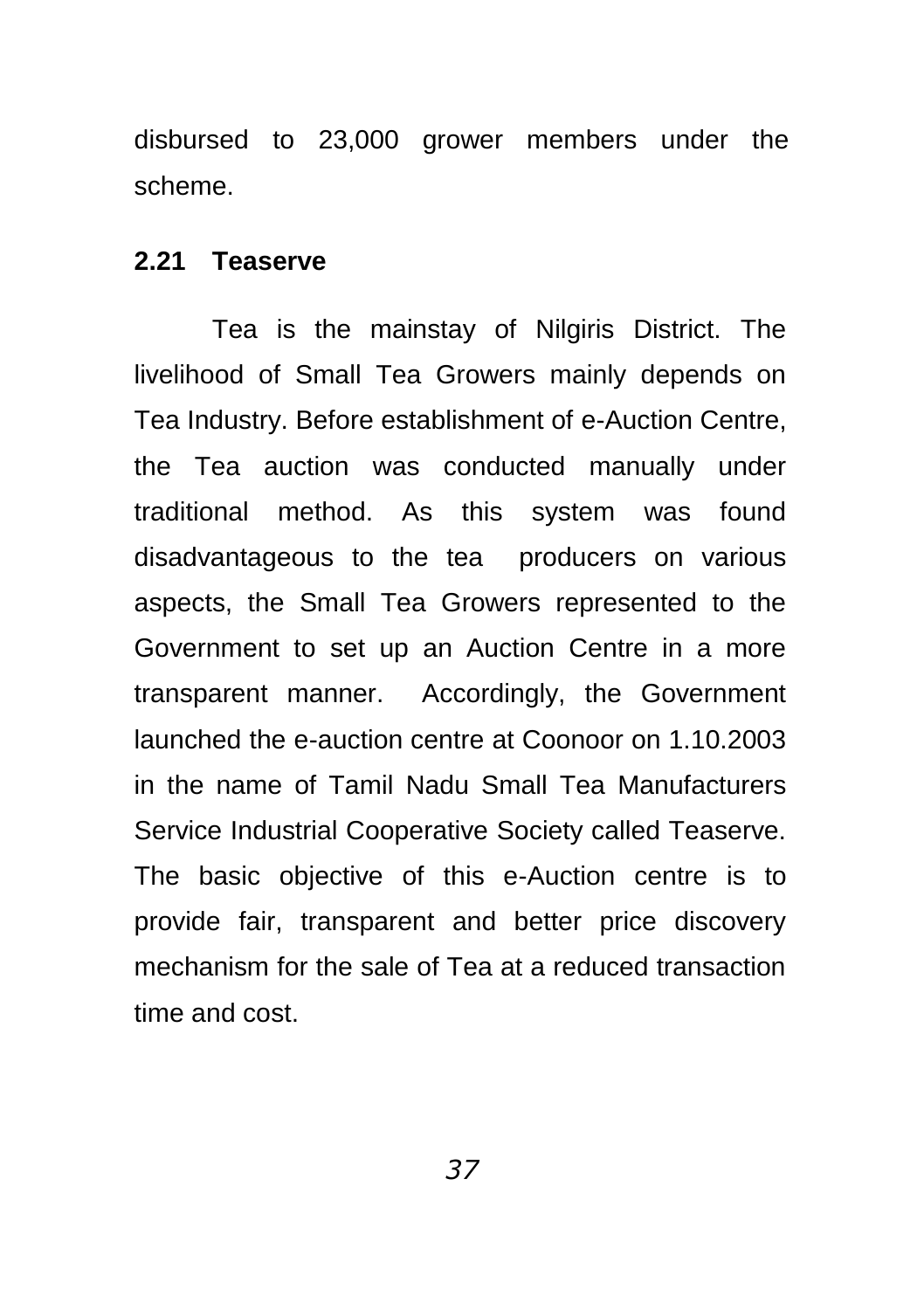#### **2.22 Sagoserve**

With a view to help the Sago and Starch manufacturers of Tapioca growing districts by way of marketing their products thereby to ensure fair and remunerative prices for their products, the Salem Starch & Sago Manufacturers Industrial Co-operative Society commonly known as "SAGOSERVE" was registered in 1981 at Salem and commenced its production on 27.02.1982. Before its formation, the Sago and Starch manufacturers especially small scale units suffered in the hands of middlemen who exploited them in the absence of organised marketing. To ameliorate their sufferings in marketing their products, the Sagoserve was established. Besides marketing, it provides warehousing facilities and financial assistance to its member units. In order to improve its testing facility, the Sagoserve has set up a testing laboratory as a Common Facility Centre in the name of Sago and Starch Industry Cluster under Micro and Small Enterprises-Cluster Development Programme (MSE-CDP) of Govt. of India.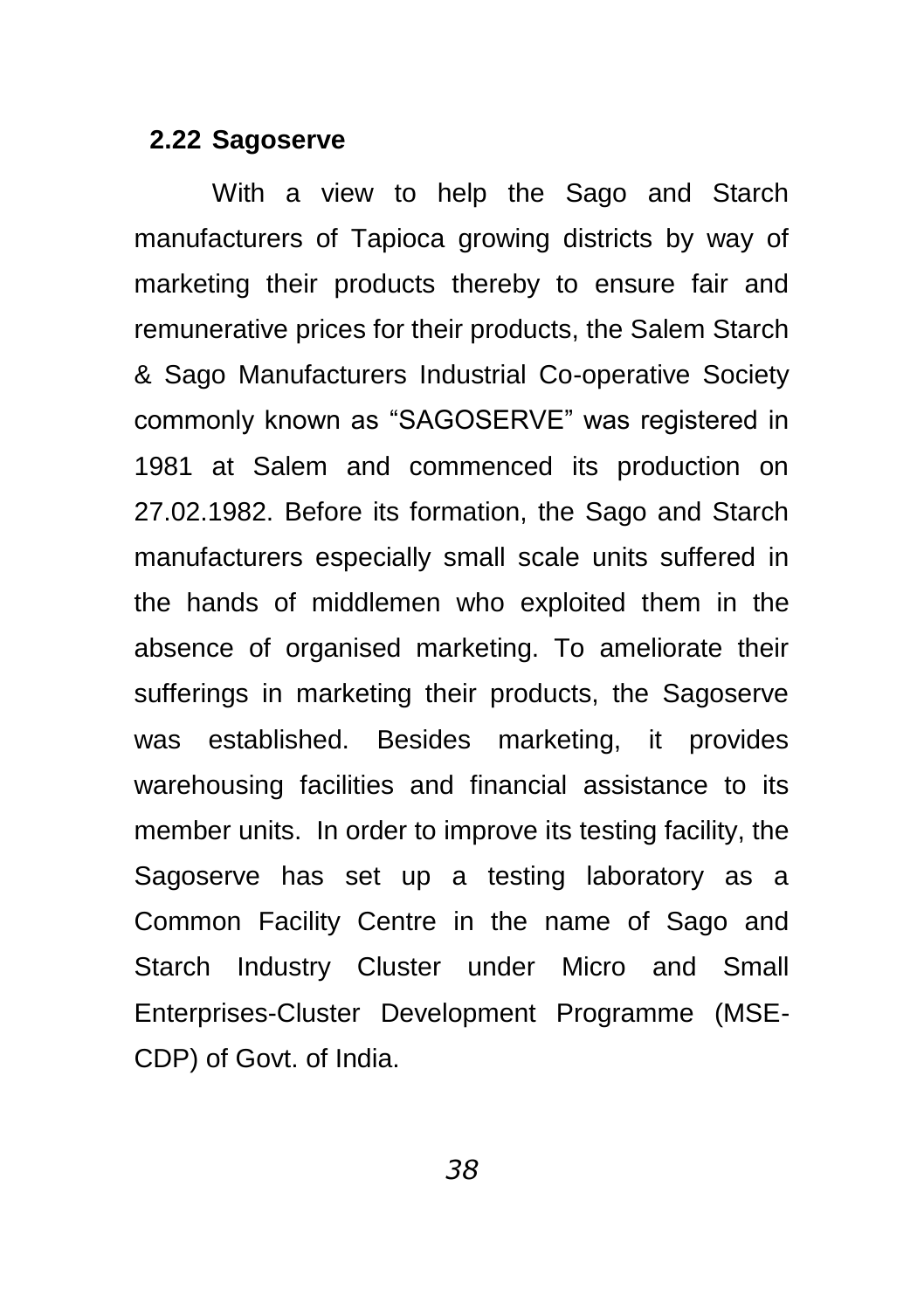# **2.23 Tamil Nadu Industrial Co-operative Bank (TAICO Bank)**

In order to mitigate many hindrances faced in obtaining financial assistance by the Industrial Cooperative Societies in their day to day affairs, the Tamil Nadu Industrial Cooperative Bank popularly known as TAICO Bank was established in 1961 with the Industrial Cooperative Societies as its members. The bank with its head quarter at Chennai, has 44 branches functioning all over the State. The object of the bank is to meet out the financial requirements of Industrial Cooperative Societies in the State. However, now the bank is extending all types of loans to the individuals, entrepreneurs under MSME Sector, Government employees and to the public thereby expanded its banking operations. In addition to this, it also accepts deposits from the public, operates current accounts and savings accounts for them. Further, the Bank is implementing various State schemes like TAMCO, THADCO and TABCEDCO by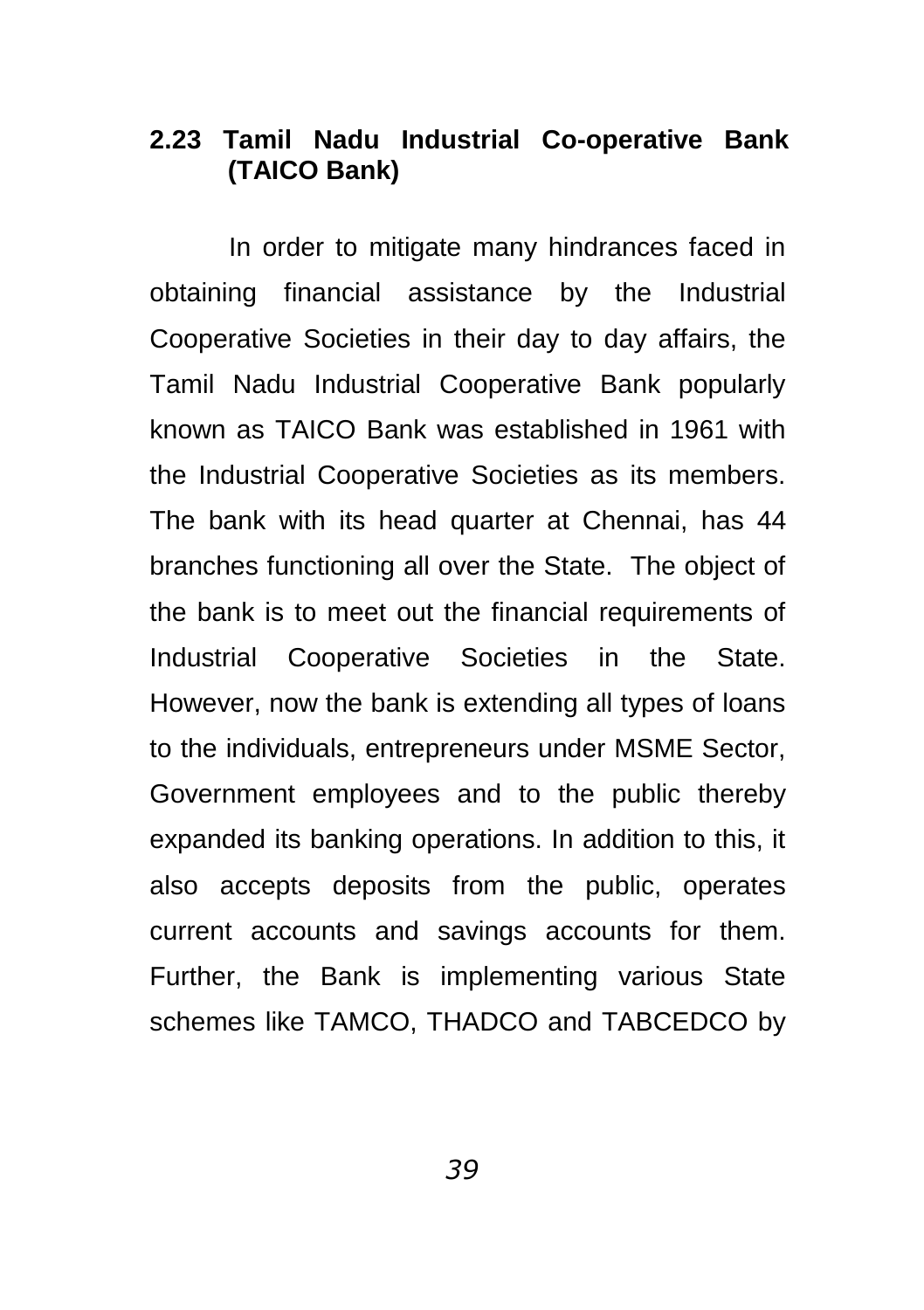acting as one of the implementing agency of such schemes.

### **2.24 Coir Industrial Cooperative Societies**

The Coir Industry is a traditional, labour intensive, export oriented and agro based cottage industry. Tamil Nadu ranks next to Kerala in the Coir Industry but stands first in the production of brown fibre in the country. The industry provides gainful employment to the people in rural areas. These Societies are mainly engaged in activities like, firbe extraction, spinning of coir, Mat and Matting and production of rubberised coir mattresses. At present, there are 65 Coir Industrial Cooperative Societies functioning in the State providing employment to more than 10,894 members/workers out of which 80% are women members. With a view to cater to the needs of member societies especially in marketing their products, an apex cooperative society, namely the Tamil Nadu State Coir Cooperative Marketing Federation (TANCOFED) has been established with its Headquarters at Chennai.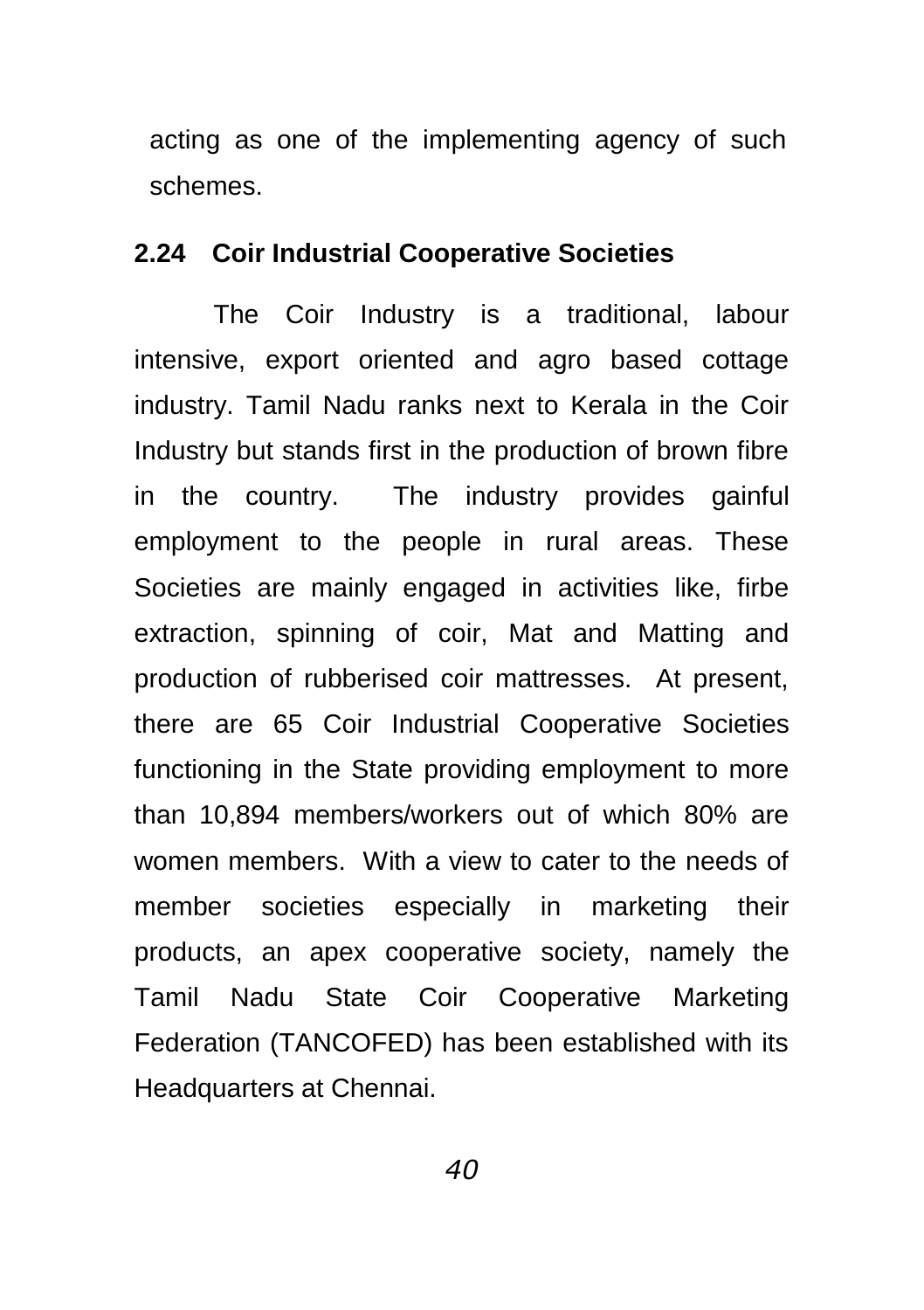Further, the Coir Board have introduced the scheme of Market Development Assistance to the Coir Societies to the value of 10% on their average sales turnover of preceding 3 years. The main object of the scheme is to dispose of the coir products through rebate in order to enable the Coir Cooperatives to provide continuous employment to their workers. This MDA assistance is equally shared between Government of India and State Government. For the year 2016-17, the State Government have released a sum of Rs.106.87 lakh as its contribution to the 64 coir societies. The first instalment of Rs.31,87,500/- has been released by Coir Board as Central Government contribution.

#### **2.25 Other Cooperative Societies**

Besides the above Industrial Cooperative Societies, the Department has also established societies in other important trades like polythene bag making, brick manufacturing, auto services, printing services, labour contract, handicrafts, tailoring, engineering, etc. Through these societies, sustained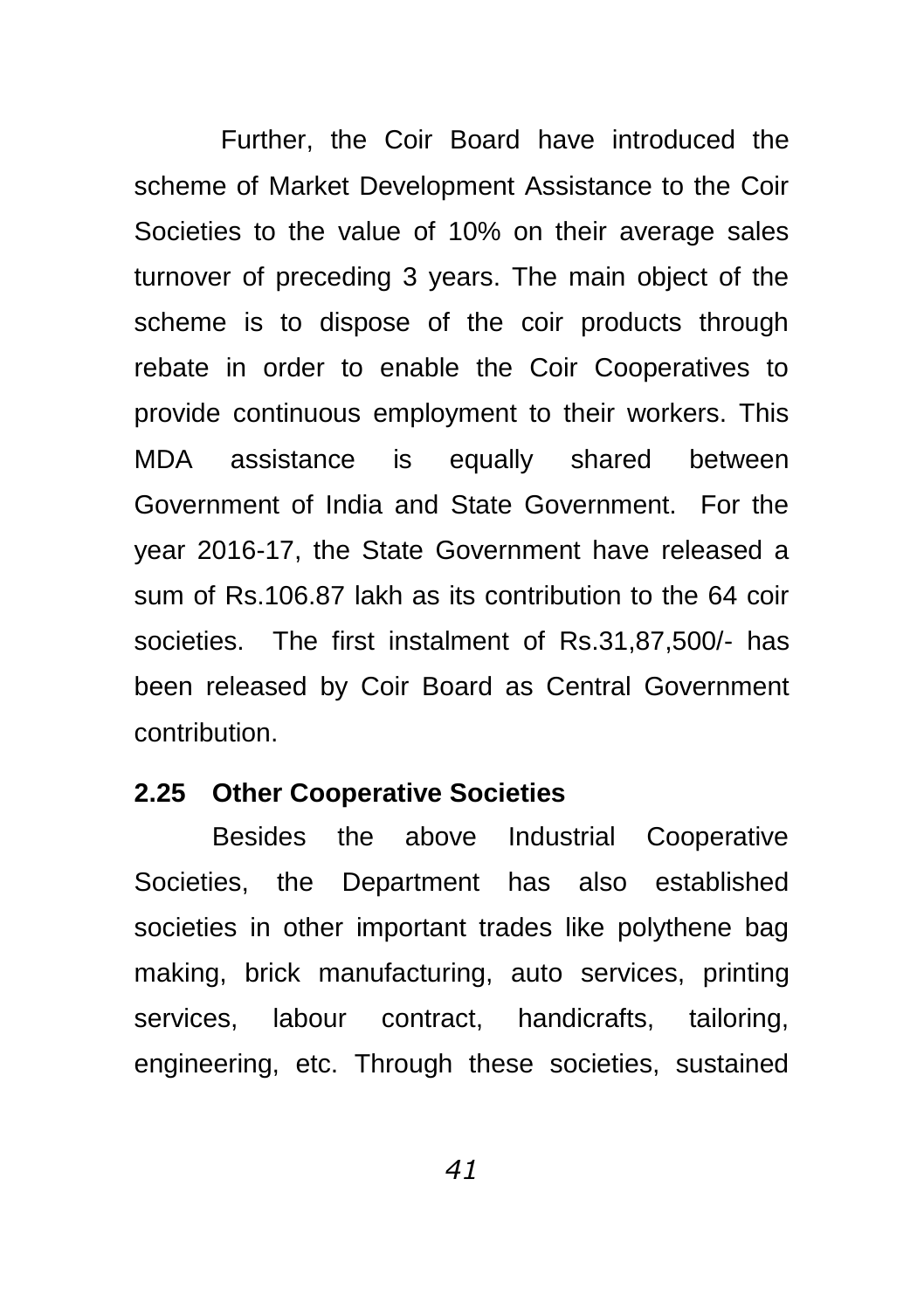employment is provided to marginalized sector workers especially rural women in the State. The skilled and semi-skilled workers are not only able to get regular and continued employment but also to avail full statutory benefits entitled for them in view of the formation of these societies.

# **2.26 Scheme of Fund for Regeneration of Traditional Industries (SFURTI)**

The Government of India approved the Scheme of Fund for Regeneration of Traditional Industries (SFURTI) with a view to make the traditional industries more competitive with more market driven, productive, profitable and sustained employment for traditional industry artisans and rural entrepreneurs. This scheme envisages the activities like Capacity Building, Development of Common Facility Centre, Market Promotions, Exports, Product Development and Design Intervention etc., Under XIIth Plan period, the Government of India accorded final approval for 7 coir clusters viz, Dindigul, Nagercoil, Pollachi, Tirunelveli, Tirupur, Madurai and Dharmapuri under SFURTI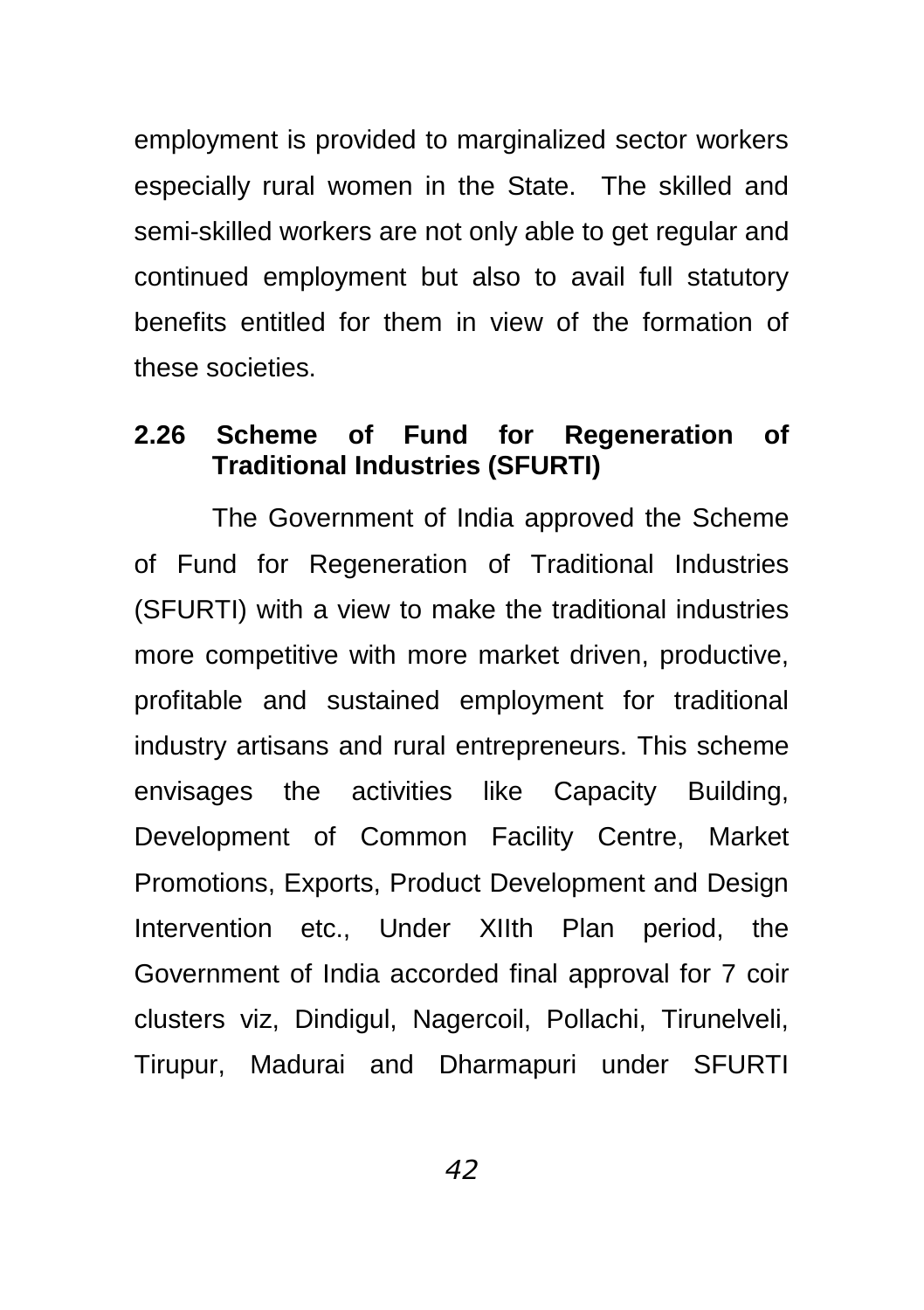Scheme at a total project cost of Rs. 28.65 crore. In the approved clusters, works like construction of building, finalisation of machineries are in progress.

# **2.27 Employment generation in the MSME Sector during the XII Plan**

During the XII Five Year Plan period (2012-17) a target of 15.00 lakh direct and indirect employment generation has been proposed. The employment generation during the plan period is as follows:

| Year    | <b>Employment</b><br><b>Generation</b> |
|---------|----------------------------------------|
| 2012-13 | 3,38,435                               |
| 2013-14 | 3,43,665                               |
| 2014-15 | 3,52,152                               |
| 2015-16 | 2,32,476                               |
| 2016-17 | 6,15,482                               |
| Total   | 18,82,210                              |

# **2.28 Amma Skill Training & Employment Scheme**

Under the programme for the educated unemployed youth on the job training for a period of maximum six months will be given in Micro, Small and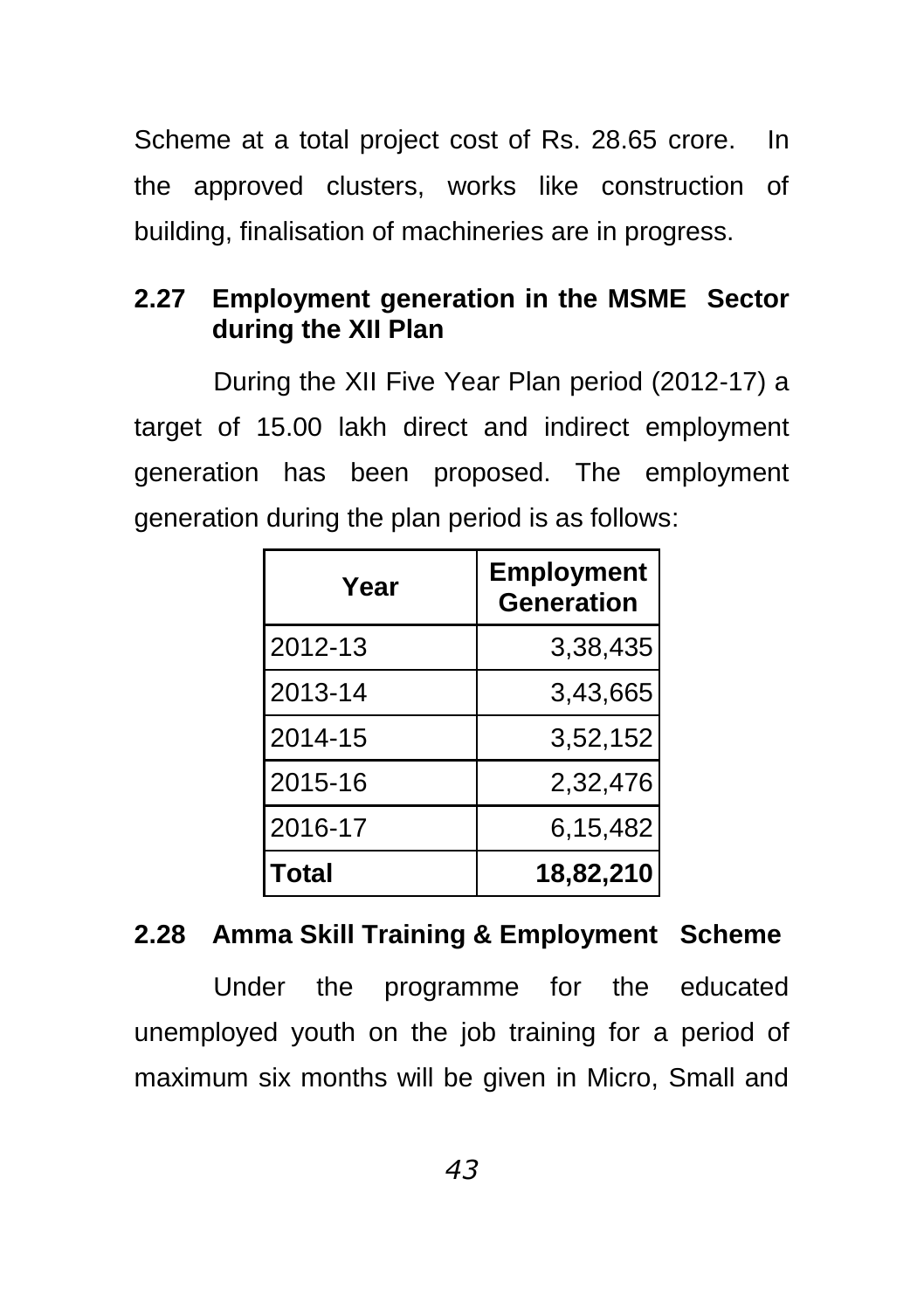Medium Enterprises with a stipend of Rs. 5000/- each per month and out of this Rs. 2000/- will be given per month per candidate as Government subsidy to the MSME units, subject to maximum of Rs. 12,000/- per candidate. During 2016-17, 16,237 candidates have completed training.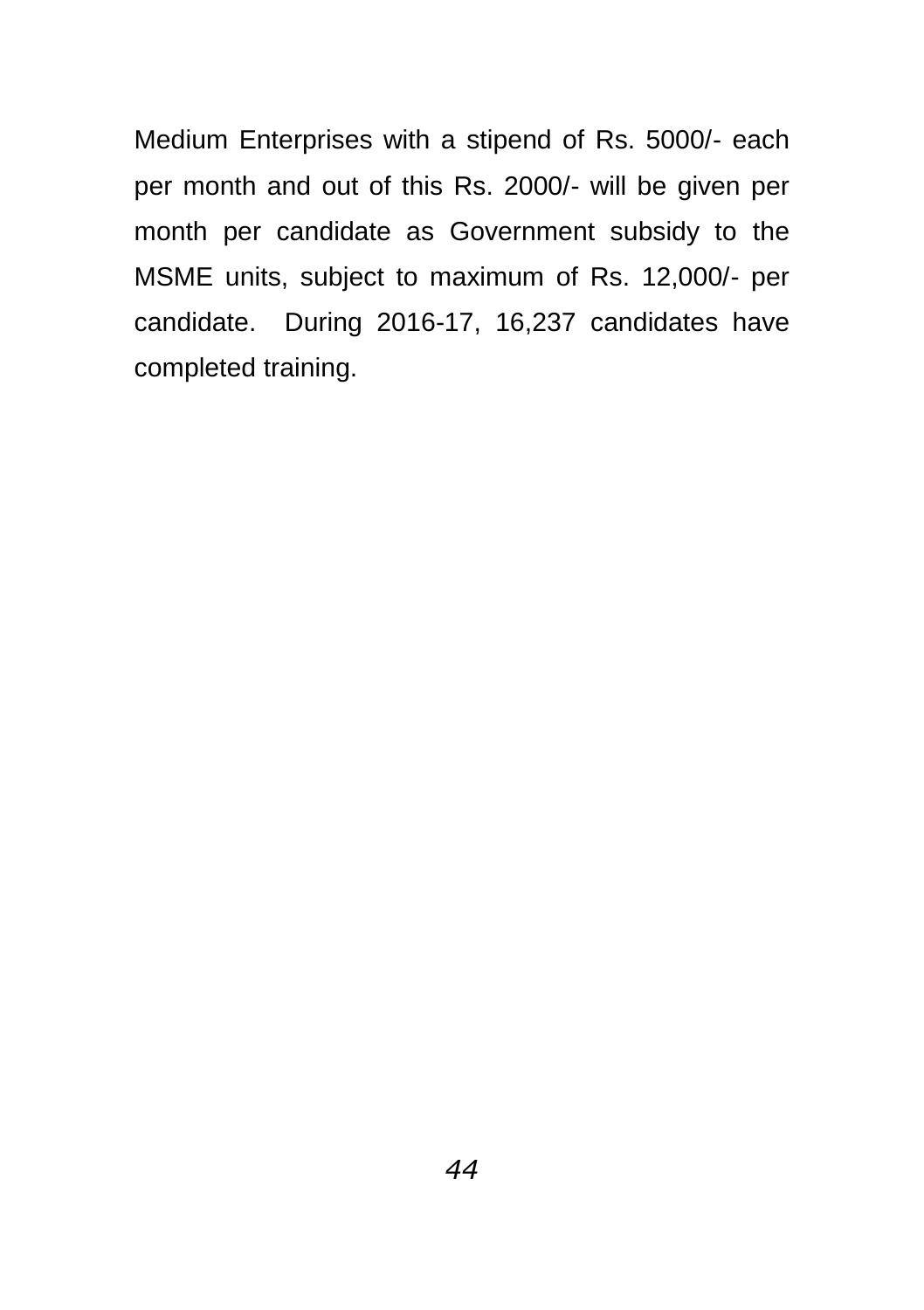# **3. Tamil Nadu Small Industries Development Corporation Limited (SIDCO)**

#### **3.1 Mandate**

The Government of Tamil Nadu established Tamil Nadu Small Industries Development Corporation Limited (SIDCO) in 1970 "to aid, counsel, assist, finance, protect and promote the interests of MSMEs in the State and to provide them with assistance of all kinds including capital, credit, means, resources, technical and managerial assistance for the performance of their work and business to enable them to develop and improve their methods of manufacture, management and marketing and their technique of production". The focus of the Corporation has been largely on developing and providing quality infrastructure to the MSMEs. Besides, SIDCO also extends Marketing Assistance and supplies Raw Materials to MSMEs.

The Corporation has a paid up capital of Rs.24.70 crore. For the financial year 2015-16, it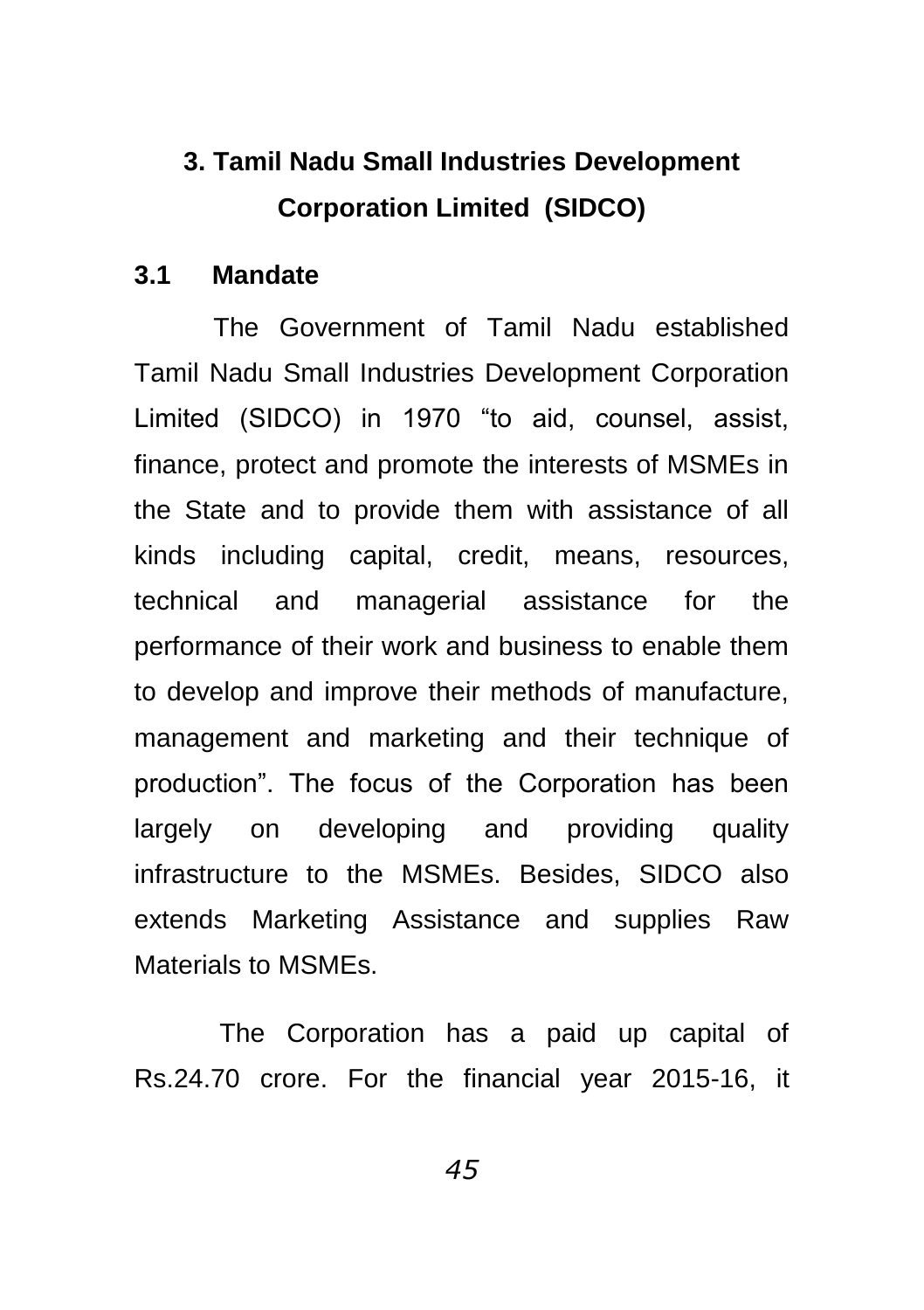earned profit of Rs.8.65 crore and paid dividend of Rs.2.47 crore to the Government.

### **3.2 Industrial Infrastructure**

SIDCO undertakes development and management of Industrial Estates for the benefit of MSMEs and other industries. As on 31.3.2017, SIDCO has developed 105 Industrial Estates with 7,576 Developed Plots and 4,510 Industrial Sheds. List of Industrial Estate is in **Annexure- 3.1.**

## **3.2.1 SIDCO managed Government Industrial Estates**

The Government of Tamil Nadu pioneered establishment of Industrial Estates for the Micro, Small and Medium Enterprises in the State. During 1958 to 1974, 35 Industrial Estates spread over 4,230 acres were set up by the Director of Industries and Commerce. The first Industrial Estate was formed at Guindy in the year 1958 in an extent of 404.08 acres. Ambattur Industrial Estate, the largest MSME Industrial Estate spread over 1,167 acres was established in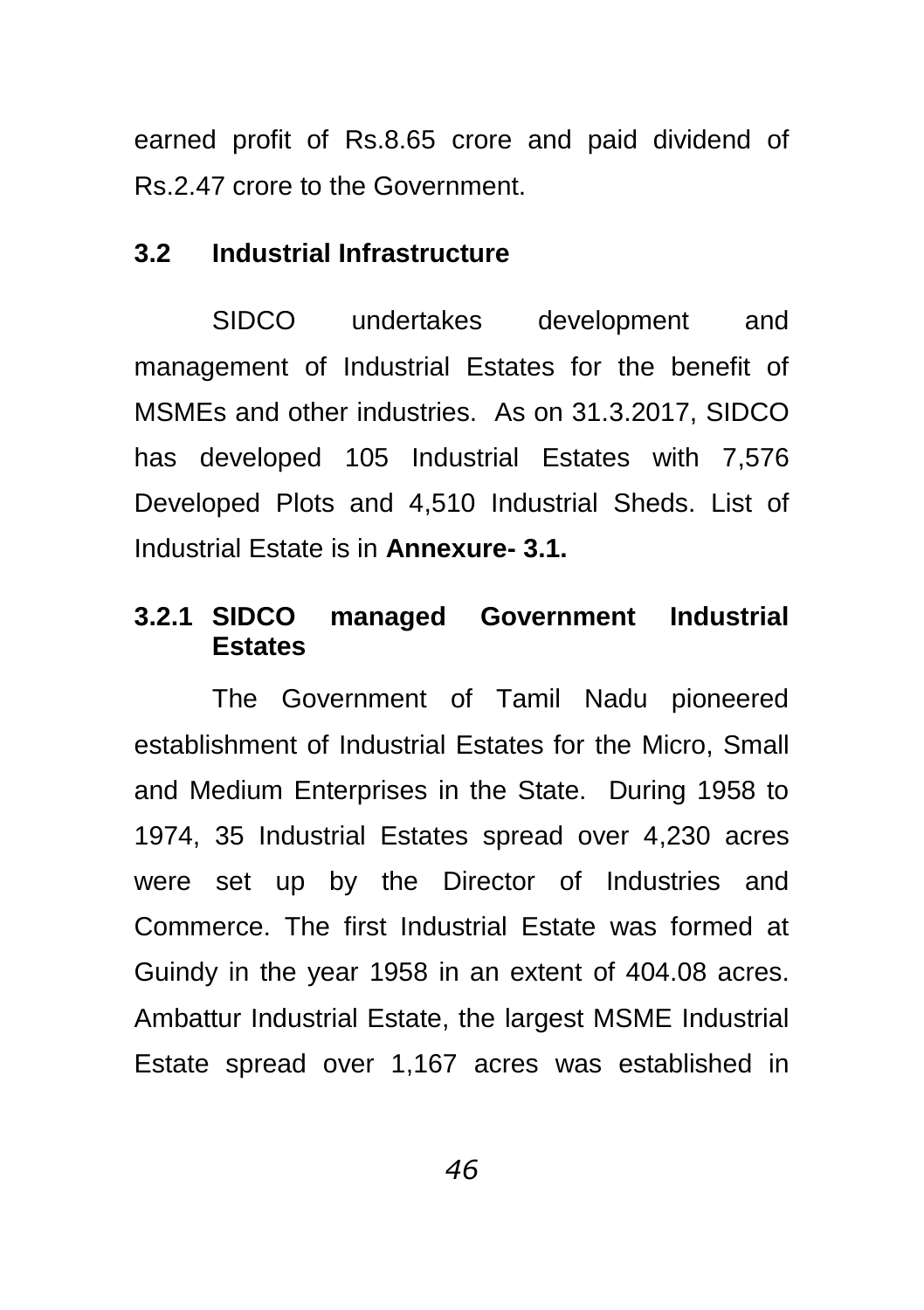1963. During 1974, Government transferred all the 35 Industrial Estates which were under the control of Director of Industries and Commerce to SIDCO. SIDCO has been managing these Industrial Estates on agency basis. The list of SIDCO managed industrial estates is given in **Annexure – 3.2.**

### **3.2.2 SIDCO Industrial Estates**

Developing Industrial Estates is the most important function of SIDCO. The land is acquired mostly through Government alienation or directly purchased from the land owners and industrial plots are laid out there on.

## **3.2.2.1 SIDCO Industrial Estates established till 2010**

 SIDCO of its own, has established 54 Industrial Estates till 2010 covering an extent of 2,332.67 acres. 5,207 MSMEs are functioning in these Estates giving employment to some 90,000 persons.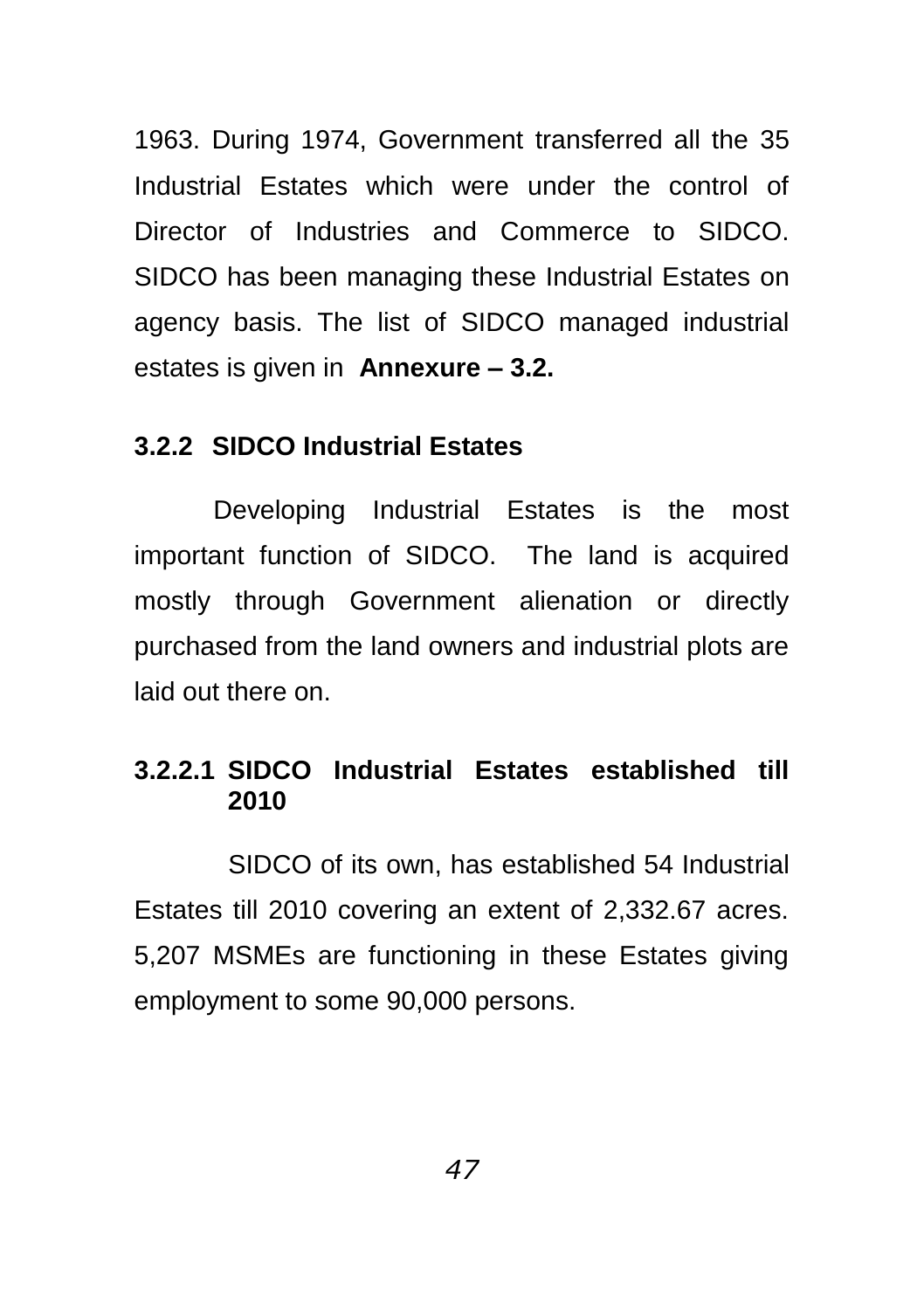# **3.2.2.2 Establishment of Industrial Estates during 2011-17**

During 2011-17, 31 new Industrial Estates were announced to be developed. Of these, 16 Industrial Estates have been established. The list is given in **Annexure – 3.3.**

For the remaining 15 Industrial Estates, SIDCO has already identified the land and these Industrial Estates are in various stages of establishment.

#### **3.2.2.3 Women Industrial Parks**

Out of the 70 Industrial Estates set up by SIDCO till March 2017, 5 Industrial Estates are Women Industrial Parks. These Women Industrial Parks have been developed as per the announcement made by Hon"ble Chief Minister in 2001 for empowerment of women. The list of 5 women industrial parks a below: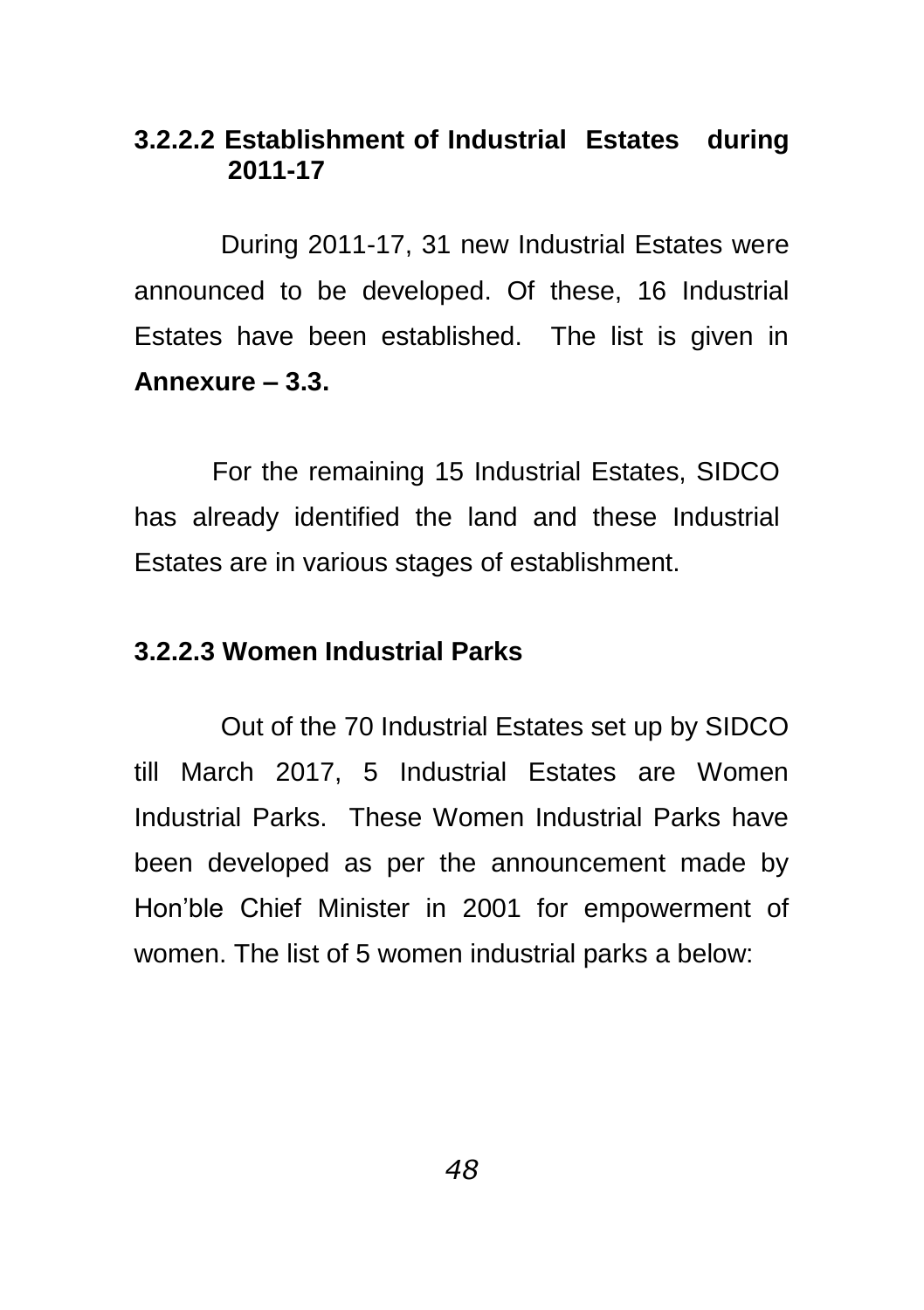| SI.<br><b>No</b> | Name of the Women<br><b>Industrial Park</b> | Year of<br>formation | Area<br>(in Acres) |
|------------------|---------------------------------------------|----------------------|--------------------|
|                  | Thirumullaivoyal,<br>(Thiruvallur District) | 2001                 | 246.07             |
| $\overline{2}$   | Thirumudivakkam,<br>(Kancheepuram District) | 2002                 | 11.48              |
| 3                | Valavanthankottai,<br>(Trichy District)     | 2003                 | 51.70              |
|                  | Karuppur,<br>(Salem District)               | 2004                 | 51.24              |
| 5                | Kappalur,<br>(Madurai District)             | 2008                 | 18.87              |
|                  | Total                                       |                      | 379.36             |

The Government also sanctioned Rs.8.447 crore for setting up of Centres of Excellence in these estates. Works are nearing completion.

# **3.2.3 Private Industrial Estates**

Based on the announcement of the Hon"ble Chief Minister made during the Collectors Conference held on 14.11.2011 that "The construction of a bus body chassis unit in the outskirts of Namakkal in Joint Venture mode will be taken up", a truck body building estate has been developed at Vellagoundampatty Village, about 17 kms away from Namakkal town with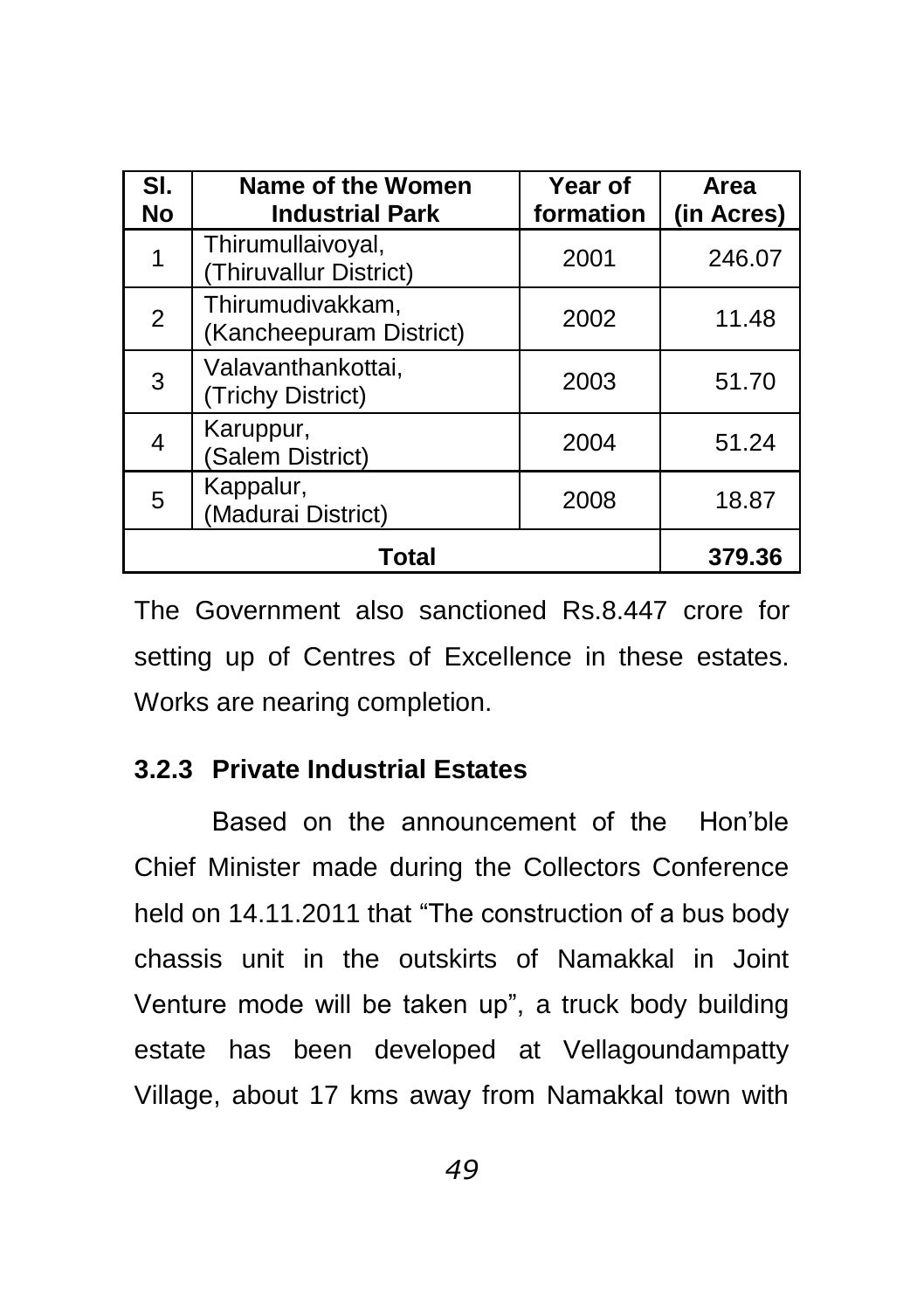an extent of 52.23 acres at a total project cost of Rs.1,367.75 lakh.

The Government of Tamil Nadu vide G.O.Ms.No.53, MSME (C) Department, dated 10.10.2013 have sanctioned the State Government grant of Rs.1,267.75 lakh for the truck body building units in the outskirts of Namakkal in Joint Venture mode at a project cost of Rs.1,367.75 lakh. The remaining Rs.1 crore will be shared by the beneficiaries / SPV.

The total grant of Rs.1,219.26 lakh has been sanctioned by the Government and the infrastructure works like road, storm water drainage, culvert, water supply arrangements and underground sewage system have been completed. Establishment of EB sub-station and street light works are under progress.

Due to the formation of above private Industrial Estate, about 305 truck body units will be relocated from the city and traffic congestion will be reduced to a large extent in Namakkal town.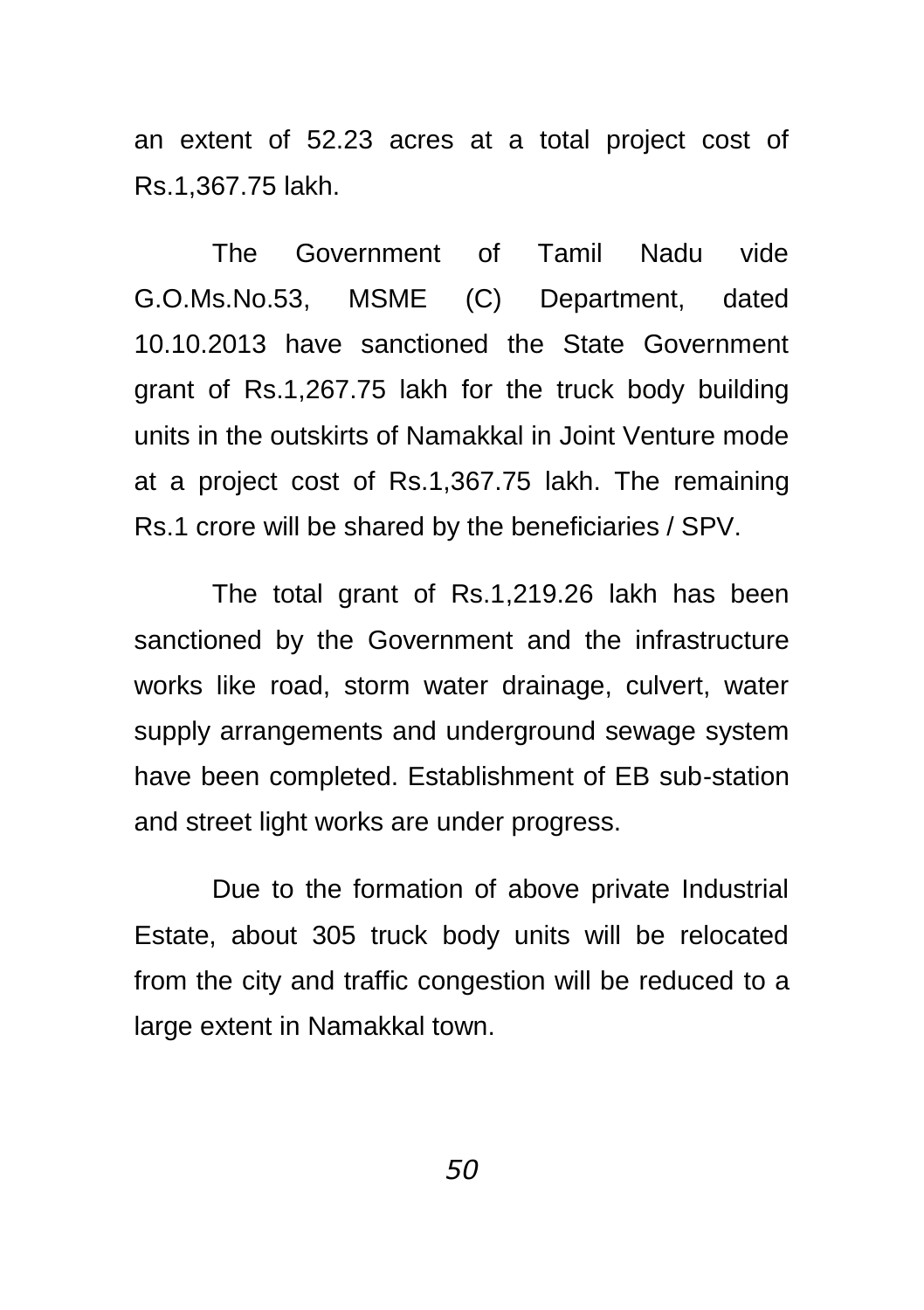# **3.2.4 Shifting of existing industrial units to the outskirts of town/city / Formation of Private Industrial Estate**

As a part of a Special Package of Incentives announced by the Hon"ble Chief Minister, the Government issued orders that "the Government shall provide 75% grant of the total development cost upto a maximum of Rs.15 crore for getting electricity, water connections and to have other infrastructure facilities like conference halls, common facility centers etc., to the entrepreneurs prepared to shift their existing units outside the town areas and shall provide 50% of grant with maximum grant limited to Rs.10 crore to the entrepreneurs associations coming forward to set up new clusters in the outskirts of towns / cities".

 So far, 7 proposals have been received from the SPVs out of which 4 projects have been given final approval by the State Steering Committee. Government has released the first instalment to the SPVs as given below: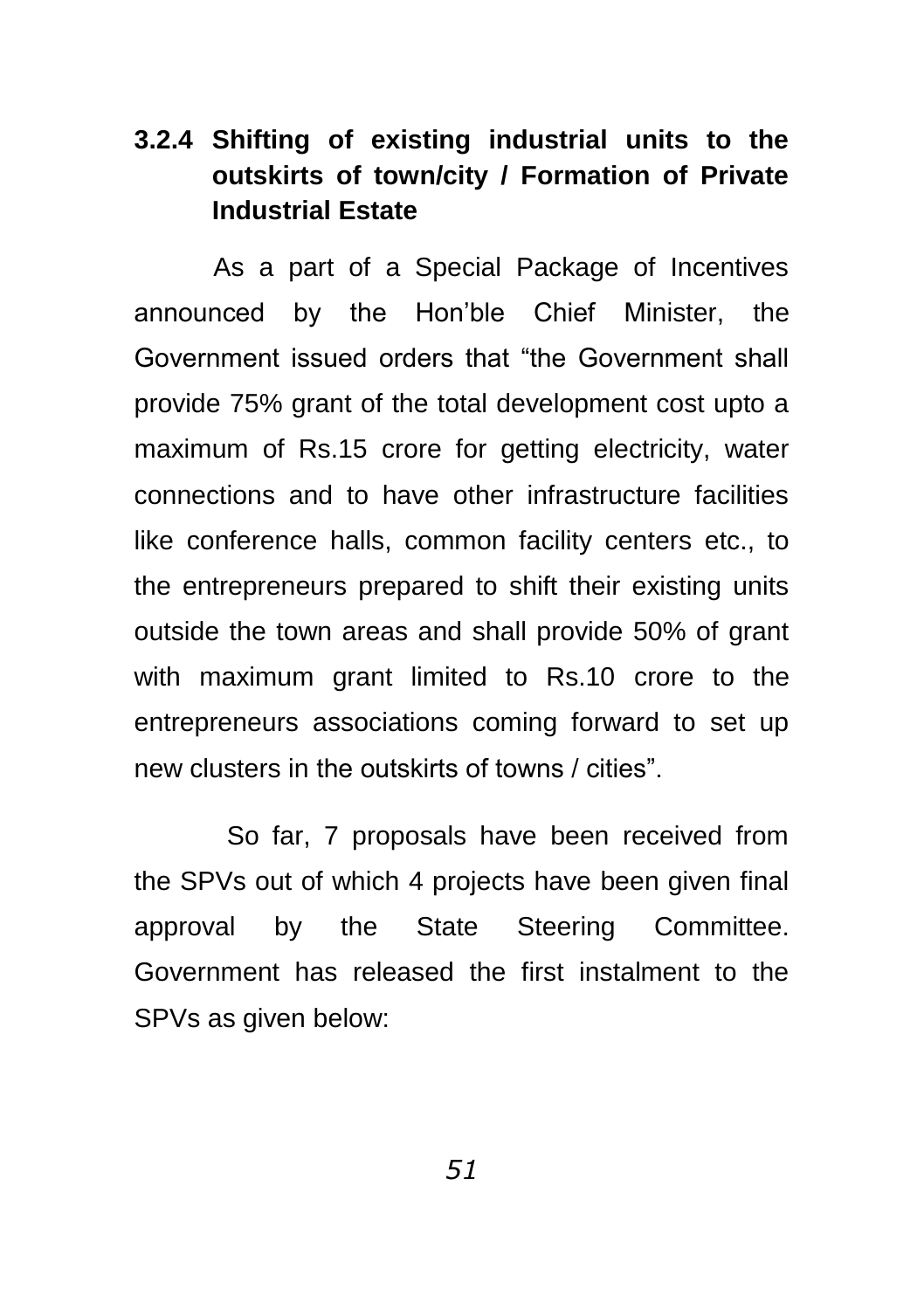(Rupees in lakh)

| SI.<br>No.     | Name of the<br><b>Clusters</b>                      | <b>Project cost</b><br>considered for<br>sanction | Grant<br>considered | Grant<br>released |
|----------------|-----------------------------------------------------|---------------------------------------------------|---------------------|-------------------|
| 1 <sub>1</sub> | M/s.Tea<br>Cluster,<br>Mettupalayam                 | 600.00                                            | 450.00              | 112.50            |
| 2.             | M/s.Madurai<br>Engineering<br>Cluster               | 1,364.66                                          | 682.33              | 341.00            |
| 3.             | M/s.Southern<br>Cluster.<br>Textile<br>Virudhunagar | 1,217.00                                          | 912.75              | 456.00            |
| 4              | M/s.CODISSIA<br>Industrial Park Ltd.,<br>Coimbatore | 2.432.00                                          | 1.000.00            | 500.00            |

# **3.2.5 Industrial Estates through Joint Venture mode**

Based on the Special Package of Incentives announced by the Hon"ble Chief Minister of Tamil Nadu under Rule-110, SIDCO has been allowed to participate upto 11% in the equity with the private industrial association for formation of new Industrial Estates through Joint Venture mode.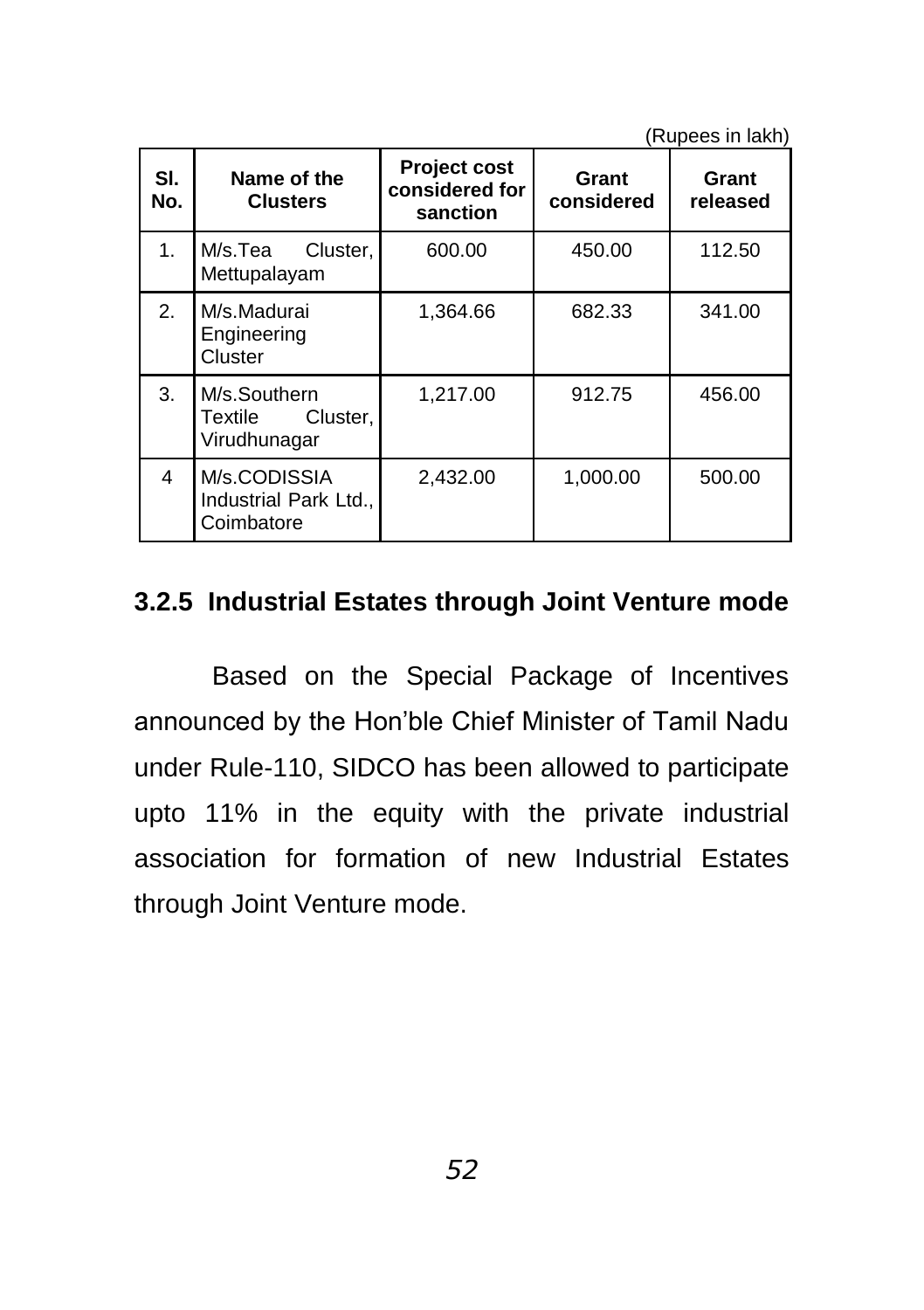# **3.2.6 Upgradation of Existing Industrial Estates**

During 2011-17, upgradation of infrastructure was undertaken by SIDCO in the following Industrial Estates:

(Rupees in lakh)

| SI.<br>No. | Name of the<br><b>Industrial Estate</b>        | Project<br>cost | <b>GOI</b><br>Grant | <b>GoTN</b><br>Grant | <b>Beneficiaries</b><br>contribution |
|------------|------------------------------------------------|-----------------|---------------------|----------------------|--------------------------------------|
| 1.         | Kovilpatti,<br>Thoothukudi District            | 202.00          | 121.20              | 60.60                | 20.20                                |
| 2.         | Athur, Karur<br><b>District</b>                | 397.38          | 238.43              | 119.21               | 39.74                                |
| 3.         | Kakkalur,<br><b>Thiruvallur District</b>       | 423.33          | 254.00              | 127.00               | 42.33                                |
| 4.         | Mettur, Salem<br><b>District</b>               | 293.76          | 176.26              | 88.13                | 25.38                                |
| 5.         | Ganapathipalayam<br><b>Tiruppur District</b>   | 45.82           | 27.49               | 13.75                | 4.58                                 |
| 6.         | Alathur,<br>Kancheepuram<br><b>District</b>    | 444.96          | 266.98              | 133.49               | 44.50                                |
| 7.         | Malumichampatti,<br><b>Coimbatore District</b> | 200.00          | 113.25              | 56.62                | 30.13                                |
| 8.         | Thiruverambur,<br><b>Trichi District</b>       | 432.00          | 259.20              | 129.60               | 43.20                                |
|            | <b>Total</b>                                   | 2,439.25        | 1,456.81            | 728.40               | 250.06                               |

First 7 projects have been completed. In respect of Thiruverambur Estate in Trichy District, the Government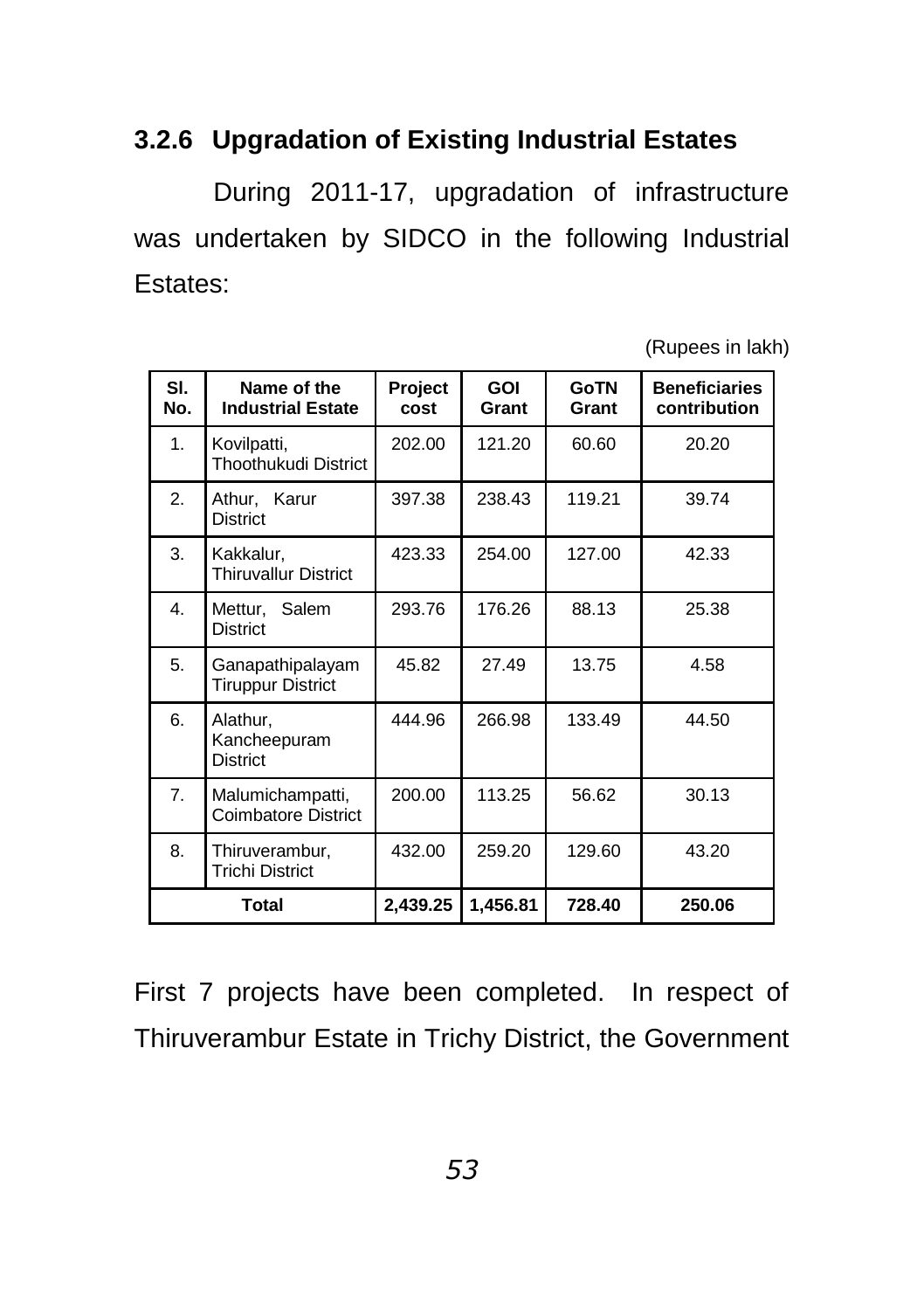of India have given final approval on 05.10.2016 and work is under progress.

### **3.3 Fair Allotment Policy**

SIDCO follows a transparent procedure in allotting the sheds / plots by advertising the availability of sheds/ plots in newspapers and in the website. A Screening Committee constituted with the officials of SIDCO, Directorate of Industries and Commerce, TIIC, banks and representatives of TANSTIA as members interviews the applicants and the eligible applicants are selected on merits. Plots are allotted by way of lot system, when there are more than one applicants desire for the same plot.

SIDCO develops smaller industrial plots of various sizes ranging from 5 cents to 100 cents (1 acre) and above as per the requirements of the manufacturing units in the Industrial Estates and the industrial plots are allotted to them on Outright Sale basis in the existing Industrial Estates. During 2016-17, 178 plots have been allotted to the entrepreneurs.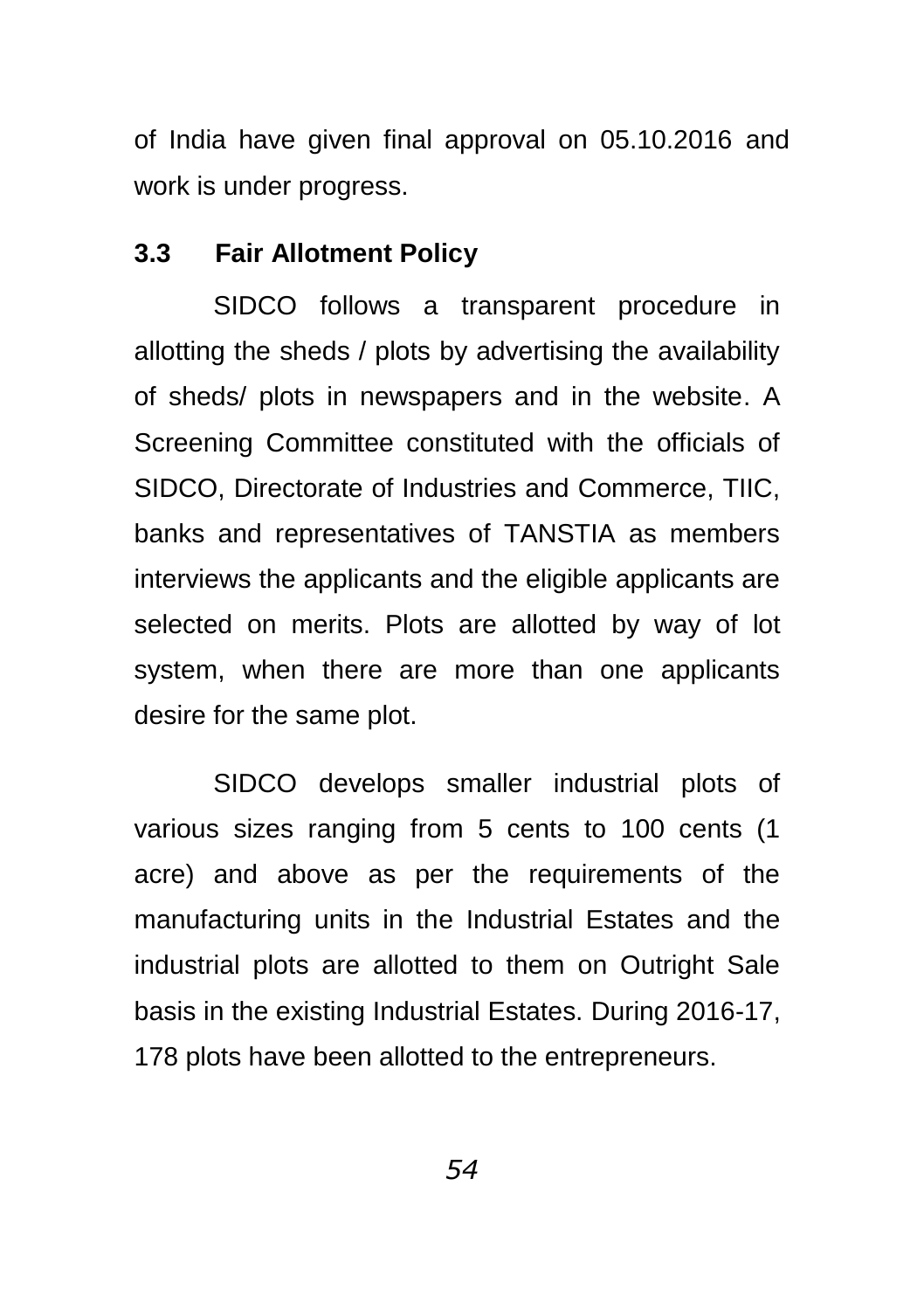#### **3.3.1 Modified Allotment Policy of SIDCO**

Historically SIDCO has been making allotments in its Industrial Estates on Outright Sale Basis. To promote the interests of the MSMEs, a new allotment policy has been ordered vide G.O.(Ms). No.66, MS&ME (C) Department, dated 18.11.2013, for the new Industrial Estates for allotment of plots on 30 years lease basis with an option to the entrepreneurs to buy the sheds / plots on outright purchase basis at the end of 30 years in the new Industrial Estates.

Further, considering the representation of various MSMEs regarding mode of allotment Government issued G.O.(Ms) No.40 MSME(C) Department, dated 15.12.2016 have further liberalised the Policy giving option to MSMEs to take allotment of Industrial plots / sheds either long term lease basis or outright sale basis. In case of long term lease basis the allottee has to pay only 60% of plot cost upfront and balance 40% will be paid over a period of 30 years and at the end of 30 years sale deed will be issued without collecting any additional cost.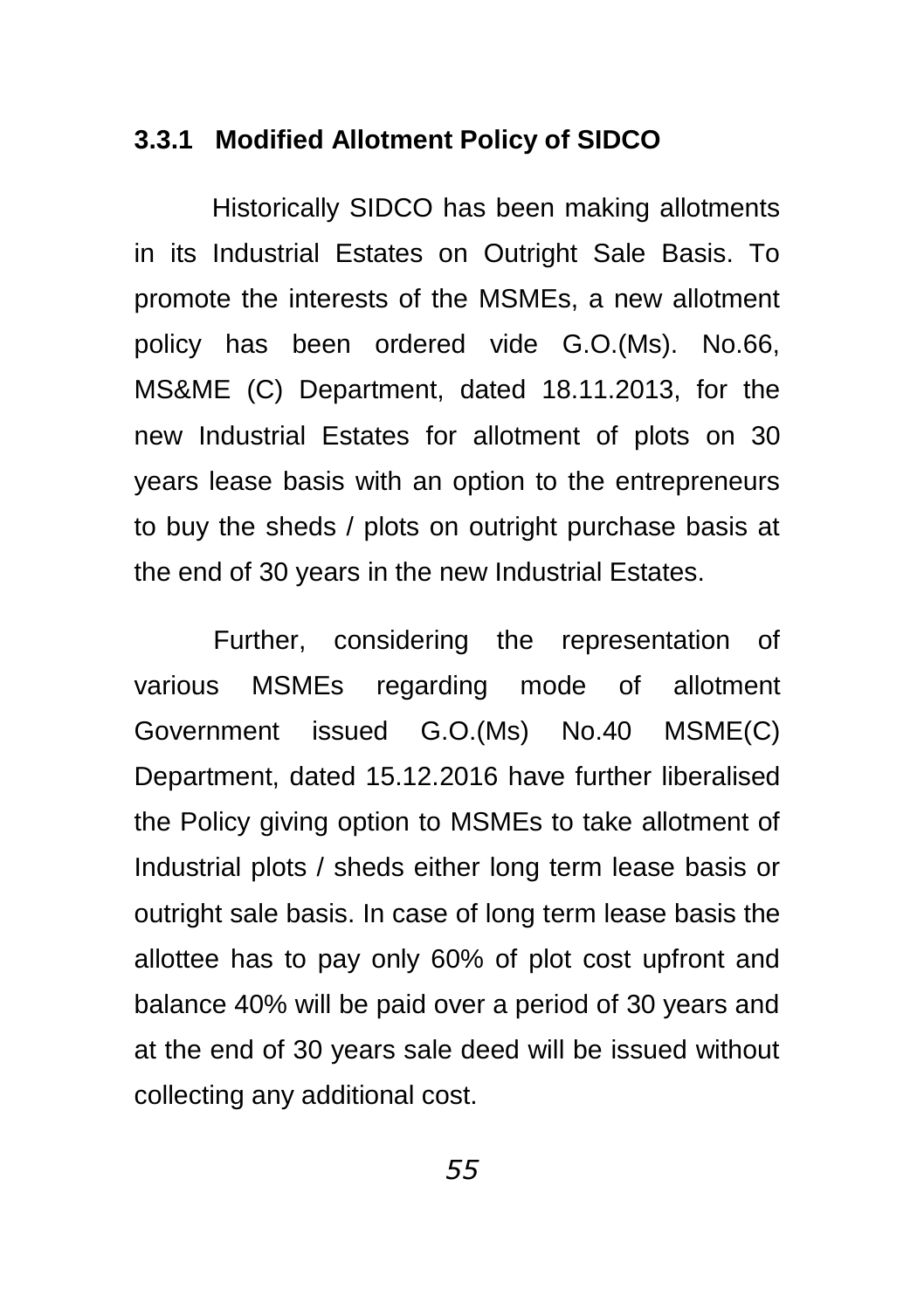## **3.3.2 Priority given to various sectors in allotment of Plots/ Sheds**

As per G.O.(Ms).No.7, Micro, Small and Medium Enterprises Department, dated 31.01.2009, 30% of the saleable area of the Industrial Estates are earmarked for Micro Enterprises.

Priority is given in allotment of developed plots / sheds to the following categories:

- **▶ 30% for Women Entrepreneurs.**
- **► 10% for Ex-Servicemen**
- $\geq$  20% for SC/ST and Transgenders.

If sufficient numbers of the applicants are not available in these categories, these reserved plots/sheds will be taken up for allotment to other categories.

As per G.O.(Ms).No.49 Micro, Small and Medium Enterprises Department dated 29.10.2012, consideration in allotment of plots/sheds is given to the first generation entrepreneurs who have successfully completed Entrepreneurship Development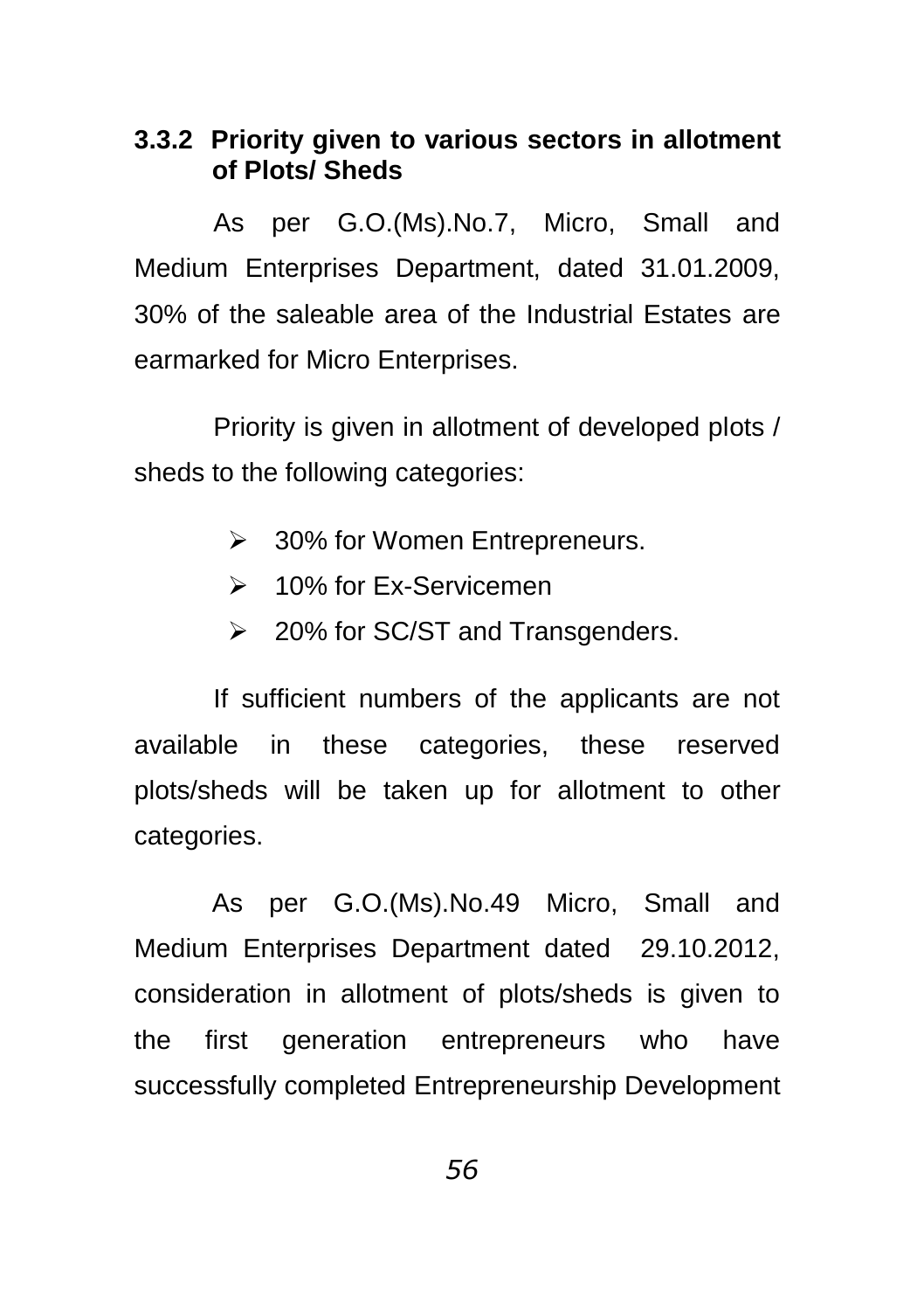Programme (EDP) training under NEEDS Scheme, on application, subject to availability.

# **3.4 Common Facility Centres (CFCs) under the MSE – CDP Scheme of Government of India**

SIDCO is the Implementing Agency for the Micro and Small Enterprises – Cluster Development Programme (MSE – CDP) which aims at addressing the needs of the industries, through formation of welldefined clusters and geographical areas to enable the Micro and Small Enterprises to have better access to resources, linkages to credit and to enhance their marketing competitiveness.

The Government of India and also the State Government have adopted the cluster development approach as an important tool for enhancing the competitiveness and productivity of the Micro and Small Enterprises. This scheme is being implemented to support the sustainability and growth of Micro and Small Enterprises by addressing common issues, building their capacity for common supportive action through formation of self-help groups, consortia etc. and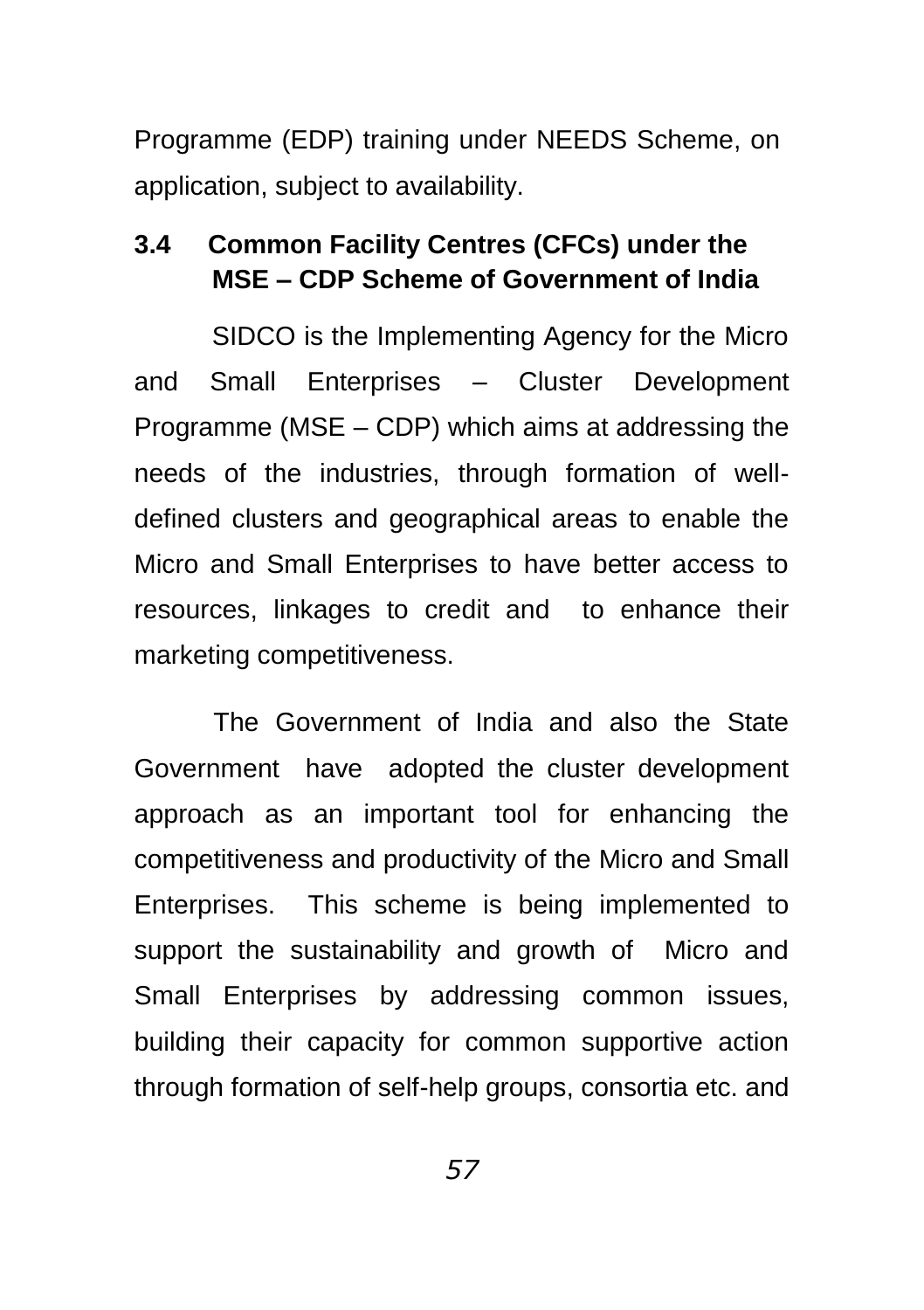to set up common facility centres (for testing, training centre, raw material depot, effluent treatment, complementing production processes etc.,)

The funding pattern of MSE-CDP(CFC) scheme is given below:

| <b>Grant from GOI</b>                         | 70% (maximum project cost of<br>Rs.15 crore) |
|-----------------------------------------------|----------------------------------------------|
| <b>Grant from GoTN</b>                        | 10% (maximum of Rs.1 crore)                  |
| <b>SPV Contribution /</b><br><b>Bank Loan</b> | 20%                                          |

In total, 32 projects at a total project cost of Rs.162.29 crore have been sanctioned by the Government of India with a grant for a sum of Rs.115.99 crore. The Government of Tamil Nadu have sanctioned a grant of Rs.12.86 crore. Out of the above 32 projects, 2 projects have been dropped by SPV and 9 projects have already been completed. The remaining 21 projects are under various stages of implementation. The expected total employment generation from these clusters will be around 25,500 persons. The list of 30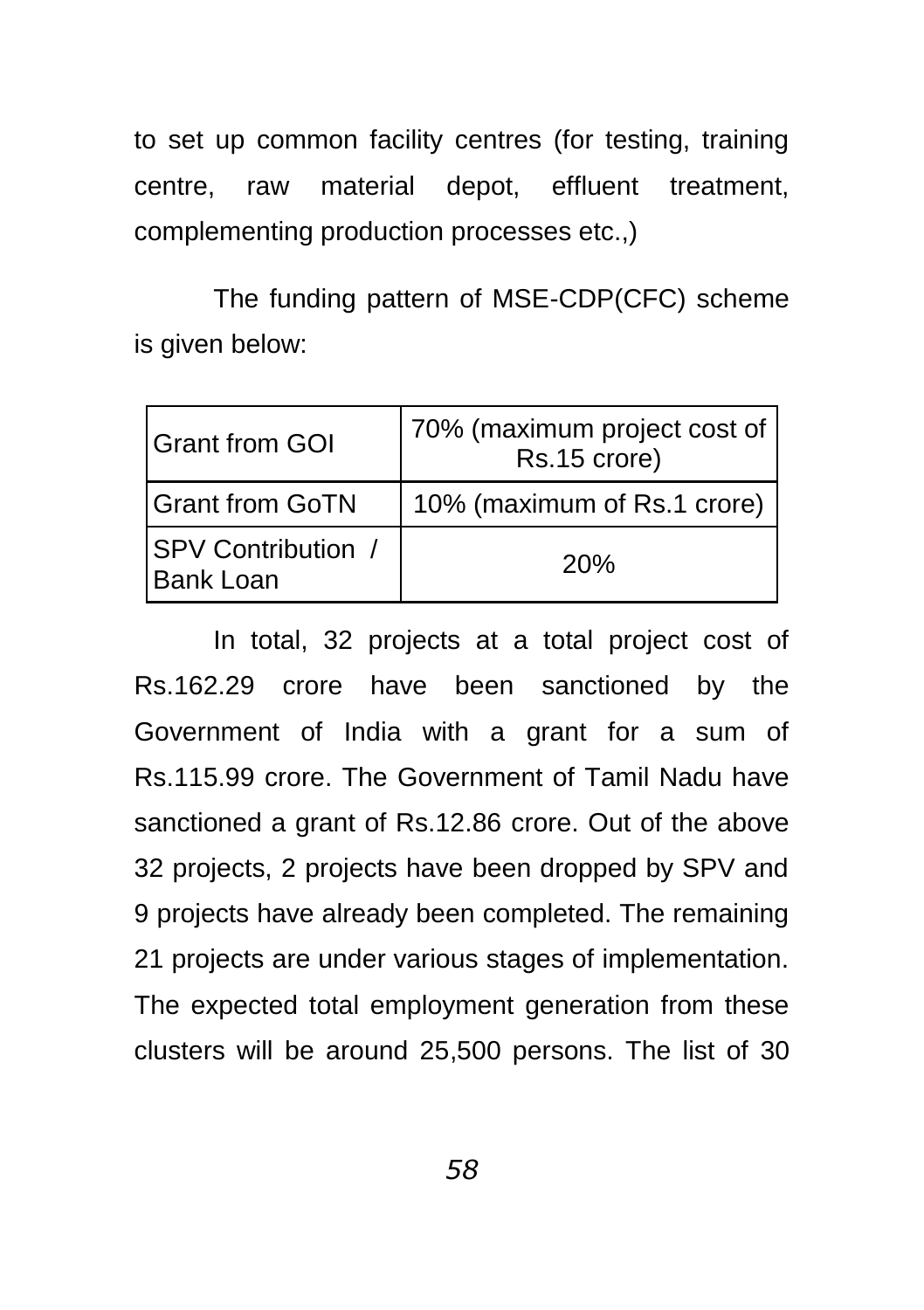projects under MSE-CDP (CFC) scheme is given in **Annexure – 3.4**.

The Hon"ble Chief Minister of Tamil Nadu has announced during the Golden Jubilee Celebrations of the Kundah Industrial Co-operative Tea Factory that a Tea cluster with a Common Facility Centre will be established at Mettupalayam in Coimbatore District at an estimated project cost of Rs.15 crore to boost the development of Tea industry in Nilgiris District. The Common Facility Centre will have the facilities for Tea Mixing, Tea Packeting, Warehousing, Testing Laboratory and Marketing Centre. The Hon"ble Chief Minister has laid down the foundation stone on 04.01.2014. Funds of Rs.6.50 crore have been sanctioned under ASIDE Scheme through TIDCO, for warehousing facility. A sum of Rs.112.50 lakh has been released as first instalment for the establishment of warehousing of infrastructure facility.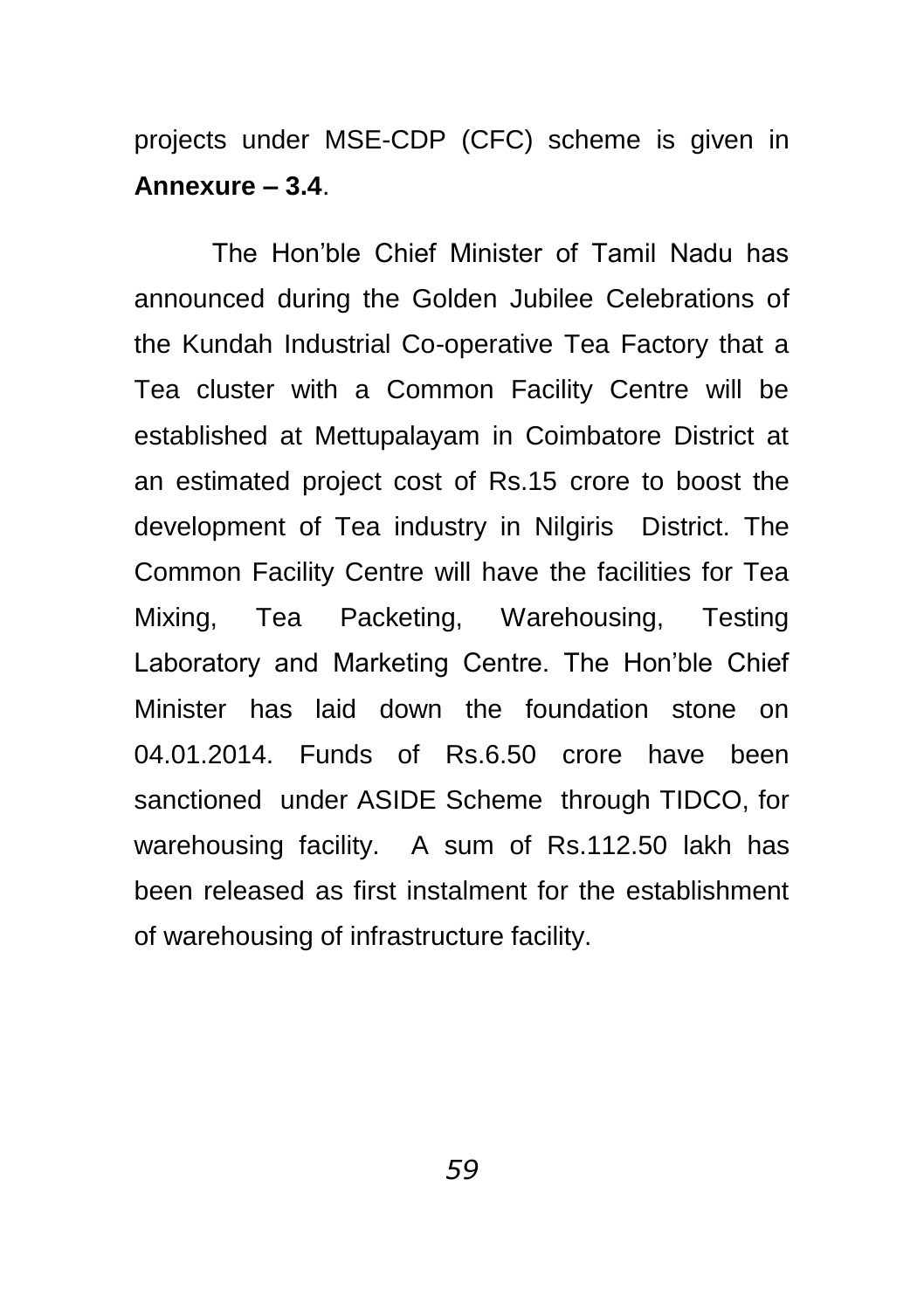#### **3.4.1 Micro Cluster**

During the Budget Speech of the Hon"ble Finance Minister on 13.02.2014 in the Assembly, it was announced that the Government of Tamil Nadu have decided to support clusters of Micro Industries and propose to launch a New Scheme for "Common Production Infrastructure", besides raw material bank and marketing infrastructure.

Initially, Government of Tamil Nadu will allocate an amount of Rs.25 crore for the year 2014-2015 to develop clusters (10 Clusters). In this regard, Government have issued order in G.O.(Ms) No.26, MS&ME (C) Department, dated 18.05.2015.

Four proposals for setting up of Common Production Infrastructure for Micro Clusters viz. at Erode, Kakkalur, Thirumudivakkam Phase-I and Phase- II with a total project cost of Rs.18.77 crore have been recommended for availing Government grant.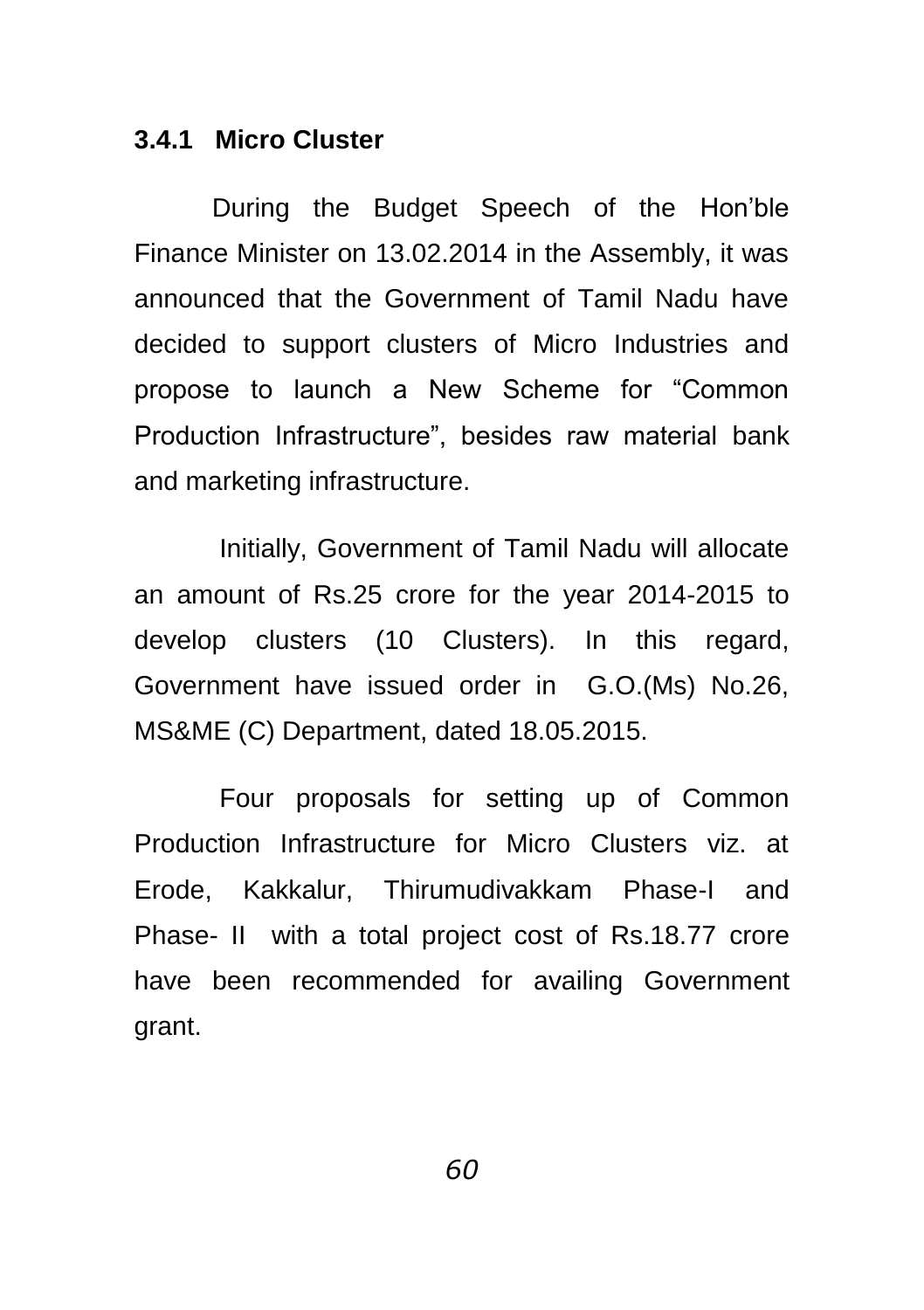## **3.5 Distribution of Raw Material**

The raw materials such as Iron & Steel, Wax, Potassium Chlorate and TNPL paper (direct and agency) are distributed through various depots situated in Ambattur, Coimbatore, Madurai, Trichy, Sattur, Sivakasi and from Branch Offices located at Erode, Salem, Thanjavur and Vellore.

The details of target and achievement for the year 2016-17 are given below:

| SI.<br>Name of the |                                     | <b>Target for</b><br>2016-17 |                | <b>Achievement for</b><br>2016-17 |                |
|--------------------|-------------------------------------|------------------------------|----------------|-----------------------------------|----------------|
| No.                | <b>Material</b>                     | Qty. in<br>(MT)              | Rs. in<br>lakh | Qty. in<br>(MT)                   | Rs. in<br>lakh |
| 1                  | Iron & Steel                        | 150.00                       | 58.63          | 39.19                             | 13.46          |
| $\mathcal{P}$      | Wax                                 | 3,335.00                     | 3,235.27       | 2,441.98                          | 1,838.16       |
| 3                  | <b>TNPL Paper</b><br>(Direct Sales) | 215.00                       | 144.89         | 137.90                            | 93.15          |
| 4                  | <b>TNPL Paper</b><br>(Agency sales) | 670.00                       | 450.00         | 627.03                            | 404.64         |
| 5                  | Potassium<br>Chlorate               | 5.50                         | 5.32           | 0.00                              | 0.00           |
|                    | Total                               | 4,375.50                     | 3.894.11       | 3,246.10                          | 2.349.41       |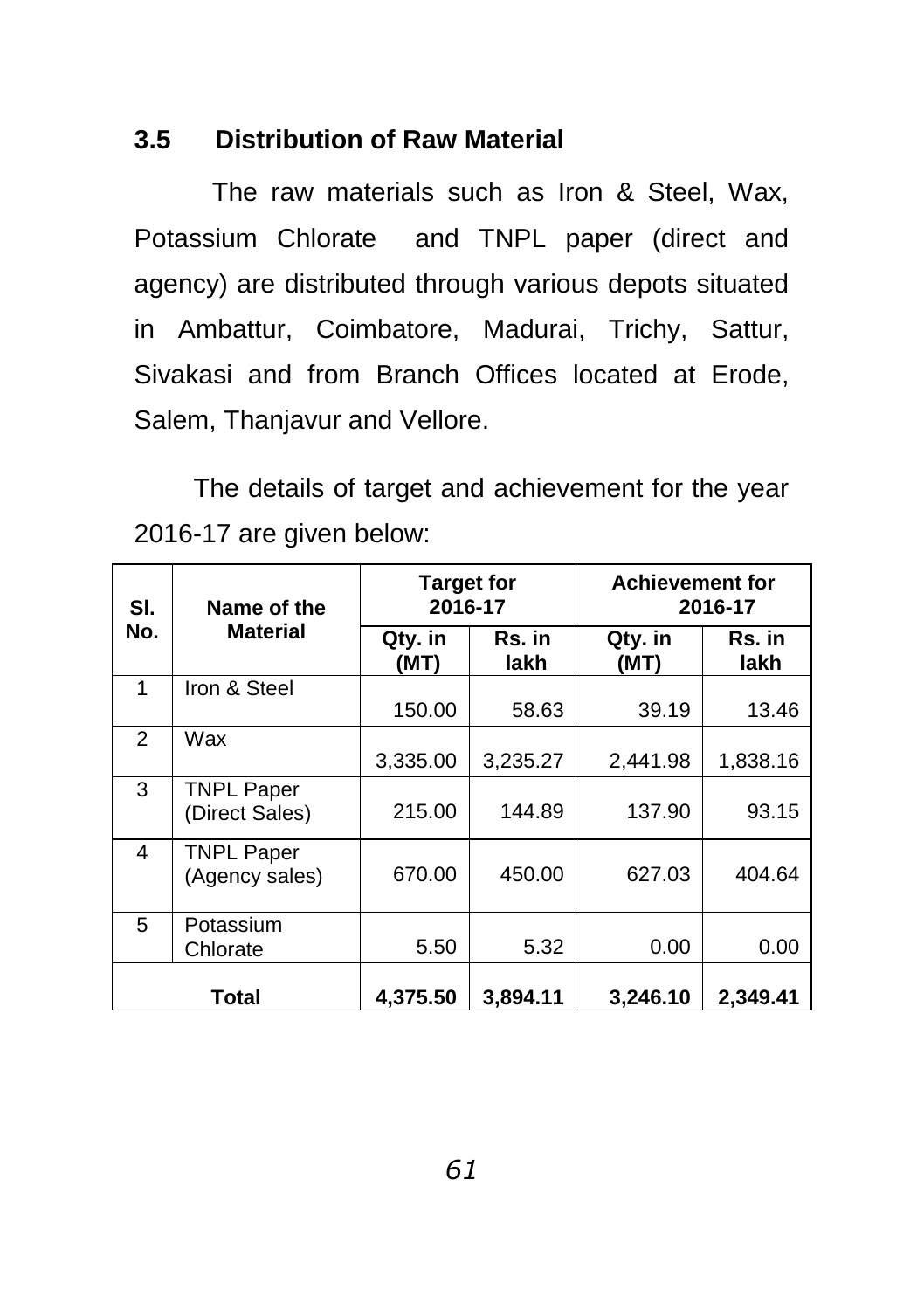### **3.6 Marketing Assistance Scheme**

SIDCO assists the Micro and Small Entrepreneurs through Marketing Assistance Scheme. SIDCO approaches the Government Departments / Undertakings / Local Bodies on behalf of these Micro and Small units which are registered with SIDCO for obtaining work order under this scheme. The orders so received are distributed among Micro and Small Enterprises and SIDCO ensures the prompt execution of these orders. Payments received from the Government Departments / Undertakings / Local Bodies for the supplies affected are released to the units after deducting 3% as consultancy fees.

SIDCO has executed purchase orders worth of Rs.97.13 lakh for the year 2016-17 through Micro and Small Industries under the Marketing Assistance Scheme.

## **3.7 e-Governance**

In Keeping pace with e-Governance initiatives and to realize full potential of ICT in servicing MSMEs,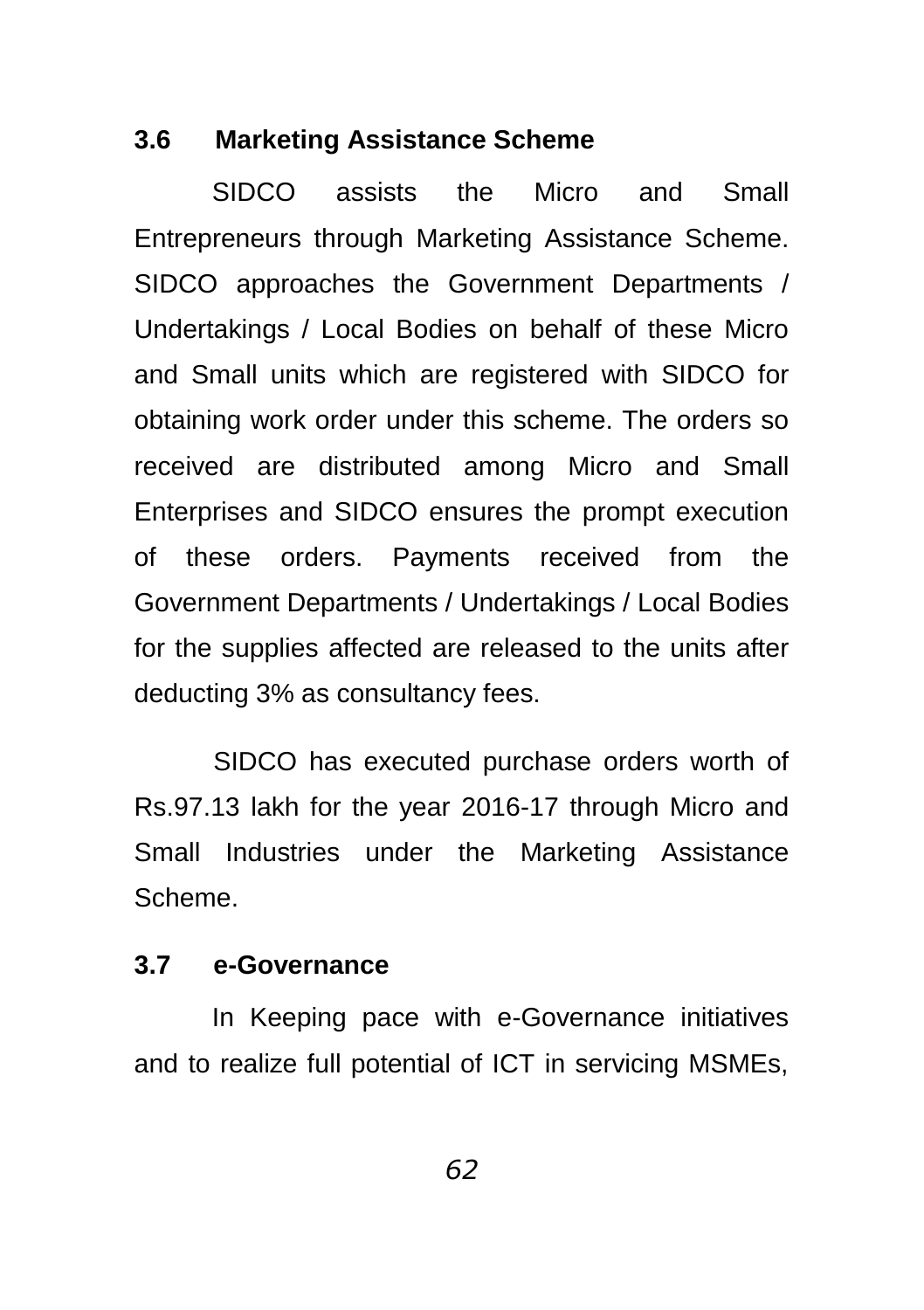SIDCO is implementing IT system project at a cost of Rs.1.77 crore for end to end automation for completing life cycle of business processes for efficient and transparent working, enhancement of ease of doing business and improve investment climate for MSMEs by providing online delivery of various services to Industry and all other stake holders. With this initiative SIDCO has appointed a software developing company. This e-Governance initiative comprises GIS linked all business processes / activities of SIDCO like allotment of plots/sheds and its related issues, procurement and distribution of raw materials, tendering process, accounting, financial management, HR management etc. with interactive industry & investor portal. The Implementation of the project is nearing completion.

#### **3.8 Japan International Cooperation Agency(JICA)**

A special project to develop product specific integrated MSME clusters in four locations namely, a textile cluster each in Kancheepuram and Karur District, a food products cluster in Dharmapuri and a seafood cluster in Ramanathapuram is being taken up under the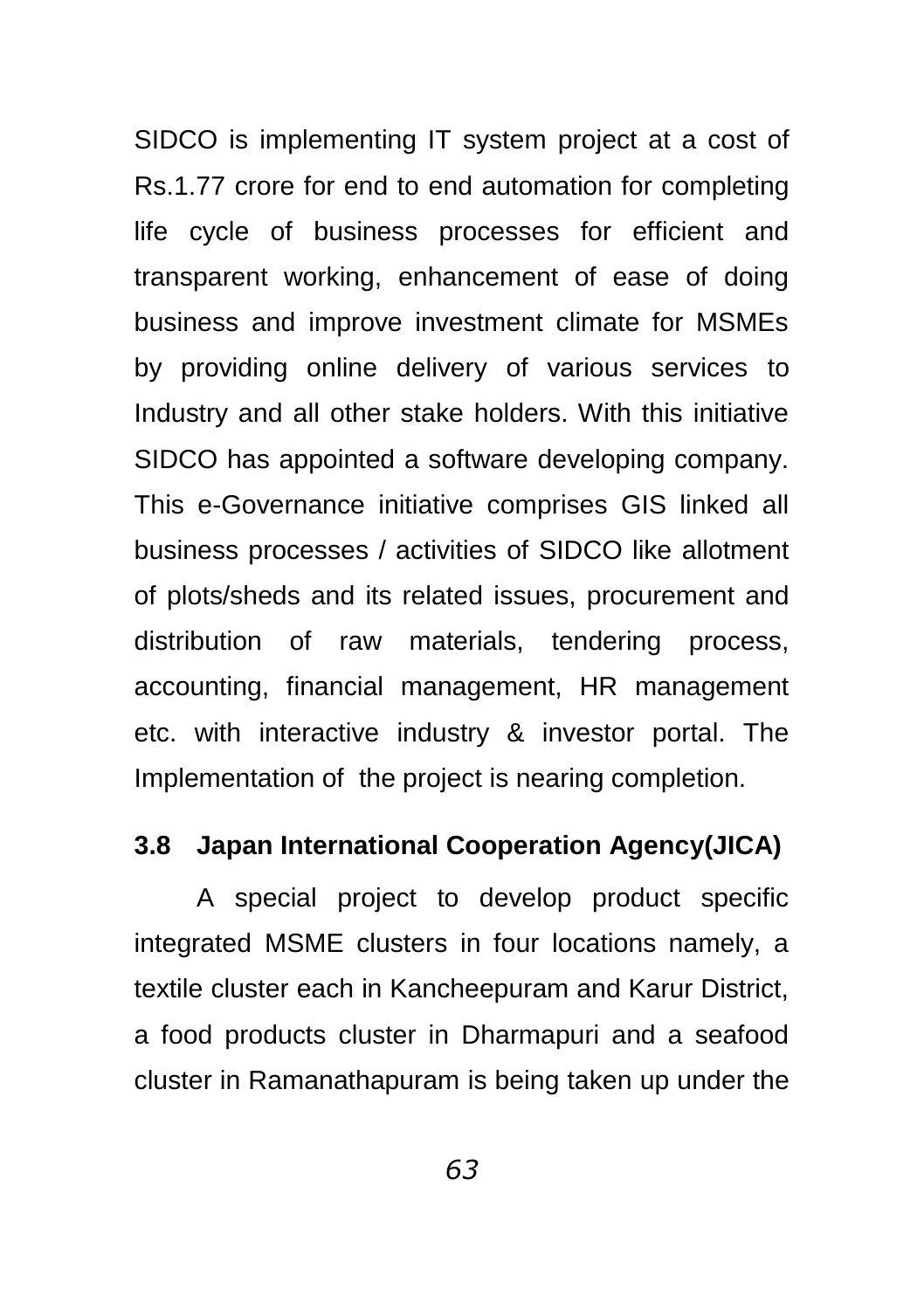second phase of JICA assisted Tamil Nadu Investment Promotion Programme(TNIPP) at a total estimated cost of Rs.100 crore. The project will be implementing by using JICA project funds.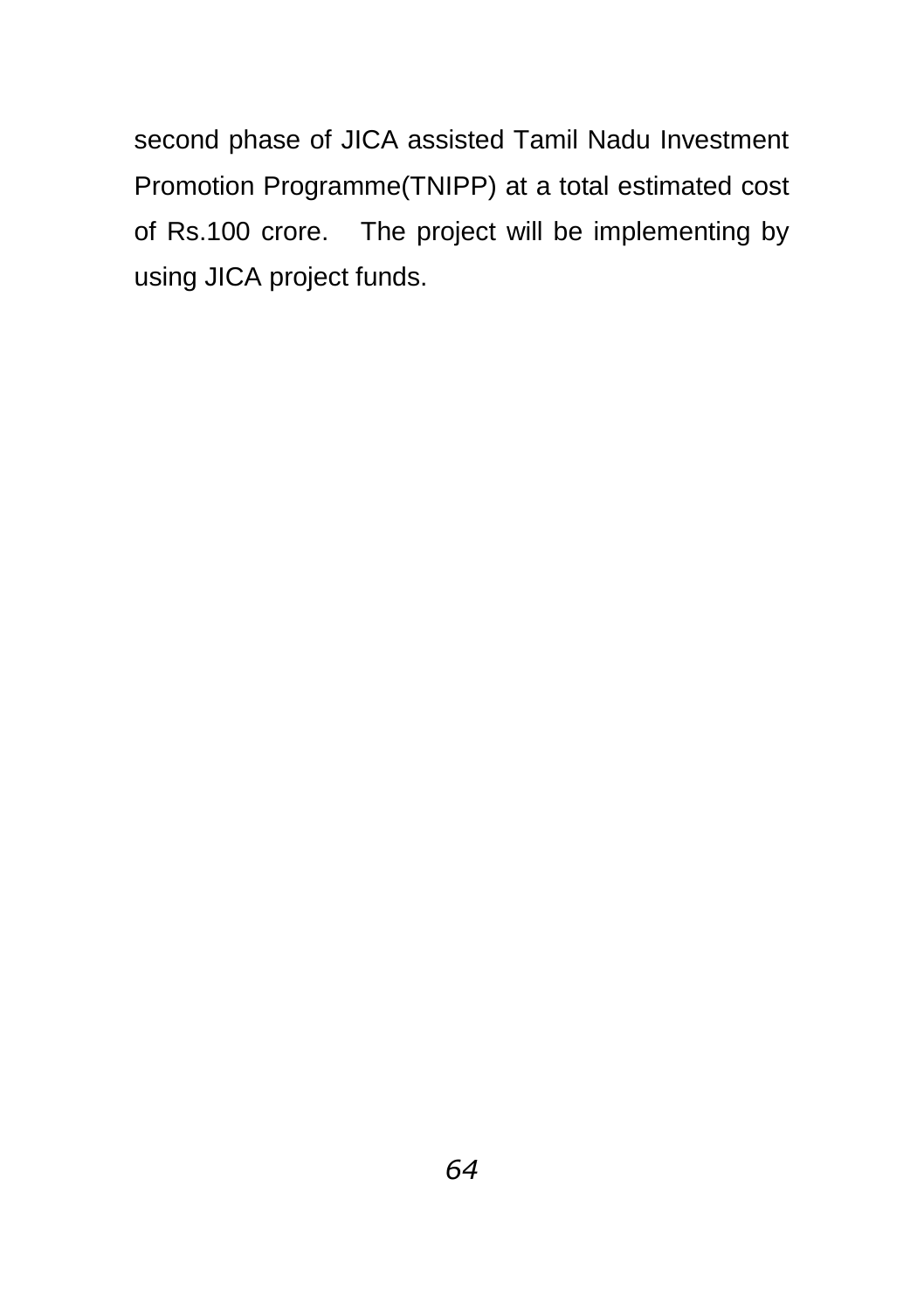# **4**. **TAMIL NADU SMALL INDUSTRIES CORPORATION LTD. (TANSI)**

# **4.1 Introduction and Formation**

The Tamil Nadu Small Industries Corporation Limited (TANSI) was incorporated in 1965 as a Company by taking over 64 industrial units which were under the control of the Directorate of Industries and Commerce and was registered under the Companies Act, 1956. TANSI started its production in these units from 1.12.1965.

# **Number of units**

Based on the market requirements, TANSI has reorganized its activities and its production units. At present, it has 24 Production units all over Tamil Nadu and 2 Showrooms in Namakkal and Trichy.

| Total                    | 24 |
|--------------------------|----|
| Special units            | 3  |
| Furniture units          | 11 |
| <b>Engineering units</b> | 10 |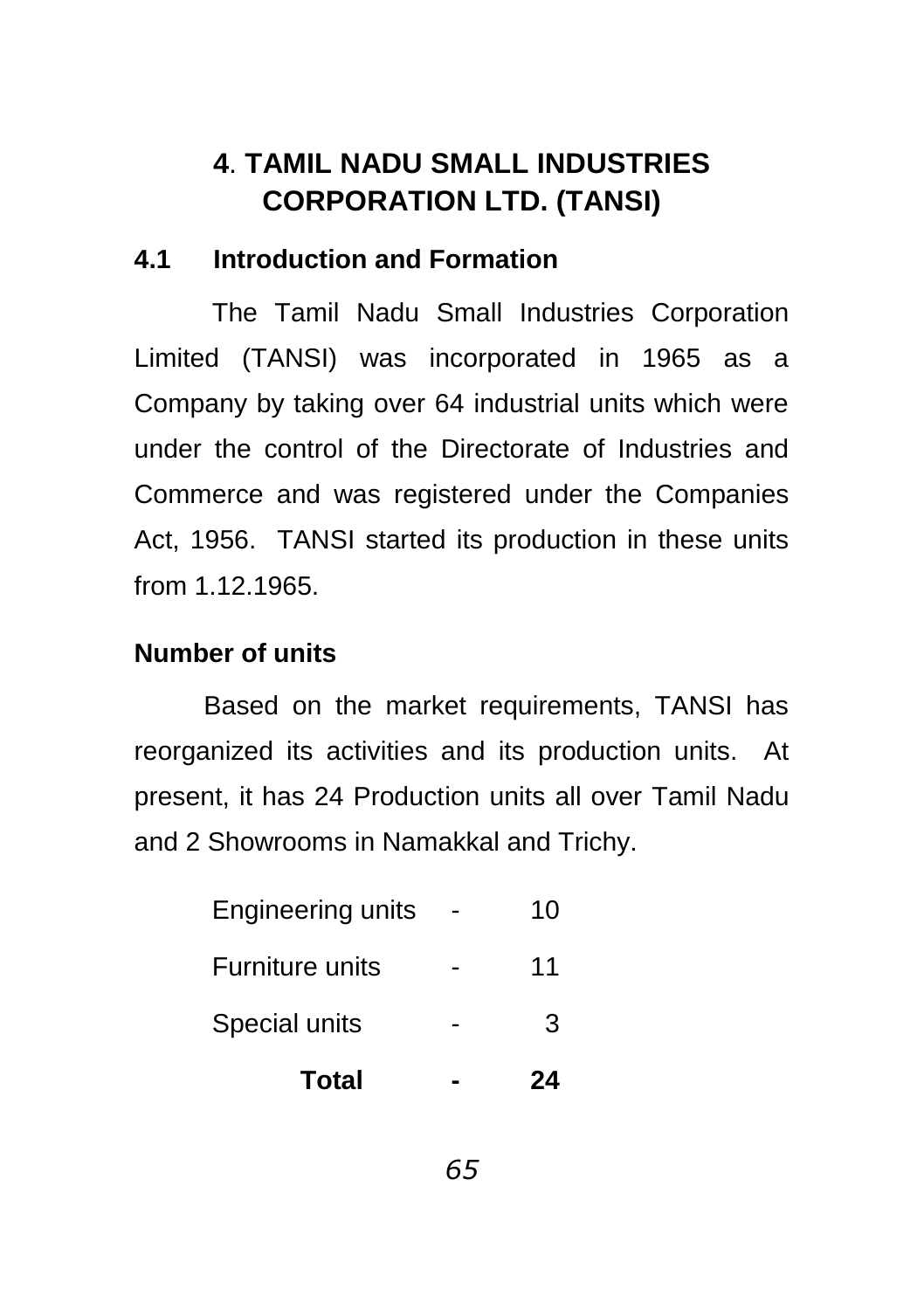### **4.2 Activities**

TANSI undertakes manufacture of TNEB line materials, wooden & steel furniture, sheet metal fabrication works, manufacture of India Mark II hand pumps, spirit based surgical items, paints, civil interior works, baby weighing bar scales, etc. It has earned a name for itself in the manufacture of quality of above products. TANSI has been supplying various types of classroom furniture items required for schools under the "Sarva Shiksha Abhiyan", College furniture for Higher Education Department, steel cots required for Government hostels, TNEB line materials to TANGEDCO, spirit based products to Tamil Nadu Medical Services Corporation and hand pumps required for drinking water supply and spares for the hand pumps etc. to Panchayats and District Collectorates.

TANSI is moving towards excellence in manufacturing systems by implementing modern technology and management tools. The following units have obtained ISO-9001:2008 certification: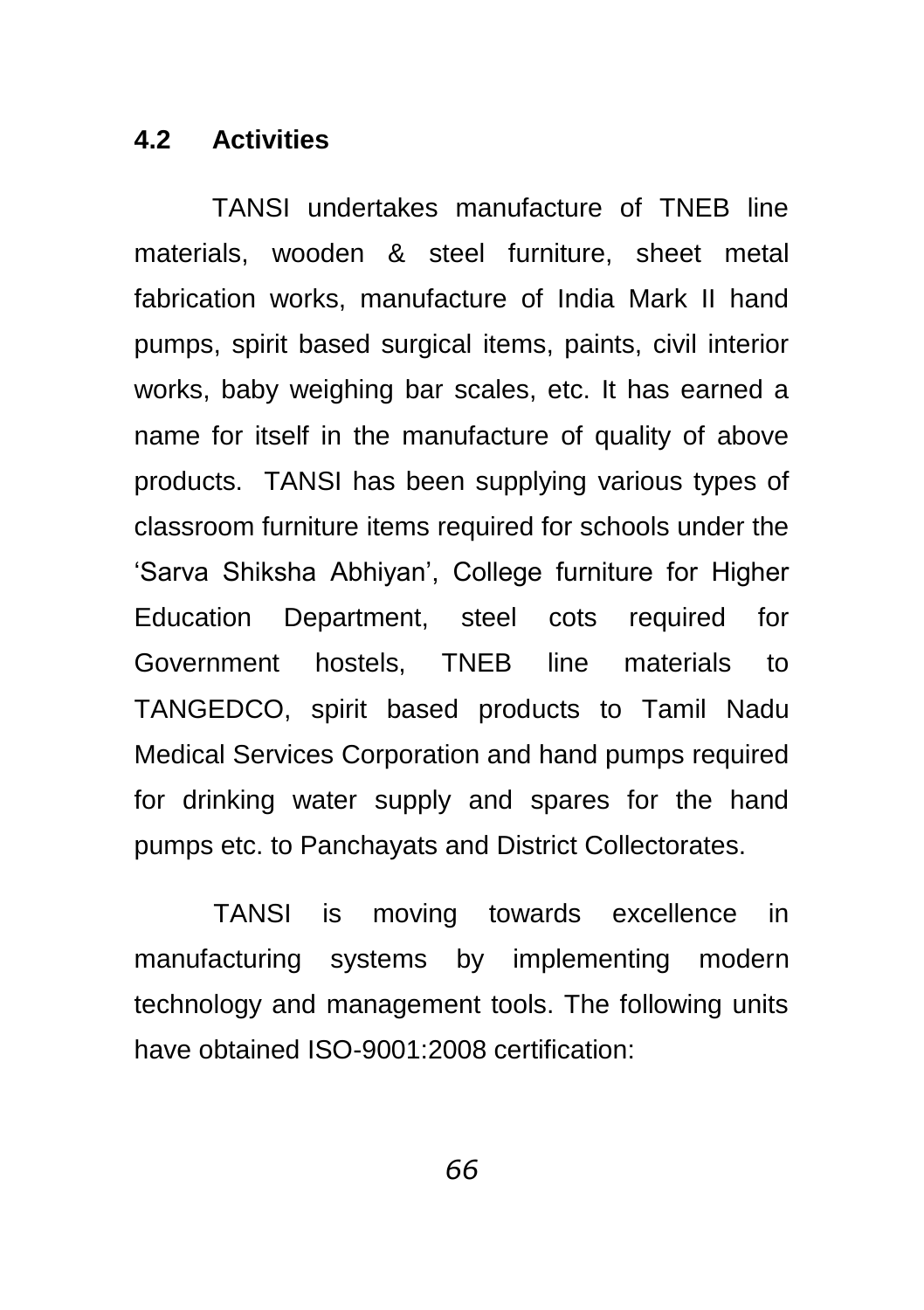- > Tansi Pump Unit, Ambattur
- > Tansi Tool & Engineering Works, Trichy
- > Tansi Fabrication Works, Palani
- > Tansi Fabrication Works, Rajapalayam
- Tansi Fabrication Works, Vellore
- Tamil Nadu Paints and Allied Products Limited, Ambattur

# **4.3 Performance**

The performance of TANSI for the year 2015-16 (upto March, 2016) and for the year 2016-17 (upto March, 2017) is furnished hereunder:

( Rupees in crore)

|                             | 2015-16 |                                  | 2016-17 |                                  |
|-----------------------------|---------|----------------------------------|---------|----------------------------------|
| Description                 | Target  | Achievement<br>(Upto<br>Mar, 16) | Target  | Achievement<br>(Upto<br>Mar, 17) |
| Production                  | 77.00   | 47.18                            | 66.00   | 53.88                            |
| Sales                       | 77.00   | 51.80                            | 66.00   | 61.80                            |
| Profit before<br>Tax        |         | 8.24                             |         | 7.11                             |
| Provision for<br>Income Tax |         | 3.36                             |         | 2.42                             |
| Net profit<br>(approx.)     |         | 4.88                             |         | 4.69                             |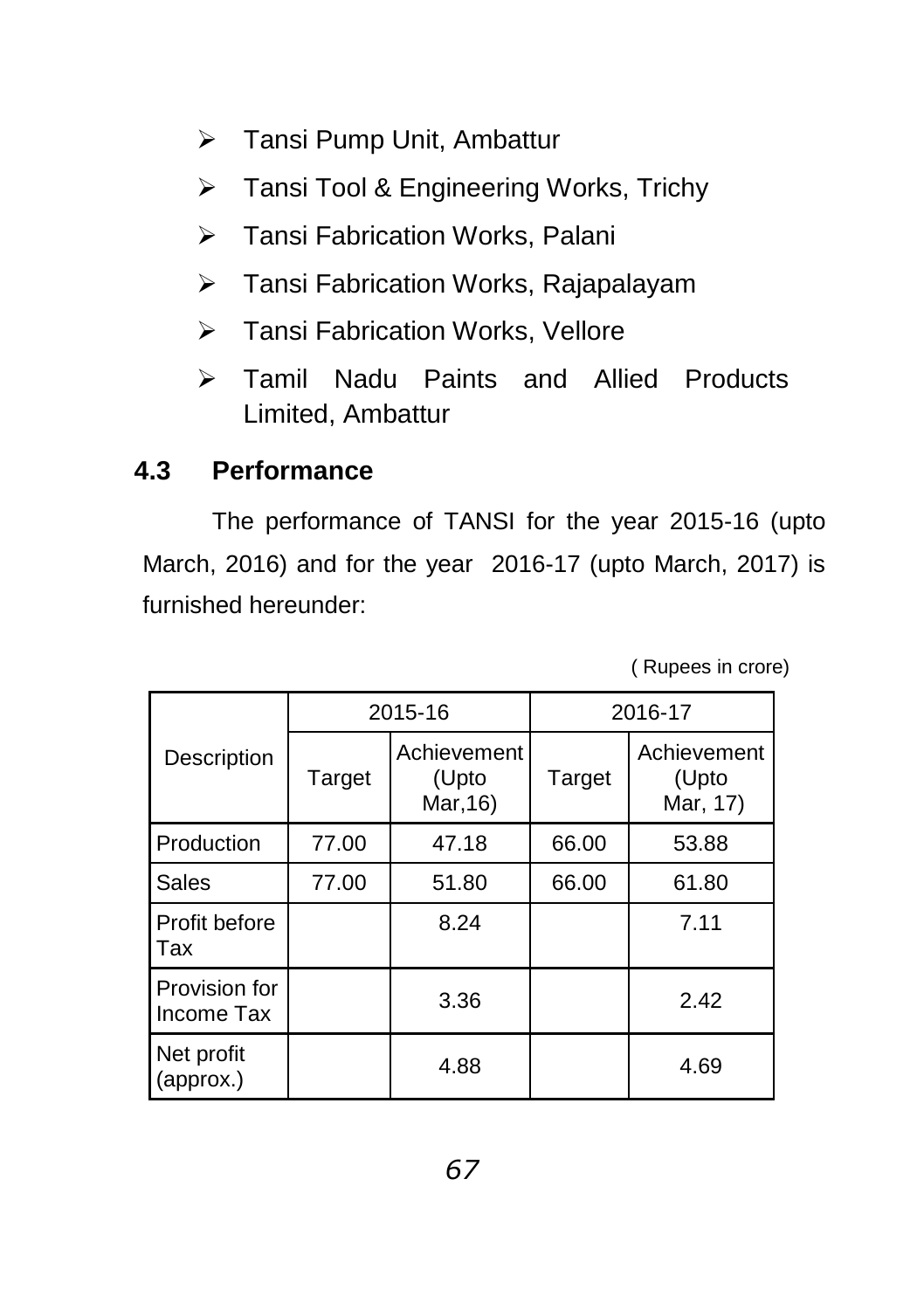# **4.4 Categories and product lines**

| Category                               | <b>Product Lines</b>                                                                                                                                                                                                                                                                           |
|----------------------------------------|------------------------------------------------------------------------------------------------------------------------------------------------------------------------------------------------------------------------------------------------------------------------------------------------|
| (a) Structural &<br><b>Engineering</b> | Light structural of various kinds needed for factory<br>sheds, bus stand, Metal Doors & Windows,<br>TANGEDCO Line materials, Pillar Boxes, Sheet<br>Metal Fabrication, Metal Garbage bins etc.                                                                                                 |
| (b) Furniture                          | Wooden furniture, furnishing and interior<br>decoration, panelling etc., Steel furniture for<br>domestic, Office, School, College, Hostels and<br>Hospital uses.                                                                                                                               |
| (c) Special<br><b>Products</b>         | Deep bore well Hand Pumps, Pump spares, spirit<br>based medicinal products, surgical spirit, De-<br>natured Spirit, Tincture Cetrimide and Povidone<br>Iodine; Spirit based industrial products like Gasket<br>Shellac, French Polish, Thinner, disinfectant<br>solutions like Lysol, Phenyle. |

The following products have been supplied during the year 2016-17:

- $\triangleright$  Supply of line materials to TANGEDCO to the value of Rs.12.00 crore.
- ▶ Supply of Dual Desk to various Government Schools through the Department of School Education to the value of Rs.7.00 crore.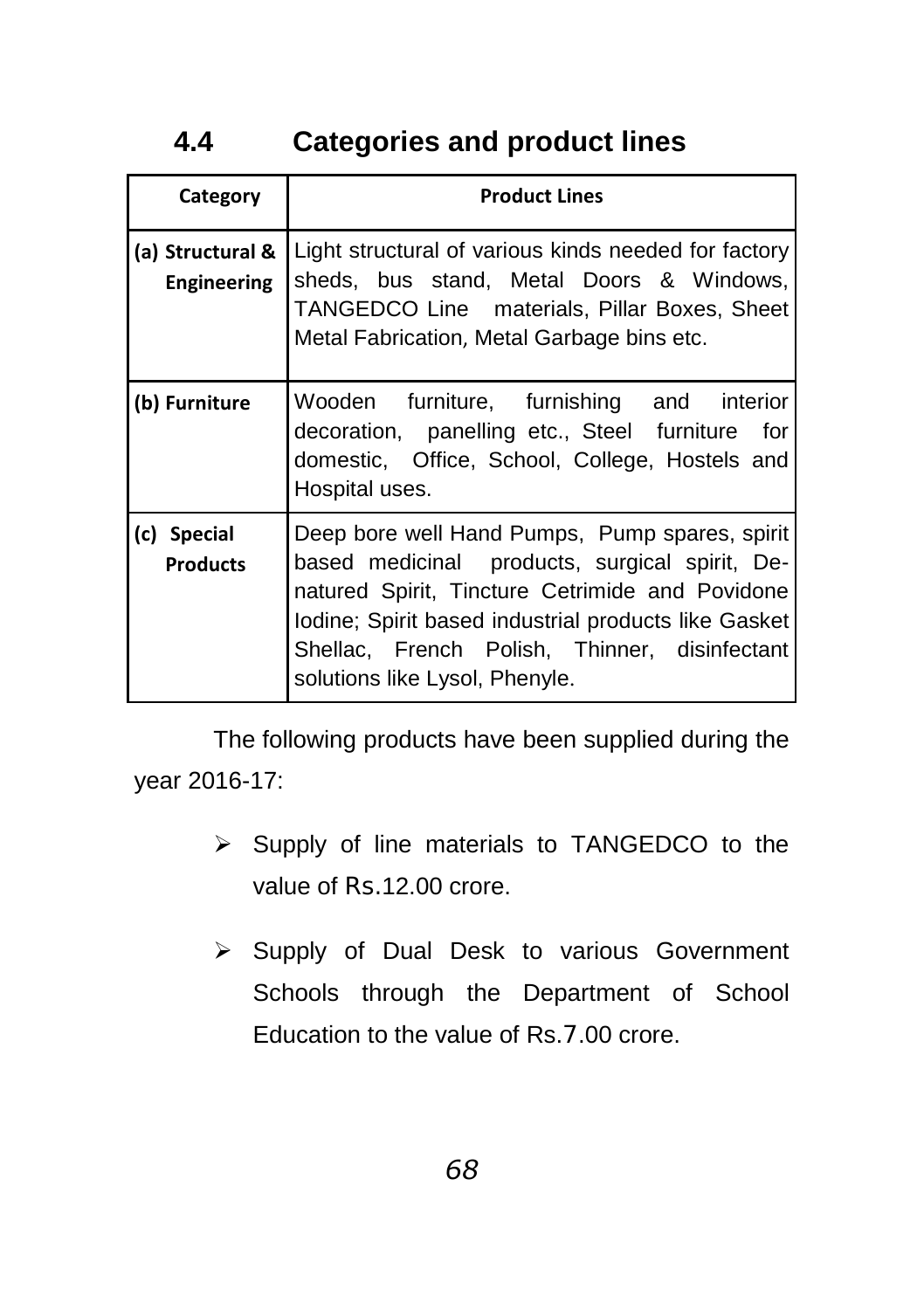- $\triangleright$  Supply of Students Learning Maths Kit (SLM Kit) to Upper Primary Schools through Sarva Shiksha Abhiyan (SSA) to the value of Rs. 2.00 crore.
- $\triangleright$  Supply of lab furniture to various Government Colleges through the Department of Higher Education to the value of Rs. 3.50 crore.
- $\triangleright$  Supply of Compactors to High Court, Chennai to the value of Rs. 2.00 crore.
- $\triangleright$  Supply of steel and wooden furniture to Integrated Child Development Service (ICDS) to the value of Rs. 2.00 crore.
- $\triangleright$  Supply of steel and wooden furniture to Animal Husbandry Department to the value of Rs.1.00 crore.
- $\triangleright$  Supply of steel and wooden furniture to Directorate of Employment and Training to the value of Rs. 1.00 crore.
- $\triangleright$  Supply of office furniture to Law University to the value of Rs.1.00 crore.
- $\triangleright$  Supply of office furniture to Public Works Department to the value of Rs. 0.78 crore.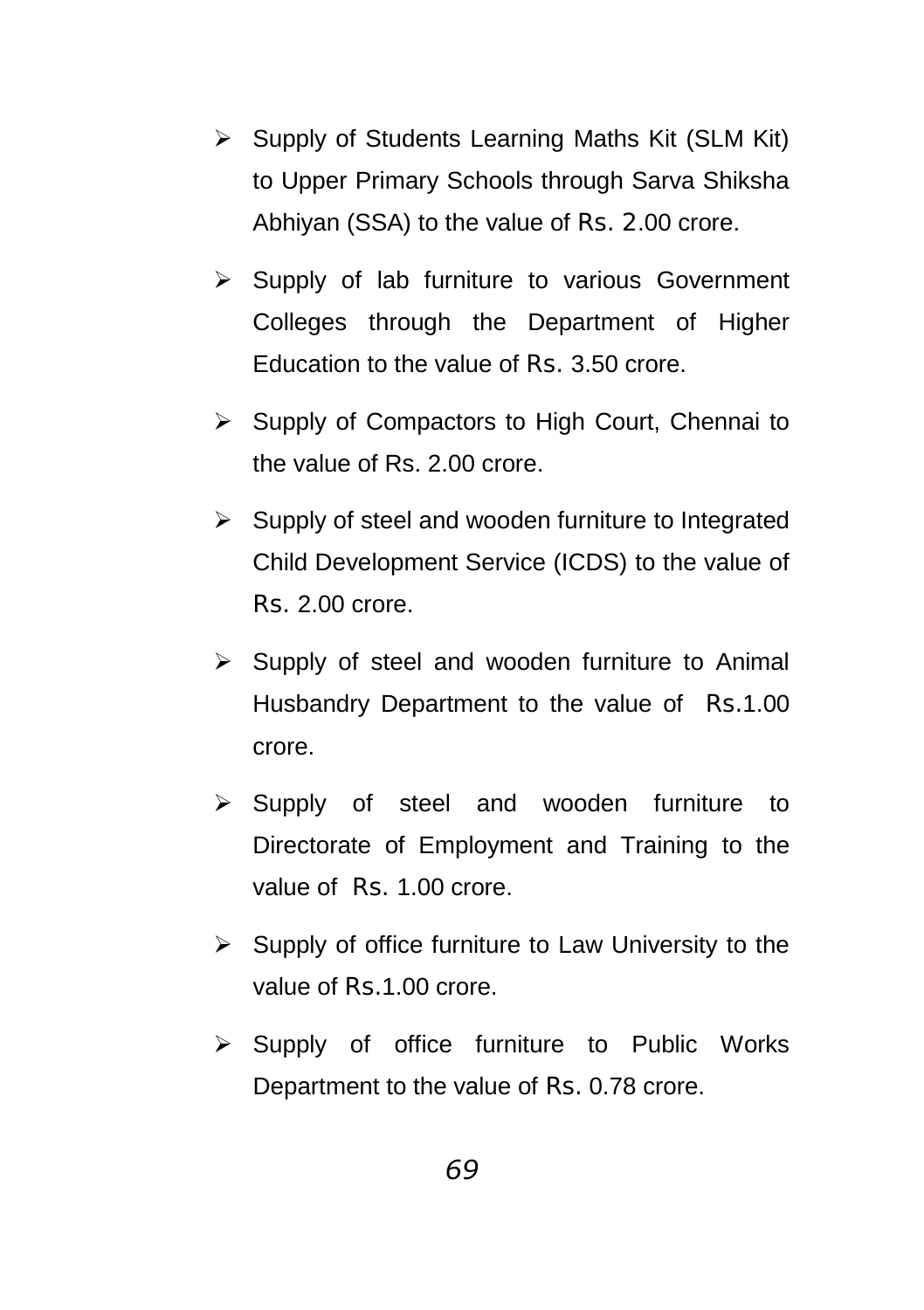**4.5 Tamil Nadu Paints and Allied Products Limited (TAPAP) (A Subsidiary Unit of TANSI)**

This Company was started as a fully owned subsidiary of TANSI for the manufacture and supply of paints and allied products. Accordingly, TAPAP came into existence on 18.11.1985 with its registered office at Ambattur. The main objective of the Company is to manufacture and supply of red oxide paints, rubberized paints for road marking and enamel paints to various Government Departments and to transport undertakings etc. TAPAP achieved a turnover of Rs.2.15 crore for the year 2015-16 (upto March, 2016) and in 2016-17, has achieved a turnover of Rs.1.50 crore (upto March, 2017).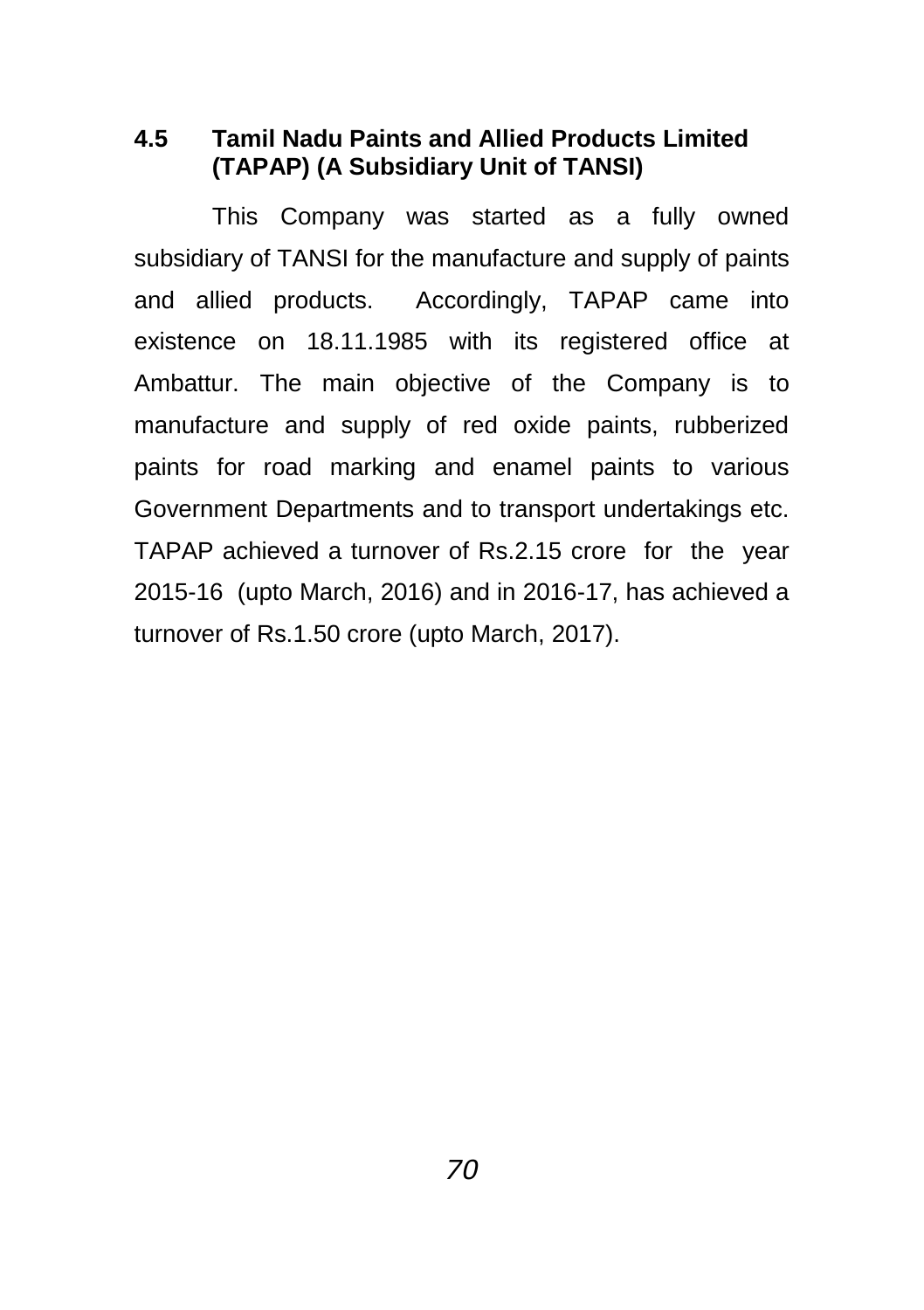# **5. TAMIL NADU ENTREPRENEURSHIP DEVELOPMENT AND INNOVATION INSTITUTE (EDII-TN)**

## **5.1 Introduction:**

India has a strong entrepreneurial ecosystem which is based largely on need, rather than opportunity or innovation. Global Entrepreneurship Index 2017 has indicated that India has moved up by 29 ranks to  $69<sup>th</sup>$ position worldwide. However, areas like networking skills, start-up skills, opportunity perception, risk taking strategy and technology adoption, etc., are special areas of concern.

Accelerating opportunity and innovation driven entrepreneurship and business creation is crucial for such large-scale employment generation. Moreover, innovation-driven opportunity entrepreneurship will help generate solutions to India"s myriad social problems including high-quality education, affordable health care, clean energy and waste management, and financial inclusion.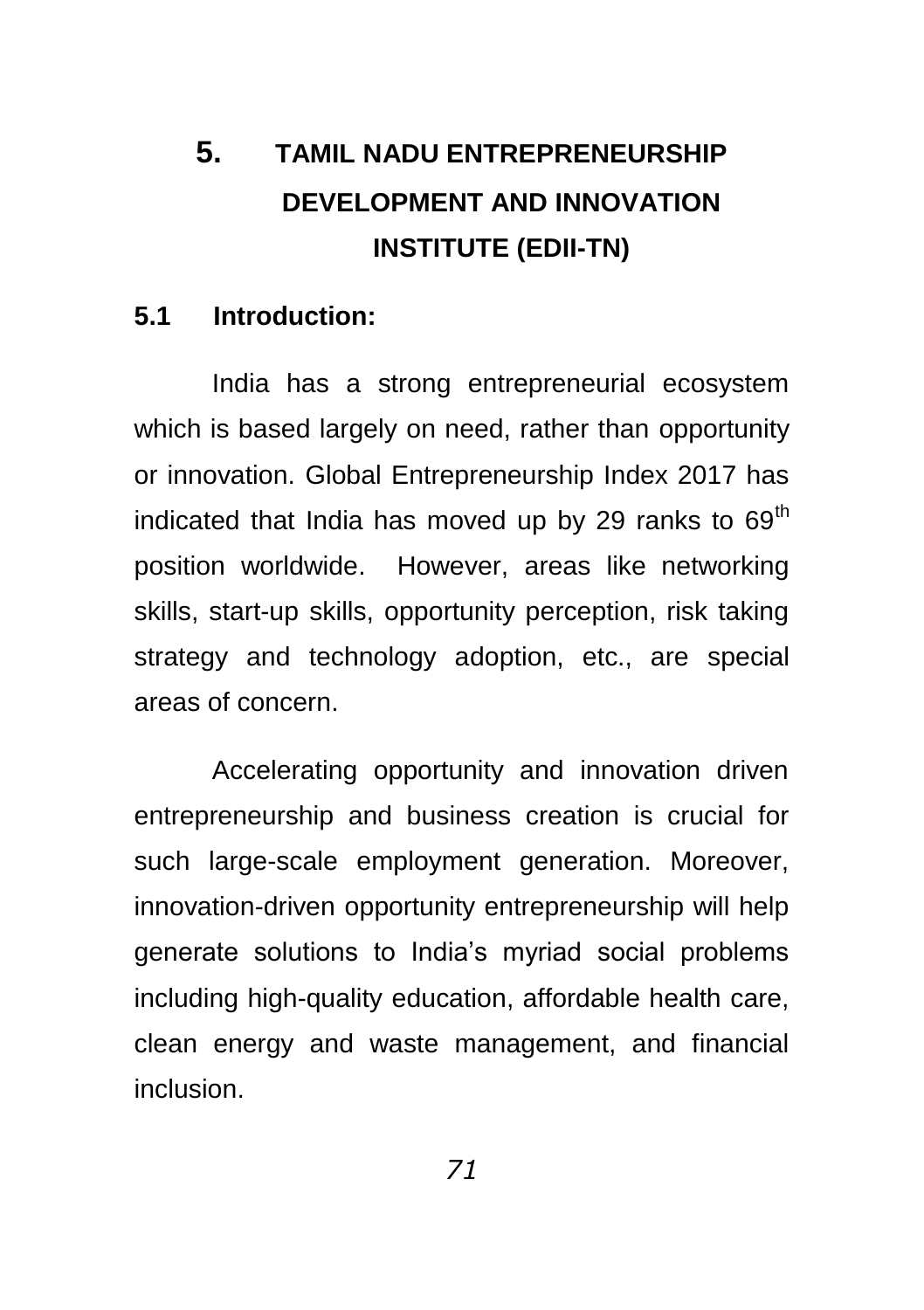Tamil Nadu Entrepreneurship Development and Innovation Institute (EDII-TN), Tamil Nadu, established in 2001 by the Government of Tamil Nadu as a not-forprofit society administered by the Department of Micro, Small and Medium Enterprises (MSME),Government of Tamil Nadu, for facilitating the entrepreneurial ecosystem through training of existing and aspiring entrepreneurs. In addition to entrepreneurship development, EDII-TN has commenced supporting research and innovation promotion in MSME and public sector. Till date, since inception, EDII-TN has trained over 1.45 lakh entrepreneurs in various fields.

Government of Tamil Nadu Vision 2023 released by Hon"ble Chief Minister in 2013 identifies ten thrust areas which form the basis of acceleration in the economy and achievement of the long term goals. Increasing the share of manufacturing in TN economy, making SMEs vibrant, and making TN Knowledge Capital & Innovation hub of India are three most relevant to EDII-TN.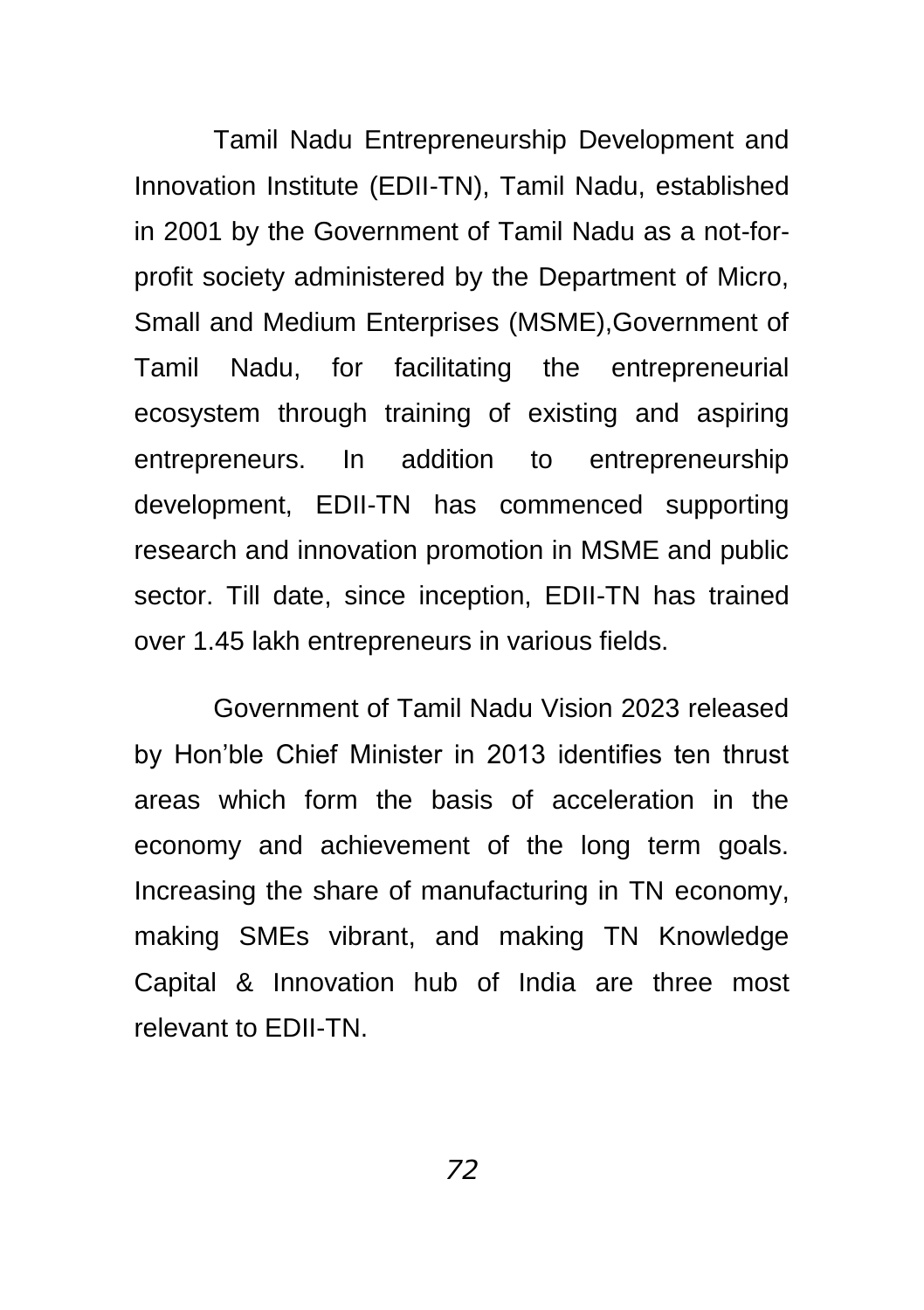Taking note of Global Entrepreneurship Index 2017 and TN Vision 2023 statements of the Government of Tamil Nadu, EDII-TN has prepared a comprehensive Strategic Plan for Entrepreneurship & Inovation 2016-21 shifting to a process-based life-cycle oriented training, facilitation, mentoring, networking support along with recognition, celebration and documentation of entrepreneurship and innovation. As part of this effort, EDII-TN has launched a comprehensive Innovation & Entrepreneurship Development Program (IEDP) for colleges, polytechnics, ITIs, as well as facilitation for technology, design and competitiveness in MSME Clusters.

The EDII-TN aims to spread an aspirational and inclusive entrepreneurship and business innovation culture spread across Tamil Nadu with EDII emerging as the State resource hub in education, training, research & practice in Entrepreneurship & Innovation EDII-TN will foster Entrepreneurship, Integrity, Objectivity, Timeliness, Teamwork, Excellence, Leadership, Innovation and Quality Consciousness as core values.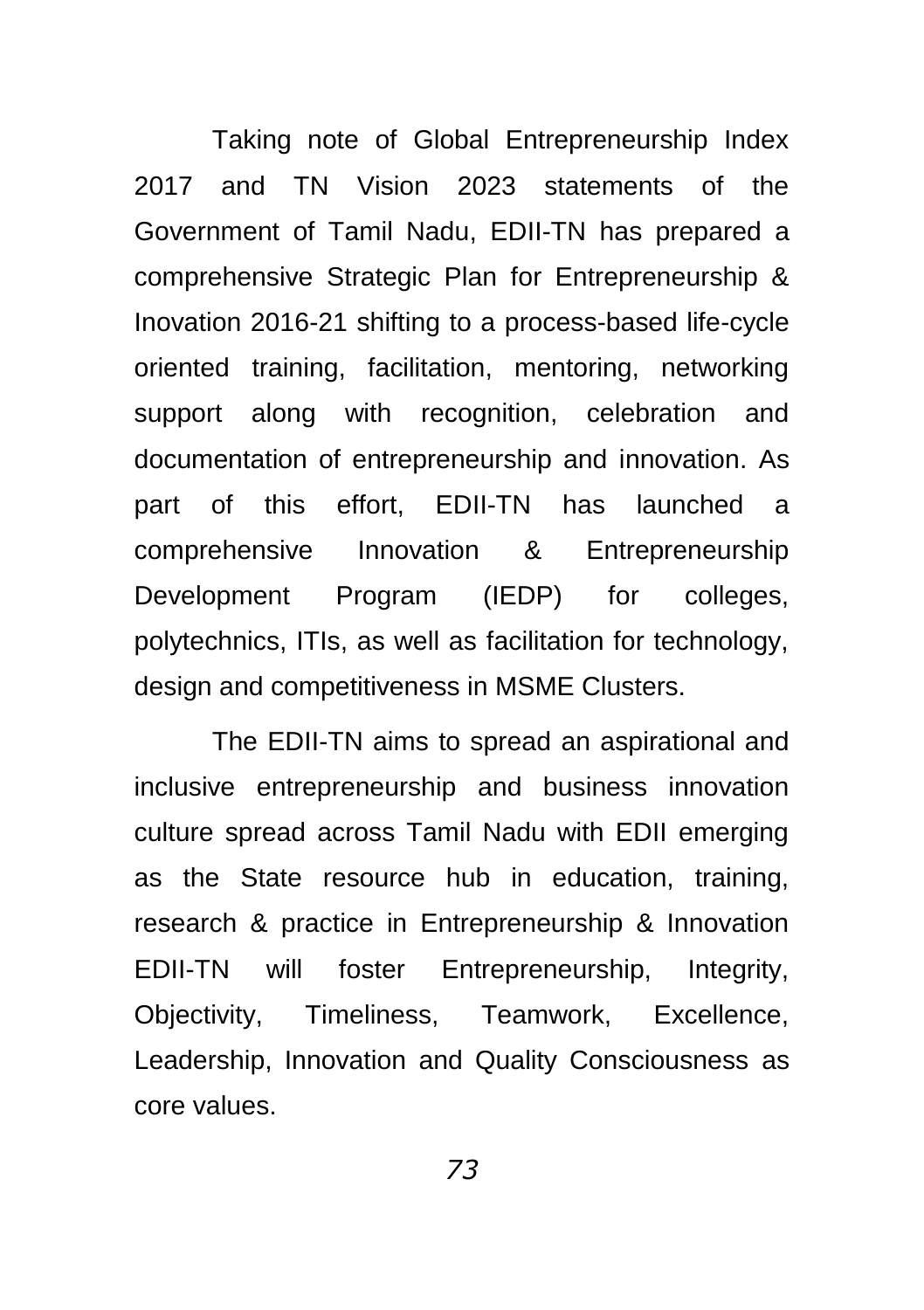# **5.2 Focus areas of EDII-TN**

Major focus of EDII-TN is organising entrepreneurship awareness programs, business launch training programs for prospective entrepreneurs for establishment of new business ventures and business enhancement courses for existing MSMEs or clusters. The institute offers a wide array of programs on entrepreneurship, including:

- **Entrepreneurship Development Programs**
- MSME Cluster Development Program
- Student Innovation & Entrepreneurship Development Programs
- $\triangleright$  Startup & Innovation Promotion Programs

## **5.3 Activities during 2016-17**

EDII-TN prepared a comprehensive Strategic Plan for Entrepreneurship & Innovation for 2016-21 encompassing training, facilitation, mentoring, networking, celebration programs and documentation of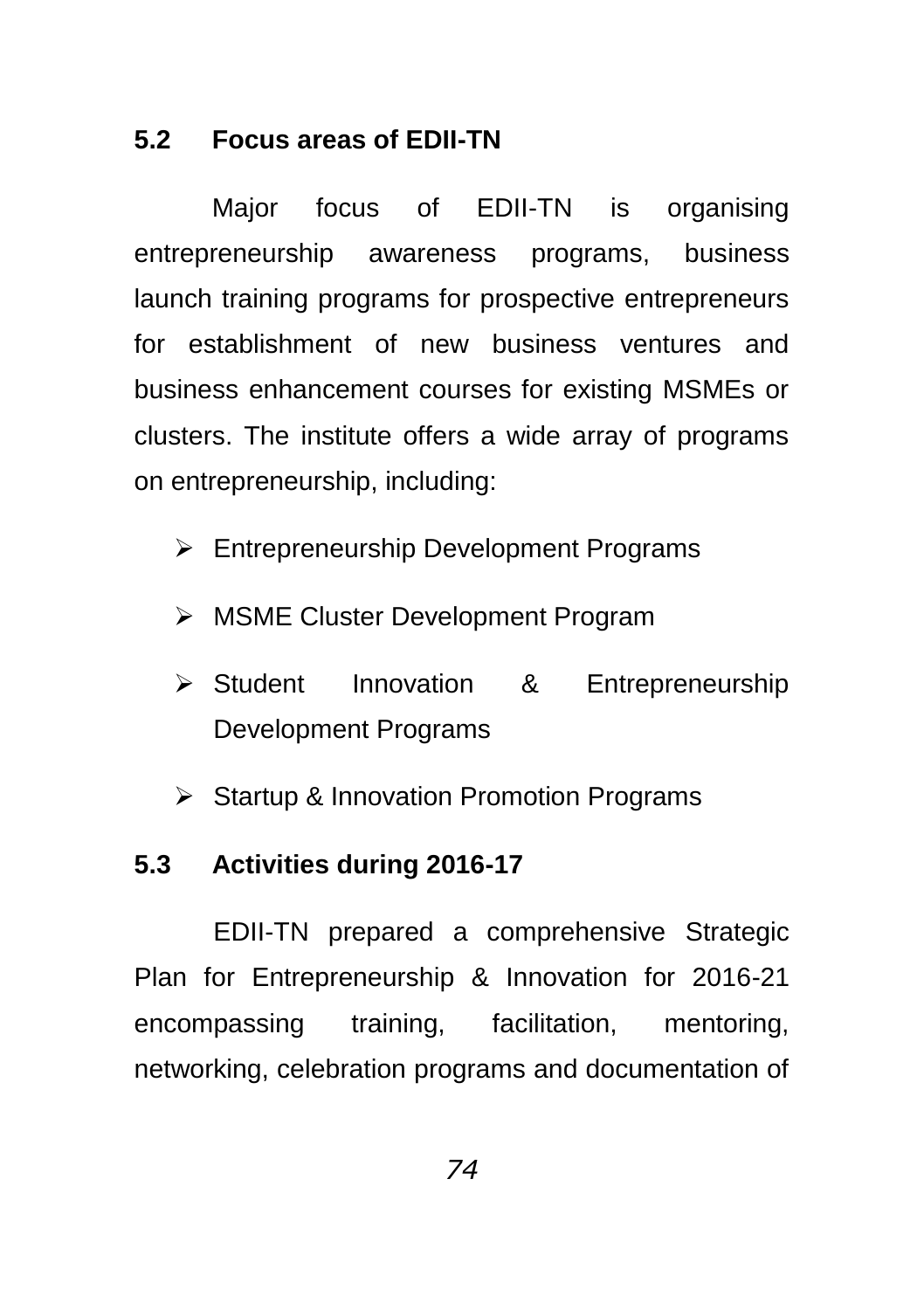entrepreneurship and innovation involving various stakeholders in the entrepreneurship and innovation ecosystem focused on bringing about a new shift in the entrepreneurship ecosystem in the State. Funding for the activities under the Strategic Plan is provided by the Government. Implementation of the Strategic Plan has commenced with following major activities in 2016-17

## **5.4 Entrepreneurship Development Programs**

Based on the Strategic Plan 2016-2021, EDII-TN switched to providing life-cycle based facilitation services for entrepreneurs, focusing on specific needs at every stage of enterprise development. During 2016-2017, a total of 15,834 persons have been trained in EDII-TN through various programme covering students, academic institutions, clusters, budding and existing entrepreneurs across Tamil Nadu.

> $\triangleright$  In the first phase (ideation stage), a one-day entrepreneurship awareness camp 9,409 potential entrepreneurs participated. These prospective entrepreneurs were briefed about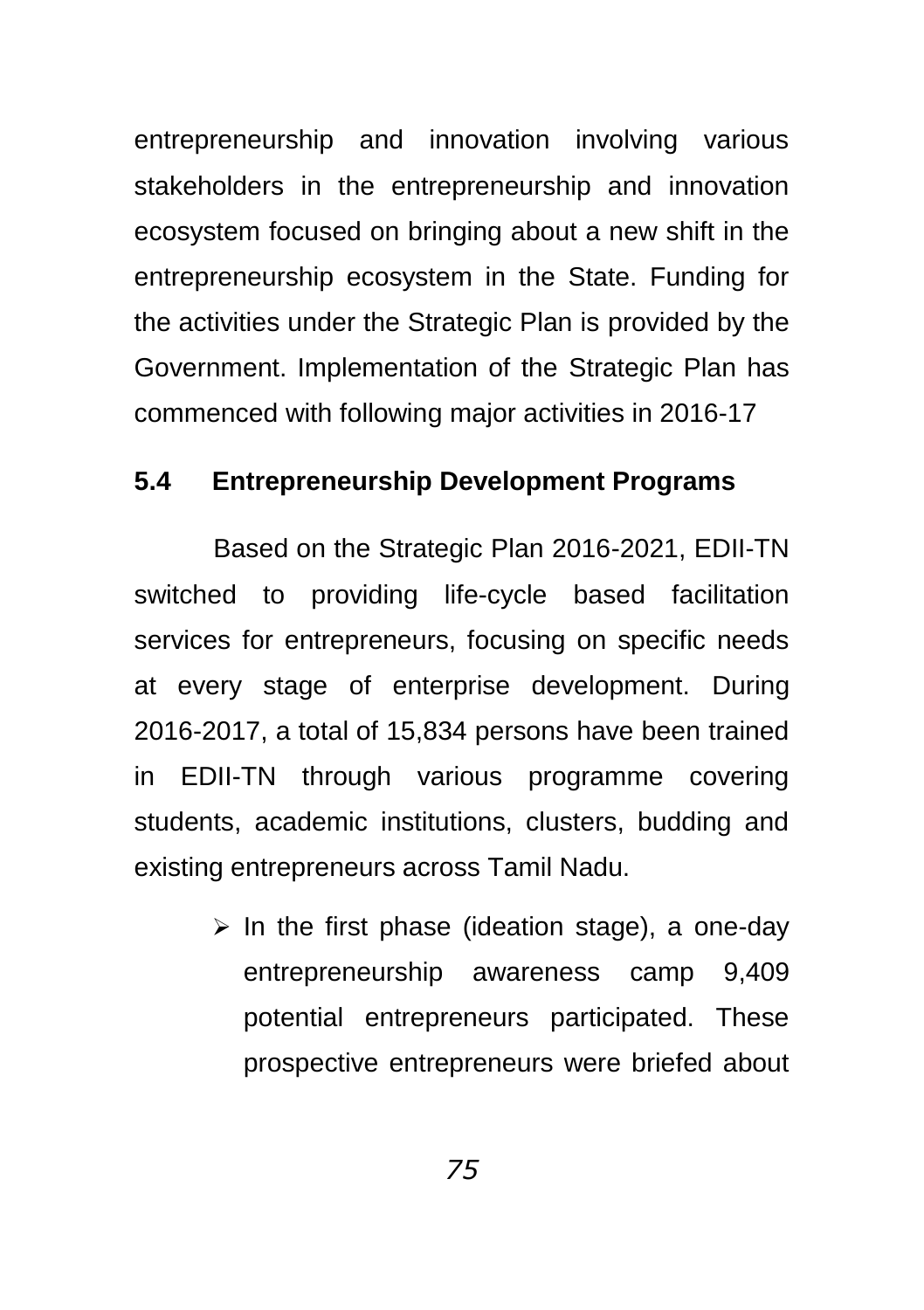the benefits and challenges of starting businesses, entrepreneurial competencies to be developed and Government schemes.

- > The Help Desk at EDII-TN Chennai campus assisted and guided 884 potential entrepreneurs from till date. These candidates were supplied a copy of the EDII Entrepreneurs Handbook and referred for an EDI training program.
- $\triangleright$  A pilot walk-in enterprise clinic is being run in Chennai every Thursday evening at EDII-TN campus. 376 prospective entrepreneurs have been counselled till date by experts for fine tuning their business proposals. This program is being expanded to 10 districts under the Business Facilitation Services Program (BFSP) in collaboration with MSME District or Product Associations.
- EDII-TN has setup a Business Opportunity Guidance Centre in EDII-TN campus with computer terminals with access to an online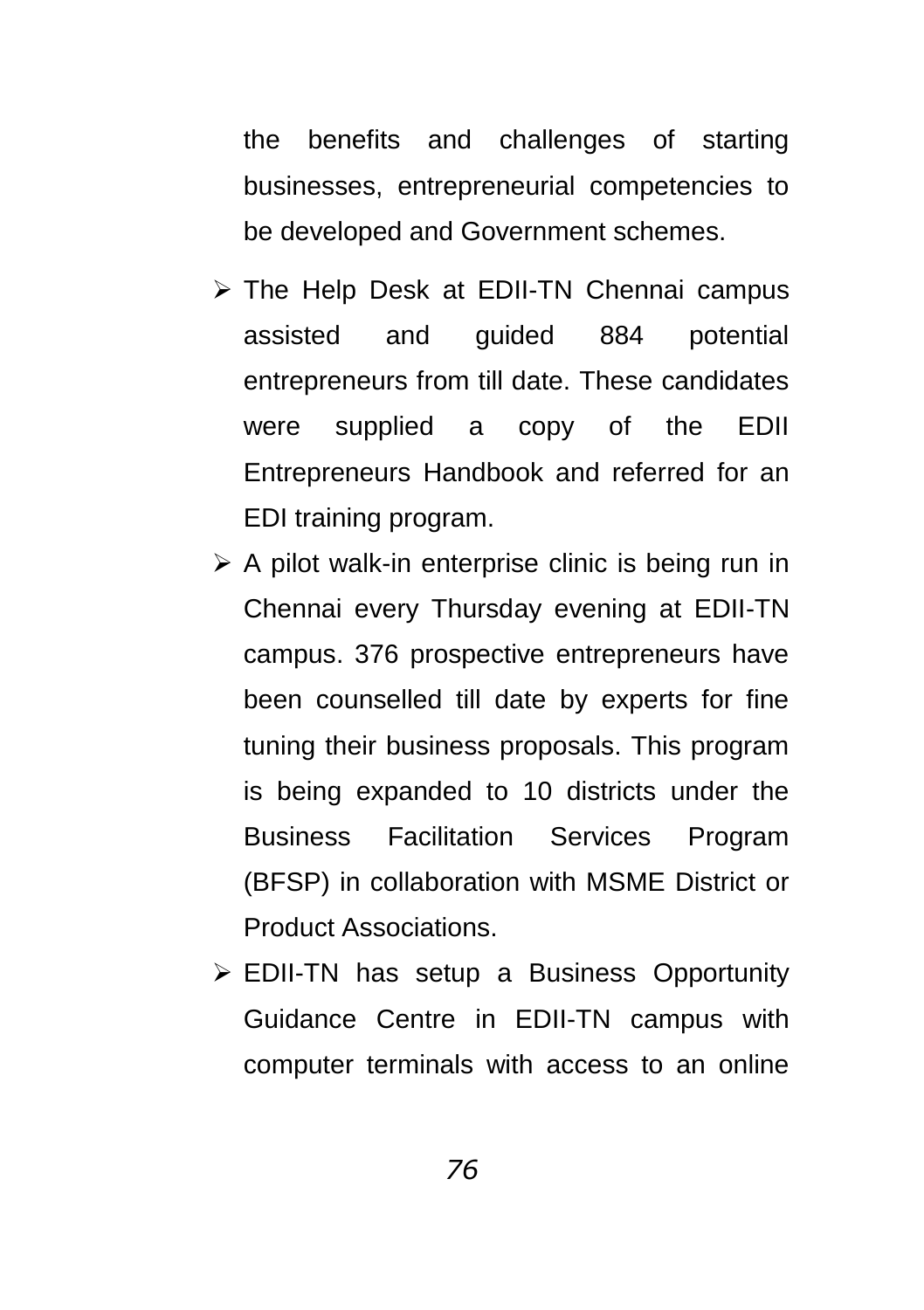database of business plans in helping to choose business ideas.

- $\triangleright$  In the second phase (business planning phase), five-day business model and plan preparation camps were organised in collaboration with Rural Self Employment Training Institutes (RSETIs) in 33 locations between August and October 2016 in which 759 persons participated. They were assisted in validating their business model and preparing their business plans and applications for loans under various Government schemes.
- $\triangleright$  In the third Phase (business launch phase), entrepreneurs who have availed loans through Government Schemes like UYEGP, PMEGP, NEEDS, TAHDCO, etc, were given training in business launching and operations management. Under the flagship NEEDS program, in 2016-17, 590 applicants sanctioned loans under NEEDS have been trained. Similarly, 4,182 UYEGP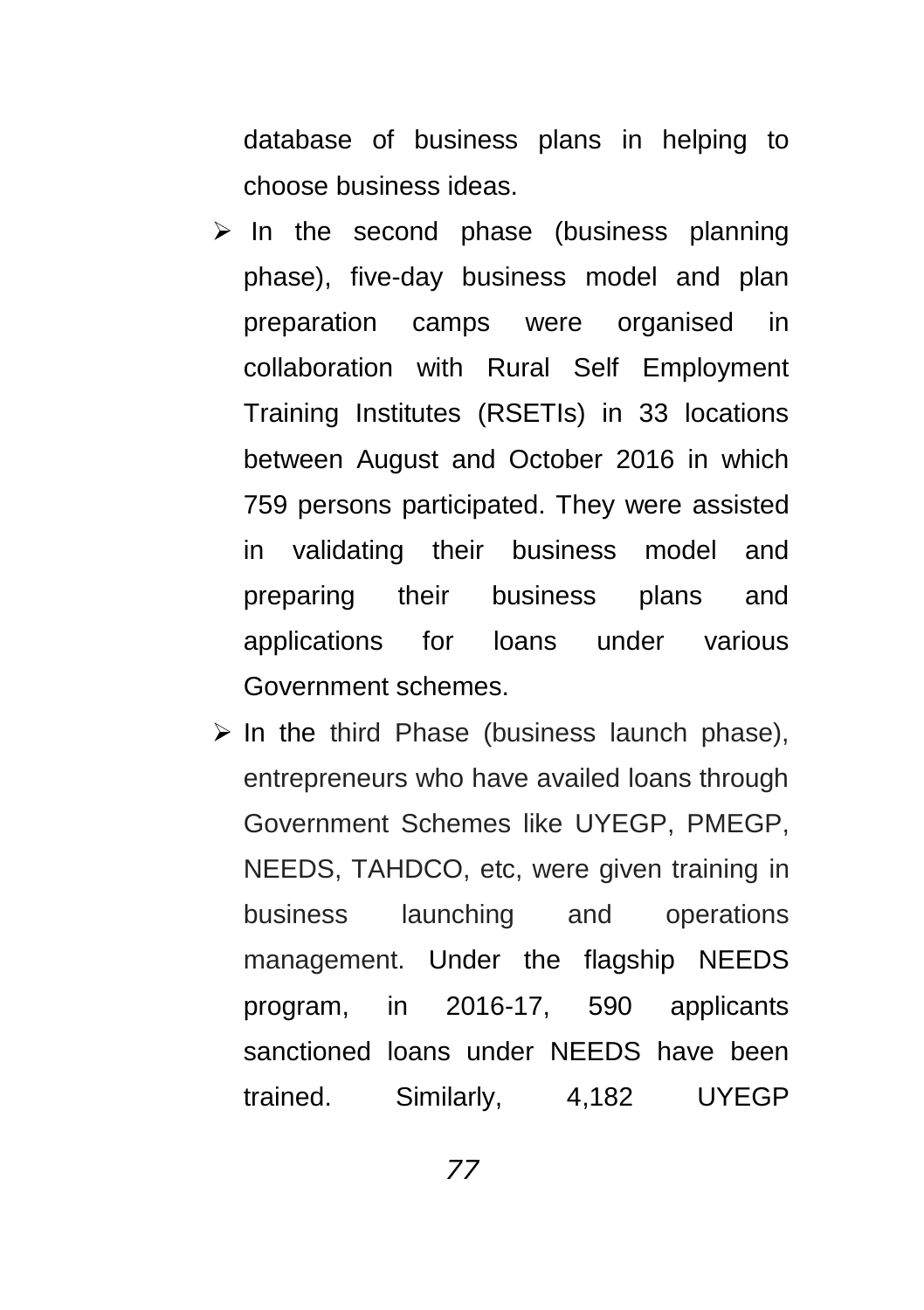entrepreneurs and 547 PMEGP entrepreneurs have been provided training for a period of 6 days and 10 days respectively in 2016-17.

- $\triangleright$  EDII-TN will also serve as the nodal training institution for TAHDCO for training of all TAHDCO beneficiaries from current year. EDII-TN has trained 1,727 entrepreneurs covering all districts across the State.
- $\triangleright$  New entrepreneurs under the above schemes are also attached to experienced industry professionals and entrepreneurs to receive mentoring support during the initial years of the business.
- $\triangleright$  In Phase-IV of training (for running MSMEs), EDII-TN focuses on issues of day-to-day relevance to daily operations and future expansion of MSMEs.
- $\triangleright$  A monthly networking meet with a talk by a successful entrepreneur is being organized by TiE and EDII-TN at EDII"s campus every second Friday to enable entrepreneurs to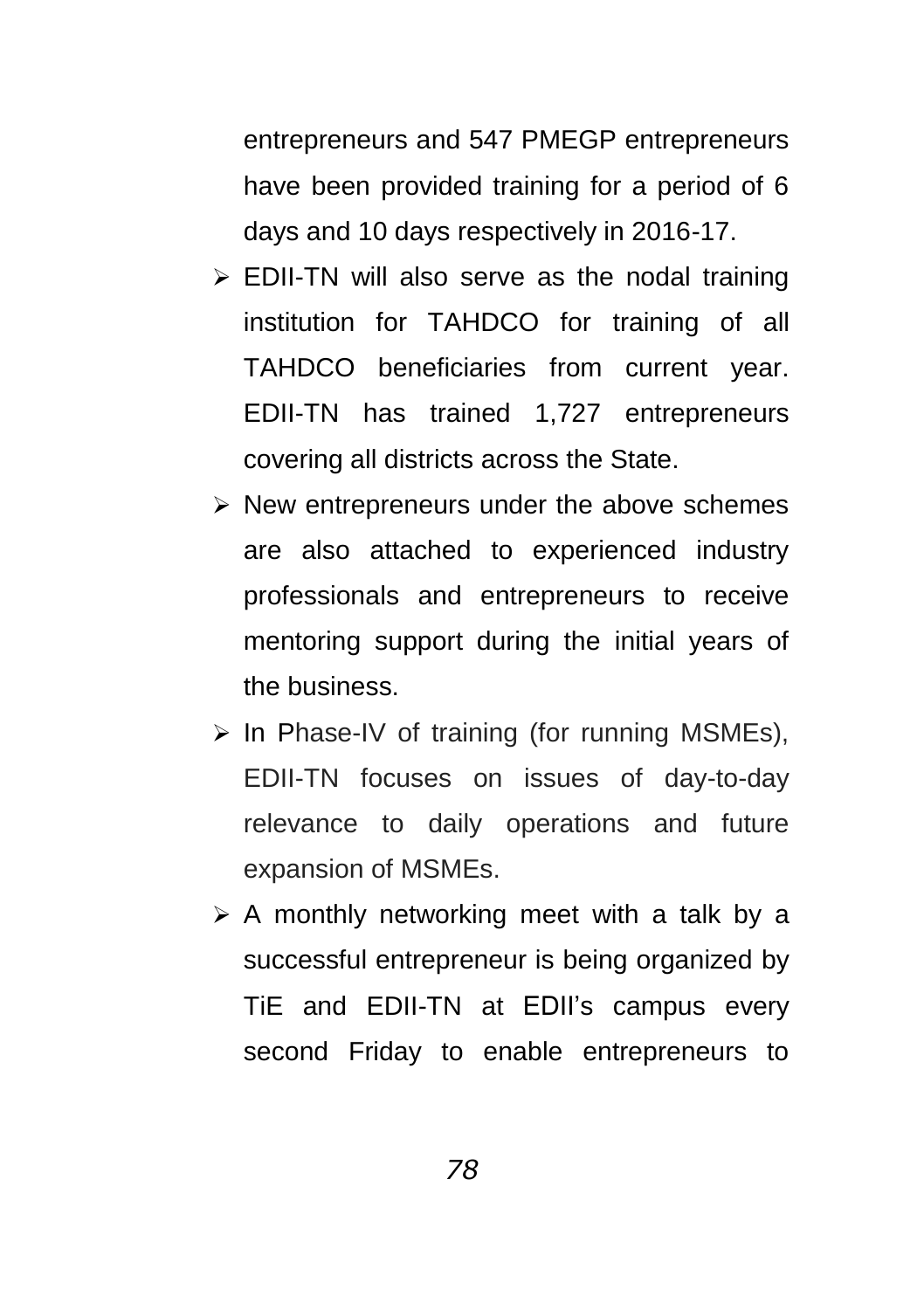exchange cards and build on each other connections.

## **5.5 Cluster Development Program**

Entrepreneurship Development Institute has taken steps to support MSME clusters assisted by SIDCO under MSE-CDP of Ministry of MSME, Government of India, through training workshops for Special Purpose vehicle (SPV) members and cluster officials.

EDII-TN is also working jointly with National Productivity Council (NPC) in implementing "Lean Manufacturing Competitiveness Scheme" (LMCS) at cluster levels and with National Institute of Design in implementing "Design Clinic Scheme (DCS)". The Student Project Design program will be implemented under DCS is done through IEDP Colleges of EDI.

EDII has also commenced implementation of the Zero-Effect, Zero-Defect (ZED) program in coordination with Quality Council of India (QCI) nominated by Ministry of MSME of the Government of India. Through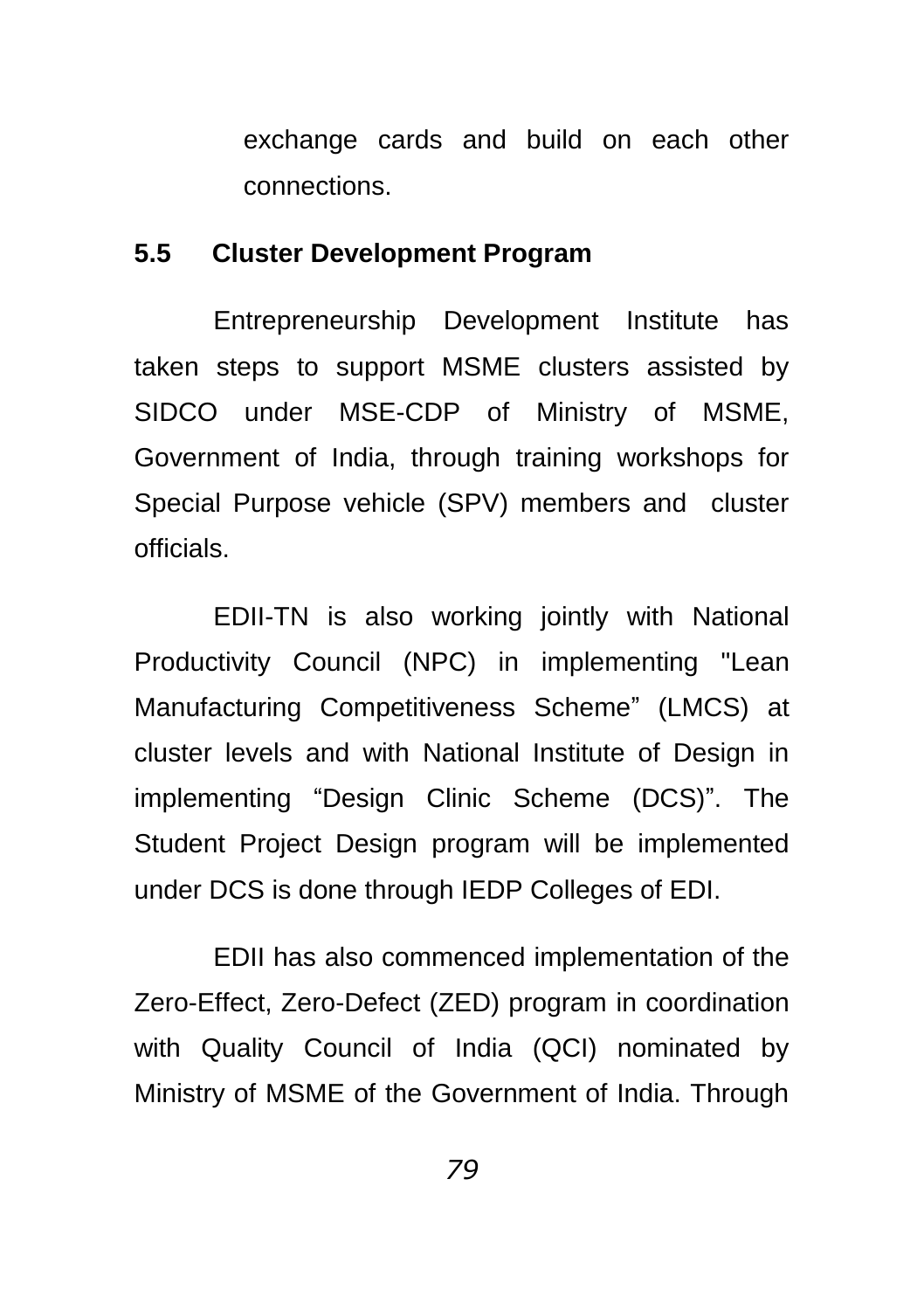ZED, MSMEs in Tamil Nadu, especially in manufacturing sector can improve their production or service delivery processes and get themselves rated. This rating will help them in getting linked to OEM supply chains.

## **5.6 Research and Innovation**

EDII General Council has approved amendment of EDI society Bye-laws providing for promotion of innovation in MSME and public sector. Henceforth, EDII-TN will also serve as the State nodal institution for innovation in Tamil Nadu.

As part of an effort to promote innovation and research efforts by MSMEs, EDII-TN has also commenced coordination with with the Global Innovation and Technology Alliance to syndicate funds for research and innovation.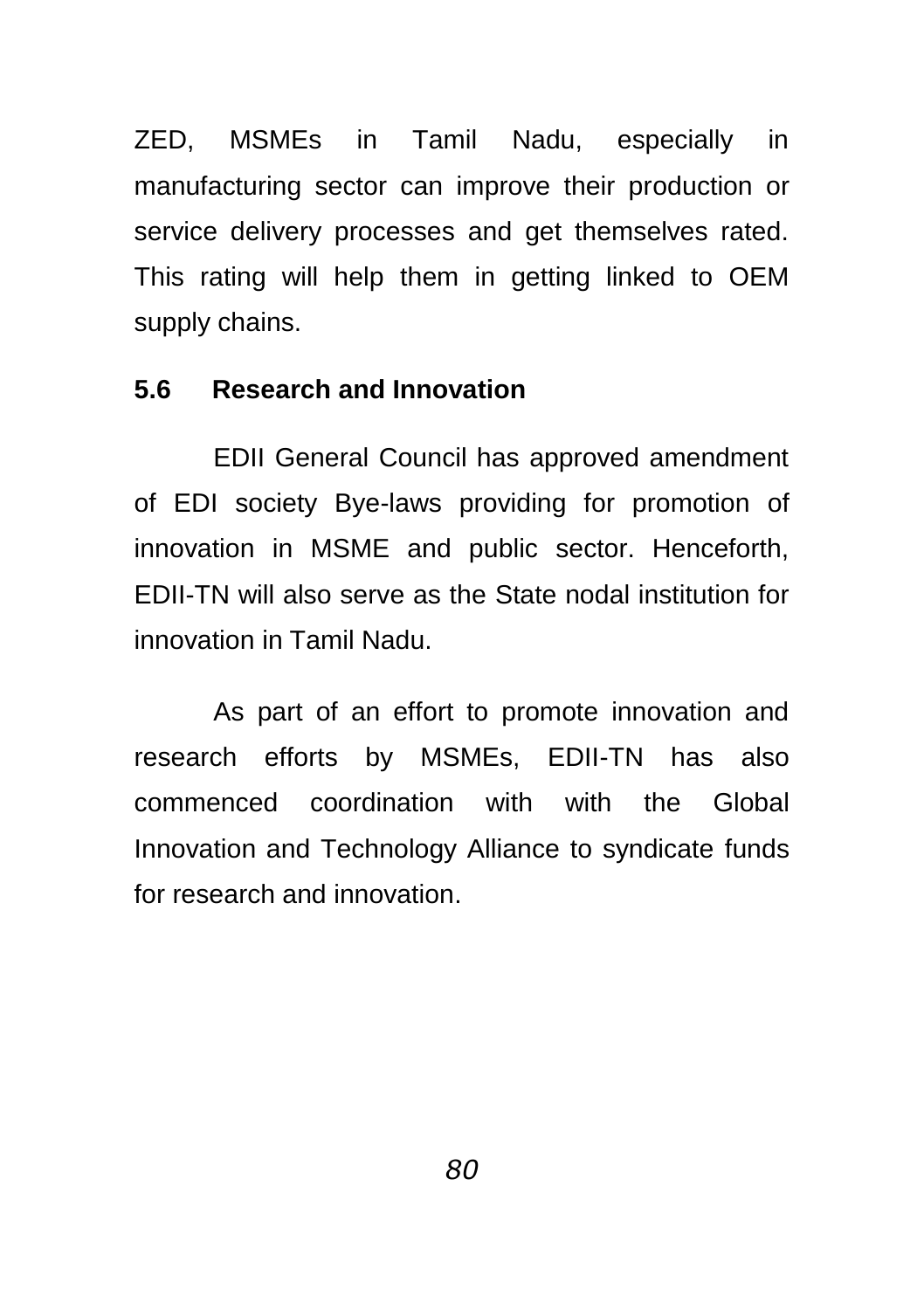**5.7 Innovation & Entrepreneurship Development Program (IEDP)**

Entrepreneurship Development Institute, has launched Innovation and Entrepreneurship Development Program (IEDP), a comprehensive program for entrepreneurship and innovation development for all Colleges, Polytechnics.

Six leading academic institutions in Chennai, Thanjavur, Madurai, Salem and Coimbatore have been selected as regional hubs to support 20-25 colleges in that region to support student or alumni entrepreneurs within and around the campus to launch businesses.

Student Innovation & Entrepreneurship Development Program is supporting creation of an entrepreneurial & innovative ecosystem in Universities, Colleges, Polytechnics and ITIs through training and sensitising management, training faculty and raising student competencies in entrepreneurship in college campuses.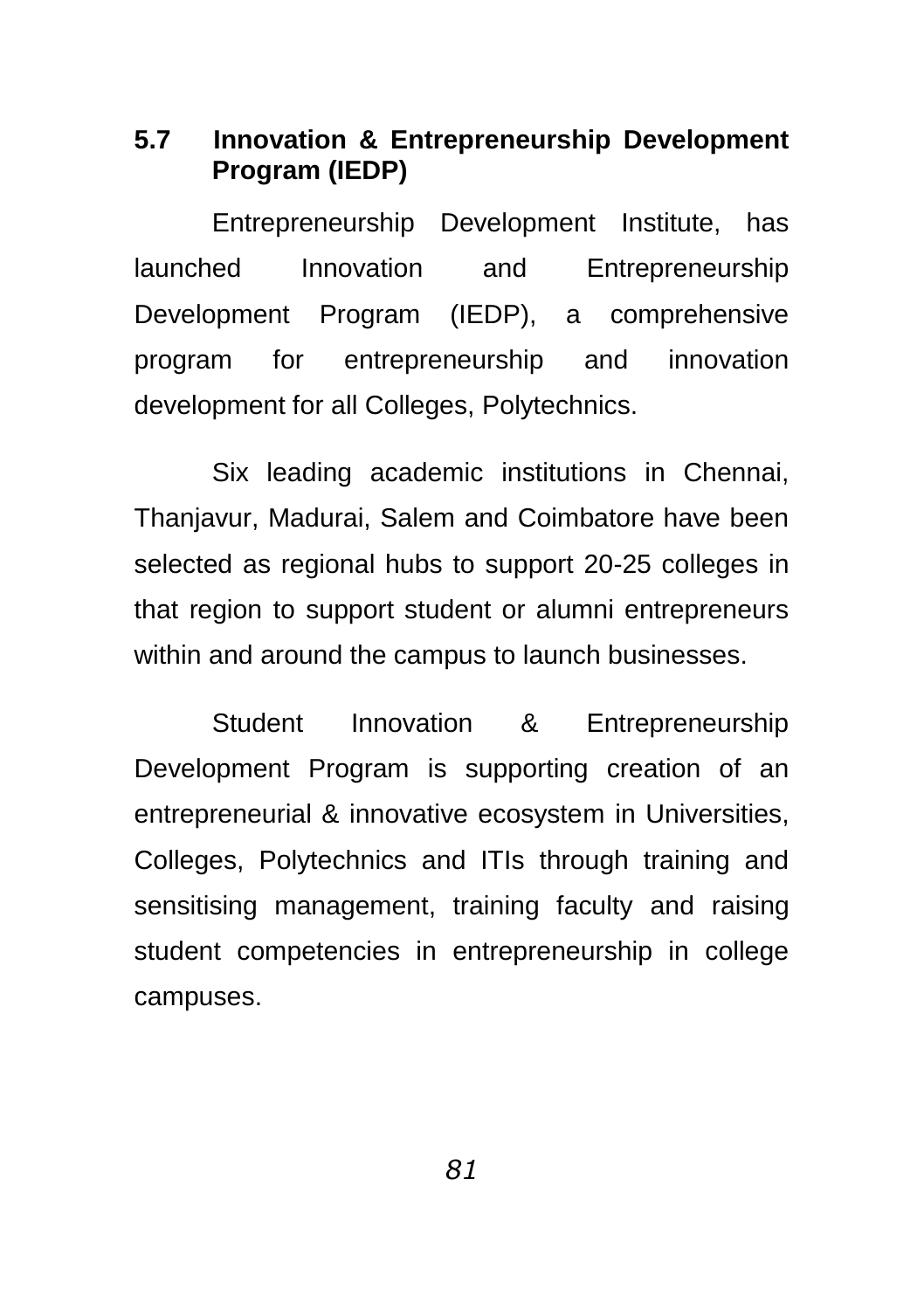## **5.8 Startup Action Plan**

Government announced a Startup initiative in colleges for which Rs.1 crore was announced under the NEEDS program in the Budget for 2016-17. Selected teams will be rewarded with suitable financial assistance by EDII-TN under startup program.

EDII-TN will also be supporting Incubator initiatives from other colleges across the State with the goal of enabling launch of student startups. EDII-TN will be organising ideation contests, Grand challenges on specific themes and seed grant support for successful startups.

A detailed communication plan covering social media, electronic media and printed media. EDII-TN web portal [\(www.editn.in\)](http://www.editn.in/) has been thoroughly revamped and new features are very useful for new entrepreneurs. Users can create their own account with several services including training alerts, mentor linkages, business opportunity alerts, etc.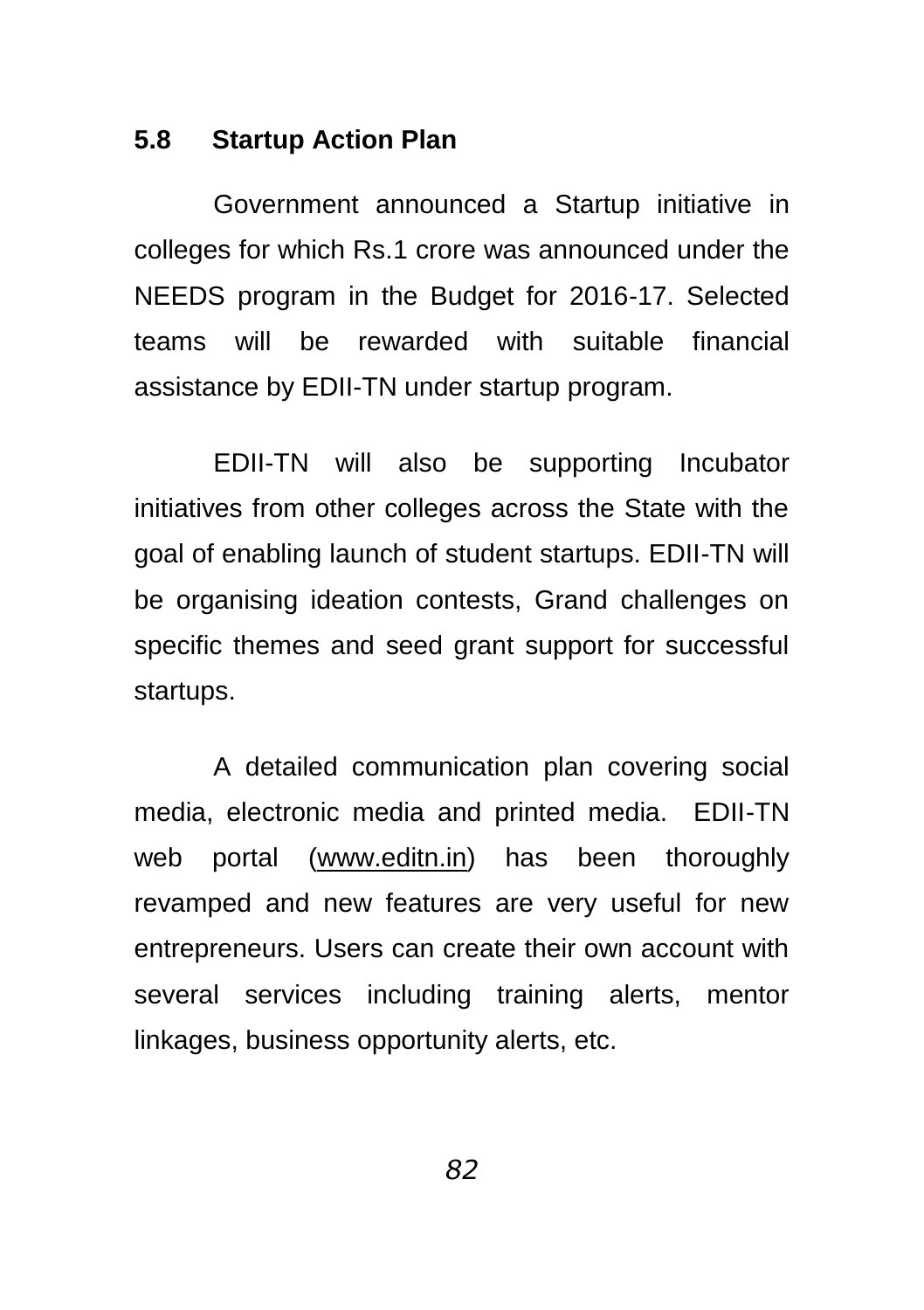Responding to the shifting needs of the entrepreneur based on market demands, existing MSMEs will continue to be facilitated through short-term training opportunities from  $\frac{1}{2}$  day to 5 days on a range of topics like GST preparedness, digital payments, digital marketing, social media marketing strategy etc., across the State in the coming months.

#### **5.9 Financial Achievement**

The State Government outlay for EDII-TN for 2016-17 was Rs17.98 crore out of which only Rs.1.09 crore. has been received. EDII-TN has incurred an expenditure of Rs.3.81 crore so far as on 31.3.2017, out of which Rs.1.50 crore was on programs and Rs.2.31 crore on administrative expenditure.

## **P.BENJAMIN Minister for Rural Industries**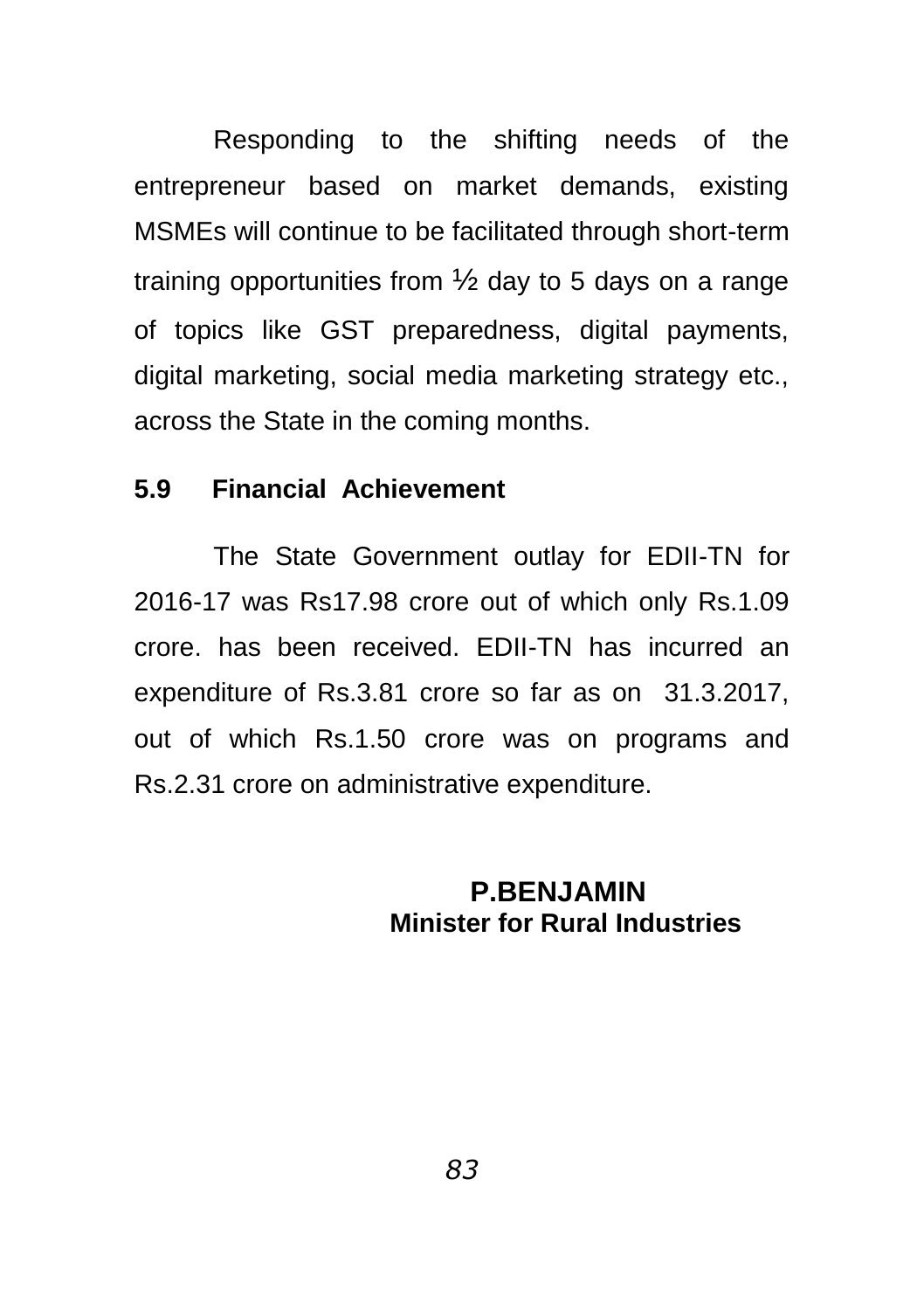# **ANNEXURE 1**

# **Trend in the Growth of MSMEs in Tamil Nadu**

| Year                                       | Number of<br>Registered<br>units | Investment<br>(Rs. in<br>crore.) | Production<br>(Rs.in<br>crore.) | Employment<br>(Numbers) |
|--------------------------------------------|----------------------------------|----------------------------------|---------------------------------|-------------------------|
| 2007-08                                    | 27,209                           | 2,547.14                         | 8,739.95                        | 2,42,855                |
| 2008-09                                    | 32,049                           | 3,557.89                         | 13,354.86                       | 2,94,255                |
| 2009-10                                    | 41,799                           | 3,214.22                         | 10,880.01                       | 1,51,743                |
| 2010-11                                    | 57,902                           | 5,872.37                         | 12,500.86                       | 4,05,233                |
| 2011-12                                    | 70,758                           | 7,429.59                         | 15,496.00                       | 5,02,381                |
| 2012-13                                    | 83,348                           | 8,751.54                         | 17,503.08                       | 5,83,436                |
| 2013-14                                    | 1,16,393                         | 18,939.87                        | 16,832.25                       | 4,94,990                |
| 2014-15                                    | 1,43,104                         | 24,349.65                        | 59,789.70                       | 6,51,180                |
| 2015-16 (up<br>to 21.1.2016)               | 1,42,136                         | 34,411.90                        | 59,332.19                       | 8,15,315                |
| <b>UAM</b><br>$(22.1.2016 -$<br>31.3.2016) | 41,656                           | 6,218.69                         |                                 | 2,96,687                |
| 2016-17                                    | 2,67,310                         | 36,221.78                        |                                 | 18,97,619               |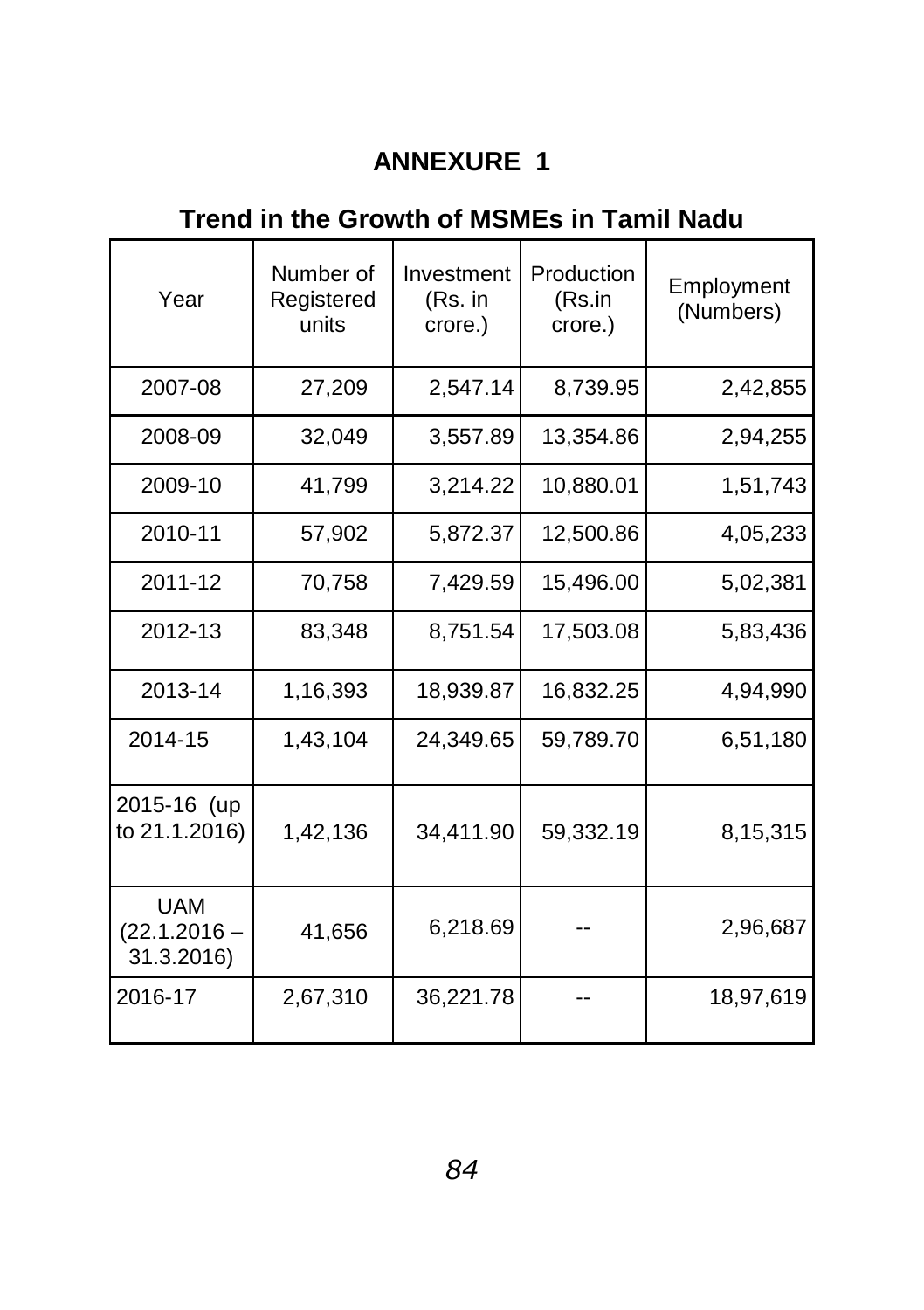# **Annexure 2.1 Capital Subsidy**

(Rs in lakh)

| Year    | Amount allotted | Amount utilised | No. of<br>Units |
|---------|-----------------|-----------------|-----------------|
| 2011-12 | 5,000.00        | 5,000.00        | 1,316           |
| 2012-13 | 6,000.00        | 6,000.00        | 1,613           |
| 2013-14 | 7,000.00        | 7,000.00        | 1,541           |
| 2014-15 | 7,000.00        | 7,000.00        | 1,460           |
| 2015-16 | 8,000.00        | 8,000.00        | 1,265           |
| 2016-17 | 8,000.00        | 8,000.00        | 1,207           |
| Total   | 41,000.00       | 41,000.00       | 8,402           |

## **Annexure 2.2 LTPT subsidy**

(Rs. in Lakh)

| Year         | Amount<br>allotted | Amount utilised | No. of<br>Units |
|--------------|--------------------|-----------------|-----------------|
| 2011-12      | 600.00             | 600.00          | 1,371           |
| 2012-13      | 600.00             | 600.00          | 1,130           |
| 2013-14      | 600.00             | 600.00          | 1,169           |
| 2014-15      | 600.00             | 600.00          | 1,106           |
| 2015-16      | 600.00             | 600.00          | 1,004           |
| 2016-17      | 664.16             | 664.16          | 857             |
| <b>Total</b> | 3,664.16           | 3,664.16        | 6,637           |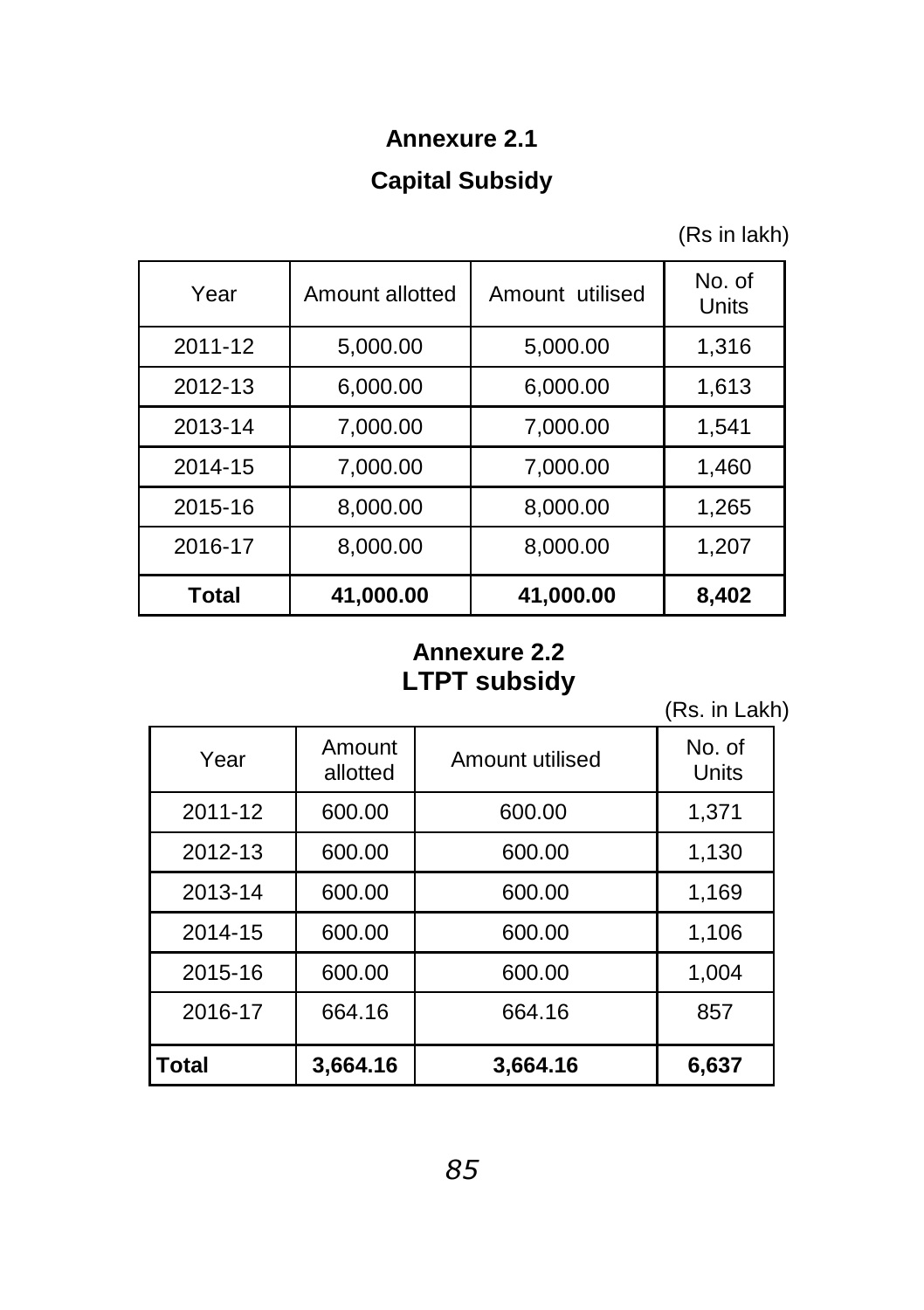# **Annexure – 2.3 VAT Subsidy**

**(Rs. in lakh)**

| <b>Total</b> | 2,334.63 | 2,334.63 | 1,922  |
|--------------|----------|----------|--------|
| 2016-17      | 684.63   | 684.63   | 390    |
| 2015-16      | 350.00   | 350.00   | 367    |
| 2014-15      | 350.00   | 350.00   | 365    |
| 2013-14      | 350.00   | 350.00   | 281    |
| 2012-13      | 350.00   | 350.00   | 234    |
| 2011-12      | 250.00   | 250.00   | 285    |
|              | allotted | Utilised | Units  |
| Year         | Amount   | Amount   | No. of |

#### **Annexure – 2.4**

#### **Generator Subsidy**

**(Rs. in lakh)**

| Year         | Amount   | Amount   | No. of |
|--------------|----------|----------|--------|
|              | allotted | Utilised | Units  |
| 2011-12      | 800.00   | 800.00   | 852    |
| 2012-13      | 2,348.09 | 2,348.09 | 1,958  |
| 2013-14      | 800.00   | 800.00   | 666    |
| 2014-15      | 800.00   | 800.00   | 734    |
| 2015-16      | 4,200.00 | 4,200.00 | 3,625  |
| 2016-17      | 800.00   | 800.00   | 587    |
| <b>Total</b> | 9.748.09 | 9.748.09 | 8,422  |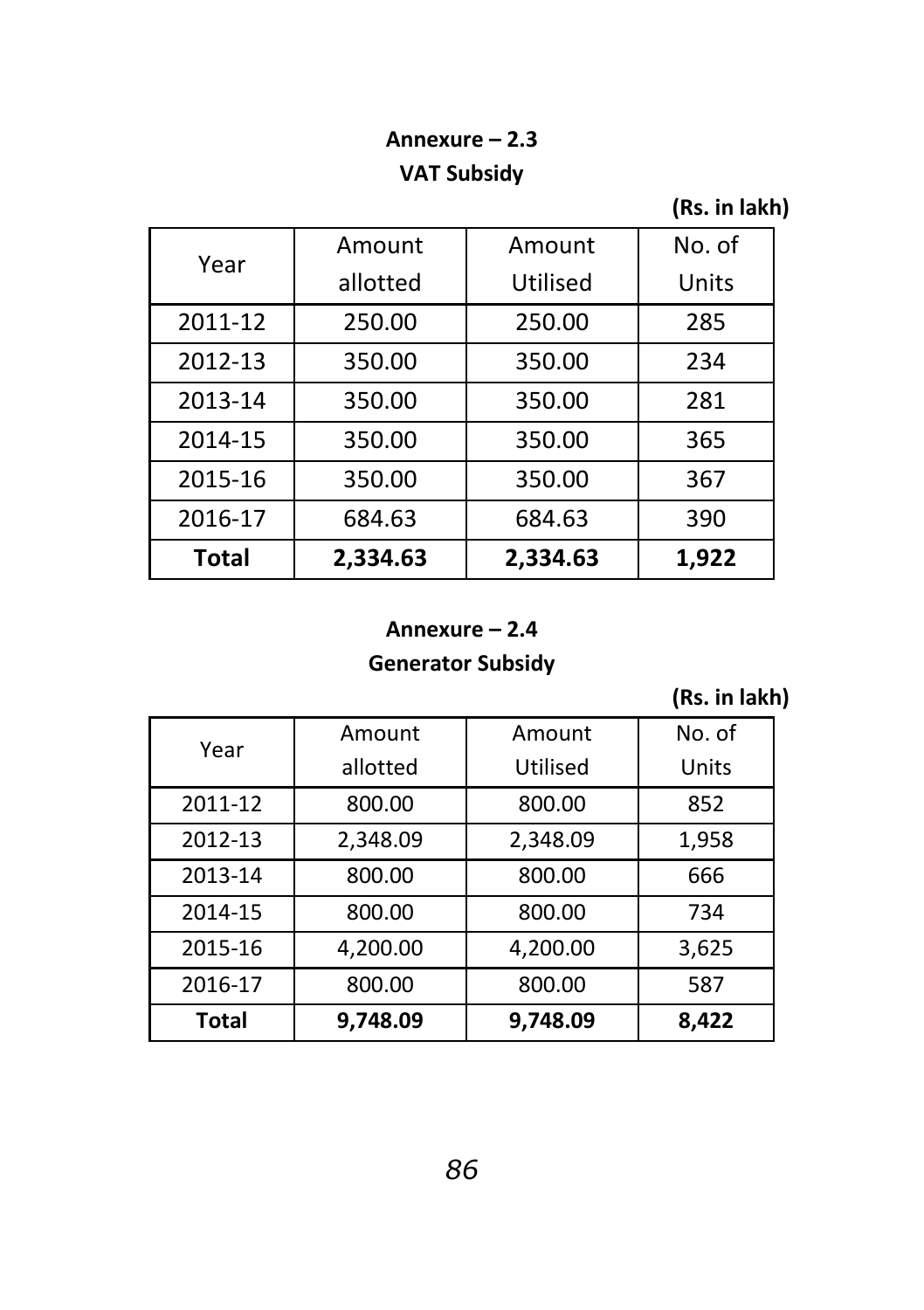## **Annexure 2.5**

#### **Back-ended Interest Subsidy scheme a. Technology Upgradation/ Modernisation**

(Rs. in Lakh)

| Year    | <b>Funds Allotted</b> | Funds<br>Utilised | No.<br>οf<br>Units |
|---------|-----------------------|-------------------|--------------------|
| 2011-12 | 303.87                | 303.87            | 172                |
| 2012-13 | 24.48                 | 24.48             | 89                 |
| 2013-14 | 30.00                 | 30.00             | 25                 |
| 2014-15 | 30.00                 | 30.00             | 60                 |
| 2015-16 | 30.00                 | 30.00             | 37                 |
| 2016-17 | 30.00                 | 30.00             | 43                 |
| Total   | 448.35                | 448.35            | 426                |

## **b. Credit Guarantee Fund Trust Scheme**

(Rs. in Lakh)

| Year      | Amount allotted<br>(Rs. in Lakh) | Amount<br>utilised<br>(Rs. in Lakh | No. of<br>Units |
|-----------|----------------------------------|------------------------------------|-----------------|
| 2011-2012 | 4.56                             | 4.56                               | 9               |
| 2012-2013 | 10.00                            | 9.88                               | 22              |
| 2013-2014 | 10.00                            | 10.00                              | 27              |
| 2014-2015 | 10.00                            | 10.00                              | 53              |
| 2015-2016 | 10.00                            | 10.00                              | 51              |
| 2016-2017 | 10.00                            | 10.00                              | 44              |
| Total     | 54.56                            | 54.44                              | 206             |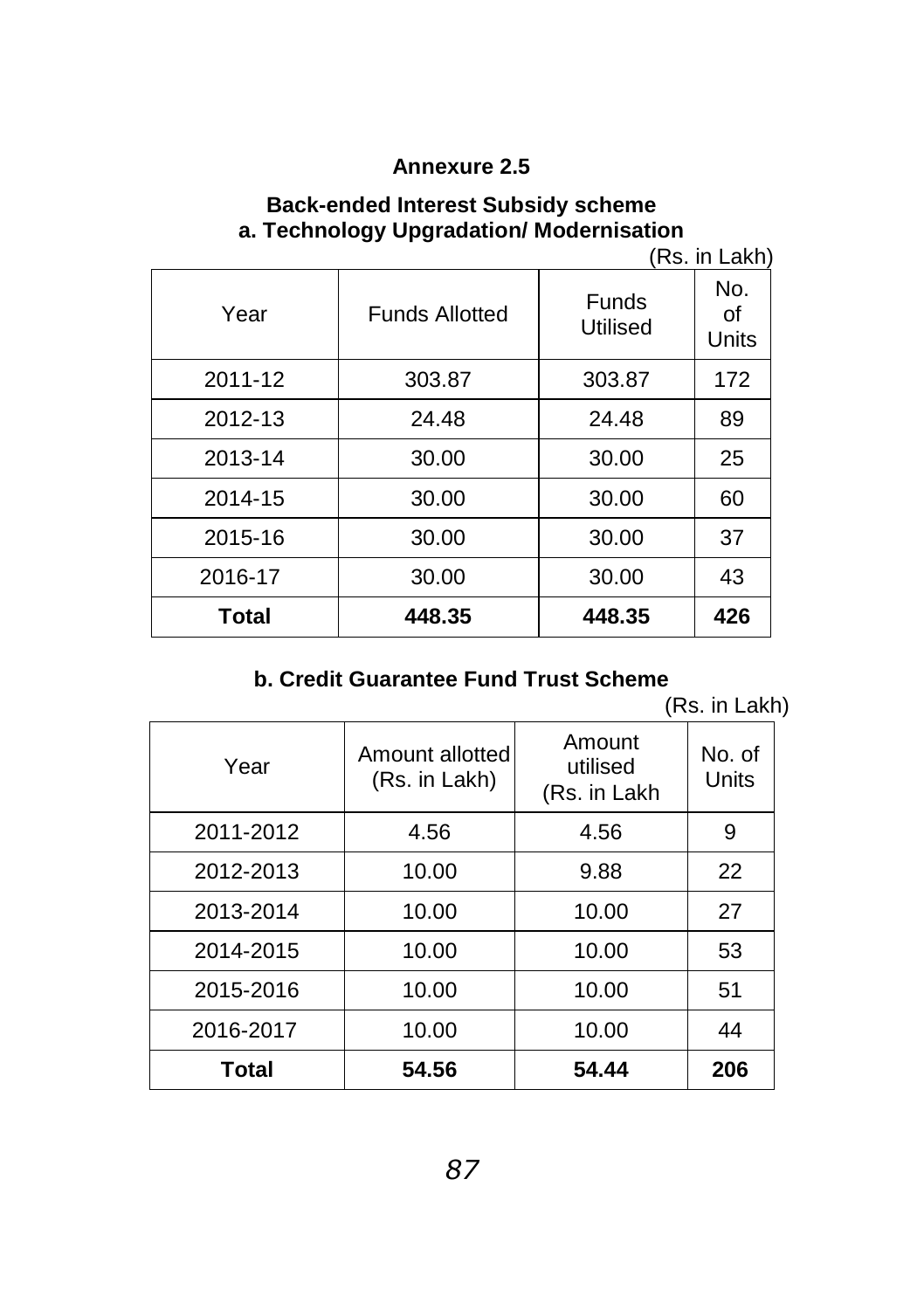# **Annexure – 2.6 Unemployed Youth Employment Generation Programme (UYEGP)**

| <b>Financial Year</b> | Nos.   | <b>Subsidy Released</b><br>(Rs.in lakh) |
|-----------------------|--------|-----------------------------------------|
| 2011-12               | 4,759  | 1,319.86                                |
| 2012-13               | 4,804  | 1,466.31                                |
| 2013-14               | 4,657  | 1,499.53                                |
| 2014-15               | 3,465  | 1,817.67                                |
| 2015-16               | 5,822  | 3,463.18                                |
| 2016-17               | 5,368  | 3,375.00                                |
| Total                 | 28,875 | 12,941.55                               |

#### **Annexure 2.7**

### **New Entrepreneur-cum-Enterprise Development Scheme (NEEDS)**

|                             | 2012-13    |         | 2013-14 |          | 2014-15 |          | 2015-16 |          | 2016-17 |         |
|-----------------------------|------------|---------|---------|----------|---------|----------|---------|----------|---------|---------|
| Description                 | <b>Nos</b> | Subsidy | Nos.    | Subsidy  | Nos.    | Subsidy  | Nos.    | Subsidy  | Nos.    | Subsidy |
| Recommended<br>Applications | 559        | 6531.39 | 1247    | 12380.70 | 1397    | 11720.17 | 1263    | 13177.31 | 1264    |         |
| Provisional<br>Sanctions    | 305        | 3902.94 | 744     | 7847.27  | 857     | 7681.80  | 856     | 9765.04  | 765     | 8525.97 |
| <b>EDP Trained</b>          | 284        |         | 645     |          | 789     |          | 822     |          | 602     |         |
| Formal<br>Sanctions         | 224        | 2504.57 | 482     | 4952.01  | 555     | 5157     | 466     | 4600.28  | 536     | 5765.33 |
| Disbursement<br>of Subsidy  | 218        | 2385.76 | 456     | 4333.52  | 172     | 995.42   | 585     | 4280.52  | 501     | 7072.55 |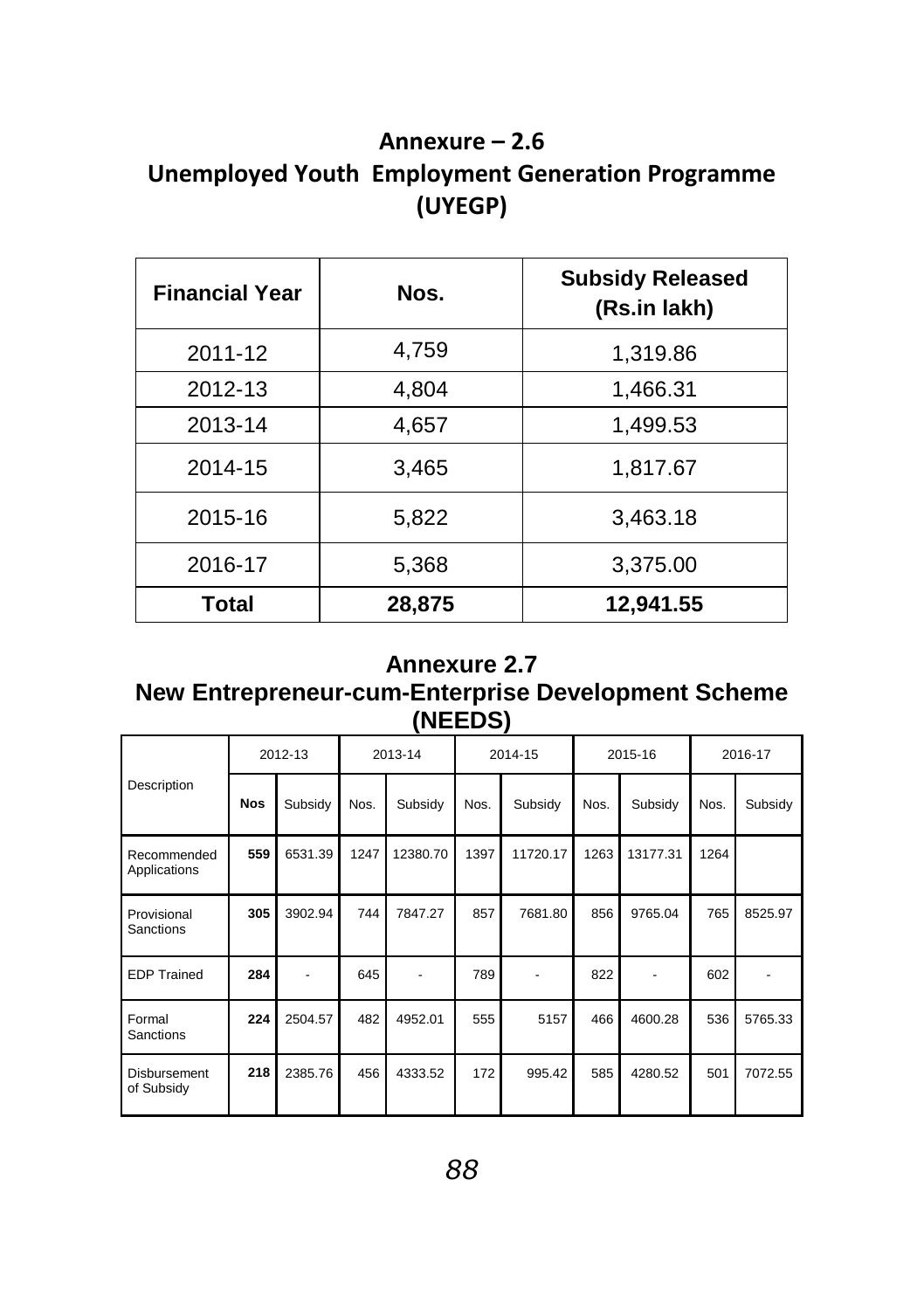## **Annexure 2.8**

# **Prime Minister's Employment Generation Programme (PMEGP)**

| <b>Financial Year</b> | No's | <b>Margin Money Released</b><br>(Rs.in lakh) |
|-----------------------|------|----------------------------------------------|
| 2011-12               | 1560 | 2909.03                                      |
| 2012-13               | 1316 | 2258.40                                      |
| 2013-14               | 1036 | 2366.89                                      |
| 2014-15               | 1256 | 2827.71                                      |
| 2015-16               | 1090 | 2252.66                                      |
| 2016-17               | 1395 | 3425.80                                      |
| Total                 | 7653 | 16040.49                                     |

# **Annexure 2.9**

# **Micro and Small Enterprises Facilitation Councils (MSE-FC)**

| Year    | No. of<br>MSE-FC<br>sittings<br>conducted | No. of cases<br>settled | Amount Settled<br>(Rs. in Lakh) |
|---------|-------------------------------------------|-------------------------|---------------------------------|
| 2011-12 | 15                                        | 38                      | 233.86                          |
| 2012-13 | 35                                        | 115                     | 396.65                          |
| 2013-14 | 18                                        | 62                      | 556.52                          |
| 2014-15 | 27                                        | 45                      | 233.93                          |
| 2015-16 | 09                                        | 12                      | 78.57                           |
| 2016-17 | 28                                        | 99                      | 1,924.49                        |
| Total   | 132                                       | 371                     | 3,424.02                        |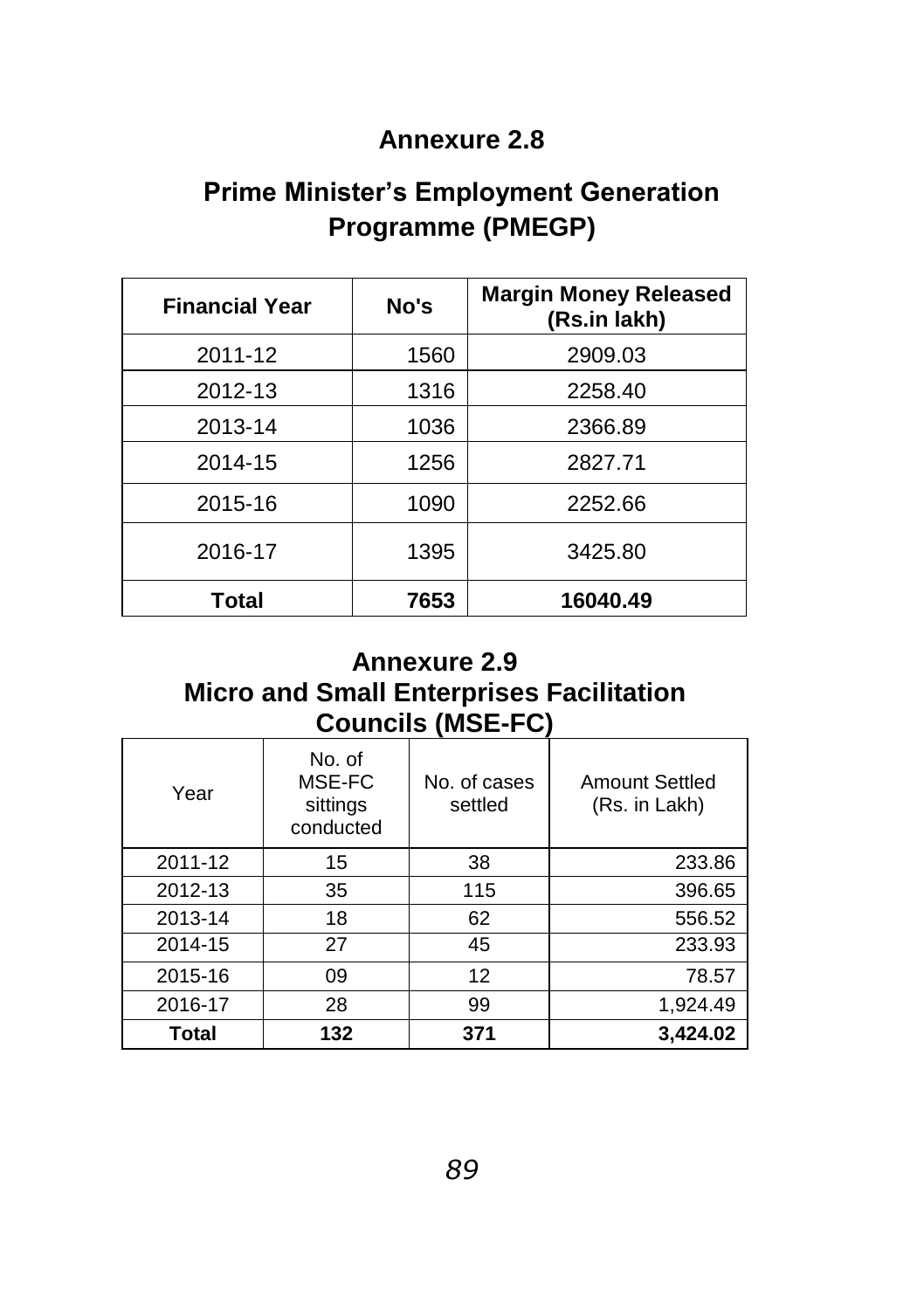# **Annexure – 3.1 105 Industrial Estates currently managed by SIDCO**

| SI.<br>No    | <b>District</b>   | SI.<br>No.     | Location                   | Govt.<br>or<br><b>SIDCO</b> | Yr. of<br>formation | <b>Total</b><br>extent in<br>acres |
|--------------|-------------------|----------------|----------------------------|-----------------------------|---------------------|------------------------------------|
| 1            | Chennai           | 1              | Guindy                     | Govt.                       | 1958                | 404.08                             |
|              |                   | $\overline{2}$ | Arumbakkam                 | SIDCO                       | 1979                | 3.92                               |
|              |                   | 3              | <b>Villivakkam</b>         | <b>SIDCO</b>                | 1979                | 2.04                               |
|              |                   | 4              | Kodungaiyur                | <b>SIDCO</b>                | 1979                | 7.88                               |
| $\mathbf{2}$ | <b>Tiruvallur</b> | 5              | <b>Ambattur</b>            | Govt.                       | 1963                | 1167.00                            |
|              |                   | 6              | <b>Kakkalur</b>            | Govt.                       | 1988                | 283.01                             |
|              |                   | 7              | Thirumazhisai              | SIDCO                       | 1988                | 160.85                             |
|              |                   | 8              | Gummidipoondi              | <b>SIDCO</b>                | 1988                | 25.24                              |
|              |                   | 9              | R.K.Pet                    | SIDCO                       | 1996                | 8.15                               |
|              |                   | 10             | Vichoor                    | <b>SIDCO</b>                | 1994                | 59.16                              |
|              |                   | 11             | Thirumullaivoil<br>(WIP)   | SIDCO                       | 2001                | 246.07                             |
| 3            | Kancheepuram      | 12             | Kancheepuram               | Govt.                       | 1968                | 37.95                              |
|              |                   | 13             | Maraimalainagar            | <b>SIDCO</b>                | 1981                | 39.50                              |
|              |                   | 14             | Alathur                    | <b>SIDCO</b>                | 1984                | 150.00                             |
|              |                   | 15             | Thirumudivakkam<br>(Main)  | SIDCO                       | 1993                | 201.11                             |
|              |                   | 16             | Thirumudivakkam<br>(Micro) | <b>SIDCO</b>                | 2013                | 5.262                              |
|              |                   | 17             | Thirumudivakkam<br>(WIP)   | <b>SIDCO</b>                | 2002                | 11.48                              |
| 4            | Vellore           | 18             | Katpadi                    | Govt.                       | 1968                | 19.48                              |
|              |                   | 19             | Arakkonam                  | Govt.                       | 1968                | 51.74                              |
|              |                   | 20             | Ranipet                    | <b>SIDCO</b>                | 1972                | 113.44                             |
|              |                   | 21             | Mukuntharayapuram          | <b>SIDCO</b>                | 1980                | 86.19                              |
|              |                   | 22             | Vannivedu                  | <b>SIDCO</b>                | 1987                | 16.44                              |
|              |                   | 23             | Vinnamangalam              | <b>SIDCO</b>                | 2009                | 10.49                              |
|              |                   | 24             | Vaniyambadi                | SIDCO                       | 2013                | 7.08                               |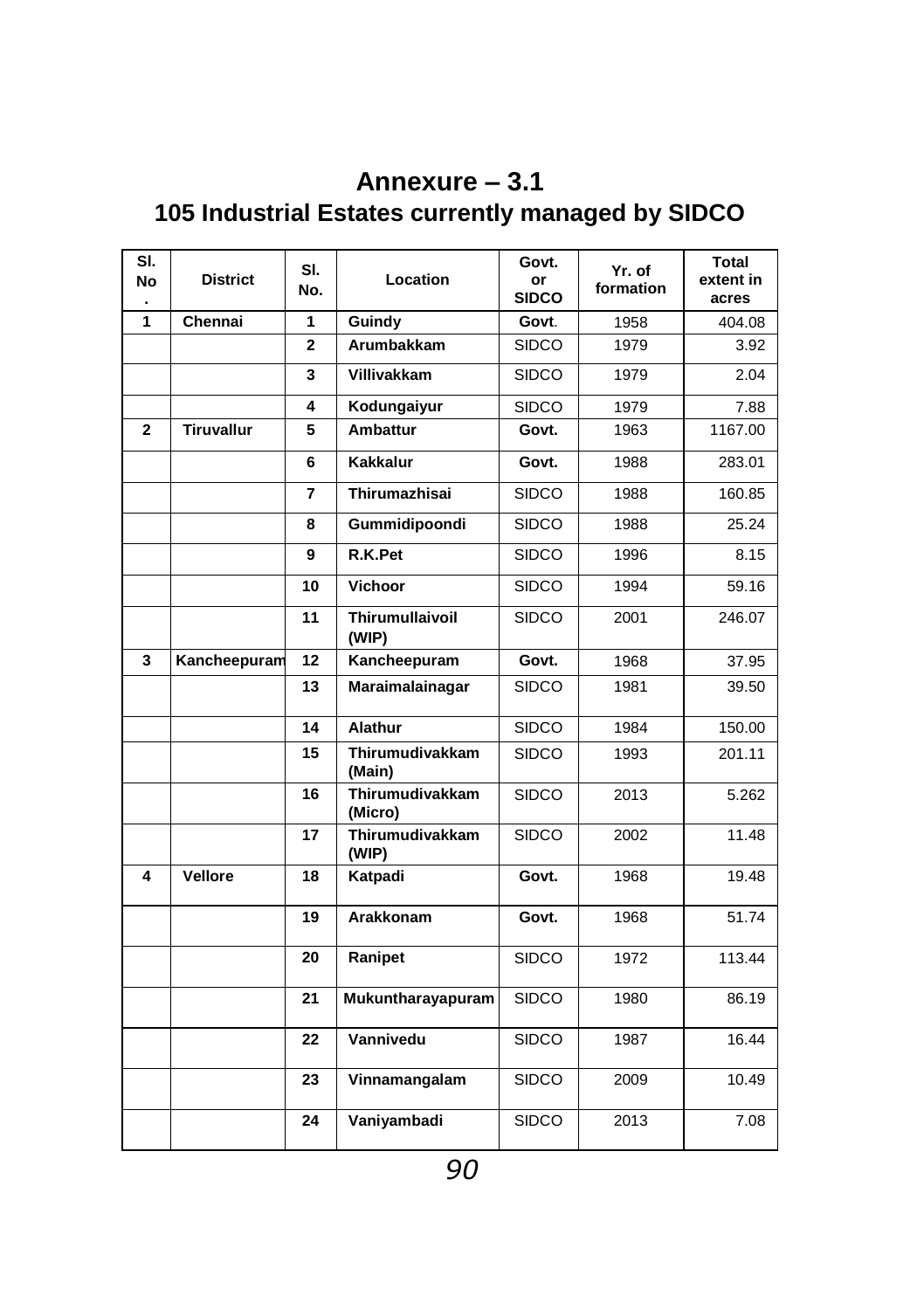| 5              | Thiruvanna<br>malai | 25 | Thiruvannamalai     | Govt.        | 1968 | 15.56  |
|----------------|---------------------|----|---------------------|--------------|------|--------|
| 6              | Krishnagiri         | 26 | Krishnagiri         | Govt.        | 1965 | 41.86  |
|                |                     | 27 | Uthangarai          | SIDCO        | 1995 | 41.28  |
|                |                     | 28 | Hosur(SIPCOT)       | SIDCO        | 1976 | 95.15  |
|                |                     | 29 | Hosur(New)          | SIDCO        | 1999 | 18.80  |
|                |                     | 30 | <b>Bargur</b>       | SIDCO        | 1995 | 31.64  |
|                |                     | 31 | Pollupalli          | <b>SIDCO</b> | 2009 | 60.96  |
| $\overline{7}$ | Dharmapuri          | 32 | Dharmapuri          | Govt.        | 1965 | 20.28  |
|                |                     | 33 | Kadagathur          | SIDCO        | 2009 | 7.02   |
|                |                     | 34 | Parvathanahalli     | <b>SIDCO</b> | 2014 | 29.89  |
| 8              | Salem               | 35 | <b>Salem</b>        | Govt.        | 1967 | 19.55  |
|                |                     | 36 | <b>Mettur</b>       | Govt.        | 1967 | 184.38 |
|                |                     | 37 | <b>Karuppur WIP</b> | SIDCO        | 2004 | 51.24  |
|                |                     | 38 | Veerapandi          | SIDCO        | 1993 | 9.79   |
| 9              | Namakkal            | 39 | <b>Namakkal</b>     | <b>SIDCO</b> | 1977 | 10.09  |
|                |                     | 40 | Thiruchengodu       | SIDCO        | 1980 | 9.18   |
|                |                     | 41 | Vettambadi          | SIDCO        | 2014 | 15.34  |
| 10             | Erode               | 42 | Erode               | Govt.        | 1959 | 25.13  |
|                |                     | 43 | Nanjaiuthukuli      | <b>SIDCO</b> | 1995 | 13.05  |
| 11             | Coimbatore          | 44 | Kurichi             | Govt.        | 1972 | 88.43  |
|                |                     | 45 | Malumichampatti     | SIDCO        | 1994 | 36.14  |
| 12             | <b>Tiruppur</b>     | 46 | Ganapathipalayam    | SIDCO        | 1993 | 17.10  |
|                |                     | 47 | <b>Tiruppur</b>     | SIDCO        | 1978 | 10.14  |
|                |                     | 48 | Gudimangalam        | SIDCO        | 1992 | 6.74   |
|                |                     | 49 | Rasathavalasu       | <b>SIDCO</b> | 2011 | 51.80  |
| 13             | <b>Nilgiris</b>     | 50 | Ooty                | <b>SIDCO</b> | 1981 | 10.65  |
| 14             | <b>Cuddalore</b>    | 51 | Cuddalore           | Govt.        | 1971 | 15.60  |
|                |                     | 52 | Vadalur             | Govt.        | 1972 | 26.22  |
|                |                     | 53 | Periyanesalur       | SIDCO        | 2015 | 90.80  |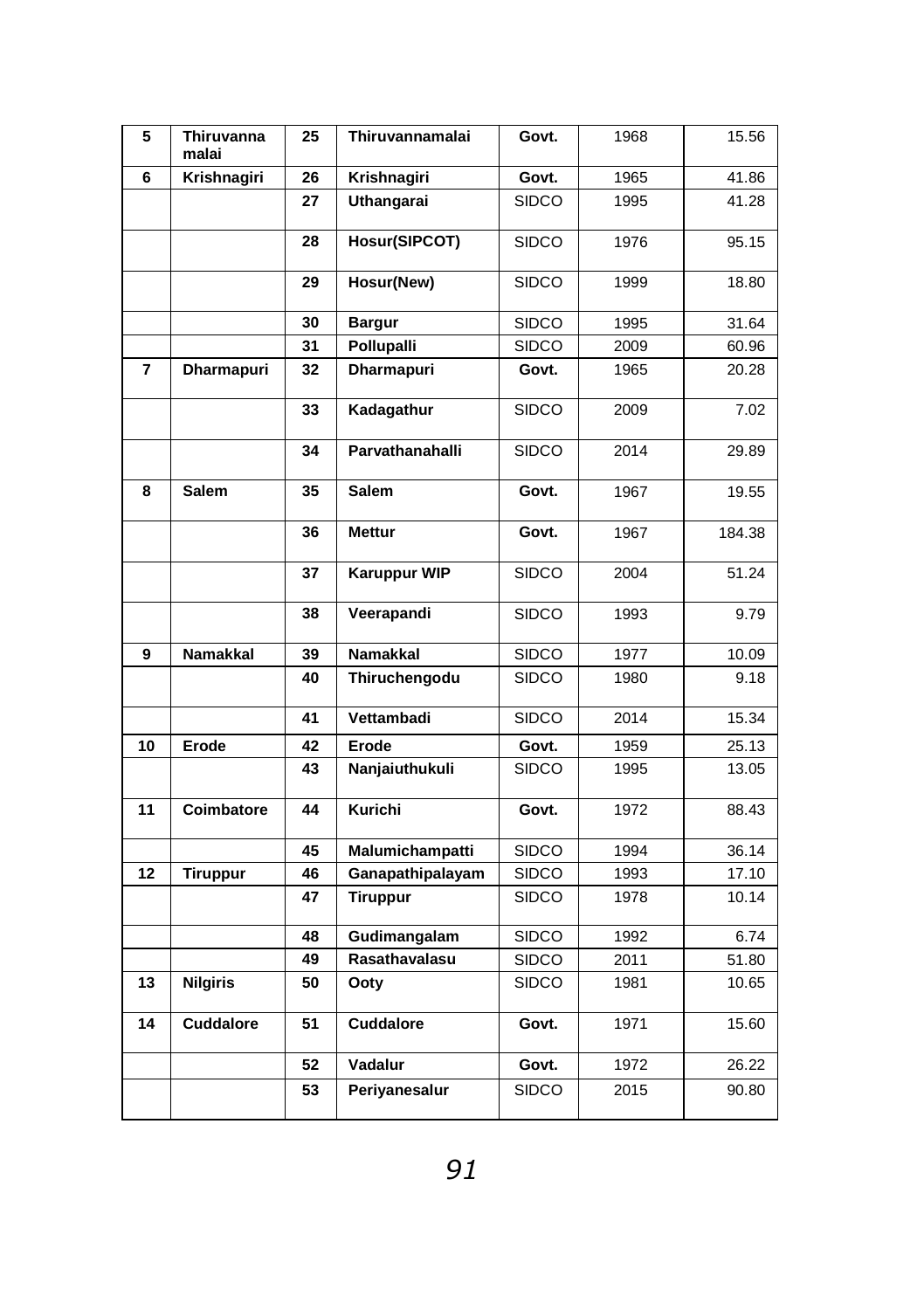| 15 | Villupuram          | 54 | Patanam                     | SIDCO        | 2014 | 60.55  |
|----|---------------------|----|-----------------------------|--------------|------|--------|
|    |                     | 55 | Asanur                      | SIDCO        | 2009 | 212.79 |
|    |                     | 56 | Kattuvannanjur              | SIDCO        | 2014 | 42.00  |
|    |                     | 57 | Venmaniathur                | SIDCO        | 2011 | 38.88  |
| 16 | Perambalur          | 58 | Elambalur                   | SIDCO        | 2009 | 44.48  |
| 17 | Thanjavur           | 59 | Thanjavur                   | Govt.        | 1968 | 21.94  |
|    |                     | 60 | Kumbakonam                  | Govt.        | 1968 | 32.30  |
|    |                     | 61 | Pillaiyarpatti              | SIDCO        | 1974 | 10.96  |
|    |                     | 62 | Nanjikkottai                | SIDCO        | 1996 | 26.30  |
|    |                     | 63 | Palayapatti                 | SIDCO        | 2012 | 104.37 |
| 18 | <b>Nagapattinam</b> | 64 | Nagapattinam                | Govt.        | 1966 | 20.97  |
|    |                     | 65 | Mayiladuthurai              | SIDCO        | 2009 | 12.56  |
| 19 | Tiruchirapal<br>Ιi  | 66 | <b>Thuvakudi</b>            | Govt.        | 1974 | 478.38 |
|    |                     | 67 | Thiruverambur               | Govt.        | 1974 | 74.50  |
|    |                     | 68 | Ariyamangalam               | Govt.        | 1974 | 17.64  |
|    |                     | 69 | Kumbakudy                   | SIDCO        | 2009 | 24.46  |
|    |                     | 70 | Valavanthaankottai<br>(WIP) | <b>SIDCO</b> | 2003 | 51.70  |
|    |                     | 71 | Valavanthankottai           | SIDCO        | 2008 | 179.02 |
| 20 | Karur               | 72 | Karur (Vellalapatti)        | Govt.        | 1974 | 26.63  |
|    |                     | 73 | Karur(Athur)                | SIDCO        | 1993 | 36.29  |
|    |                     | 74 | Punjaikalakurichi           | <b>SIDCO</b> | 2016 | 52.076 |
| 21 | Pudukottai          | 75 | Pudukottai                  | Govt.        | 1974 | 23.18  |
|    |                     | 76 | Pudukottai(SIPCOT)          | <b>SIDCO</b> | 1988 | 51.45  |
|    |                     | 77 | <b>Mathur</b>               | SIDCO        | 1975 | 26.00  |
|    |                     | 78 | Mathur (New)                | <b>SIDCO</b> | 2013 | 19.92  |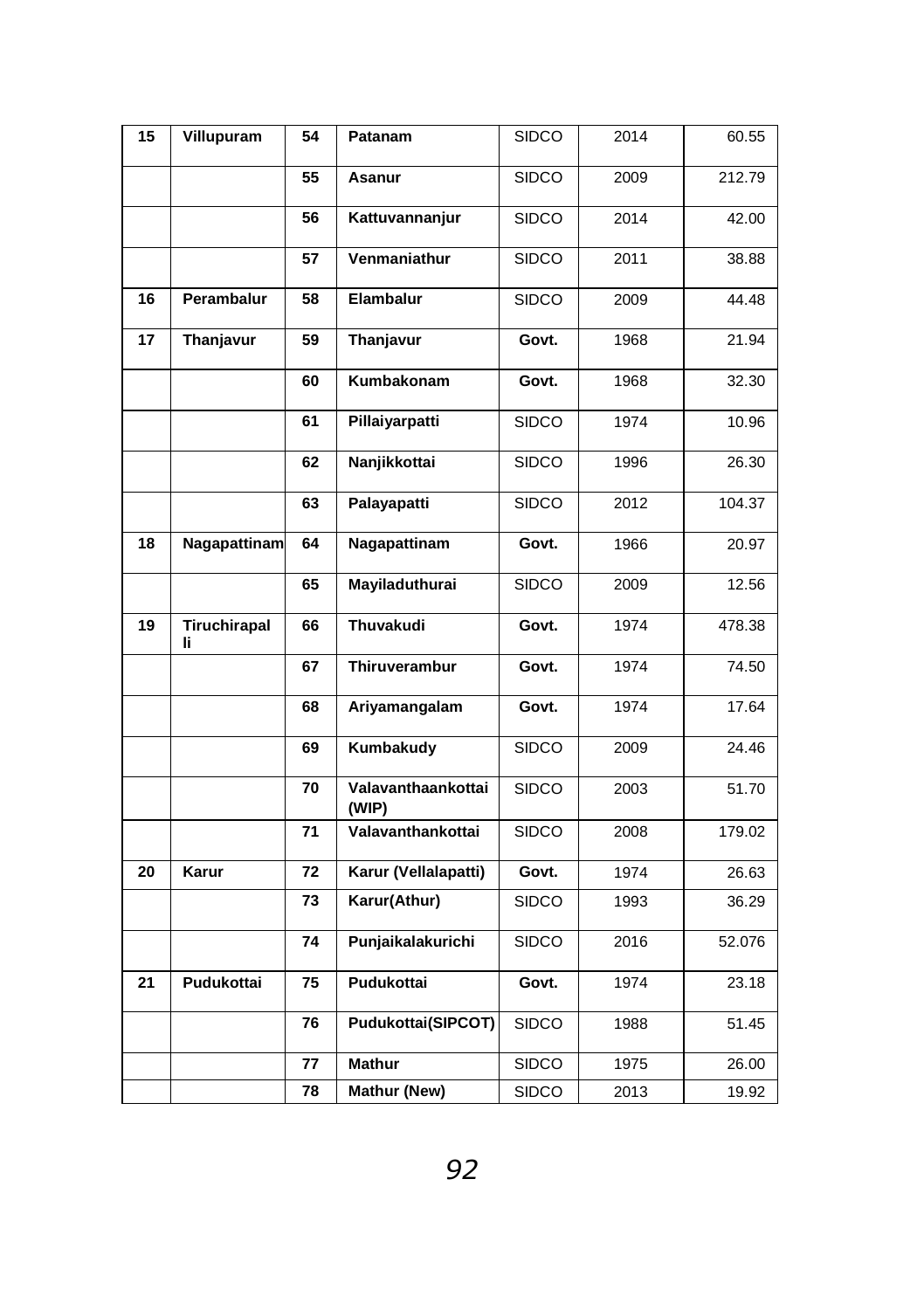| 22 | Theni              | 79  | Theni                           | Govt.        | 1963 | 26.59    |
|----|--------------------|-----|---------------------------------|--------------|------|----------|
|    |                    | 80  | Andipatti                       | SIDCO        | 1994 | 22.34    |
| 23 | Dindigul           | 81  | <b>Dindigul</b>                 | Govt.        | 1965 | 39.90    |
|    |                    | 82  | Batlagundu                      | Govt.        | 1965 | 16.26    |
| 24 | Madurai            | 83  | <b>K.Pudur</b>                  | Govt.        | 1960 | 56.05    |
|    |                    | 84  | Kappalur                        | Govt.        | 1966 | 534.64   |
|    |                    | 85  | <b>Kappalur WIP</b>             | <b>SIDCO</b> | 2008 | 18.87    |
| 25 | Ramnad             | 86  | Paramakudi                      | <b>SIDCO</b> | 1976 | 10.00    |
|    |                    | 87  | Keelanagachi                    | <b>SIDCO</b> | 1993 | 10.00    |
|    |                    | 88  | <b>Urapuli</b>                  | <b>SIDCO</b> | 1993 | 12.14    |
| 26 | Sivaganga          | 89  | Karaikudi                       | Govt.        | 1966 | 180.19   |
|    |                    | 90  | Sivaganga                       | Govt.        | 1966 | 70.61    |
|    |                    | 91  | Krungakottai                    | <b>SIDCO</b> | 1993 | 21.85    |
| 27 | Virudhunagar       | 92  | Virudhunagar                    | Govt.        | 1958 | 45.65    |
|    |                    | 93  | Rajapalayam                     | SIDCO        | 1995 | 41.13    |
|    |                    | 94  | Virudhunagar<br>(Urban)         | <b>SIDCO</b> | 2013 | 37.54    |
| 28 | Tirunelveli        | 95  | Pettai                          | Govt.        | 1959 | 50.55    |
|    |                    | 96  | Kadayanallur                    | <b>SIDCO</b> | 1992 | 10.00    |
|    |                    | 97  | Valliyur                        | SIDCO        | 2005 | 39.91    |
|    |                    | 98  | Kurukkalpatti                   | <b>SIDCO</b> | 2016 | 68.80    |
| 29 | <b>Thoothukudi</b> | 99  | Kovilpatti                      | Govt.        | 1962 | 85.54    |
|    |                    | 100 | <b>Thoothukudi</b><br>(Phase I) | <b>SIDCO</b> | 1988 | 9.72     |
|    |                    | 101 | Thoothukudi<br>(Phase II)       | <b>SIDCO</b> | 2003 | 14.46    |
|    |                    | 102 | Pidaneri                        | <b>SIDCO</b> | 2016 | 108.23   |
| 30 | Kanyakuma<br>ri.   | 103 | Konam                           | Govt.        | 1964 | 20.70    |
|    |                    | 104 | <b>Marthandam</b>               | Govt.        | 1964 | 7.50     |
| 31 | Ariyalur           | 105 | <b>Mallur</b>                   | <b>SIDCO</b> | 2014 | 25.34    |
|    |                    |     | <b>TOTAL</b>                    |              |      | 7445.228 |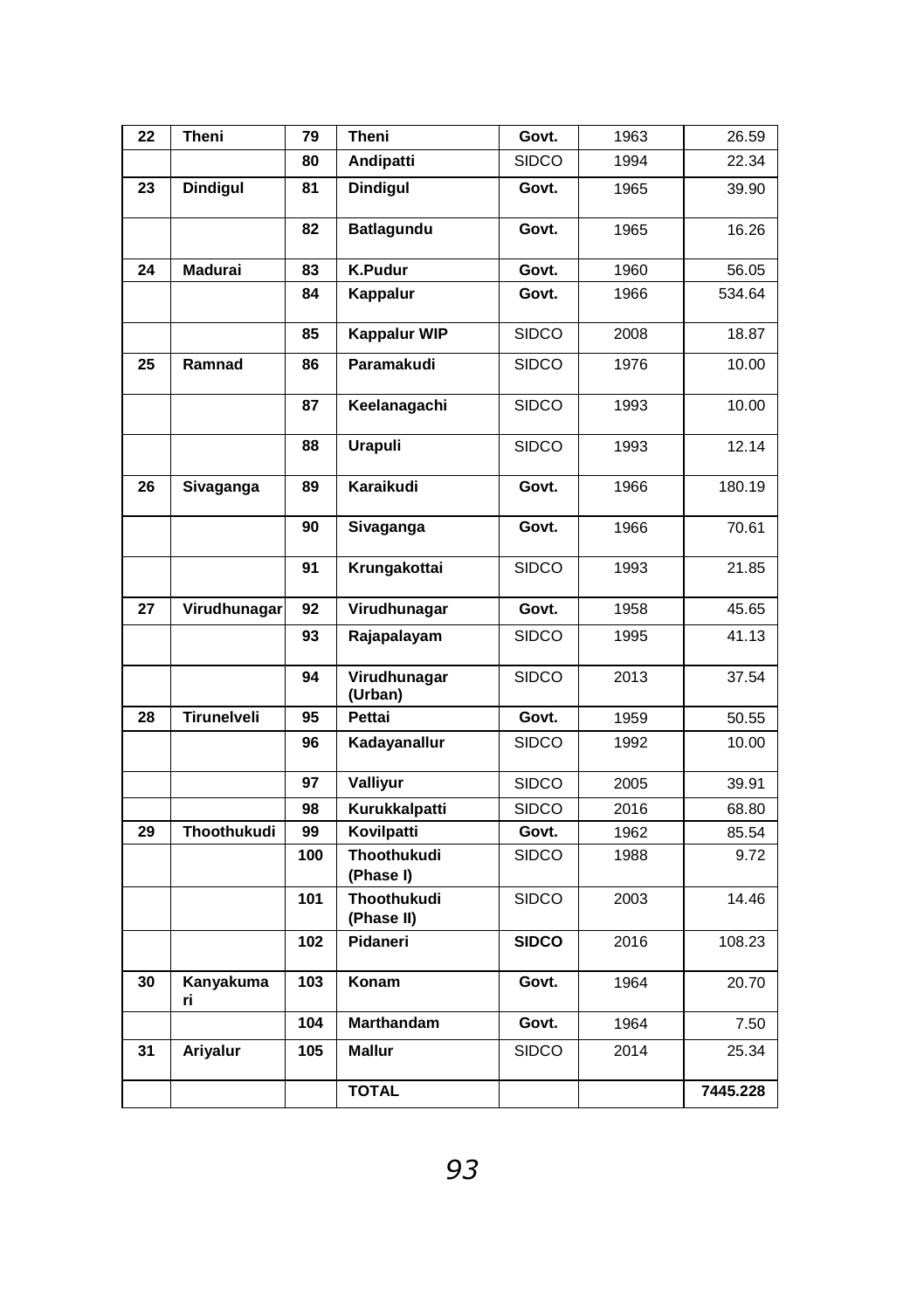# **Annexure – 3.2**

# **Government Industrial Estates**

| SI.<br>No.     | <b>District</b> |     | Name of the Industrial<br><b>Estates</b> | Year of<br><b>Formation</b> | <b>Total</b><br><b>Extent</b><br>in<br><b>Acres</b> |
|----------------|-----------------|-----|------------------------------------------|-----------------------------|-----------------------------------------------------|
| 1              | Chennai         | 1.  | Guindy                                   | 1958                        | 404.08                                              |
| $\overline{2}$ | Thiruvallur     | 2.  | Ambattur                                 | 1963                        | 167.00                                              |
|                |                 | 3.  | Kakkalur                                 | 1988                        | 283.01                                              |
| 3              | Kancheepuram    | 4.  | Kancheepuram                             | 1968                        | 37.95                                               |
| 4              | Vellore         | 5.  | Katpadi                                  | 1968                        | 19.48                                               |
|                |                 | 6.  | Arakkonam                                | 1968                        | 51.74                                               |
| 5              | Thiruvannamalai | 7.  | Thiruvannamalai                          | 1968                        | 15.56                                               |
| 6              | Krishnagiri     | 8.  | Krishnagiri                              | 1965                        | 41.86                                               |
| $\overline{7}$ | Dharmapuri      | 9.  | Dharmapuri                               | 1965                        | 20.28                                               |
| 8              | Salem           | 10. | Salem                                    | 1967                        | 19.55                                               |
|                |                 | 11. | Mettur                                   | 1967                        | 184.38                                              |
| 9              | Erode           | 12. | Erode                                    | 1959                        | 25.13                                               |
| 10             | Coimbatore      | 13. | Kurichi                                  | 1972                        | 88.43                                               |
| 11             | Cuddalore       | 14. | Cuddalore                                | 1971                        | 15.60                                               |
|                |                 | 15. | Vadalur                                  | 1972                        | 26.22                                               |
| 12             | Thanjavur       | 16. | Thanjavur                                | 1968                        | 21.94                                               |
|                |                 | 17. | Kumbakonam                               | 1968                        | 32.30                                               |
| 13             | Nagapattinam    |     | 18. Nagapattinam                         | 1966                        | 20.97                                               |
| 14             | Tiruchirapalli  | 19. | Thuvakudi                                | 1974                        | 478.38                                              |
|                |                 | 20. | Thiruverambur                            | 1974                        | 74.50                                               |
|                |                 | 21. | Ariyamangalam                            | 1974                        | 17.64                                               |
| 15             | Karur           | 22. | Karur(Vellalapatti)                      | 1974                        | 26.63                                               |
| 16             | Pudukkottai     |     | 23. Pudukkottai                          | 1974                        | 23.18                                               |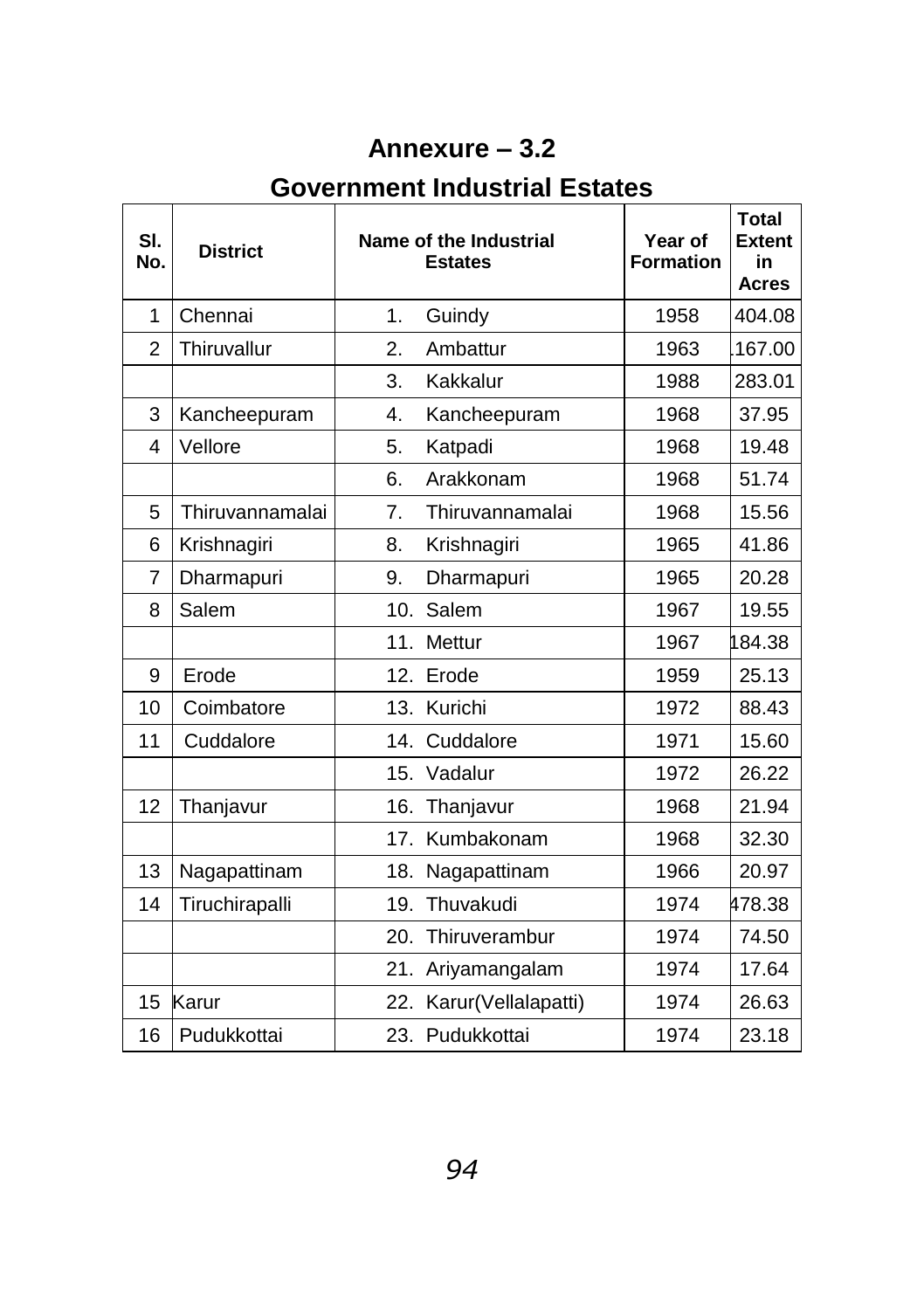| 17 | Theni        | 24. Theni         | 1963 | 26.59   |
|----|--------------|-------------------|------|---------|
| 18 | Dindigul     | 25. Dindigul      | 1965 | 39.90   |
|    |              | Batlagundu<br>26. | 1965 | 16.26   |
| 19 | Madurai      | 27. K.Pudur       | 1960 | 56.05   |
|    |              | 28. Kappalur      | 1966 | 534.64  |
| 20 | Sivaganga    | 29. Sivaganga     | 1966 | 70.61   |
|    |              | 30. Karaikudi     | 1966 | 180.19  |
| 21 | Virudhunagar | 31. Virudhunagar  | 1958 | 45.65   |
| 22 | Tirunelveli  | 32. Pettai        | 1959 | 50.55   |
| 23 | Thoothukudi  | 33. Kovilpatti    | 1962 | 85.54   |
| 24 | Kanyakumari  | 34. Konam         | 1964 | 20.70   |
|    |              | 35. Marthandam    | 1964 | 7.50    |
|    |              | Total             |      | 4229.99 |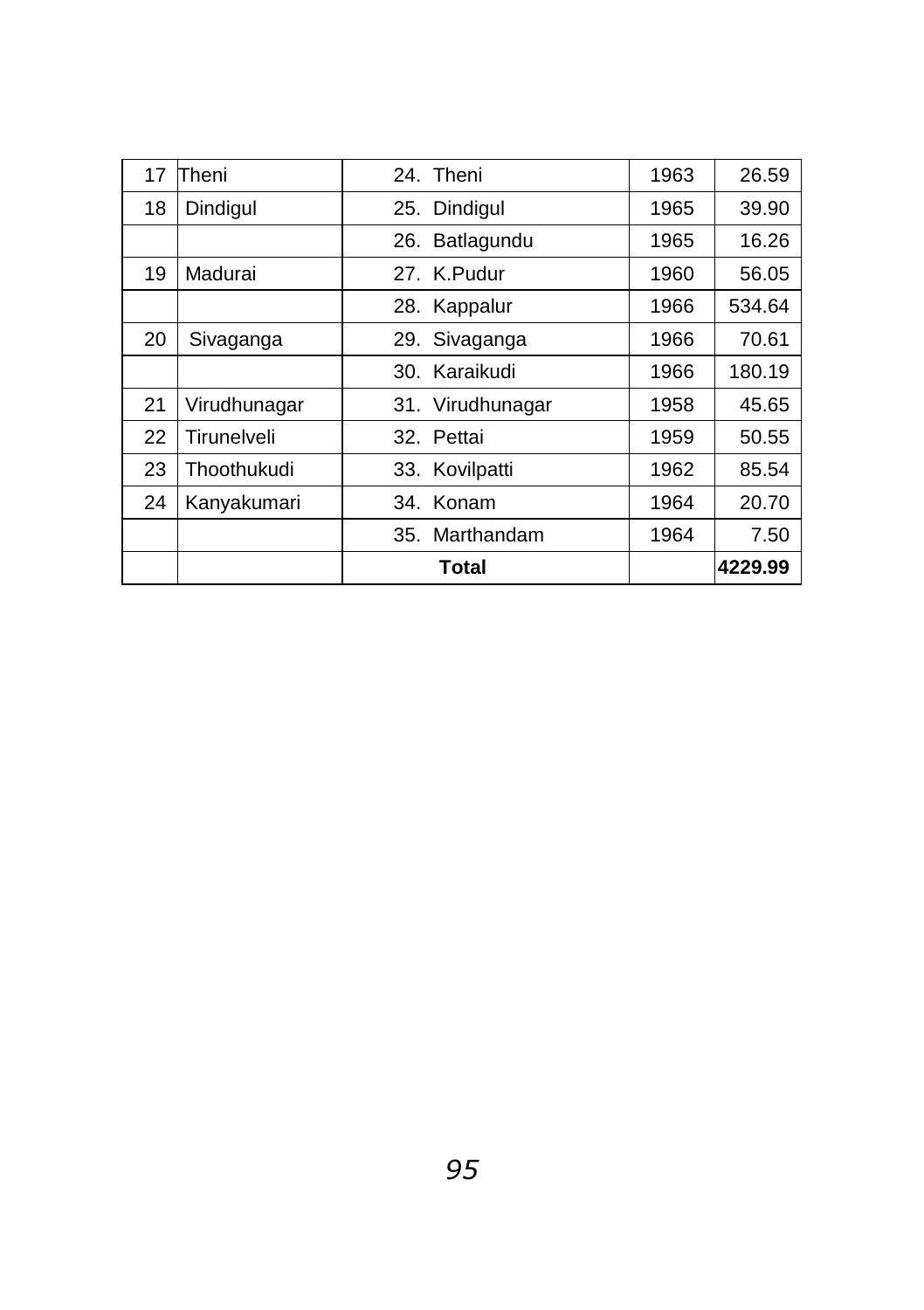### **Annexure – 3.3**

| SI. No.        | Name of the Industrial<br><b>Estate</b>         | Year of<br>formation | Area<br>(in Acres) |
|----------------|-------------------------------------------------|----------------------|--------------------|
| 1              | Rasathavalasu<br>(Tiruppur District)            | 2011                 | 51.80              |
| $\overline{2}$ | Mathur (New)<br>(Pudukottai District)           | 2013                 | 19.92              |
| 3              | Vaniyambadi<br>(Vellore District)               | 2013                 | 7.08               |
| 4              | Virudhunagar (Urban)<br>(Virudhunagar District) | 2013                 | 37.54              |
| 5              | Venmaniathur<br>(Villupuram District)           | 2011                 | 38.88              |
| 6              | Pattanam (Villupuram District)                  | 2014                 | 60.57              |
| 7              | Kattuvannanjur (Villupuram<br>District)         | 2014                 | 42.00              |
| 8              | Mallur (Ariyalur District)                      | 2014                 | 25.34              |
| 9              | Parvathanahalli<br>(Dharmapuri District)        | 2014                 | 29.89              |
| 10             | Minnur<br>(Vellore District)                    | 2014                 | 10.00              |
| 11             | Vettampadi<br>(Namakkal District)               | 2014                 | 15.34              |
| 12             | Palayapatti<br>(Thanjavur District)             | 2012                 | 104.37             |
| 13             | Asanur Phase-II,<br>(Villupuram District)       | 2015                 | 105.55             |
| 14             | Punjaikalakurichi<br>(Karur District)           | 2016                 | 52.076             |
| 15             | Pidaneri<br>(Thoothukudi District)              | 2016                 | 108.23             |
| 16             | Periyanesalur<br>(Cuddalore District)           | 2015                 | 90.80              |
|                | <b>Total</b>                                    |                      | 799.386            |

# **Establishment of Industrial Estates during 2011-17**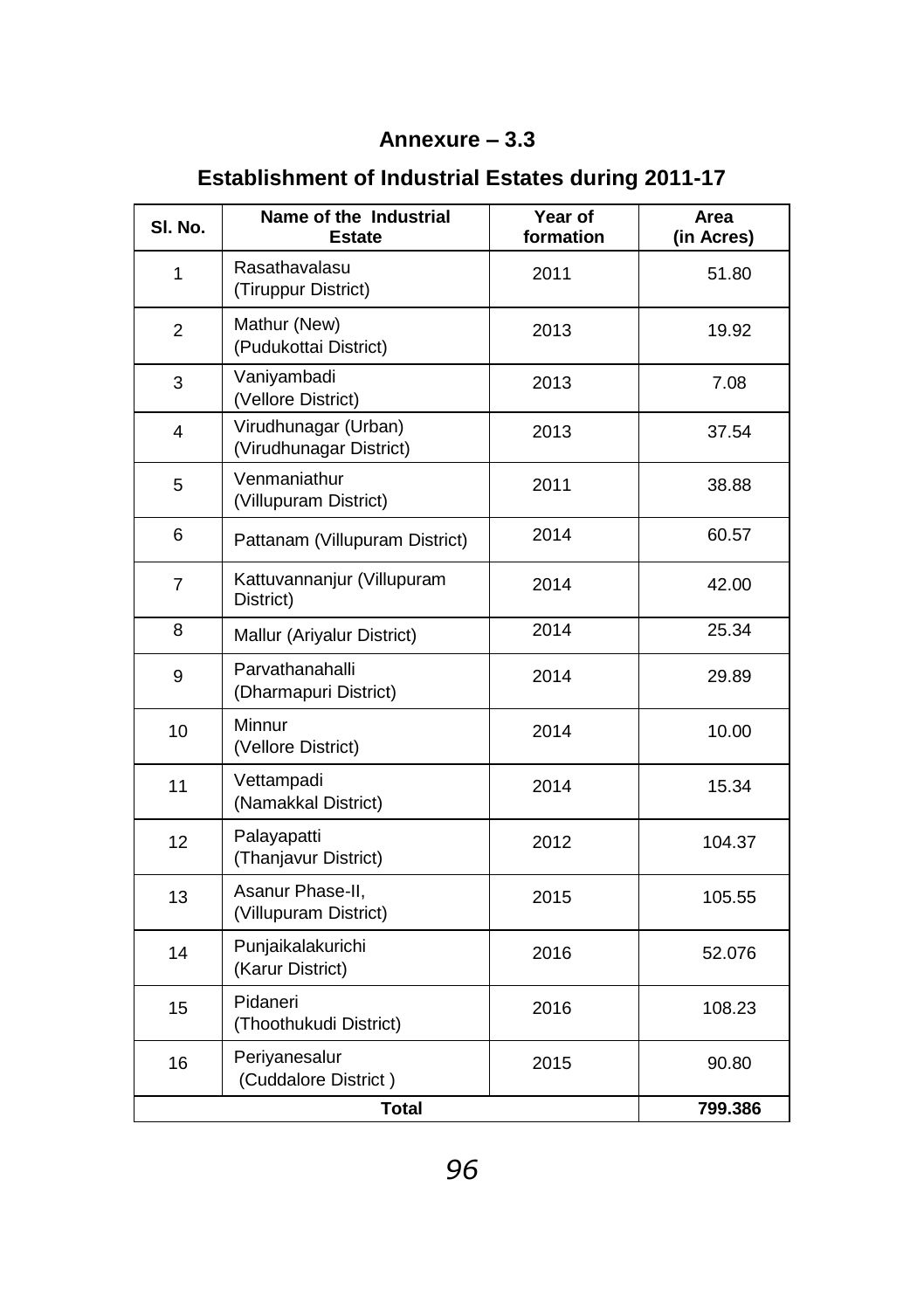#### **Annexure – 3.4**

MSE – CDP (Common facility Centre) Scheme Projects for which final approval obtained from Govt. of Indiaimplemented/under-implementation (30)

|                |                                              | Project               |           | Govt. of                                                              | SPV          | Bank   |                                 |
|----------------|----------------------------------------------|-----------------------|-----------|-----------------------------------------------------------------------|--------------|--------|---------------------------------|
| S. No.         | <b>Cluster name</b>                          | cost of<br><b>CFC</b> | GOI grant | TN<br>grant                                                           | contribution | loan   | <b>Remarks</b>                  |
| 1              | Sago & Starch,<br>Salem                      | 92.06                 | 73.31     | 0.00                                                                  | 18.75        | 0.00   |                                 |
| $\overline{2}$ | Safety Matches,<br>Gudiyatham                | 156.00                | 85.54     | 10.73                                                                 | 25.00        | 34.73  |                                 |
| 3              | Safety Matches,<br>Virudhunagar              | 156.00                | 85.54     | 10.73                                                                 | 25.00        | 34.73  |                                 |
| $\overline{4}$ | Safety Matches,<br>Srivilliputhur.           | 156.00                | 85.54     | 10.73                                                                 | 25.00        | 34.73  | Project                         |
| 5              | Safety Matches,<br>Sattur                    | 156.00                | 85.54     | 10.73                                                                 | 25.00        | 34.73  | completed                       |
| 6              | Safety Matches,<br>Kazhugumalai              | 156.00                | 85.54     | 10.73                                                                 | 25.00        | 34.73  |                                 |
| $\overline{7}$ | Safety Matches,<br>Kovilpatti                | 156.00                | 85.54     | 10.73                                                                 | 25.00        | 34.73  |                                 |
| 8              | Printing, Krishnagiri                        | 1172.52               | 964.14    | 100.00                                                                | 108.38       | 0.00   |                                 |
| 9              | Auto Components,<br>Hosur                    | 690.94                | 439.89    | 70.75                                                                 | 105.30       | 75.00  |                                 |
| 10             | Wet Grinder,<br>Coimbatore                   | 288.20                | 99.00     | 16.52                                                                 | 172.68       | 0.0    |                                 |
| 11             | Brick, Tirunelveli                           | 227.27                | 122.73    | 22.72                                                                 | 29.55        | 52.27  |                                 |
| 12             | Ceramic,<br>Vridhachalam                     | 73.10                 | 43.86     | <b>GO TN</b><br>has<br>given 2<br>sheds<br>and $+$<br>Rs.9.57<br>Lakh | 18.45        | 10.79  | Project<br>under<br>implementa- |
| 13             | Coir, Sivaganga                              | 658.90                | 500.01    | 65.89                                                                 | 93.00        | 0.00   | tion.                           |
| 14             | Engineering Ranipet,<br>Vellore.             | 927.08                | 616.39    | 97.21                                                                 | 109.35       | 104.13 |                                 |
| 15             | Printing, Sivakasi                           | 1314.17               | 767.81    | 90.66                                                                 | 180.28       | 276.00 |                                 |
| 16             | Rice Mill.<br>Keelapavoor                    | 690.58                | 466.03    | 69.05                                                                 | 145.50       | 10.00  |                                 |
| 17             | Rice Mill, Alangulam                         | 787.00                | 550.25    | 78.91                                                                 | 83.75        | 74.09  |                                 |
| 18             | Rice Mill, Thanjavur                         | 212.06                | 100.23    | 40.43                                                                 | 21.40        | 50.00  |                                 |
| 19             | <b>Steel Product</b><br>Fabrication Cluster, | 1632.74               | 1277.71   | 100.00                                                                | 253.03       | 0.00   | The project is<br>at $pre-$     |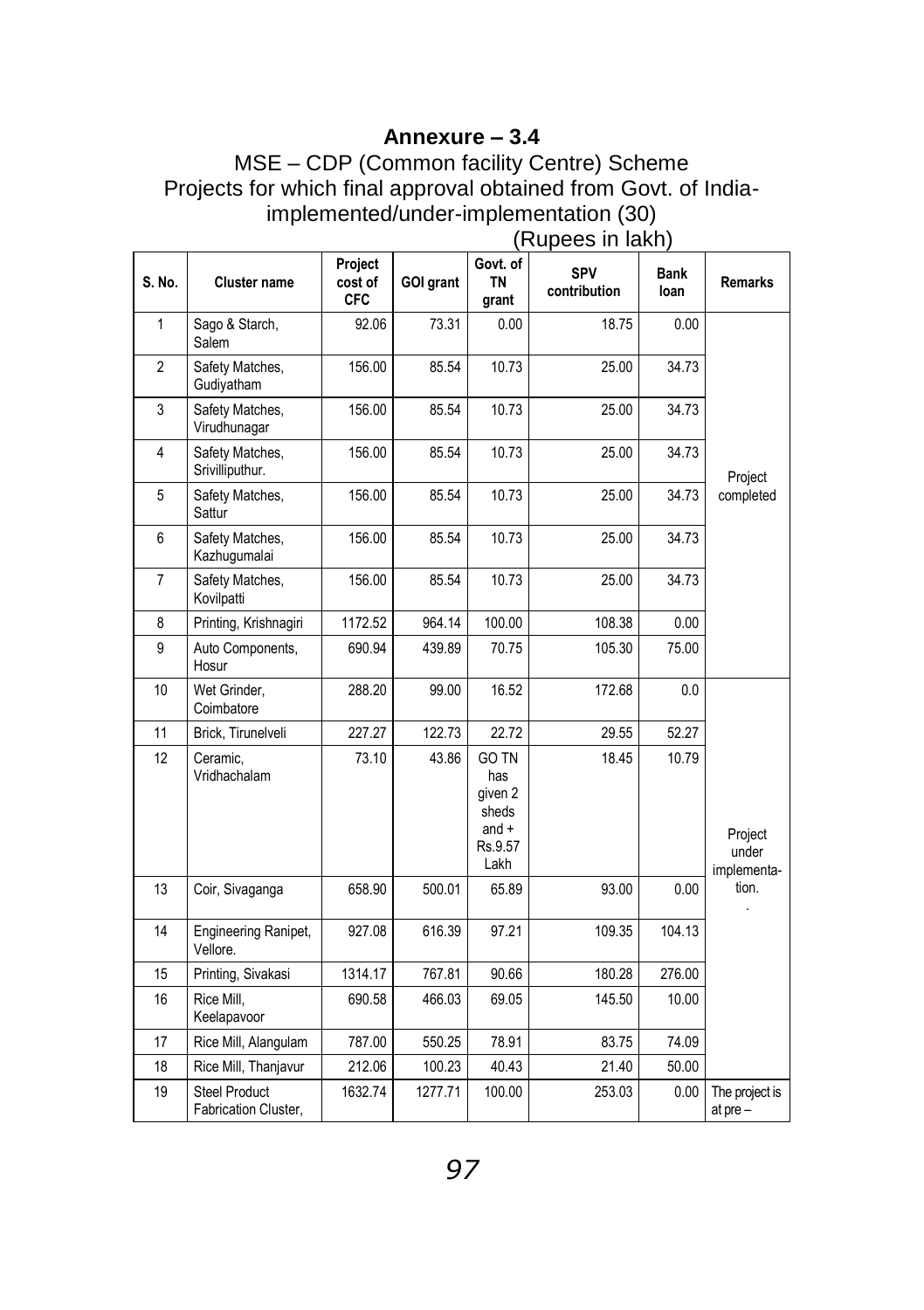| S. No. | Cluster name                                 | Project<br>cost of<br><b>CFC</b> | GOI grant | Govt. of<br><b>TN</b><br>grant | SPV<br>contribution | Bank<br>loan | Remarks                                                                                                        |
|--------|----------------------------------------------|----------------------------------|-----------|--------------------------------|---------------------|--------------|----------------------------------------------------------------------------------------------------------------|
|        | Salem.                                       |                                  |           |                                |                     |              | implementati<br>on stage.                                                                                      |
| 20     | Plastic Cluster,<br>Kanchipuram              | 1485.12                          | 1026.96   | 100.00                         | 258.16              | 100.00       | The project<br>under                                                                                           |
| 21     | Engineering,<br>Paramakudi                   | 498.89                           | 373.80    | 23.34                          | 53.75               | 48.00        | implementa-<br>tion                                                                                            |
| 22     | Gate & Grills.<br>Tirumullaivoyal            | 284.87                           | 197.93    | 29.69                          | 57.25               | 0.00         |                                                                                                                |
| 23     | Garment Cluster<br>(Women),<br>Dhalavaipuram | 104.24                           | 74.28     | 9.36                           | 20.60               | $0.00\,$     | The project is<br>at pre<br>implementati<br>on stage.                                                          |
| 24     | Gold Jewellery,<br>Madurai                   | 356.46                           | 255.80    | 29.14                          | 39.92               | 31.60        | Final<br>approval of<br><b>GOI</b><br>received.<br>The project is<br>at pre-<br>implementa-<br>tion stage.     |
| 25     | Power and Auto<br>Loom, Salem.               | 1333.96                          | 886.45    | 98.78                          | 162.18              | 186.80       | Final<br>approval of<br><b>GOI</b><br>received.<br>The project is<br>at the pre-<br>implementa-<br>tion stage. |
| 26     | Safety Match Cluster,<br>O. Mettupatty       | 346.89                           | 204.64    | 36.00                          | 42.50               | 63.75        | The project                                                                                                    |
| 27     | Stainless Steel.<br>Kumbakonam               | 126.30                           | 98.83     | 7.90                           | 19.57               | 0.00         | is under<br>implementa-                                                                                        |
| 28     | Coir, Erode                                  | 600.00                           | 411.93    | 48.65                          | 79.42               | 60.00        | tion stage.                                                                                                    |
| 29     | Engineering<br>Ambattur                      | 1124.42                          | 805.33    | 54.44                          | 114.65              | 150.00       |                                                                                                                |
| 30     | Gold Jewellery,<br>Trichy                    | 365.03                           | 288.24    | 36.03                          | 36.03               | 0.00         | Final<br>approval<br>given by GOI.<br>Sanction<br>orders<br>awaited.                                           |